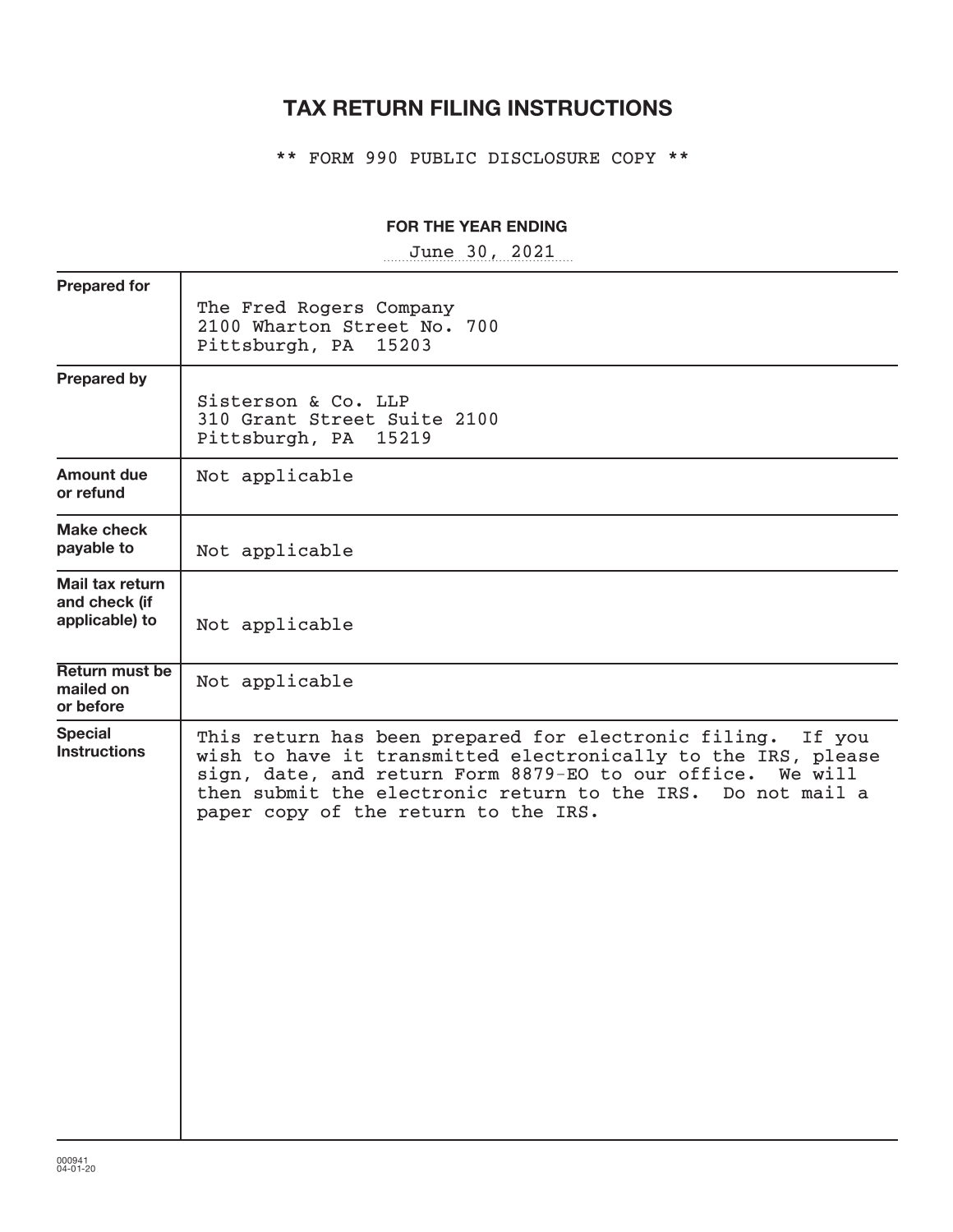# (Rev. January 2020) **Cxempt Organization Return** Manuary 2020) and MS 1545-0047 Form **8868** Application for Automatic Extension of Time To File an<br>**Exempt Organization Return**

Department of the Treasury Internal Revenue Service

**| Go to www.irs.gov/Form8868 for the latest information.**

**Electronic filing (e-file).**  You can electronically file Form 8868 to request a 6-month automatic extension of time to file any of the filing of this form, visit www.irs.gov/e-file-providers/e-file-for-charities-and-non-profits. forms listed below with the exception of Form 8870, Information Return for Transfers Associated With Certain Personal Benefit Contracts, for which an extension request must be sent to the IRS in paper format (see instructions). For more details on the electronic

# **Automatic 6-Month Extension of Time.** Only submit original (no copies needed).

All corporations required to file an income tax return other than Form 990-T (including 1120-C filers), partnerships, REMICs, and trusts must use Form 7004 to request an extension of time to file income tax returns.

| 25-1215087<br>THE FRED ROGERS COMPANY<br>Number, street, and room or suite no. If a P.O. box, see instructions.<br>due date for<br>2100 WHARTON STREET, NO. 700<br>return. See<br>instructions.<br>City, town or post office, state, and ZIP code. For a foreign address, see instructions.<br>PITTSBURGH, PA 15203<br>Enter the Return Code for the return that this application is for (file a separate application for each return)<br>0<br>1<br>Application<br><b>Application</b><br>Return  <br>Return<br>Code<br>Is For<br><b>Is For</b><br>Code<br>Form 990 or Form 990-EZ<br>Form 990-T (corporation)<br>07<br>01<br>Form 990-BL<br>02<br>Form 1041-A<br>08<br>03<br>Form 4720 (other than individual)<br>09<br>Form 4720 (individual)<br>10<br>Form 990-PF<br>04<br>Form 5227<br>05<br>Form 6069<br>11<br>Form 990-T (sec. 401(a) or 408(a) trust)<br>Form 990-T (trust other than above)<br>06<br>Form 8870<br>12<br>LISA MOSS<br>• The books are in the care of > 2100 WHARTON STREET SUITE 700 - PITTSBURGH, PA 15203<br>Telephone No. $\triangleright$ 412-605-3106<br>Fax No.<br>If this is for a Group Return, enter the organization's four digit Group Exemption Number (GEN) [If this is for the whole group, check this<br>. If it is for part of the group, check this box $\blacktriangleright$<br>and attach a list with the names and TINs of all members the extension is for.<br>$box \triangleright$<br>MAY 16, 2022<br>I request an automatic 6-month extension of time until<br>, to file the exempt organization return for<br>1<br>the organization named above. The extension is for the organization's return for:<br>calendar year<br>or<br>$\blacktriangleright$ $\boxed{\text{X}}$ tax year beginning JUL 1, 2020<br>, and ending $JUN$ 30, 2021<br>Initial return<br>Final return<br>$\mathbf{2}$<br>If the tax year entered in line 1 is for less than 12 months, check reason:<br>Change in accounting period<br>If this application is for Forms 990-BL, 990-PF, 990-T, 4720, or 6069, enter the tentative tax, less<br>За<br>0.<br>\$<br>any nonrefundable credits. See instructions.<br>За<br>If this application is for Forms 990-PF, 990-T, 4720, or 6069, enter any refundable credits and<br>b<br>0.<br>\$<br>estimated tax payments made. Include any prior year overpayment allowed as a credit.<br>3b<br><b>Balance due.</b> Subtract line 3b from line 3a. Include your payment with this form, if required, by<br>c<br>0.<br>using EFTPS (Electronic Federal Tax Payment System). See instructions.<br>3c<br>Caution: If you are going to make an electronic funds withdrawal (direct debit) with this Form 8868, see Form 8453-EO and Form 8879-EO for payment<br>instructions.<br>Form 8868 (Rev. 1-2020)<br>For Privacy Act and Paperwork Reduction Act Notice, see instructions. | Type or     | Name of exempt organization or other filer, see instructions. |  |  |  | Taxpayer identification number (TIN) |  |
|----------------------------------------------------------------------------------------------------------------------------------------------------------------------------------------------------------------------------------------------------------------------------------------------------------------------------------------------------------------------------------------------------------------------------------------------------------------------------------------------------------------------------------------------------------------------------------------------------------------------------------------------------------------------------------------------------------------------------------------------------------------------------------------------------------------------------------------------------------------------------------------------------------------------------------------------------------------------------------------------------------------------------------------------------------------------------------------------------------------------------------------------------------------------------------------------------------------------------------------------------------------------------------------------------------------------------------------------------------------------------------------------------------------------------------------------------------------------------------------------------------------------------------------------------------------------------------------------------------------------------------------------------------------------------------------------------------------------------------------------------------------------------------------------------------------------------------------------------------------------------------------------------------------------------------------------------------------------------------------------------------------------------------------------------------------------------------------------------------------------------------------------------------------------------------------------------------------------------------------------------------------------------------------------------------------------------------------------------------------------------------------------------------------------------------------------------------------------------------------------------------------------------------------------------------------------------------------------------------------------------------------------------------------------------------------------------------------------------------------------------------------------------------------------------------------------------------------|-------------|---------------------------------------------------------------|--|--|--|--------------------------------------|--|
|                                                                                                                                                                                                                                                                                                                                                                                                                                                                                                                                                                                                                                                                                                                                                                                                                                                                                                                                                                                                                                                                                                                                                                                                                                                                                                                                                                                                                                                                                                                                                                                                                                                                                                                                                                                                                                                                                                                                                                                                                                                                                                                                                                                                                                                                                                                                                                                                                                                                                                                                                                                                                                                                                                                                                                                                                                        | print       |                                                               |  |  |  |                                      |  |
|                                                                                                                                                                                                                                                                                                                                                                                                                                                                                                                                                                                                                                                                                                                                                                                                                                                                                                                                                                                                                                                                                                                                                                                                                                                                                                                                                                                                                                                                                                                                                                                                                                                                                                                                                                                                                                                                                                                                                                                                                                                                                                                                                                                                                                                                                                                                                                                                                                                                                                                                                                                                                                                                                                                                                                                                                                        | File by the |                                                               |  |  |  |                                      |  |
|                                                                                                                                                                                                                                                                                                                                                                                                                                                                                                                                                                                                                                                                                                                                                                                                                                                                                                                                                                                                                                                                                                                                                                                                                                                                                                                                                                                                                                                                                                                                                                                                                                                                                                                                                                                                                                                                                                                                                                                                                                                                                                                                                                                                                                                                                                                                                                                                                                                                                                                                                                                                                                                                                                                                                                                                                                        | filing your |                                                               |  |  |  |                                      |  |
|                                                                                                                                                                                                                                                                                                                                                                                                                                                                                                                                                                                                                                                                                                                                                                                                                                                                                                                                                                                                                                                                                                                                                                                                                                                                                                                                                                                                                                                                                                                                                                                                                                                                                                                                                                                                                                                                                                                                                                                                                                                                                                                                                                                                                                                                                                                                                                                                                                                                                                                                                                                                                                                                                                                                                                                                                                        |             |                                                               |  |  |  |                                      |  |
|                                                                                                                                                                                                                                                                                                                                                                                                                                                                                                                                                                                                                                                                                                                                                                                                                                                                                                                                                                                                                                                                                                                                                                                                                                                                                                                                                                                                                                                                                                                                                                                                                                                                                                                                                                                                                                                                                                                                                                                                                                                                                                                                                                                                                                                                                                                                                                                                                                                                                                                                                                                                                                                                                                                                                                                                                                        |             |                                                               |  |  |  |                                      |  |
|                                                                                                                                                                                                                                                                                                                                                                                                                                                                                                                                                                                                                                                                                                                                                                                                                                                                                                                                                                                                                                                                                                                                                                                                                                                                                                                                                                                                                                                                                                                                                                                                                                                                                                                                                                                                                                                                                                                                                                                                                                                                                                                                                                                                                                                                                                                                                                                                                                                                                                                                                                                                                                                                                                                                                                                                                                        |             |                                                               |  |  |  |                                      |  |
|                                                                                                                                                                                                                                                                                                                                                                                                                                                                                                                                                                                                                                                                                                                                                                                                                                                                                                                                                                                                                                                                                                                                                                                                                                                                                                                                                                                                                                                                                                                                                                                                                                                                                                                                                                                                                                                                                                                                                                                                                                                                                                                                                                                                                                                                                                                                                                                                                                                                                                                                                                                                                                                                                                                                                                                                                                        |             |                                                               |  |  |  |                                      |  |
|                                                                                                                                                                                                                                                                                                                                                                                                                                                                                                                                                                                                                                                                                                                                                                                                                                                                                                                                                                                                                                                                                                                                                                                                                                                                                                                                                                                                                                                                                                                                                                                                                                                                                                                                                                                                                                                                                                                                                                                                                                                                                                                                                                                                                                                                                                                                                                                                                                                                                                                                                                                                                                                                                                                                                                                                                                        |             |                                                               |  |  |  |                                      |  |
|                                                                                                                                                                                                                                                                                                                                                                                                                                                                                                                                                                                                                                                                                                                                                                                                                                                                                                                                                                                                                                                                                                                                                                                                                                                                                                                                                                                                                                                                                                                                                                                                                                                                                                                                                                                                                                                                                                                                                                                                                                                                                                                                                                                                                                                                                                                                                                                                                                                                                                                                                                                                                                                                                                                                                                                                                                        |             |                                                               |  |  |  |                                      |  |
|                                                                                                                                                                                                                                                                                                                                                                                                                                                                                                                                                                                                                                                                                                                                                                                                                                                                                                                                                                                                                                                                                                                                                                                                                                                                                                                                                                                                                                                                                                                                                                                                                                                                                                                                                                                                                                                                                                                                                                                                                                                                                                                                                                                                                                                                                                                                                                                                                                                                                                                                                                                                                                                                                                                                                                                                                                        |             |                                                               |  |  |  |                                      |  |
|                                                                                                                                                                                                                                                                                                                                                                                                                                                                                                                                                                                                                                                                                                                                                                                                                                                                                                                                                                                                                                                                                                                                                                                                                                                                                                                                                                                                                                                                                                                                                                                                                                                                                                                                                                                                                                                                                                                                                                                                                                                                                                                                                                                                                                                                                                                                                                                                                                                                                                                                                                                                                                                                                                                                                                                                                                        |             |                                                               |  |  |  |                                      |  |
|                                                                                                                                                                                                                                                                                                                                                                                                                                                                                                                                                                                                                                                                                                                                                                                                                                                                                                                                                                                                                                                                                                                                                                                                                                                                                                                                                                                                                                                                                                                                                                                                                                                                                                                                                                                                                                                                                                                                                                                                                                                                                                                                                                                                                                                                                                                                                                                                                                                                                                                                                                                                                                                                                                                                                                                                                                        |             |                                                               |  |  |  |                                      |  |
|                                                                                                                                                                                                                                                                                                                                                                                                                                                                                                                                                                                                                                                                                                                                                                                                                                                                                                                                                                                                                                                                                                                                                                                                                                                                                                                                                                                                                                                                                                                                                                                                                                                                                                                                                                                                                                                                                                                                                                                                                                                                                                                                                                                                                                                                                                                                                                                                                                                                                                                                                                                                                                                                                                                                                                                                                                        |             |                                                               |  |  |  |                                      |  |
|                                                                                                                                                                                                                                                                                                                                                                                                                                                                                                                                                                                                                                                                                                                                                                                                                                                                                                                                                                                                                                                                                                                                                                                                                                                                                                                                                                                                                                                                                                                                                                                                                                                                                                                                                                                                                                                                                                                                                                                                                                                                                                                                                                                                                                                                                                                                                                                                                                                                                                                                                                                                                                                                                                                                                                                                                                        |             |                                                               |  |  |  |                                      |  |
|                                                                                                                                                                                                                                                                                                                                                                                                                                                                                                                                                                                                                                                                                                                                                                                                                                                                                                                                                                                                                                                                                                                                                                                                                                                                                                                                                                                                                                                                                                                                                                                                                                                                                                                                                                                                                                                                                                                                                                                                                                                                                                                                                                                                                                                                                                                                                                                                                                                                                                                                                                                                                                                                                                                                                                                                                                        |             |                                                               |  |  |  |                                      |  |
|                                                                                                                                                                                                                                                                                                                                                                                                                                                                                                                                                                                                                                                                                                                                                                                                                                                                                                                                                                                                                                                                                                                                                                                                                                                                                                                                                                                                                                                                                                                                                                                                                                                                                                                                                                                                                                                                                                                                                                                                                                                                                                                                                                                                                                                                                                                                                                                                                                                                                                                                                                                                                                                                                                                                                                                                                                        |             |                                                               |  |  |  |                                      |  |
|                                                                                                                                                                                                                                                                                                                                                                                                                                                                                                                                                                                                                                                                                                                                                                                                                                                                                                                                                                                                                                                                                                                                                                                                                                                                                                                                                                                                                                                                                                                                                                                                                                                                                                                                                                                                                                                                                                                                                                                                                                                                                                                                                                                                                                                                                                                                                                                                                                                                                                                                                                                                                                                                                                                                                                                                                                        |             |                                                               |  |  |  |                                      |  |
|                                                                                                                                                                                                                                                                                                                                                                                                                                                                                                                                                                                                                                                                                                                                                                                                                                                                                                                                                                                                                                                                                                                                                                                                                                                                                                                                                                                                                                                                                                                                                                                                                                                                                                                                                                                                                                                                                                                                                                                                                                                                                                                                                                                                                                                                                                                                                                                                                                                                                                                                                                                                                                                                                                                                                                                                                                        |             |                                                               |  |  |  |                                      |  |
|                                                                                                                                                                                                                                                                                                                                                                                                                                                                                                                                                                                                                                                                                                                                                                                                                                                                                                                                                                                                                                                                                                                                                                                                                                                                                                                                                                                                                                                                                                                                                                                                                                                                                                                                                                                                                                                                                                                                                                                                                                                                                                                                                                                                                                                                                                                                                                                                                                                                                                                                                                                                                                                                                                                                                                                                                                        |             |                                                               |  |  |  |                                      |  |
|                                                                                                                                                                                                                                                                                                                                                                                                                                                                                                                                                                                                                                                                                                                                                                                                                                                                                                                                                                                                                                                                                                                                                                                                                                                                                                                                                                                                                                                                                                                                                                                                                                                                                                                                                                                                                                                                                                                                                                                                                                                                                                                                                                                                                                                                                                                                                                                                                                                                                                                                                                                                                                                                                                                                                                                                                                        |             |                                                               |  |  |  |                                      |  |
|                                                                                                                                                                                                                                                                                                                                                                                                                                                                                                                                                                                                                                                                                                                                                                                                                                                                                                                                                                                                                                                                                                                                                                                                                                                                                                                                                                                                                                                                                                                                                                                                                                                                                                                                                                                                                                                                                                                                                                                                                                                                                                                                                                                                                                                                                                                                                                                                                                                                                                                                                                                                                                                                                                                                                                                                                                        |             |                                                               |  |  |  |                                      |  |
|                                                                                                                                                                                                                                                                                                                                                                                                                                                                                                                                                                                                                                                                                                                                                                                                                                                                                                                                                                                                                                                                                                                                                                                                                                                                                                                                                                                                                                                                                                                                                                                                                                                                                                                                                                                                                                                                                                                                                                                                                                                                                                                                                                                                                                                                                                                                                                                                                                                                                                                                                                                                                                                                                                                                                                                                                                        |             |                                                               |  |  |  |                                      |  |
|                                                                                                                                                                                                                                                                                                                                                                                                                                                                                                                                                                                                                                                                                                                                                                                                                                                                                                                                                                                                                                                                                                                                                                                                                                                                                                                                                                                                                                                                                                                                                                                                                                                                                                                                                                                                                                                                                                                                                                                                                                                                                                                                                                                                                                                                                                                                                                                                                                                                                                                                                                                                                                                                                                                                                                                                                                        |             |                                                               |  |  |  |                                      |  |
|                                                                                                                                                                                                                                                                                                                                                                                                                                                                                                                                                                                                                                                                                                                                                                                                                                                                                                                                                                                                                                                                                                                                                                                                                                                                                                                                                                                                                                                                                                                                                                                                                                                                                                                                                                                                                                                                                                                                                                                                                                                                                                                                                                                                                                                                                                                                                                                                                                                                                                                                                                                                                                                                                                                                                                                                                                        |             |                                                               |  |  |  |                                      |  |
|                                                                                                                                                                                                                                                                                                                                                                                                                                                                                                                                                                                                                                                                                                                                                                                                                                                                                                                                                                                                                                                                                                                                                                                                                                                                                                                                                                                                                                                                                                                                                                                                                                                                                                                                                                                                                                                                                                                                                                                                                                                                                                                                                                                                                                                                                                                                                                                                                                                                                                                                                                                                                                                                                                                                                                                                                                        |             |                                                               |  |  |  |                                      |  |
|                                                                                                                                                                                                                                                                                                                                                                                                                                                                                                                                                                                                                                                                                                                                                                                                                                                                                                                                                                                                                                                                                                                                                                                                                                                                                                                                                                                                                                                                                                                                                                                                                                                                                                                                                                                                                                                                                                                                                                                                                                                                                                                                                                                                                                                                                                                                                                                                                                                                                                                                                                                                                                                                                                                                                                                                                                        |             |                                                               |  |  |  |                                      |  |
|                                                                                                                                                                                                                                                                                                                                                                                                                                                                                                                                                                                                                                                                                                                                                                                                                                                                                                                                                                                                                                                                                                                                                                                                                                                                                                                                                                                                                                                                                                                                                                                                                                                                                                                                                                                                                                                                                                                                                                                                                                                                                                                                                                                                                                                                                                                                                                                                                                                                                                                                                                                                                                                                                                                                                                                                                                        |             |                                                               |  |  |  |                                      |  |
|                                                                                                                                                                                                                                                                                                                                                                                                                                                                                                                                                                                                                                                                                                                                                                                                                                                                                                                                                                                                                                                                                                                                                                                                                                                                                                                                                                                                                                                                                                                                                                                                                                                                                                                                                                                                                                                                                                                                                                                                                                                                                                                                                                                                                                                                                                                                                                                                                                                                                                                                                                                                                                                                                                                                                                                                                                        |             |                                                               |  |  |  |                                      |  |
|                                                                                                                                                                                                                                                                                                                                                                                                                                                                                                                                                                                                                                                                                                                                                                                                                                                                                                                                                                                                                                                                                                                                                                                                                                                                                                                                                                                                                                                                                                                                                                                                                                                                                                                                                                                                                                                                                                                                                                                                                                                                                                                                                                                                                                                                                                                                                                                                                                                                                                                                                                                                                                                                                                                                                                                                                                        |             |                                                               |  |  |  |                                      |  |
|                                                                                                                                                                                                                                                                                                                                                                                                                                                                                                                                                                                                                                                                                                                                                                                                                                                                                                                                                                                                                                                                                                                                                                                                                                                                                                                                                                                                                                                                                                                                                                                                                                                                                                                                                                                                                                                                                                                                                                                                                                                                                                                                                                                                                                                                                                                                                                                                                                                                                                                                                                                                                                                                                                                                                                                                                                        |             |                                                               |  |  |  |                                      |  |
|                                                                                                                                                                                                                                                                                                                                                                                                                                                                                                                                                                                                                                                                                                                                                                                                                                                                                                                                                                                                                                                                                                                                                                                                                                                                                                                                                                                                                                                                                                                                                                                                                                                                                                                                                                                                                                                                                                                                                                                                                                                                                                                                                                                                                                                                                                                                                                                                                                                                                                                                                                                                                                                                                                                                                                                                                                        |             |                                                               |  |  |  |                                      |  |
|                                                                                                                                                                                                                                                                                                                                                                                                                                                                                                                                                                                                                                                                                                                                                                                                                                                                                                                                                                                                                                                                                                                                                                                                                                                                                                                                                                                                                                                                                                                                                                                                                                                                                                                                                                                                                                                                                                                                                                                                                                                                                                                                                                                                                                                                                                                                                                                                                                                                                                                                                                                                                                                                                                                                                                                                                                        |             |                                                               |  |  |  |                                      |  |
|                                                                                                                                                                                                                                                                                                                                                                                                                                                                                                                                                                                                                                                                                                                                                                                                                                                                                                                                                                                                                                                                                                                                                                                                                                                                                                                                                                                                                                                                                                                                                                                                                                                                                                                                                                                                                                                                                                                                                                                                                                                                                                                                                                                                                                                                                                                                                                                                                                                                                                                                                                                                                                                                                                                                                                                                                                        |             |                                                               |  |  |  |                                      |  |
|                                                                                                                                                                                                                                                                                                                                                                                                                                                                                                                                                                                                                                                                                                                                                                                                                                                                                                                                                                                                                                                                                                                                                                                                                                                                                                                                                                                                                                                                                                                                                                                                                                                                                                                                                                                                                                                                                                                                                                                                                                                                                                                                                                                                                                                                                                                                                                                                                                                                                                                                                                                                                                                                                                                                                                                                                                        |             |                                                               |  |  |  |                                      |  |
|                                                                                                                                                                                                                                                                                                                                                                                                                                                                                                                                                                                                                                                                                                                                                                                                                                                                                                                                                                                                                                                                                                                                                                                                                                                                                                                                                                                                                                                                                                                                                                                                                                                                                                                                                                                                                                                                                                                                                                                                                                                                                                                                                                                                                                                                                                                                                                                                                                                                                                                                                                                                                                                                                                                                                                                                                                        |             |                                                               |  |  |  |                                      |  |
|                                                                                                                                                                                                                                                                                                                                                                                                                                                                                                                                                                                                                                                                                                                                                                                                                                                                                                                                                                                                                                                                                                                                                                                                                                                                                                                                                                                                                                                                                                                                                                                                                                                                                                                                                                                                                                                                                                                                                                                                                                                                                                                                                                                                                                                                                                                                                                                                                                                                                                                                                                                                                                                                                                                                                                                                                                        | LHA         |                                                               |  |  |  |                                      |  |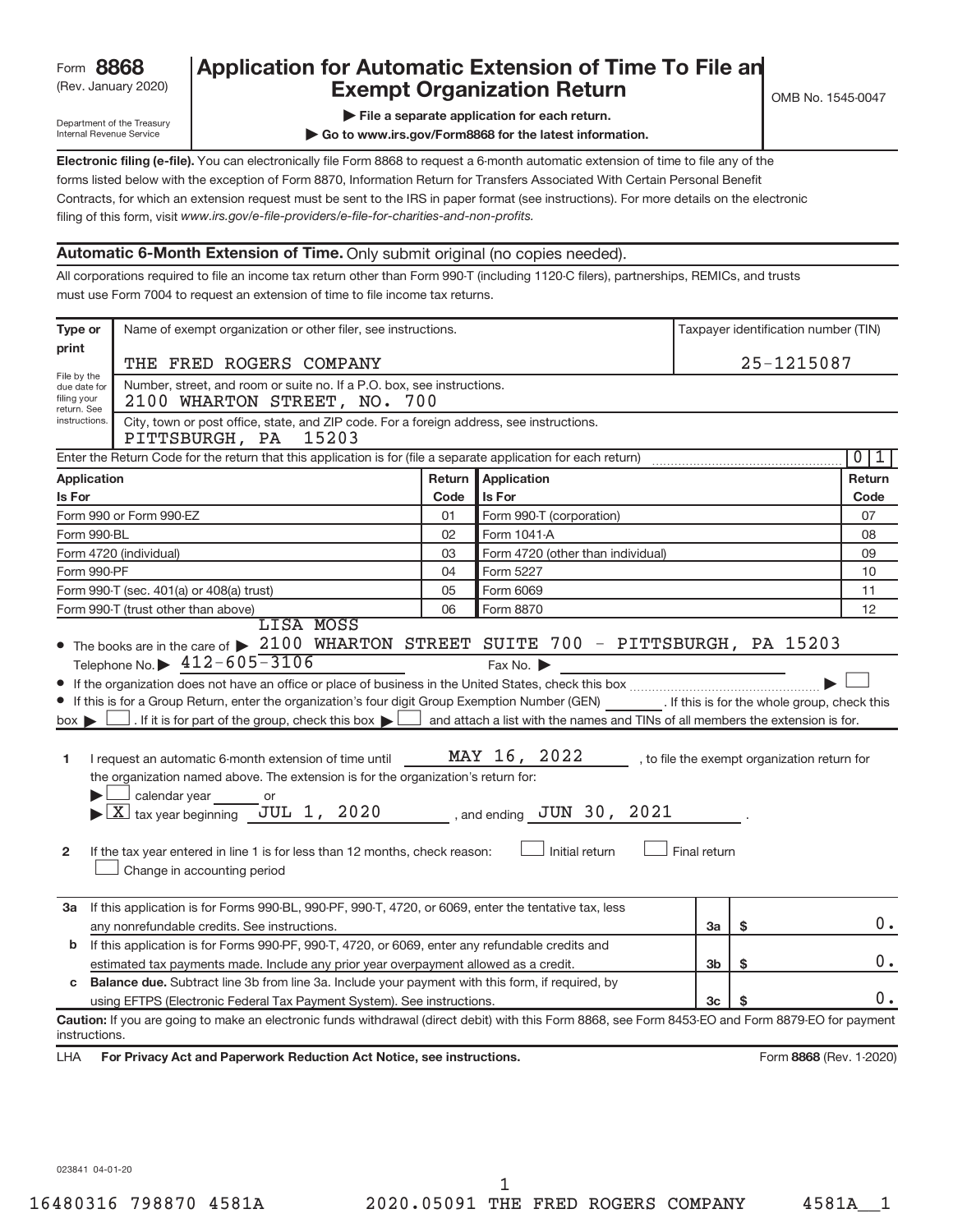|               |                               |                                                        | PUBLIC DISCLOSURE COPY - STATE REGISTRATION NO. 900099                                                                                                                     |                                                                             |            |                                                     |                                                                        |
|---------------|-------------------------------|--------------------------------------------------------|----------------------------------------------------------------------------------------------------------------------------------------------------------------------------|-----------------------------------------------------------------------------|------------|-----------------------------------------------------|------------------------------------------------------------------------|
|               |                               |                                                        |                                                                                                                                                                            | <b>Return of Organization Exempt From Income Tax</b>                        |            |                                                     | OMB No. 1545-0047                                                      |
|               | Form 990                      |                                                        | Under section 501(c), 527, or 4947(a)(1) of the Internal Revenue Code (except private foundations)                                                                         |                                                                             |            |                                                     |                                                                        |
|               |                               |                                                        |                                                                                                                                                                            | Do not enter social security numbers on this form as it may be made public. |            |                                                     | <b>Open to Public</b>                                                  |
|               |                               | Department of the Treasury<br>Internal Revenue Service | Go to www.irs.gov/Form990 for instructions and the latest information.                                                                                                     |                                                                             |            | Inspection                                          |                                                                        |
|               |                               |                                                        | A For the 2020 calendar year, or tax year beginning                                                                                                                        | JUL 1, 2020                                                                 |            | and ending JUN 30, 2021                             |                                                                        |
|               | <b>B</b> Check if applicable: |                                                        | <b>C</b> Name of organization                                                                                                                                              |                                                                             |            | D Employer identification number                    |                                                                        |
|               |                               |                                                        |                                                                                                                                                                            |                                                                             |            |                                                     |                                                                        |
|               | Address<br> change            |                                                        | THE FRED ROGERS COMPANY                                                                                                                                                    |                                                                             |            |                                                     |                                                                        |
|               | Name<br>change                |                                                        | Doing business as                                                                                                                                                          |                                                                             |            | 25-1215087                                          |                                                                        |
|               | Ilnitial<br> return           |                                                        | Number and street (or P.O. box if mail is not delivered to street address)                                                                                                 |                                                                             | Room/suite | E Telephone number                                  |                                                                        |
|               | Final<br>lreturn/             |                                                        | 2100 WHARTON STREET                                                                                                                                                        |                                                                             | 700        | $412 - 687 - 2990$                                  |                                                                        |
|               | termin-<br>ated               |                                                        | City or town, state or province, country, and ZIP or foreign postal code                                                                                                   |                                                                             |            | G Gross receipts \$                                 | 37,508,718.                                                            |
|               | Amended<br>Ireturn            |                                                        | 15203<br>PITTSBURGH, PA                                                                                                                                                    |                                                                             |            | H(a) Is this a group return                         |                                                                        |
|               | Applica-<br>ltion<br>pending  |                                                        | <b>F</b> Name and address of principal officer: $LT\overline{SA}$ MOSS                                                                                                     |                                                                             |            | for subordinates?                                   | $\sqrt{}$ Yes $\left\lfloor \frac{X}{X} \right\rfloor$ No              |
|               |                               |                                                        | 2100 WHARTON STREET, SUITE 700, PITTSBURGH,                                                                                                                                |                                                                             |            | $H(b)$ Are all subordinates included? $\Box$ Yes    | ⊥No                                                                    |
|               |                               |                                                        | Tax-exempt status: $X \overline{3}$ 501(c)(3) $361(c)$ 501(c)(                                                                                                             | $\bigcup$ (insert no.) $\bigcup$<br>$4947(a)(1)$ or                         | 527        |                                                     | If "No," attach a list. See instructions                               |
|               |                               |                                                        | J Website: WWW.FREDROGERS.ORG                                                                                                                                              |                                                                             |            | $H(c)$ Group exemption number $\blacktriangleright$ |                                                                        |
|               |                               |                                                        | K Form of organization: $X$ Corporation<br>Trust                                                                                                                           | Association<br>Other $\blacktriangleright$                                  |            |                                                     | L Year of formation: $1971$ M State of legal domicile: $\overline{PA}$ |
|               | Part I                        | <b>Summary</b>                                         |                                                                                                                                                                            |                                                                             |            |                                                     |                                                                        |
|               | 1                             |                                                        | Briefly describe the organization's mission or most significant activities: THE FRED ROGERS COMPANY SEEKS TO                                                               |                                                                             |            |                                                     |                                                                        |
| Governance    |                               |                                                        | BUILD ON FRED ROGERS' LEGACY BY PROVIDING QUALITY MEDIA THAT PARENTS                                                                                                       |                                                                             |            |                                                     |                                                                        |
|               | 2                             |                                                        | Check this box $\blacktriangleright$ $\Box$ if the organization discontinued its operations or disposed of more than 25% of its net assets.                                |                                                                             |            |                                                     |                                                                        |
|               | з                             |                                                        | Number of voting members of the governing body (Part VI, line 1a)                                                                                                          |                                                                             |            | 3                                                   | 11                                                                     |
| જ             | 4                             |                                                        |                                                                                                                                                                            |                                                                             |            | $\overline{\mathbf{4}}$                             | $\overline{10}$                                                        |
| Activities    | 5                             |                                                        |                                                                                                                                                                            |                                                                             |            | 5                                                   | $\overline{39}$<br>$\overline{0}$                                      |
|               | 6                             |                                                        |                                                                                                                                                                            |                                                                             |            | $6\phantom{a}$                                      | $\overline{0}$ .                                                       |
|               |                               |                                                        |                                                                                                                                                                            |                                                                             |            | 7a                                                  | $\overline{0}$ .                                                       |
|               |                               |                                                        |                                                                                                                                                                            |                                                                             |            | <b>7b</b>                                           |                                                                        |
|               |                               |                                                        |                                                                                                                                                                            |                                                                             |            | <b>Prior Year</b><br>1,097,476.                     | <b>Current Year</b><br>1,244,722.                                      |
| Revenue       | 8                             |                                                        |                                                                                                                                                                            |                                                                             |            | 11,658,266.                                         | 10, 503, 459.                                                          |
|               | 9                             |                                                        | Program service revenue (Part VIII, line 2g)                                                                                                                               |                                                                             |            | 855,048.                                            | 1,761,214.                                                             |
|               | 10<br>11                      |                                                        | Other revenue (Part VIII, column (A), lines 5, 6d, 8c, 9c, 10c, and 11e)                                                                                                   |                                                                             |            | 12,781,892.                                         | 13,929,765.                                                            |
|               | 12                            |                                                        | Total revenue - add lines 8 through 11 (must equal Part VIII, column (A), line 12)                                                                                         |                                                                             |            | 26, 392, 682.                                       | 27,439,160.                                                            |
|               | 13                            |                                                        | Grants and similar amounts paid (Part IX, column (A), lines 1-3)                                                                                                           |                                                                             |            | 0.                                                  | 0.                                                                     |
|               | 14                            |                                                        |                                                                                                                                                                            |                                                                             |            | $\overline{0}$ .                                    | $\overline{0}$ .                                                       |
|               |                               |                                                        | Salaries, other compensation, employee benefits (Part IX, column (A), lines 5-10)                                                                                          |                                                                             |            | 2,336,544.                                          | 2,845,407.                                                             |
|               |                               |                                                        | 16a Professional fundraising fees (Part IX, column (A), line 11e)                                                                                                          |                                                                             |            | 0                                                   | $\overline{0}$ .                                                       |
| Expenses      |                               |                                                        | <b>b</b> Total fundraising expenses (Part IX, column (D), line 25)                                                                                                         | 234,275.                                                                    |            |                                                     |                                                                        |
|               |                               |                                                        |                                                                                                                                                                            |                                                                             |            | 17,690,362.                                         | 15,699,137.                                                            |
|               | 18                            |                                                        | Total expenses. Add lines 13-17 (must equal Part IX, column (A), line 25) <i></i>                                                                                          |                                                                             |            | 20,026,906.                                         | 18, 544, 544.                                                          |
|               | 19                            |                                                        |                                                                                                                                                                            |                                                                             |            | 6, 365, 776.                                        | 8,894,616.                                                             |
| Net Assets or |                               |                                                        |                                                                                                                                                                            |                                                                             |            | <b>Beginning of Current Year</b>                    | <b>End of Year</b>                                                     |
|               | 20                            |                                                        | Total assets (Part X, line 16)                                                                                                                                             |                                                                             |            | 67,630,541.                                         | 87,784,156.                                                            |
|               | 21                            |                                                        | Total liabilities (Part X, line 26)                                                                                                                                        |                                                                             |            | 5,632,064.                                          | 9,321,063.                                                             |
|               | 22                            |                                                        | Net assets or fund balances. Subtract line 21 from line 20                                                                                                                 |                                                                             |            | 61,998,477.                                         | 78,463,093.                                                            |
|               | <b>Part II</b>                | Signature Block                                        |                                                                                                                                                                            |                                                                             |            |                                                     |                                                                        |
|               |                               |                                                        | Under penalties of perjury, I declare that I have examined this return, including accompanying schedules and statements, and to the best of my knowledge and belief, it is |                                                                             |            |                                                     |                                                                        |
|               |                               |                                                        | true, correct, and complete. Declaration of preparer (other than officer) is based on all information of which preparer has any knowledge.                                 |                                                                             |            |                                                     |                                                                        |
|               |                               |                                                        | isa A. Moss<br>Signature of officer                                                                                                                                        |                                                                             |            | March 17, 2022<br>Date                              |                                                                        |
| Sign          |                               |                                                        |                                                                                                                                                                            |                                                                             |            |                                                     |                                                                        |
| Here          |                               |                                                        | LISA MOSS, CHIEF FINANCIAL OFFICER<br>Type or print name and title                                                                                                         |                                                                             |            |                                                     |                                                                        |
|               |                               |                                                        |                                                                                                                                                                            |                                                                             |            |                                                     |                                                                        |
|               |                               |                                                        |                                                                                                                                                                            |                                                                             |            |                                                     |                                                                        |
|               |                               |                                                        | Print/Type preparer's name                                                                                                                                                 | Pranarar'e einnatura                                                        |            | Date<br>Check                                       | PTIN                                                                   |
| Paid          |                               |                                                        | MICHAEL M. COMSTOCK                                                                                                                                                        | CHC<br>$\sqrt{M}$                                                           | CPA        | 03/17/22<br>self-employed                           | P00474378                                                              |
|               | Preparer<br><b>Use Only</b>   | Firm's name                                            | SISTERSON & CO.<br>Firm's address 310 GRANT STREET SUITE 2100                                                                                                              | LLP                                                                         |            | Firm's EIN                                          | 25-1467156                                                             |

|                 | PITTSBURGH, PA 15219                                                            | Phone no. $412 - 281 - 2025$ |                 |      |
|-----------------|---------------------------------------------------------------------------------|------------------------------|-----------------|------|
|                 | May the IRS discuss this return with the preparer shown above? See instructions |                              | ' Yes<br>Δ∣     | l No |
| 032001 12-23-20 | LHA For Paperwork Reduction Act Notice, see the separate instructions.          |                              | Form 990 (2020) |      |

|  |  | SEE SCHEDULE O FOR ORGANIZATION MISSION STATEMENT CONTINUATION |  |  |
|--|--|----------------------------------------------------------------|--|--|

Form **990** (2020)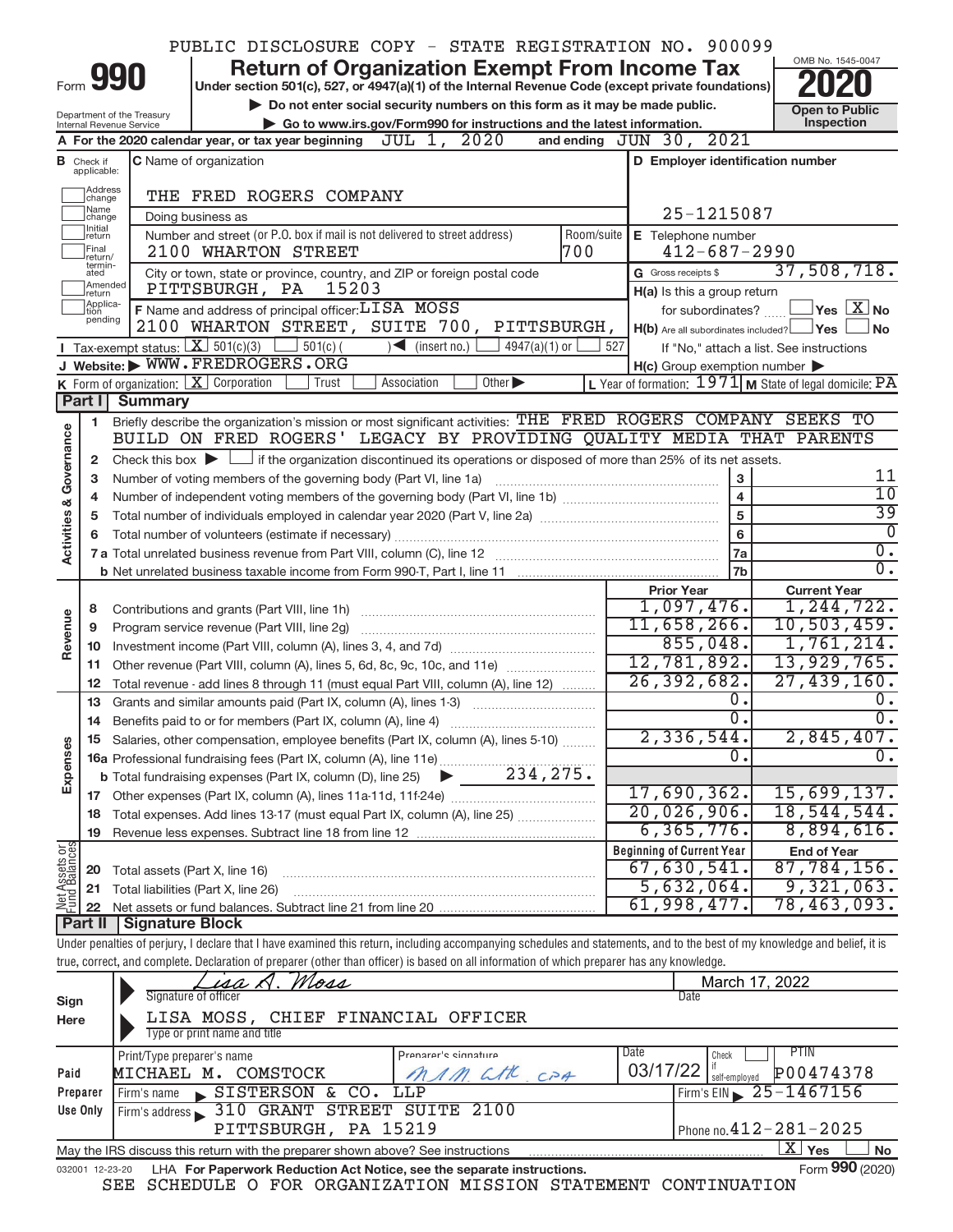|                | THE FRED ROGERS COMPANY<br>Form 990 (2020)                                                                                                                                                                                                                                                          | 25-1215087                                                      | Page 2 |
|----------------|-----------------------------------------------------------------------------------------------------------------------------------------------------------------------------------------------------------------------------------------------------------------------------------------------------|-----------------------------------------------------------------|--------|
|                | <b>Part III   Statement of Program Service Accomplishments</b>                                                                                                                                                                                                                                      |                                                                 |        |
|                |                                                                                                                                                                                                                                                                                                     |                                                                 |        |
| 1              | Briefly describe the organization's mission:<br>THE FRED ROGERS COMPANY WAS FOUNDED BY FRED ROGERS IN 1971 TO PRODUCE<br>(TELEVISION'S LONGEST-RUNNING PROGRAM FOR<br>MISTER ROGERS' NEIGHBORHOOD                                                                                                   |                                                                 |        |
|                | CHILDREN). FOLLOWING ITS FOUNDER'S DEATH IN 2003, THE COMPANY HAS<br>EXPANDED TO BECOME A MAJOR SUPPLIER OF CHILDEN'S PROGRAMMING FOR PBS,                                                                                                                                                          |                                                                 |        |
| $\overline{2}$ | Did the organization undertake any significant program services during the year which were not listed on the                                                                                                                                                                                        |                                                                 |        |
|                | prior Form 990 or 990-EZ?<br>If "Yes," describe these new services on Schedule O.                                                                                                                                                                                                                   | $\boxed{\text{X}}$ Yes                                          |        |
| 3              | Did the organization cease conducting, or make significant changes in how it conducts, any program services?<br>If "Yes," describe these changes on Schedule O.                                                                                                                                     | $ {\mathsf Y} {\mathsf e} {\mathsf s} \mid {\mathrm X} \,  $ No |        |
| 4              | Describe the organization's program service accomplishments for each of its three largest program services, as measured by expenses.<br>Section 501(c)(3) and 501(c)(4) organizations are required to report the amount of grants and allocations to others, the total expenses, and                |                                                                 |        |
|                | revenue, if any, for each program service reported.                                                                                                                                                                                                                                                 |                                                                 |        |
|                | 6, 163, 415.<br>$4a$ (Code:<br>(Expenses \$<br>including grants of \$<br>DANIEL TIGER'S NEIGHBORHOOD PREMIERED ON PBS IN SEPTEMBER 2012, AND WAS<br>WARMLY RECEIVED BY CHILDREN, PARENTS AND EDUCATORS ALIKE.<br>SERIES, FOR A NEW GENERATION OF CHILDREN AGED 2-4, TELLS                           | 5,368,997.<br>Gevenue \$<br>THIS ANIMATED<br>IT'S ENGAGING      |        |
|                | STORIES ABOUT THE LIFE OF A PRESCHOOLER USING MUSICAL STRATEGIES                                                                                                                                                                                                                                    |                                                                 |        |
|                | LANDMARK SOCIAL-EMOTIONAL CURRICULUM.<br>GROUNDED IN FRED ROGERS'                                                                                                                                                                                                                                   | <b>THROUGH</b>                                                  |        |
|                | IMAGINATION, CREATIVITY AND MUSIC, DANIEL AND HIS FRIENDS LEARN THE KEY                                                                                                                                                                                                                             |                                                                 |        |
|                | SOCIAL SKILLS NECESSARY FOR SCHOOL AND FOR LIFE.                                                                                                                                                                                                                                                    | THE BROADCAST SERIES                                            |        |
|                | IS REGULARLY ONE OF THE MOST-VIEWED BY PRESCHOOL CHILDREN.                                                                                                                                                                                                                                          |                                                                 |        |
|                |                                                                                                                                                                                                                                                                                                     |                                                                 |        |
|                |                                                                                                                                                                                                                                                                                                     |                                                                 |        |
|                |                                                                                                                                                                                                                                                                                                     |                                                                 |        |
|                |                                                                                                                                                                                                                                                                                                     |                                                                 |        |
|                | 2, 287, 155.                                                                                                                                                                                                                                                                                        | 1,104,750.                                                      |        |
| 4b             | (Expenses \$<br>including grants of \$<br>(Code:<br>IN MAY 2021 AND IS A PUPPET SERIES FOR<br>DONKEY HODIE PREMIERED ON<br>$\overline{PBS}$<br>DONKEY HODIE AND HER PALS EMPOWER YOUNG VIEWERS TO DREAM<br>PRESCHOOLERS.<br>BIG AND OVERCOME OBSTACLES BY PERSEVERANCE, RESOURCEFULNESS AND PROBLEM | (Revenue \$                                                     |        |
|                | INSPIRED BY FRED ROGERS' MISSION TO HELP<br>SOLVING.<br>DONKEY HODIE IS                                                                                                                                                                                                                             |                                                                 |        |
|                | YOUNG VIEWERS NAVIGATE THE FRUSTRATIONS AND CHALLENGES                                                                                                                                                                                                                                              | OF<br>CHILDHOOD.                                                |        |
|                |                                                                                                                                                                                                                                                                                                     |                                                                 |        |
|                |                                                                                                                                                                                                                                                                                                     |                                                                 |        |
|                |                                                                                                                                                                                                                                                                                                     |                                                                 |        |
|                |                                                                                                                                                                                                                                                                                                     |                                                                 |        |
|                |                                                                                                                                                                                                                                                                                                     |                                                                 |        |
|                |                                                                                                                                                                                                                                                                                                     |                                                                 |        |
|                |                                                                                                                                                                                                                                                                                                     |                                                                 |        |
| 4c             | 5,804,937. including grants of \$<br>(Expenses \$<br>(Code:                                                                                                                                                                                                                                         | $2,506,309$ .<br>) (Revenue \$                                  |        |
|                | ODD SOUAD IS A LIVE-ACTION, EDUCATIONAL TELEVISION SERIES FOR CHILDREN                                                                                                                                                                                                                              |                                                                 |        |
|                | THE USE OF<br><b>EMPHASIZES</b><br>AGES 6<br>TО<br>-8<br>THAT<br>EFFECTIVE                                                                                                                                                                                                                          | MATHEMATICAL<br>PRACTICES                                       |        |
|                | <b>CONCEPTS AND</b><br><b>SKILLS</b><br>MATHETMATIC<br>AND<br>CRITICAL<br>TО<br>ULTIMATLEY                                                                                                                                                                                                          | <b>SOLVE EACH</b>                                               |        |
|                | CASE.<br>IS<br>THE PROBLEM,<br>OTHER WORDS:<br>ODD<br><b>MATH IS THE</b><br>ΙN                                                                                                                                                                                                                      | SOLUTION.                                                       |        |
|                |                                                                                                                                                                                                                                                                                                     |                                                                 |        |
|                |                                                                                                                                                                                                                                                                                                     |                                                                 |        |
|                |                                                                                                                                                                                                                                                                                                     |                                                                 |        |
|                |                                                                                                                                                                                                                                                                                                     |                                                                 |        |
|                |                                                                                                                                                                                                                                                                                                     |                                                                 |        |
|                |                                                                                                                                                                                                                                                                                                     |                                                                 |        |
|                |                                                                                                                                                                                                                                                                                                     |                                                                 |        |
|                |                                                                                                                                                                                                                                                                                                     |                                                                 |        |
|                |                                                                                                                                                                                                                                                                                                     |                                                                 |        |
| 4d             | Other program services (Describe on Schedule O.)                                                                                                                                                                                                                                                    |                                                                 |        |
|                | 615, 585. including grants of \$<br>(Expenses \$<br>(Revenue \$                                                                                                                                                                                                                                     | 1,523,403.                                                      |        |
| 4е             | 14,871,092.<br>Total program service expenses                                                                                                                                                                                                                                                       |                                                                 |        |
|                |                                                                                                                                                                                                                                                                                                     | Form 990 (2020)                                                 |        |
|                |                                                                                                                                                                                                                                                                                                     |                                                                 |        |
|                | 032002 12-23-20<br>3                                                                                                                                                                                                                                                                                |                                                                 |        |
|                |                                                                                                                                                                                                                                                                                                     |                                                                 |        |
|                | 16480316 798870 4581A<br>2020.05091 THE FRED ROGERS COMPANY                                                                                                                                                                                                                                         | 4581A                                                           |        |
|                |                                                                                                                                                                                                                                                                                                     |                                                                 |        |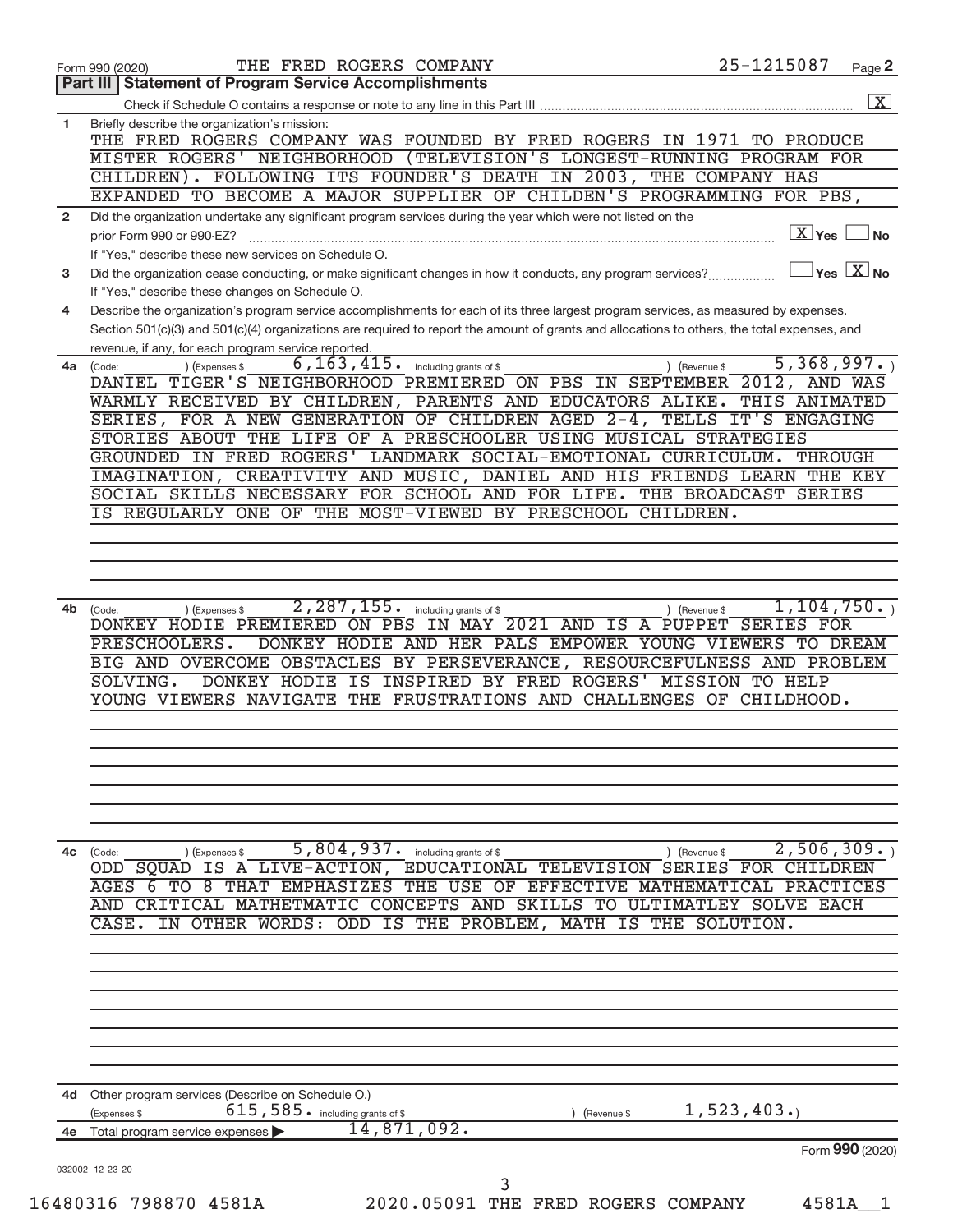|  | Form 990 (2020) |
|--|-----------------|

**Part IV Checklist of Required Schedules**

Form 990 (2020)  $\qquad$  THE FRED ROGERS COMPANY  $25-1215087$  Page

|              |                                                                                                                                                                       |                 | Yes | No                      |
|--------------|-----------------------------------------------------------------------------------------------------------------------------------------------------------------------|-----------------|-----|-------------------------|
| 1            | Is the organization described in section 501(c)(3) or 4947(a)(1) (other than a private foundation)?                                                                   |                 |     |                         |
|              |                                                                                                                                                                       | 1               | х   |                         |
| $\mathbf{2}$ | Is the organization required to complete Schedule B, Schedule of Contributors? [111] [12] the organization required to complete Schedule B, Schedule of Contributors? | $\overline{2}$  | Χ   |                         |
| 3            | Did the organization engage in direct or indirect political campaign activities on behalf of or in opposition to candidates for                                       | 3               |     | x                       |
| 4            | Section 501(c)(3) organizations. Did the organization engage in lobbying activities, or have a section 501(h) election in effect                                      |                 |     |                         |
|              |                                                                                                                                                                       | 4               |     | x                       |
| 5            | Is the organization a section 501(c)(4), 501(c)(5), or 501(c)(6) organization that receives membership dues, assessments, or                                          |                 |     |                         |
|              |                                                                                                                                                                       | 5               |     | x                       |
| 6            | Did the organization maintain any donor advised funds or any similar funds or accounts for which donors have the right to                                             |                 |     |                         |
|              | provide advice on the distribution or investment of amounts in such funds or accounts? If "Yes," complete Schedule D, Part I                                          | 6               |     | x                       |
| 7            | Did the organization receive or hold a conservation easement, including easements to preserve open space,                                                             |                 |     |                         |
|              |                                                                                                                                                                       | $\overline{7}$  |     | Χ                       |
| 8            | Did the organization maintain collections of works of art, historical treasures, or other similar assets? If "Yes," complete                                          |                 |     |                         |
|              |                                                                                                                                                                       | 8               |     | Χ                       |
| 9            | Did the organization report an amount in Part X, line 21, for escrow or custodial account liability, serve as a custodian for                                         |                 |     |                         |
|              | amounts not listed in Part X; or provide credit counseling, debt management, credit repair, or debt negotiation services?                                             |                 |     |                         |
|              |                                                                                                                                                                       | 9               |     | x                       |
|              | Did the organization, directly or through a related organization, hold assets in donor-restricted endowments                                                          |                 |     |                         |
| 10           |                                                                                                                                                                       | 10              |     | x                       |
|              | If the organization's answer to any of the following questions is "Yes," then complete Schedule D, Parts VI, VII, VIII, IX, or X                                      |                 |     |                         |
| 11           | as applicable.                                                                                                                                                        |                 |     |                         |
|              | a Did the organization report an amount for land, buildings, and equipment in Part X, line 10? If "Yes," complete Schedule D,                                         |                 |     |                         |
|              |                                                                                                                                                                       | 11a             | X   |                         |
|              | <b>b</b> Did the organization report an amount for investments - other securities in Part X, line 12, that is 5% or more of its total                                 |                 |     |                         |
|              |                                                                                                                                                                       | 11b             |     | x                       |
|              | c Did the organization report an amount for investments - program related in Part X, line 13, that is 5% or more of its total                                         |                 |     |                         |
|              |                                                                                                                                                                       | 11c             |     | x                       |
|              | d Did the organization report an amount for other assets in Part X, line 15, that is 5% or more of its total assets reported in                                       |                 |     |                         |
|              |                                                                                                                                                                       | 11d             | х   |                         |
|              |                                                                                                                                                                       | 11e             | X   |                         |
|              | f Did the organization's separate or consolidated financial statements for the tax year include a footnote that addresses                                             |                 |     |                         |
|              | the organization's liability for uncertain tax positions under FIN 48 (ASC 740)? If "Yes," complete Schedule D, Part X                                                | 11f             | X   |                         |
|              | 12a Did the organization obtain separate, independent audited financial statements for the tax year? If "Yes," complete                                               |                 |     |                         |
|              |                                                                                                                                                                       | 12a             | X   |                         |
|              | b Was the organization included in consolidated, independent audited financial statements for the tax year?                                                           |                 |     |                         |
|              | If "Yes," and if the organization answered "No" to line 12a, then completing Schedule D, Parts XI and XII is optional                                                 | 12 <sub>b</sub> | X   |                         |
| 13           |                                                                                                                                                                       | 13              |     | $\overline{\textbf{X}}$ |
| 14a          |                                                                                                                                                                       | 14a             |     | X.                      |
| b            | Did the organization have aggregate revenues or expenses of more than \$10,000 from grantmaking, fundraising, business,                                               |                 |     |                         |
|              | investment, and program service activities outside the United States, or aggregate foreign investments valued at \$100,000                                            |                 |     |                         |
|              |                                                                                                                                                                       | 14 <sub>b</sub> | Х   |                         |
| 15           | Did the organization report on Part IX, column (A), line 3, more than \$5,000 of grants or other assistance to or for any                                             |                 |     |                         |
|              |                                                                                                                                                                       | 15              |     | x                       |
| 16           | Did the organization report on Part IX, column (A), line 3, more than \$5,000 of aggregate grants or other assistance to                                              |                 |     |                         |
|              |                                                                                                                                                                       | 16              |     | х                       |
| 17           | Did the organization report a total of more than \$15,000 of expenses for professional fundraising services on Part IX,                                               |                 |     |                         |
|              |                                                                                                                                                                       | 17              |     | х                       |
| 18           | Did the organization report more than \$15,000 total of fundraising event gross income and contributions on Part VIII, lines                                          |                 |     |                         |
|              |                                                                                                                                                                       | 18              |     | х                       |
| 19           | Did the organization report more than \$15,000 of gross income from gaming activities on Part VIII, line 9a? If "Yes,"                                                |                 |     |                         |
|              |                                                                                                                                                                       | 19              |     | х                       |
| 20a          |                                                                                                                                                                       | 20a             |     | x                       |
| b            |                                                                                                                                                                       | 20 <sub>b</sub> |     |                         |
| 21           | Did the organization report more than \$5,000 of grants or other assistance to any domestic organization or                                                           |                 |     |                         |
|              |                                                                                                                                                                       | 21              |     | x                       |
|              | 032003 12-23-20                                                                                                                                                       |                 |     | Form 990 (2020)         |

16480316 798870 4581A 2020.05091 THE FRED ROGERS COMPANY 4581A\_\_1

4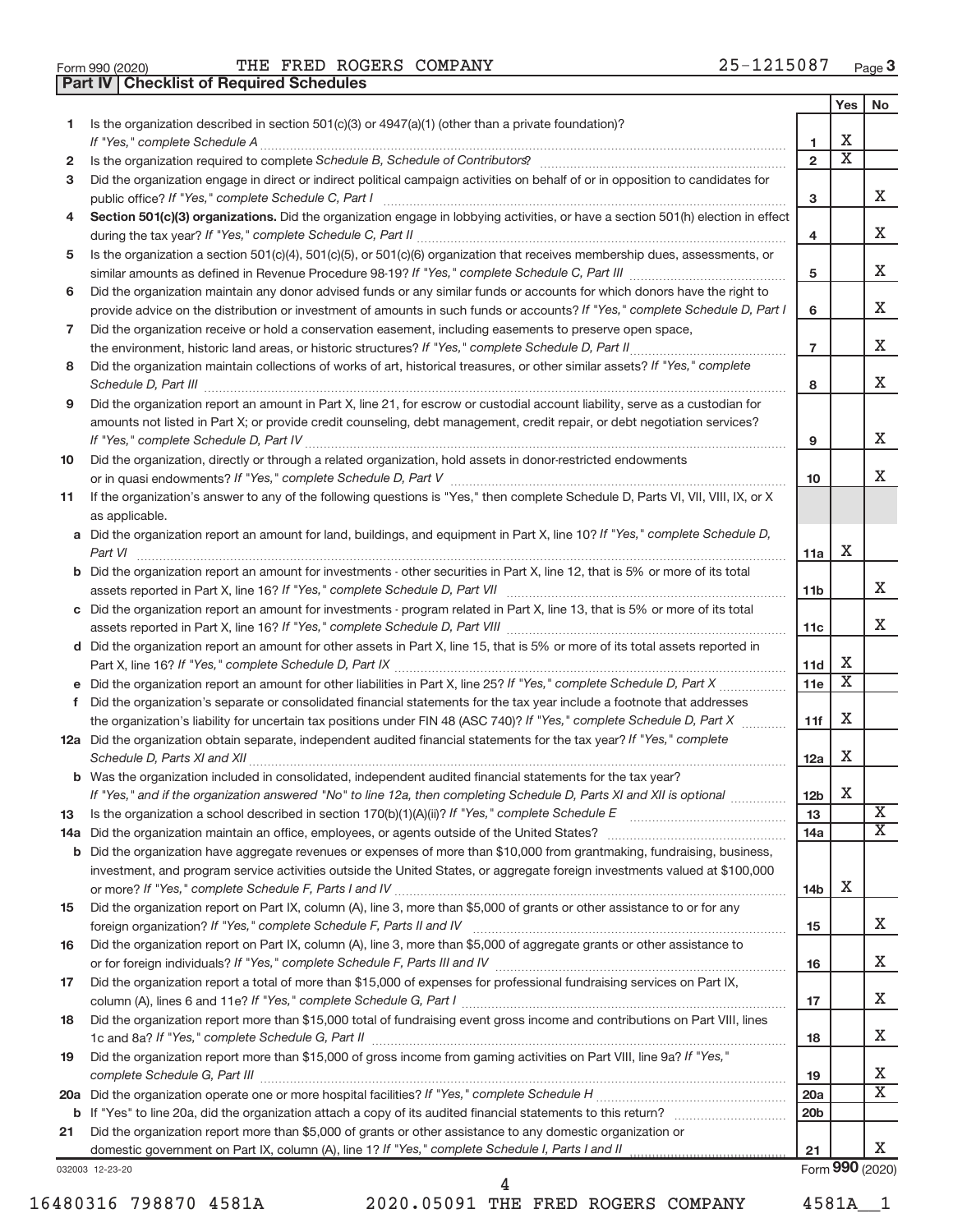|  | Form 990 (2020) |
|--|-----------------|

*(continued)* **Part IV Checklist of Required Schedules**

|               | oncompt or neganed concadies (commerce                                                                                                                                                                                                                     |                 |     |                             |
|---------------|------------------------------------------------------------------------------------------------------------------------------------------------------------------------------------------------------------------------------------------------------------|-----------------|-----|-----------------------------|
|               |                                                                                                                                                                                                                                                            |                 | Yes | No                          |
| 22            | Did the organization report more than \$5,000 of grants or other assistance to or for domestic individuals on                                                                                                                                              |                 |     | х                           |
|               |                                                                                                                                                                                                                                                            | 22              |     |                             |
| 23            | Did the organization answer "Yes" to Part VII, Section A, line 3, 4, or 5 about compensation of the organization's current<br>and former officers, directors, trustees, key employees, and highest compensated employees? If "Yes," complete               |                 |     |                             |
|               |                                                                                                                                                                                                                                                            | 23              | х   |                             |
|               | Schedule J<br>24a Did the organization have a tax-exempt bond issue with an outstanding principal amount of more than \$100,000 as of the                                                                                                                  |                 |     |                             |
|               | last day of the year, that was issued after December 31, 2002? If "Yes," answer lines 24b through 24d and complete                                                                                                                                         |                 |     |                             |
|               |                                                                                                                                                                                                                                                            | 24a             |     | x                           |
|               |                                                                                                                                                                                                                                                            | 24 <sub>b</sub> |     |                             |
|               | c Did the organization maintain an escrow account other than a refunding escrow at any time during the year to defease                                                                                                                                     |                 |     |                             |
|               |                                                                                                                                                                                                                                                            | 24c             |     |                             |
|               |                                                                                                                                                                                                                                                            | 24d             |     |                             |
|               | 25a Section 501(c)(3), 501(c)(4), and 501(c)(29) organizations. Did the organization engage in an excess benefit                                                                                                                                           |                 |     |                             |
|               |                                                                                                                                                                                                                                                            | 25a             |     | X.                          |
|               | b Is the organization aware that it engaged in an excess benefit transaction with a disqualified person in a prior year, and                                                                                                                               |                 |     |                             |
|               | that the transaction has not been reported on any of the organization's prior Forms 990 or 990-EZ? If "Yes," complete                                                                                                                                      |                 |     |                             |
|               | Schedule L, Part I                                                                                                                                                                                                                                         | 25 <sub>b</sub> |     | x                           |
| 26            | Did the organization report any amount on Part X, line 5 or 22, for receivables from or payables to any current                                                                                                                                            |                 |     |                             |
|               | or former officer, director, trustee, key employee, creator or founder, substantial contributor, or 35%                                                                                                                                                    |                 |     | х                           |
|               | controlled entity or family member of any of these persons? If "Yes," complete Schedule L, Part II                                                                                                                                                         | 26              |     |                             |
| 27            | Did the organization provide a grant or other assistance to any current or former officer, director, trustee, key employee,<br>creator or founder, substantial contributor or employee thereof, a grant selection committee member, or to a 35% controlled |                 |     |                             |
|               | entity (including an employee thereof) or family member of any of these persons? If "Yes," complete Schedule L, Part III                                                                                                                                   | 27              |     | x                           |
| 28            | Was the organization a party to a business transaction with one of the following parties (see Schedule L, Part IV                                                                                                                                          |                 |     |                             |
|               | instructions, for applicable filing thresholds, conditions, and exceptions):                                                                                                                                                                               |                 |     |                             |
| а             | A current or former officer, director, trustee, key employee, creator or founder, or substantial contributor? If                                                                                                                                           |                 |     |                             |
|               |                                                                                                                                                                                                                                                            | 28a             |     | Х                           |
| b             |                                                                                                                                                                                                                                                            | 28 <sub>b</sub> |     | $\overline{\textnormal{x}}$ |
|               | c A 35% controlled entity of one or more individuals and/or organizations described in lines 28a or 28b? If                                                                                                                                                |                 |     |                             |
|               |                                                                                                                                                                                                                                                            | 28c             |     | х                           |
| 29            |                                                                                                                                                                                                                                                            | 29              |     | $\overline{\textnormal{x}}$ |
| 30            | Did the organization receive contributions of art, historical treasures, or other similar assets, or qualified conservation                                                                                                                                |                 |     |                             |
|               |                                                                                                                                                                                                                                                            | 30              |     | х<br>X                      |
| 31            | Did the organization liquidate, terminate, or dissolve and cease operations? If "Yes," complete Schedule N, Part I                                                                                                                                         | 31              |     |                             |
| 32            | Did the organization sell, exchange, dispose of, or transfer more than 25% of its net assets? If "Yes," complete                                                                                                                                           |                 |     | х                           |
|               | Schedule N, Part II<br>Did the organization own 100% of an entity disregarded as separate from the organization under Regulations                                                                                                                          | 32              |     |                             |
| 33            |                                                                                                                                                                                                                                                            | 33              | х   |                             |
| 34            | Was the organization related to any tax-exempt or taxable entity? If "Yes," complete Schedule R, Part II, III, or IV, and                                                                                                                                  |                 |     |                             |
|               | Part V, line 1                                                                                                                                                                                                                                             | 34              | X   |                             |
|               | 35a Did the organization have a controlled entity within the meaning of section 512(b)(13)?                                                                                                                                                                | 35a             |     | х                           |
|               | <b>b</b> If "Yes" to line 35a, did the organization receive any payment from or engage in any transaction with a controlled entity                                                                                                                         |                 |     |                             |
|               |                                                                                                                                                                                                                                                            | 35 <sub>b</sub> |     |                             |
| 36            | Section 501(c)(3) organizations. Did the organization make any transfers to an exempt non-charitable related organization?                                                                                                                                 |                 |     |                             |
|               |                                                                                                                                                                                                                                                            | 36              |     | х                           |
| 37            | Did the organization conduct more than 5% of its activities through an entity that is not a related organization                                                                                                                                           |                 |     |                             |
|               |                                                                                                                                                                                                                                                            | 37              |     | х                           |
| 38            | Did the organization complete Schedule O and provide explanations in Schedule O for Part VI, lines 11b and 19?                                                                                                                                             |                 |     |                             |
| <b>Part V</b> | Note: All Form 990 filers are required to complete Schedule O.                                                                                                                                                                                             | 38              | X   |                             |
|               | <b>Statements Regarding Other IRS Filings and Tax Compliance</b><br>Check if Schedule O contains a response or note to any line in this Part V [11] [12] Check if Schedule O contains a response or note to any line in this Part V                        |                 |     |                             |
|               |                                                                                                                                                                                                                                                            |                 | Yes | No                          |
|               | 39<br>1a                                                                                                                                                                                                                                                   |                 |     |                             |
|               | b Enter the number of Forms W-2G included in line 1a. Enter -0- if not applicable<br>1b                                                                                                                                                                    |                 |     |                             |
|               | c Did the organization comply with backup withholding rules for reportable payments to vendors and reportable gaming                                                                                                                                       |                 |     |                             |
|               | (gambling) winnings to prize winners?                                                                                                                                                                                                                      | 1c              | X   |                             |
|               | 032004 12-23-20                                                                                                                                                                                                                                            |                 |     | Form 990 (2020)             |
|               | 5                                                                                                                                                                                                                                                          |                 |     |                             |

16480316 798870 4581A 2020.05091 THE FRED ROGERS COMPANY 4581A\_\_1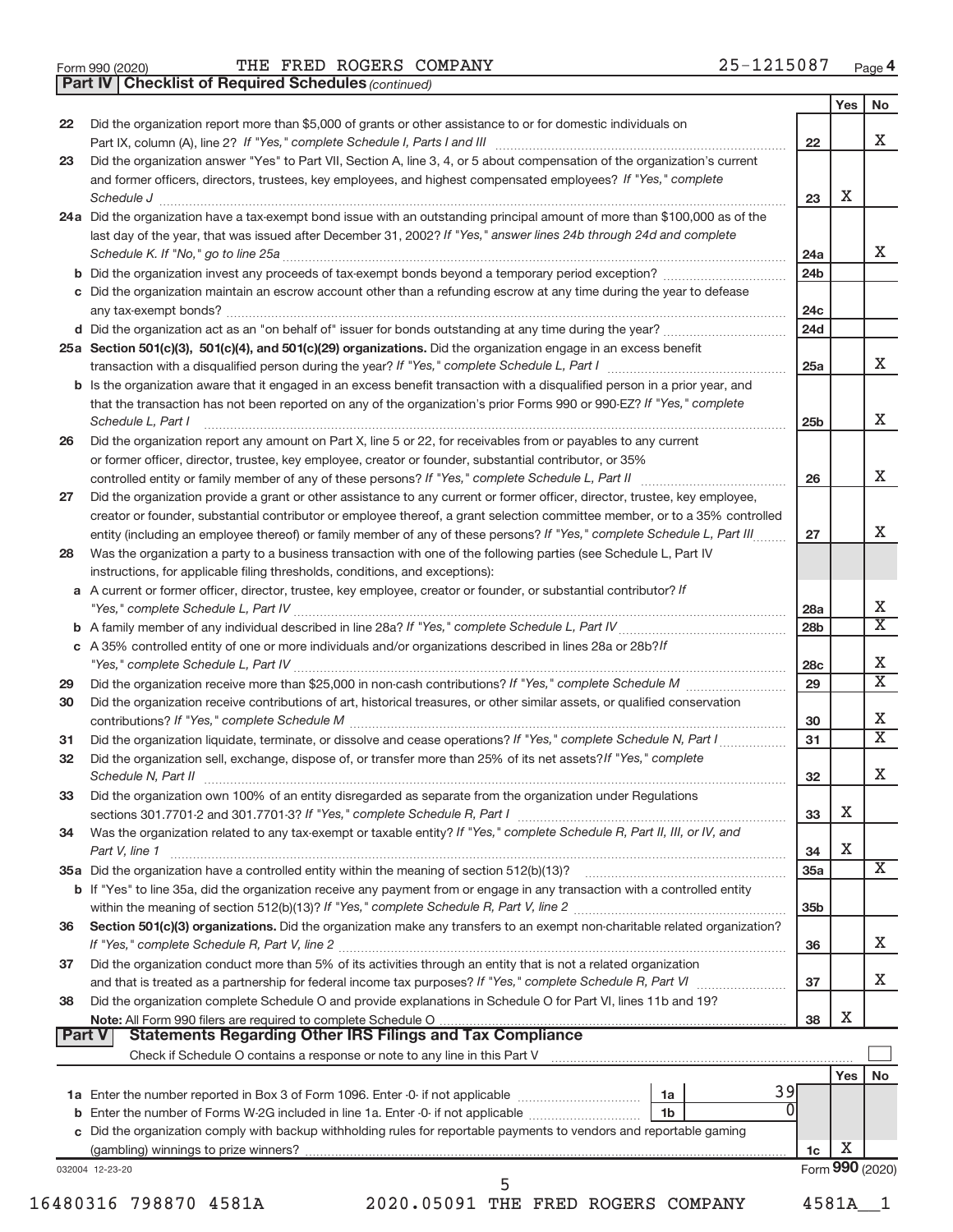| Form 990 (2020) | THE FRED ROGERS COMPANY | $-1215087$<br>Page |
|-----------------|-------------------------|--------------------|
|-----------------|-------------------------|--------------------|

**Part V Statements Regarding Other IRS Filings and Tax Compliance**

*(continued)*

|    |                                                                                                                                                                                                                                  |                 | Yes | <b>No</b>               |
|----|----------------------------------------------------------------------------------------------------------------------------------------------------------------------------------------------------------------------------------|-----------------|-----|-------------------------|
|    | 2a Enter the number of employees reported on Form W-3, Transmittal of Wage and Tax Statements,                                                                                                                                   |                 |     |                         |
|    | 39<br>filed for the calendar year ending with or within the year covered by this return <i>[[[[[[[[[[[[]]]</i> ]]<br>2a                                                                                                          |                 |     |                         |
|    |                                                                                                                                                                                                                                  | 2 <sub>b</sub>  | х   |                         |
|    |                                                                                                                                                                                                                                  |                 |     |                         |
|    | 3a Did the organization have unrelated business gross income of \$1,000 or more during the year?                                                                                                                                 | За              |     | X                       |
|    |                                                                                                                                                                                                                                  | 3 <sub>b</sub>  |     |                         |
|    | 4a At any time during the calendar year, did the organization have an interest in, or a signature or other authority over, a                                                                                                     |                 |     |                         |
|    | financial account in a foreign country (such as a bank account, securities account, or other financial account)?                                                                                                                 | 4a              |     | X                       |
|    | <b>b</b> If "Yes," enter the name of the foreign country $\triangleright$                                                                                                                                                        |                 |     |                         |
|    | See instructions for filing requirements for FinCEN Form 114, Report of Foreign Bank and Financial Accounts (FBAR).                                                                                                              |                 |     |                         |
|    |                                                                                                                                                                                                                                  | 5a              |     | X                       |
| b  |                                                                                                                                                                                                                                  | 5 <sub>b</sub>  |     | $\overline{\text{X}}$   |
|    |                                                                                                                                                                                                                                  | 5 <sub>c</sub>  |     |                         |
|    | 6a Does the organization have annual gross receipts that are normally greater than \$100,000, and did the organization solicit                                                                                                   |                 |     | X                       |
|    | any contributions that were not tax deductible as charitable contributions?                                                                                                                                                      | 6a              |     |                         |
|    | b If "Yes," did the organization include with every solicitation an express statement that such contributions or gifts                                                                                                           |                 |     |                         |
|    |                                                                                                                                                                                                                                  | 6b              |     |                         |
| 7  | Organizations that may receive deductible contributions under section 170(c).<br>Did the organization receive a payment in excess of \$75 made partly as a contribution and partly for goods and services provided to the payor? |                 |     | X.                      |
| a  |                                                                                                                                                                                                                                  | 7a<br>7b        |     |                         |
|    | c Did the organization sell, exchange, or otherwise dispose of tangible personal property for which it was required                                                                                                              |                 |     |                         |
|    | to file Form 8282?                                                                                                                                                                                                               | 7c              |     | X                       |
|    | 7d                                                                                                                                                                                                                               |                 |     |                         |
|    | Did the organization receive any funds, directly or indirectly, to pay premiums on a personal benefit contract?                                                                                                                  | 7e              |     | х                       |
| f  |                                                                                                                                                                                                                                  | 7f              |     | $\overline{\textbf{X}}$ |
| g  | If the organization received a contribution of qualified intellectual property, did the organization file Form 8899 as required?                                                                                                 | 7g              |     | $\overline{\mathbf{X}}$ |
| h  | If the organization received a contribution of cars, boats, airplanes, or other vehicles, did the organization file a Form 1098-C?                                                                                               | 7h              |     | $\overline{\text{X}}$   |
| 8  | Sponsoring organizations maintaining donor advised funds. Did a donor advised fund maintained by the                                                                                                                             |                 |     |                         |
|    |                                                                                                                                                                                                                                  | 8               |     |                         |
| 9  | Sponsoring organizations maintaining donor advised funds.                                                                                                                                                                        |                 |     |                         |
| a  | Did the sponsoring organization make any taxable distributions under section 4966?                                                                                                                                               | 9a              |     |                         |
| b  |                                                                                                                                                                                                                                  | 9 <sub>b</sub>  |     |                         |
| 10 | Section 501(c)(7) organizations. Enter:                                                                                                                                                                                          |                 |     |                         |
| а  | 10a                                                                                                                                                                                                                              |                 |     |                         |
| b  | 10 <sub>b</sub><br>Gross receipts, included on Form 990, Part VIII, line 12, for public use of club facilities                                                                                                                   |                 |     |                         |
| 11 | Section 501(c)(12) organizations. Enter:                                                                                                                                                                                         |                 |     |                         |
|    | 11a                                                                                                                                                                                                                              |                 |     |                         |
|    | b Gross income from other sources (Do not net amounts due or paid to other sources against                                                                                                                                       |                 |     |                         |
|    | 11b                                                                                                                                                                                                                              |                 |     |                         |
|    | 12a Section 4947(a)(1) non-exempt charitable trusts. Is the organization filing Form 990 in lieu of Form 1041?                                                                                                                   | 12a             |     |                         |
|    | 12 <sub>b</sub><br><b>b</b> If "Yes," enter the amount of tax-exempt interest received or accrued during the year<br>Section 501(c)(29) qualified nonprofit health insurance issuers.                                            |                 |     |                         |
| 13 |                                                                                                                                                                                                                                  | 13a             |     |                         |
|    | Note: See the instructions for additional information the organization must report on Schedule O.                                                                                                                                |                 |     |                         |
|    | <b>b</b> Enter the amount of reserves the organization is required to maintain by the states in which the                                                                                                                        |                 |     |                         |
|    | 13 <sub>b</sub>                                                                                                                                                                                                                  |                 |     |                         |
|    | 13 <sub>c</sub>                                                                                                                                                                                                                  |                 |     |                         |
|    | 14a Did the organization receive any payments for indoor tanning services during the tax year?                                                                                                                                   | 14a             |     | X                       |
|    | <b>b</b> If "Yes," has it filed a Form 720 to report these payments? If "No," provide an explanation on Schedule O                                                                                                               | 14 <sub>b</sub> |     |                         |
| 15 | Is the organization subject to the section 4960 tax on payment(s) of more than \$1,000,000 in remuneration or                                                                                                                    |                 |     |                         |
|    |                                                                                                                                                                                                                                  | 15              |     | X                       |
|    | If "Yes," see instructions and file Form 4720, Schedule N.                                                                                                                                                                       |                 |     |                         |
| 16 | Is the organization an educational institution subject to the section 4968 excise tax on net investment income?                                                                                                                  | 16              |     | х                       |
|    | If "Yes," complete Form 4720, Schedule O.                                                                                                                                                                                        |                 |     |                         |

Form (2020) **990**

032005 12-23-20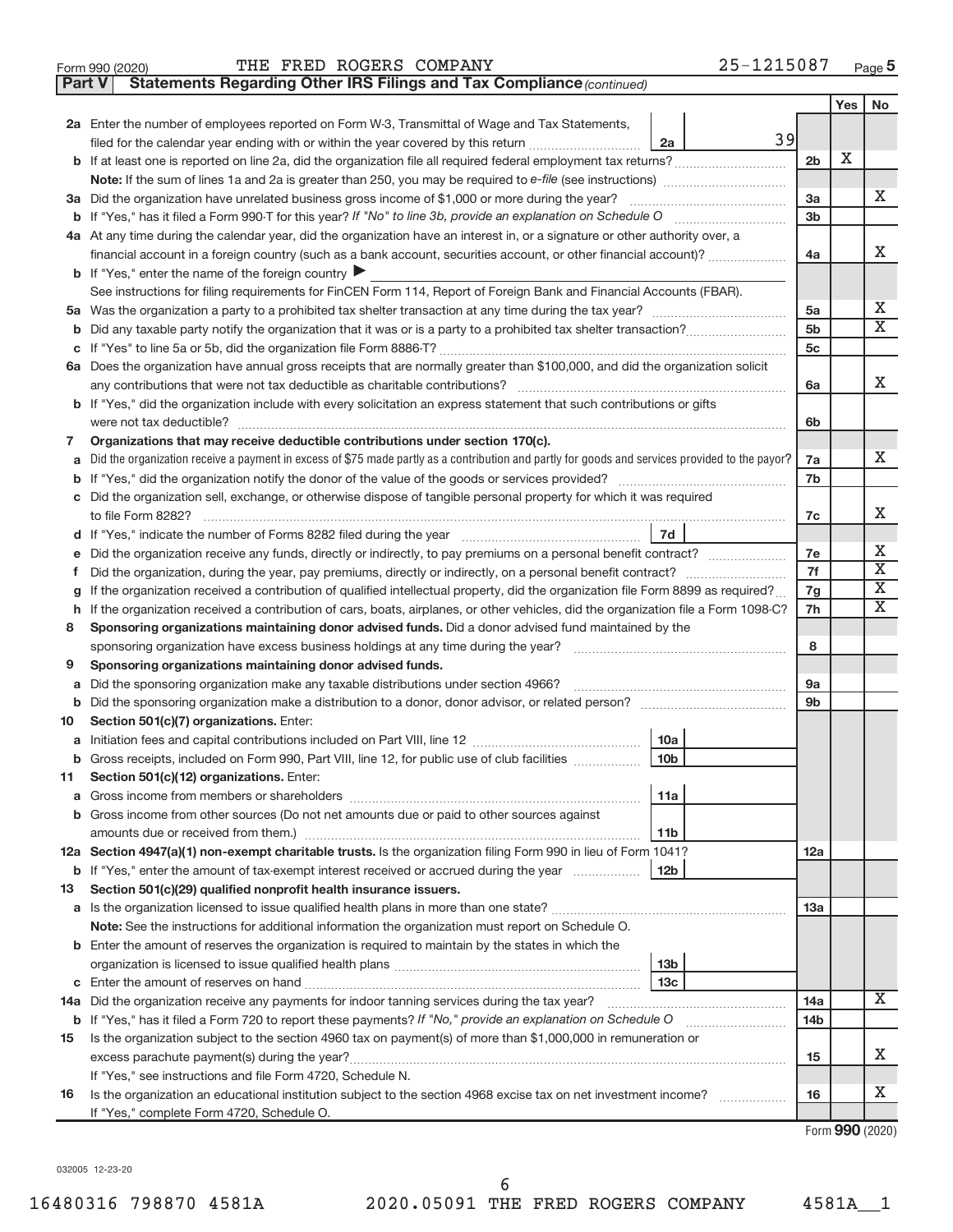| Form 990 (2020) |  |
|-----------------|--|
|-----------------|--|

# Form 990 (2020)  $\qquad$  THE FRED ROGERS COMPANY  $25-1215087$  Page

**Part VI** Governance, Management, and Disclosure For each "Yes" response to lines 2 through 7b below, and for a "No" response *to line 8a, 8b, or 10b below, describe the circumstances, processes, or changes on Schedule O. See instructions.*

|     |                                                                                                                                                                                                        |       |    |    |                         |                         | $\mathbf{X}$ |
|-----|--------------------------------------------------------------------------------------------------------------------------------------------------------------------------------------------------------|-------|----|----|-------------------------|-------------------------|--------------|
|     | <b>Section A. Governing Body and Management</b>                                                                                                                                                        |       |    |    |                         |                         |              |
|     |                                                                                                                                                                                                        |       |    |    |                         | Yes                     | No           |
|     | 1a Enter the number of voting members of the governing body at the end of the tax year                                                                                                                 |       | 1a | 11 |                         |                         |              |
|     | If there are material differences in voting rights among members of the governing body, or if the governing                                                                                            |       |    |    |                         |                         |              |
|     | body delegated broad authority to an executive committee or similar committee, explain on Schedule O.                                                                                                  |       |    |    |                         |                         |              |
| b   | Enter the number of voting members included on line 1a, above, who are independent                                                                                                                     |       | 1b | 10 |                         |                         |              |
| 2   | Did any officer, director, trustee, or key employee have a family relationship or a business relationship with any other                                                                               |       |    |    |                         |                         |              |
|     |                                                                                                                                                                                                        |       |    |    | $\overline{2}$          |                         |              |
| 3   | Did the organization delegate control over management duties customarily performed by or under the direct supervision                                                                                  |       |    |    |                         |                         |              |
|     |                                                                                                                                                                                                        |       |    |    | 3                       |                         |              |
| 4   | Did the organization make any significant changes to its governing documents since the prior Form 990 was filed?                                                                                       |       |    |    | $\overline{\mathbf{4}}$ |                         |              |
| 5   |                                                                                                                                                                                                        |       |    |    | 5                       |                         |              |
| 6   |                                                                                                                                                                                                        |       |    |    | 6                       |                         |              |
| 7a  | Did the organization have members, stockholders, or other persons who had the power to elect or appoint one or                                                                                         |       |    |    |                         |                         |              |
|     |                                                                                                                                                                                                        |       |    |    | 7a                      |                         |              |
| b   | Are any governance decisions of the organization reserved to (or subject to approval by) members, stockholders, or                                                                                     |       |    |    |                         |                         |              |
|     |                                                                                                                                                                                                        |       |    |    | 7b                      |                         |              |
| 8   | Did the organization contemporaneously document the meetings held or written actions undertaken during the year by the following:                                                                      |       |    |    |                         |                         |              |
| a   |                                                                                                                                                                                                        |       |    |    | 8a                      | Х                       |              |
| b   |                                                                                                                                                                                                        |       |    |    | 8b                      | $\overline{\mathbf{X}}$ |              |
| 9   | Is there any officer, director, trustee, or key employee listed in Part VII, Section A, who cannot be reached at the                                                                                   |       |    |    |                         |                         |              |
|     |                                                                                                                                                                                                        |       |    |    | 9                       |                         |              |
|     | Section B. Policies (This Section B requests information about policies not required by the Internal Revenue Code.)                                                                                    |       |    |    |                         |                         |              |
|     |                                                                                                                                                                                                        |       |    |    |                         | Yes                     |              |
|     |                                                                                                                                                                                                        |       |    |    | 10a                     |                         |              |
|     | <b>b</b> If "Yes," did the organization have written policies and procedures governing the activities of such chapters, affiliates,                                                                    |       |    |    |                         |                         |              |
|     |                                                                                                                                                                                                        |       |    |    | 10 <sub>b</sub>         |                         |              |
|     |                                                                                                                                                                                                        |       |    |    |                         | $\overline{\mathbf{X}}$ |              |
|     | 11a Has the organization provided a complete copy of this Form 990 to all members of its governing body before filing the form?                                                                        |       |    |    | 11a                     |                         |              |
|     | Describe in Schedule O the process, if any, used by the organization to review this Form 990.                                                                                                          |       |    |    |                         | х                       |              |
| 12a |                                                                                                                                                                                                        |       |    |    | 12a                     | $\overline{\mathbf{X}}$ |              |
|     | Were officers, directors, or trustees, and key employees required to disclose annually interests that could give rise to conflicts?                                                                    |       |    |    | 12 <sub>b</sub>         |                         |              |
| С   | Did the organization regularly and consistently monitor and enforce compliance with the policy? If "Yes," describe                                                                                     |       |    |    |                         | Х                       |              |
|     | in Schedule O how this was done manufactured and continuum and control of the state of the state of the state o                                                                                        |       |    |    | 12c                     | $\overline{\mathbf{X}}$ |              |
| 13  |                                                                                                                                                                                                        |       |    |    | 13                      | $\overline{\mathbf{X}}$ |              |
| 14  |                                                                                                                                                                                                        |       |    |    | 14                      |                         |              |
| 15  | Did the process for determining compensation of the following persons include a review and approval by independent                                                                                     |       |    |    |                         |                         |              |
|     | persons, comparability data, and contemporaneous substantiation of the deliberation and decision?                                                                                                      |       |    |    |                         |                         |              |
| а   |                                                                                                                                                                                                        |       |    |    | 15a                     | х                       |              |
|     |                                                                                                                                                                                                        |       |    |    | 15 <sub>b</sub>         | $\overline{\textbf{x}}$ |              |
|     | If "Yes" to line 15a or 15b, describe the process in Schedule O (see instructions).                                                                                                                    |       |    |    |                         |                         |              |
|     | 16a Did the organization invest in, contribute assets to, or participate in a joint venture or similar arrangement with a                                                                              |       |    |    |                         |                         |              |
|     | taxable entity during the year?                                                                                                                                                                        |       |    |    | 16a                     | х                       |              |
|     | b If "Yes," did the organization follow a written policy or procedure requiring the organization to evaluate its participation                                                                         |       |    |    |                         |                         |              |
|     | in joint venture arrangements under applicable federal tax law, and take steps to safeguard the organization's                                                                                         |       |    |    |                         |                         |              |
|     | exempt status with respect to such arrangements?                                                                                                                                                       |       |    |    | 16 <sub>b</sub>         | X                       |              |
|     | <b>Section C. Disclosure</b>                                                                                                                                                                           |       |    |    |                         |                         |              |
| 17  | List the states with which a copy of this Form 990 is required to be filed $\blacktriangleright$ PA                                                                                                    |       |    |    |                         |                         |              |
| 18  | Section 6104 requires an organization to make its Forms 1023 (1024 or 1024-A, if applicable), 990, and 990-T (Section 501(c)(3)s only) available                                                       |       |    |    |                         |                         |              |
|     | for public inspection. Indicate how you made these available. Check all that apply.<br>$X$ Upon request<br>$\lfloor x \rfloor$ Another's website<br>  X   Own website<br>Other (explain on Schedule O) |       |    |    |                         |                         |              |
| 19  | Describe on Schedule O whether (and if so, how) the organization made its governing documents, conflict of interest policy, and financial                                                              |       |    |    |                         |                         |              |
|     | statements available to the public during the tax year.                                                                                                                                                |       |    |    |                         |                         |              |
| 20  | State the name, address, and telephone number of the person who possesses the organization's books and records                                                                                         |       |    |    |                         |                         |              |
|     | LISA MOSS - 412-605-3106                                                                                                                                                                               |       |    |    |                         |                         |              |
|     | 2100 WHARTON STREET SUITE 700, PITTSBURGH,<br>PA                                                                                                                                                       | 15203 |    |    |                         |                         |              |
|     |                                                                                                                                                                                                        |       |    |    |                         | Form 990 (2020)         |              |
|     | 032006 12-23-20<br>7                                                                                                                                                                                   |       |    |    |                         |                         |              |
|     | 16480316 798870 4581A<br>2020.05091 THE FRED ROGERS COMPANY                                                                                                                                            |       |    |    |                         | 4581A                   |              |
|     |                                                                                                                                                                                                        |       |    |    |                         |                         |              |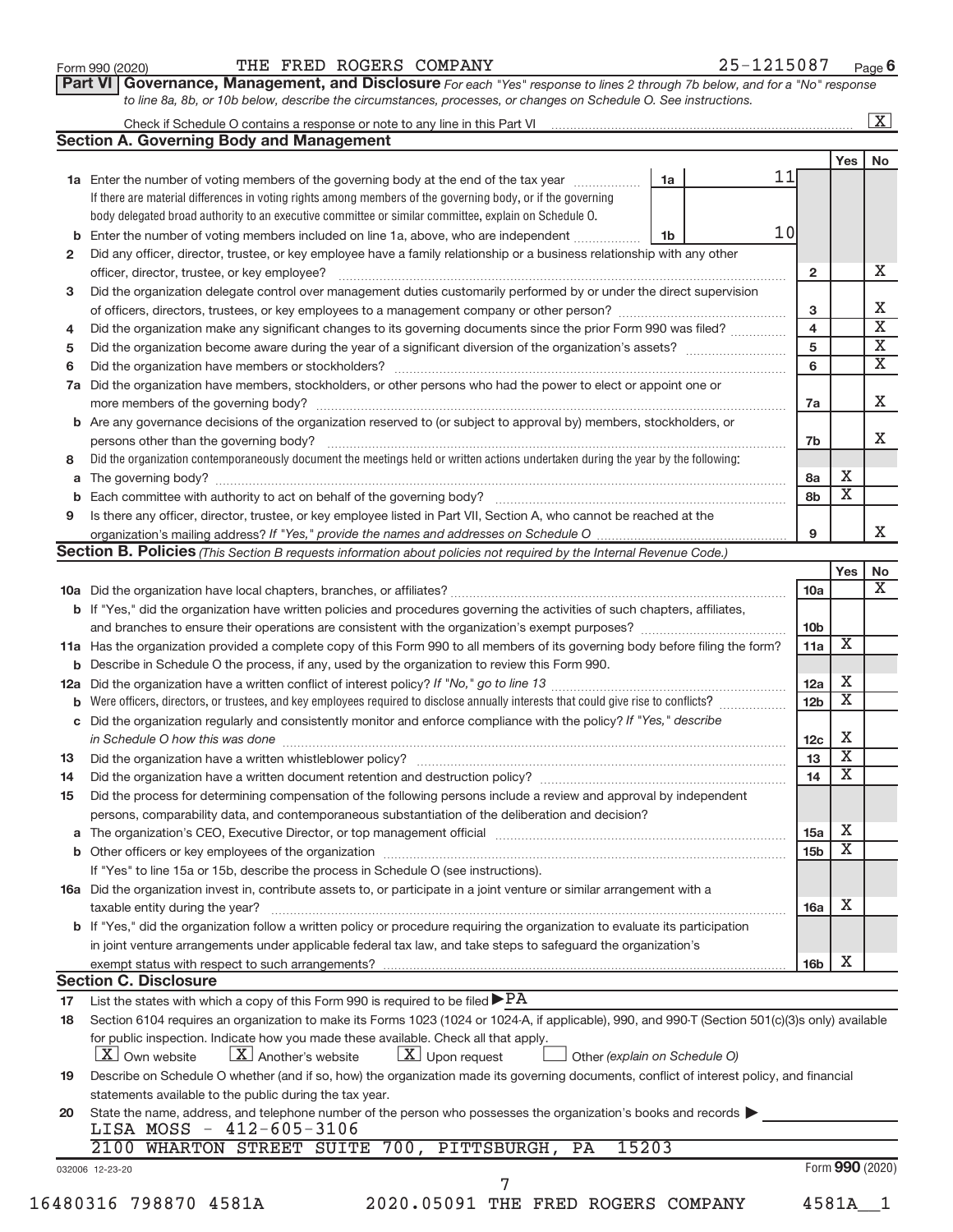$\begin{array}{c} \hline \end{array}$ 

| Part VII Compensation of Officers, Directors, Trustees, Key Employees, Highest Compensated |  |  |
|--------------------------------------------------------------------------------------------|--|--|
| <b>Employees, and Independent Contractors</b>                                              |  |  |

Check if Schedule O contains a response or note to any line in this Part VII

**Section A. Officers, Directors, Trustees, Key Employees, and Highest Compensated Employees**

**1a**  Complete this table for all persons required to be listed. Report compensation for the calendar year ending with or within the organization's tax year.  $\bullet$  List all of the organization's current officers, directors, trustees (whether individuals or organizations), regardless of amount of compensation.

Enter -0- in columns (D), (E), and (F) if no compensation was paid.

**•** List all of the organization's **current** key employees, if any. See instructions for definition of "key employee."

**Examber 1** List the organization's five *current* highest compensated employees (other than an officer, director, trustee, or key employee) who received reportable compensation (Box 5 of Form W-2 and/or Box 7 of Form 1099-MISC) of more than \$100,000 from the organization and any related organizations.

 $\bullet$  List all of the organization's former officers, key employees, and highest compensated employees who received more than \$100,000 of reportable compensation from the organization and any related organizations.

**•** List all of the organization's former directors or trustees that received, in the capacity as a former director or trustee of the organization, more than \$10,000 of reportable compensation from the organization and any related organizations.

See instructions for the order in which to list the persons above.

Check this box if neither the organization nor any related organization compensated any current officer, director, or trustee.  $\overline{\phantom{a}}$ 

| (A)                                    | (B)                      |                                |                                 | (C)         |              |                                   |        | (D)             | (E)             | (F)                         |
|----------------------------------------|--------------------------|--------------------------------|---------------------------------|-------------|--------------|-----------------------------------|--------|-----------------|-----------------|-----------------------------|
| Name and title                         | Average                  |                                | (do not check more than one     | Position    |              |                                   |        | Reportable      | Reportable      | Estimated                   |
|                                        | hours per                |                                | box, unless person is both an   |             |              |                                   |        | compensation    | compensation    | amount of                   |
|                                        | week                     |                                | officer and a director/trustee) |             |              |                                   |        | from            | from related    | other                       |
|                                        | (list any                |                                |                                 |             |              |                                   |        | the             | organizations   | compensation                |
|                                        | hours for                |                                |                                 |             |              |                                   |        | organization    | (W-2/1099-MISC) | from the                    |
|                                        | related<br>organizations |                                |                                 |             |              |                                   |        | (W-2/1099-MISC) |                 | organization<br>and related |
|                                        | below                    |                                |                                 |             |              |                                   |        |                 |                 | organizations               |
|                                        | line)                    | Individual trustee or director | nstitutional trustee            | Officer     | Key employee | Highest compensated<br>  employee | Former |                 |                 |                             |
| JOANNE B. ROGERS (7/2020-1/2021<br>(1) | 0.30                     |                                |                                 |             |              |                                   |        |                 |                 |                             |
| <b>DIRECTOR</b>                        |                          | X                              |                                 |             |              |                                   |        | 0.              | 0.              | 0.                          |
| HARRY HENNINGER (7/2020-12/2020<br>(2) | 0.30                     |                                |                                 |             |              |                                   |        |                 |                 |                             |
| <b>DIRECTOR</b>                        |                          | X                              |                                 |             |              |                                   |        | 0.              | 0.              | $0$ .                       |
| (3)<br>ANNE LEWIS                      | 0.30                     |                                |                                 |             |              |                                   |        |                 |                 |                             |
| <b>DIRECTOR</b>                        |                          | X                              |                                 |             |              |                                   |        | 0.              | 0.              | 0.                          |
| SCOTT LAMMIE<br>(4)                    | 0.30                     |                                |                                 |             |              |                                   |        |                 |                 |                             |
| <b>DIRECTOR</b>                        |                          | X                              |                                 |             |              |                                   |        | $\mathbf 0$     | 0.              | $0$ .                       |
| (5)<br>COOPER MUNROE                   | 0.30                     |                                |                                 |             |              |                                   |        |                 |                 |                             |
| <b>DIRECTOR</b>                        |                          | $\mathbf X$                    |                                 |             |              |                                   |        | $\mathbf 0$     | 0.              | 0.                          |
| <b>DEBRA DEMCHAK</b><br>(6)            | 0.30                     |                                |                                 |             |              |                                   |        |                 |                 |                             |
| <b>DIRECTOR</b>                        |                          | X                              |                                 |             |              |                                   |        | $\mathbf 0$     | 0.              | $0$ .                       |
| (7)<br>WILLIAM ISLER                   | 0.30                     |                                |                                 |             |              |                                   |        |                 |                 |                             |
| <b>DIRECTOR</b>                        |                          | $\mathbf X$                    |                                 |             |              |                                   |        | 0.              | 0.              | $0$ .                       |
| (8)<br>ELLIOTT OSHRY                   | 0.30                     |                                |                                 |             |              |                                   |        |                 |                 |                             |
| <b>DIRECTOR</b>                        |                          | X                              |                                 |             |              |                                   |        | 0.              | 0.              | $\mathbf 0$ .               |
| (9)<br>SARAH WOODINGS                  | 0.30                     |                                |                                 |             |              |                                   |        |                 |                 |                             |
| <b>DIRECTOR</b>                        |                          | X                              |                                 |             |              |                                   |        | $\mathbf 0$ .   | 0.              | $\mathbf 0$ .               |
| (10) WILLIAM STRICKLAND                | 0.30                     |                                |                                 |             |              |                                   |        |                 |                 |                             |
| <b>DIRECTOR</b>                        |                          | X                              |                                 |             |              |                                   |        | 0.              | 0.              | $0$ .                       |
| (11) CHARLES BURKE, JR.                | 0.30                     |                                |                                 |             |              |                                   |        |                 |                 |                             |
| <b>DIRECTOR</b>                        |                          | $\mathbf X$                    |                                 |             |              |                                   |        | $\mathbf 0$     | 0.              | $\mathbf 0$ .               |
| (12) KEVIN CLARK (7/2020-7/2020)       | 0.30                     |                                |                                 |             |              |                                   |        |                 |                 |                             |
| <b>DIRECTOR</b>                        |                          | $\mathbf X$                    |                                 |             |              |                                   |        | 0.              | 0.              | $0$ .                       |
| (13) JERLEAN DANIEL                    | 0.30                     |                                |                                 |             |              |                                   |        |                 |                 |                             |
| <b>BOARD CHAIR</b>                     |                          | $\mathbf X$                    |                                 |             |              |                                   |        | 0.              | 0.              | 0.                          |
| (14) PAUL SIEFKEN                      | 40.00                    |                                |                                 |             |              |                                   |        |                 |                 |                             |
| PRESIDENT/CEO                          |                          | $\mathbf X$                    |                                 | $\mathbf X$ |              |                                   |        | 254,130.        | 0.              | 42,847.                     |
| (15) LISA MOSS                         | 40.00                    |                                |                                 |             |              |                                   |        |                 |                 |                             |
| TREASURER/CFO                          |                          |                                |                                 | X           |              |                                   |        | 156,106.        | 0.              | 17,630.                     |
| (16) CHRISTOPHER ARNOLD                | 40.00                    |                                |                                 |             |              |                                   |        |                 |                 |                             |
| SECRETARY/COO                          |                          |                                |                                 | X           |              |                                   |        | 215,711.        | 0.              | 30,459.                     |
| (17) KRISTIN DIQUOLLO                  | 40.00                    |                                |                                 |             |              |                                   |        |                 |                 |                             |
| <b>EMPLOYEE</b>                        |                          |                                |                                 |             |              | X                                 |        | 120,638.        | 0.              | 17,771.                     |
| 032007 12-23-20                        |                          |                                |                                 |             |              |                                   |        |                 |                 | Form 990 (2020)             |

16480316 798870 4581A 2020.05091 THE FRED ROGERS COMPANY 4581A\_\_1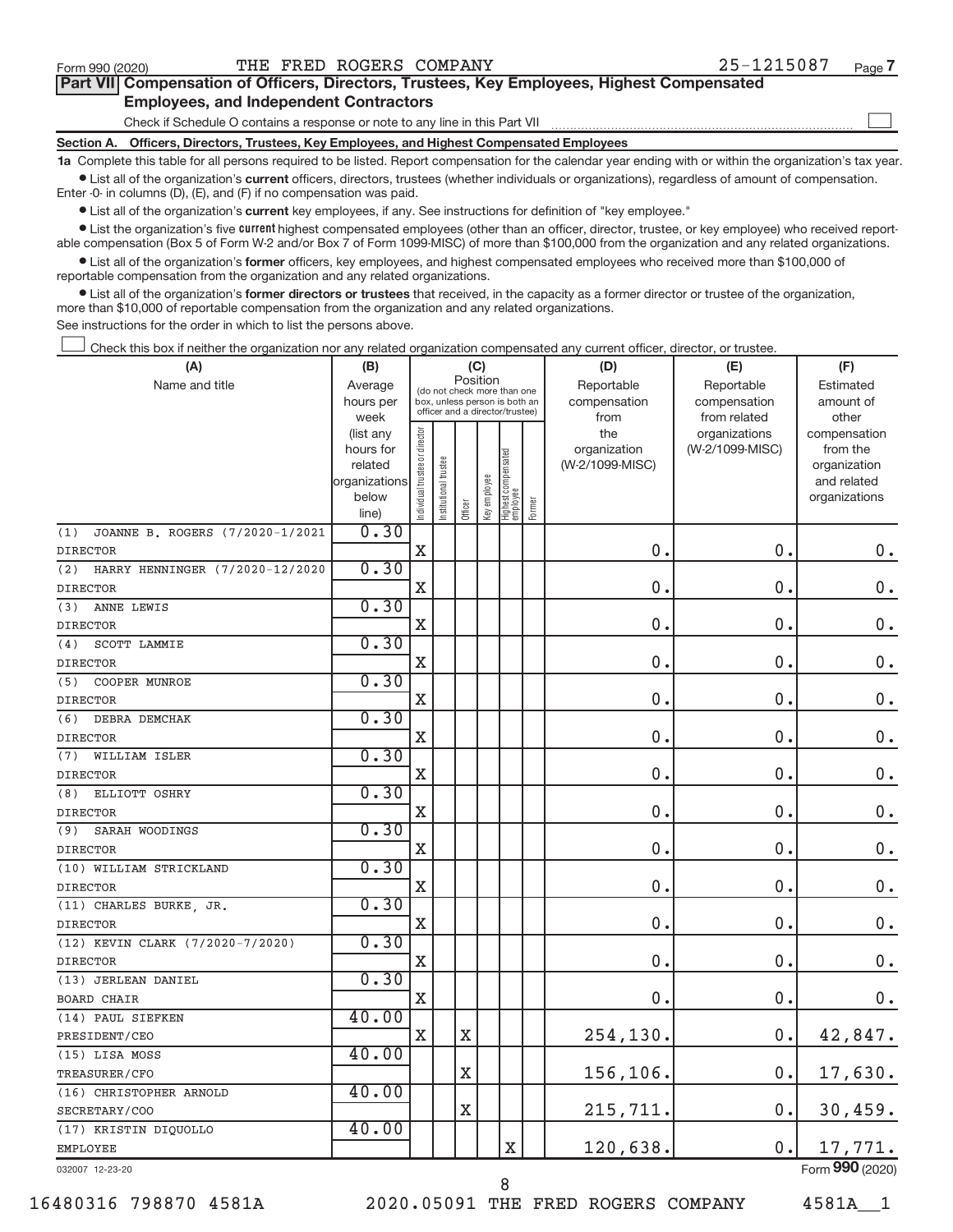| THE FRED ROGERS COMPANY<br>Form 990 (2020)                                                                                                                                                                                                                                           | 25-1215087<br>Page 8                                                     |
|--------------------------------------------------------------------------------------------------------------------------------------------------------------------------------------------------------------------------------------------------------------------------------------|--------------------------------------------------------------------------|
| <b>Part VII</b><br>Section A. Officers, Directors, Trustees, Key Employees, and Highest Compensated Employees (continued)                                                                                                                                                            |                                                                          |
| (B)<br>(C)<br>(A)<br>(D)<br>(E)<br>Position<br>Average<br>Name and title<br>Reportable<br>Reportable<br>(do not check more than one<br>hours per<br>compensation<br>compensation<br>box, unless person is both an<br>officer and a director/trustee)<br>week<br>from related<br>from | (F)<br>Estimated<br>amount of<br>other                                   |
| (list any<br>ndividual trustee or director<br>the<br>organizations<br>hours for<br>organization<br>(W-2/1099-MISC)<br>Highest compensated<br>employee<br>Institutional trustee<br>related<br>(W-2/1099-MISC)<br>organizations<br>key employee<br>below<br>Former<br>Officer<br>line) | compensation<br>from the<br>organization<br>and related<br>organizations |
| 40.00<br>(18) ELLEN DOHERTY<br>Χ<br>187,627.<br>EMPLOYEE                                                                                                                                                                                                                             | 19,154.<br>0.                                                            |
| 40.00<br>(19) MATTHEW SHIELS                                                                                                                                                                                                                                                         |                                                                          |
| 190,089.<br>Χ<br>EMPLOYEE                                                                                                                                                                                                                                                            | 20,522.<br>0.                                                            |
| 40.00<br>(20) SUZANNE MASRI<br>133,655.<br>X<br>EMPLOYEE                                                                                                                                                                                                                             | 22,067.<br>0.                                                            |
| 40.00<br>(21) CATHY DROZ                                                                                                                                                                                                                                                             |                                                                          |
| 114,922.<br>X<br>EMPLOYEE                                                                                                                                                                                                                                                            | 7,448.<br>Ο.                                                             |
|                                                                                                                                                                                                                                                                                      |                                                                          |
|                                                                                                                                                                                                                                                                                      |                                                                          |
|                                                                                                                                                                                                                                                                                      |                                                                          |
|                                                                                                                                                                                                                                                                                      |                                                                          |
|                                                                                                                                                                                                                                                                                      |                                                                          |
| 1,372,878.                                                                                                                                                                                                                                                                           | 177,898.<br>$\overline{0}$ .                                             |
| 0.<br>c Total from continuation sheets to Part VII, Section A [11, 11, 11, 12]<br>1,372,878.                                                                                                                                                                                         | $\overline{0}$ .<br>0.<br>$\overline{0}$ .<br>177,898.                   |
| Total number of individuals (including but not limited to those listed above) who received more than \$100,000 of reportable<br>$\mathbf{2}$                                                                                                                                         |                                                                          |
| compensation from the organization $\blacktriangleright$                                                                                                                                                                                                                             | 10                                                                       |
|                                                                                                                                                                                                                                                                                      | No<br>Yes                                                                |
| Did the organization list any former officer, director, trustee, key employee, or highest compensated employee on<br>3                                                                                                                                                               | X<br>3                                                                   |
| For any individual listed on line 1a, is the sum of reportable compensation and other compensation from the organization<br>4                                                                                                                                                        |                                                                          |
|                                                                                                                                                                                                                                                                                      | Х<br>$\overline{\mathbf{4}}$                                             |
| Did any person listed on line 1a receive or accrue compensation from any unrelated organization or individual for services<br>5                                                                                                                                                      |                                                                          |
| <b>Section B. Independent Contractors</b>                                                                                                                                                                                                                                            | X<br>$\,$ 5                                                              |
| Complete this table for your five highest compensated independent contractors that received more than \$100,000 of compensation from<br>1                                                                                                                                            |                                                                          |
| the organization. Report compensation for the calendar year ending with or within the organization's tax year.                                                                                                                                                                       |                                                                          |
| (A)<br>(B)<br>Name and business address<br>Description of services                                                                                                                                                                                                                   | (C)<br>Compensation                                                      |
| SPIFFY PRODUCTIONS, 655 DEERFIELD ROAD,<br>SUITE 100, DEERFIELD, IL 60015<br>PRODUCTION                                                                                                                                                                                              | 6,504,294.                                                               |
| PIPELINE STUDIOS LTD., 10 GEORGE STREET,<br>UNIT 4, L8P 1C8, ONTARIO, CANADA L8P 1C8<br><b>ANIMATION</b>                                                                                                                                                                             | 4,627,962.                                                               |
| DNH 6 PRODUCTIONS<br>23 FRASER AVENUE, TORONTO, CANADA M6K 1Y7<br><b>ANIMATION</b>                                                                                                                                                                                                   | 1,934,234.                                                               |
| 9 STORY MEDIA GROUP, 551 FIFTH AVENUE,                                                                                                                                                                                                                                               |                                                                          |
| SUITE 2700, NEW YORK, NY 10176<br>PRODUCTION<br>PUBLIC BROADCASTING SERVICE<br>ROYALTY                                                                                                                                                                                               | 1,796,067.                                                               |
| PARTICIPATION<br>1225 S. CLARK STREET, ARLINGTON, VA 22202                                                                                                                                                                                                                           | 1,017,530.                                                               |
| 2 Total number of independent contractors (including but not limited to those listed above) who received more than                                                                                                                                                                   |                                                                          |

032008 12-23-20

Form (2020) **990**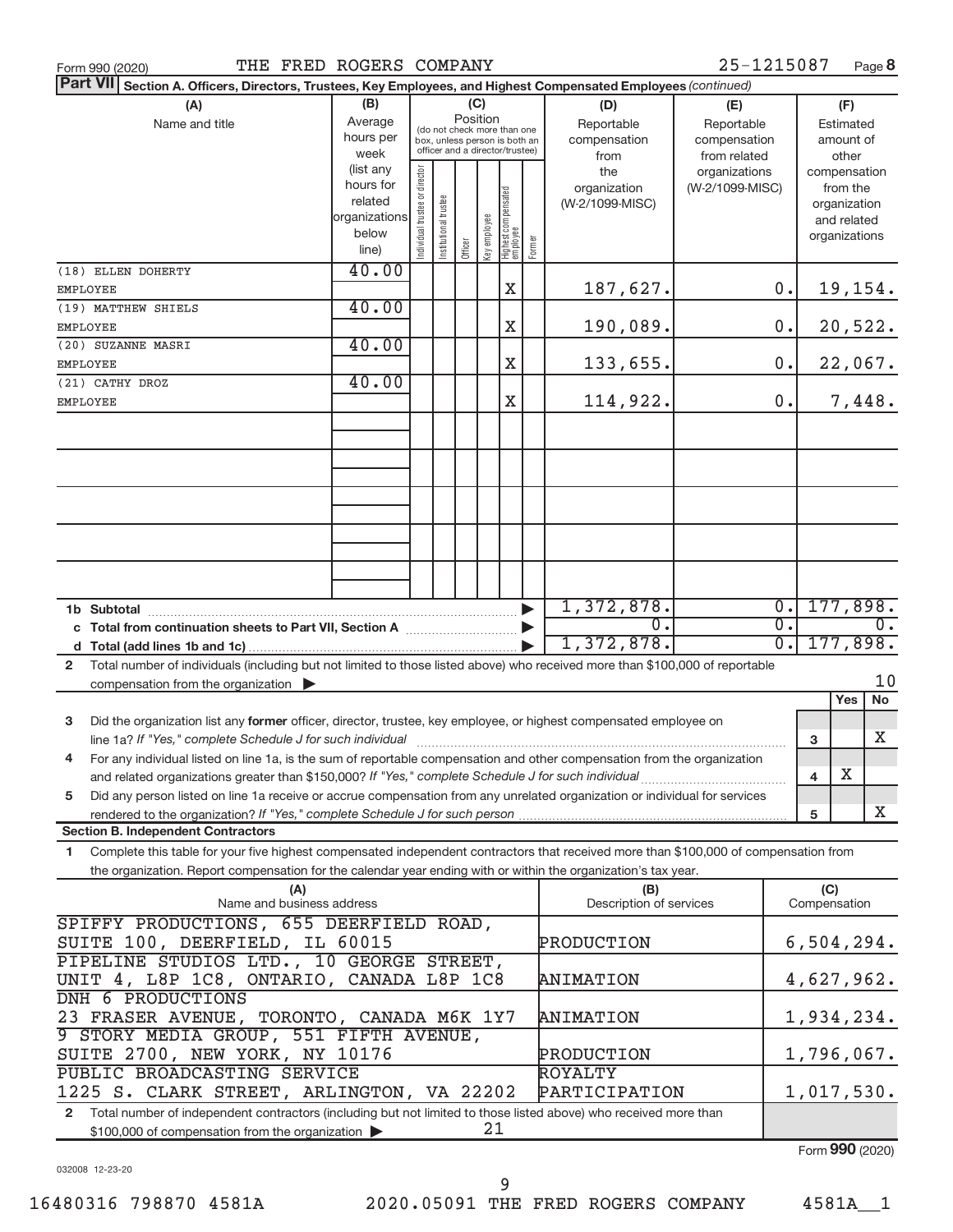|                                                           |    |        | THE FRED ROGERS COMPANY<br>Form 990 (2020)                       |                      |                        |                                                               | 25-1215087       | Page 9                                                          |
|-----------------------------------------------------------|----|--------|------------------------------------------------------------------|----------------------|------------------------|---------------------------------------------------------------|------------------|-----------------------------------------------------------------|
| <b>Part VIII</b>                                          |    |        | <b>Statement of Revenue</b>                                      |                      |                        |                                                               |                  |                                                                 |
|                                                           |    |        |                                                                  |                      |                        |                                                               |                  |                                                                 |
|                                                           |    |        |                                                                  |                      | (A)<br>Total revenue   | (B)<br>Related or exempt<br>function revenue business revenue | (C)<br>Unrelated | (D)<br>Revenue excluded<br>from tax under<br>sections 512 - 514 |
|                                                           |    |        | 1a<br>1 a Federated campaigns                                    |                      |                        |                                                               |                  |                                                                 |
|                                                           |    |        | 1 <sub>b</sub><br><b>b</b> Membership dues                       |                      |                        |                                                               |                  |                                                                 |
| Contributions, Gifts, Grants<br>and Other Similar Amounts |    |        | 1 <sub>c</sub><br>c Fundraising events                           |                      |                        |                                                               |                  |                                                                 |
|                                                           |    |        | 1 <sub>d</sub><br>d Related organizations<br>.                   |                      |                        |                                                               |                  |                                                                 |
|                                                           |    |        | Government grants (contributions)<br>1e                          |                      |                        |                                                               |                  |                                                                 |
|                                                           |    |        | f All other contributions, gifts, grants, and                    |                      |                        |                                                               |                  |                                                                 |
|                                                           |    |        | similar amounts not included above<br>1f                         | 1,244,722.           |                        |                                                               |                  |                                                                 |
|                                                           |    |        | $1g$ \$<br>Noncash contributions included in lines 1a-1f         |                      |                        |                                                               |                  |                                                                 |
|                                                           |    |        | h Total. Add lines 1a-1f                                         |                      | 1,244,722.             |                                                               |                  |                                                                 |
|                                                           |    |        |                                                                  | <b>Business Code</b> |                        |                                                               |                  |                                                                 |
|                                                           |    | 2 a    | DANIEL TIGER'S NEIGHBORHOOD                                      | 611710               | 5, 368, 997.           | 5, 368, 997.                                                  |                  |                                                                 |
|                                                           |    | b      | ODD SQUAD                                                        | 611710               | 2,506,309.             | 2,506,309.                                                    |                  |                                                                 |
| Program Service                                           |    |        | DONKEY HODIE                                                     | 611710               | 1,104,750.             | 1,104,750.                                                    |                  |                                                                 |
|                                                           |    |        | ALMA'S WAY                                                       | 611710               | 915,000.               | 915,000.                                                      |                  |                                                                 |
|                                                           |    |        | PNC NEIGHBOR DAY                                                 | 611710               | 510,000.               | 510,000.                                                      |                  |                                                                 |
|                                                           |    | f      | All other program service revenue                                | 611710               | 98,403.                | 98,403.                                                       |                  |                                                                 |
|                                                           |    | g      |                                                                  |                      | 10,503,459.            |                                                               |                  |                                                                 |
|                                                           | 3  |        | Investment income (including dividends, interest, and            |                      |                        |                                                               |                  |                                                                 |
|                                                           |    |        |                                                                  |                      | 1,183,606.             |                                                               |                  | 1,183,606.                                                      |
|                                                           | 4  |        | Income from investment of tax-exempt bond proceeds               |                      |                        |                                                               |                  |                                                                 |
|                                                           | 5  |        | (i) Real                                                         | (ii) Personal        | 13,905,420.            | 13,905,420.                                                   |                  |                                                                 |
|                                                           |    |        |                                                                  |                      |                        |                                                               |                  |                                                                 |
|                                                           |    | 6а     | Gross rents<br> 6a<br>.<br>6b                                    |                      |                        |                                                               |                  |                                                                 |
|                                                           |    | b      | Less: rental expenses<br>Rental income or (loss)<br>6c           |                      |                        |                                                               |                  |                                                                 |
|                                                           |    | c<br>d | Net rental income or (loss)                                      |                      |                        |                                                               |                  |                                                                 |
|                                                           |    |        | (i) Securities<br>7 a Gross amount from sales of                 | (ii) Other           |                        |                                                               |                  |                                                                 |
|                                                           |    |        | 7a 10, 647, 166.<br>assets other than inventory                  |                      |                        |                                                               |                  |                                                                 |
|                                                           |    |        | <b>b</b> Less: cost or other basis                               |                      |                        |                                                               |                  |                                                                 |
|                                                           |    |        | $ 7b $ 10,069,558.<br>and sales expenses                         |                      |                        |                                                               |                  |                                                                 |
| evenue                                                    |    |        | 7c<br>577,608.<br>c Gain or (loss)                               |                      |                        |                                                               |                  |                                                                 |
|                                                           |    |        |                                                                  |                      | 577,608.               |                                                               |                  | 577,608.                                                        |
| Other <sub>R</sub>                                        |    |        | 8 a Gross income from fundraising events (not                    |                      |                        |                                                               |                  |                                                                 |
|                                                           |    |        | including \$<br>of                                               |                      |                        |                                                               |                  |                                                                 |
|                                                           |    |        | contributions reported on line 1c). See                          |                      |                        |                                                               |                  |                                                                 |
|                                                           |    |        | l 8a                                                             |                      |                        |                                                               |                  |                                                                 |
|                                                           |    |        | 8 <sub>b</sub>                                                   |                      |                        |                                                               |                  |                                                                 |
|                                                           |    |        | c Net income or (loss) from fundraising events                   |                      |                        |                                                               |                  |                                                                 |
|                                                           |    |        | 9 a Gross income from gaming activities. See                     |                      |                        |                                                               |                  |                                                                 |
|                                                           |    |        | 9a                                                               |                      |                        |                                                               |                  |                                                                 |
|                                                           |    |        | 9 <sub>b</sub><br><b>b</b> Less: direct expenses <b>manually</b> |                      |                        |                                                               |                  |                                                                 |
|                                                           |    |        | c Net income or (loss) from gaming activities                    |                      |                        |                                                               |                  |                                                                 |
|                                                           |    |        | 10 a Gross sales of inventory, less returns                      |                      |                        |                                                               |                  |                                                                 |
|                                                           |    |        | <b>10a</b>                                                       |                      |                        |                                                               |                  |                                                                 |
|                                                           |    |        | 10 <sub>b</sub><br><b>b</b> Less: cost of goods sold             |                      |                        |                                                               |                  |                                                                 |
|                                                           |    |        | c Net income or (loss) from sales of inventory                   |                      |                        |                                                               |                  |                                                                 |
|                                                           |    |        |                                                                  | <b>Business Code</b> |                        |                                                               |                  |                                                                 |
|                                                           |    |        | 11 a MISCELLANEOUS REVENUE                                       | 900099               | 24,345.                | 24, 345,                                                      |                  |                                                                 |
| Miscellaneous<br>Revenue                                  |    | b      |                                                                  |                      |                        |                                                               |                  |                                                                 |
|                                                           |    | c      |                                                                  |                      |                        |                                                               |                  |                                                                 |
|                                                           |    |        |                                                                  |                      |                        |                                                               |                  |                                                                 |
|                                                           |    |        |                                                                  |                      | 24,345.<br>27,439,160. |                                                               | 0.               |                                                                 |
|                                                           | 12 |        |                                                                  |                      |                        | 24, 433, 224.                                                 |                  | 1,761,214.<br>Form 990 (2020)                                   |
| 032009 12-23-20                                           |    |        |                                                                  |                      |                        |                                                               |                  |                                                                 |

10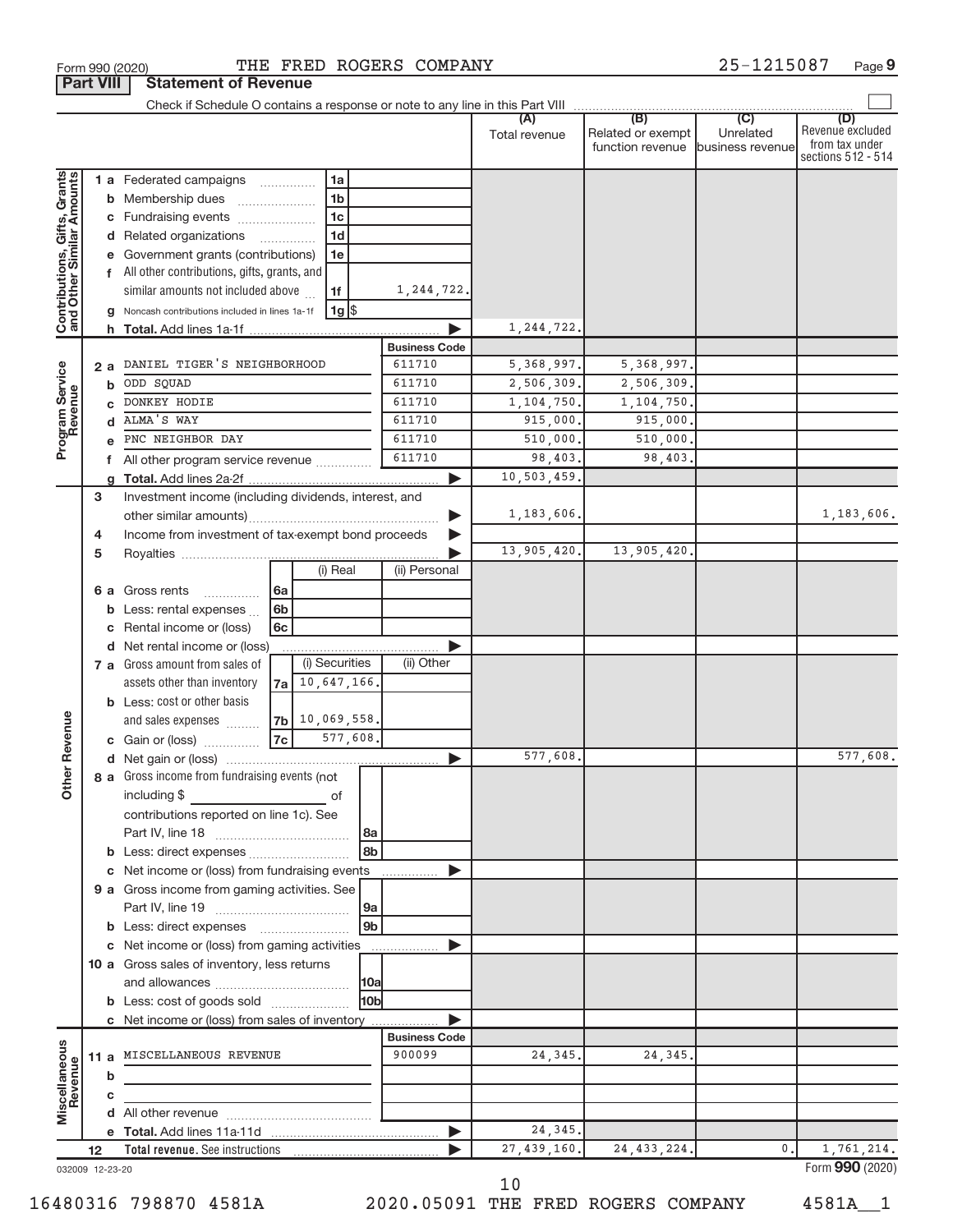**Part IX Statement of Functional Expenses**

# Form 990 (2020)  $\qquad$  THE FRED ROGERS COMPANY  $25-1215087$  Page

|          | Section 501(c)(3) and 501(c)(4) organizations must complete all columns. All other organizations must complete column (A).                                 |                       |                                    |                                           |                                |
|----------|------------------------------------------------------------------------------------------------------------------------------------------------------------|-----------------------|------------------------------------|-------------------------------------------|--------------------------------|
|          | Check if Schedule O contains a response or note to any line in this Part IX.                                                                               |                       |                                    |                                           |                                |
|          | Do not include amounts reported on lines 6b,<br>7b, 8b, 9b, and 10b of Part VIII.                                                                          | (A)<br>Total expenses | (B)<br>Program service<br>expenses | (C)<br>Management and<br>general expenses | (D)<br>Fundraising<br>expenses |
| 1.       | Grants and other assistance to domestic organizations                                                                                                      |                       |                                    |                                           |                                |
|          | and domestic governments. See Part IV, line 21                                                                                                             |                       |                                    |                                           |                                |
| 2        | Grants and other assistance to domestic                                                                                                                    |                       |                                    |                                           |                                |
|          | individuals. See Part IV, line 22                                                                                                                          |                       |                                    |                                           |                                |
| 3        | Grants and other assistance to foreign                                                                                                                     |                       |                                    |                                           |                                |
|          | organizations, foreign governments, and foreign                                                                                                            |                       |                                    |                                           |                                |
|          | individuals. See Part IV, lines 15 and 16                                                                                                                  |                       |                                    |                                           |                                |
| 4        | Benefits paid to or for members                                                                                                                            |                       |                                    |                                           |                                |
| 5        | Compensation of current officers, directors,                                                                                                               |                       |                                    |                                           |                                |
|          | trustees, and key employees                                                                                                                                | 745,457.              | 70,618.                            | 609,990.                                  | 64,849.                        |
| 6        | Compensation not included above to disqualified                                                                                                            |                       |                                    |                                           |                                |
|          | persons (as defined under section 4958(f)(1)) and                                                                                                          |                       |                                    |                                           |                                |
|          | persons described in section 4958(c)(3)(B)                                                                                                                 |                       |                                    |                                           |                                |
| 7        |                                                                                                                                                            | 1,435,138.            | 135,951.                           | 1, 174, 341.                              | 124,846.                       |
| 8        | Pension plan accruals and contributions (include                                                                                                           |                       |                                    |                                           |                                |
|          | section 401(k) and 403(b) employer contributions)                                                                                                          | 199,461.              | 18,124.                            | 170,390.                                  | $\frac{10,947.}{16,400.}$      |
| 9        |                                                                                                                                                            | 291,049.              |                                    | 274,649.                                  |                                |
| 10       |                                                                                                                                                            | 174,302.              | 19,686.                            | 143,681.                                  | 10,935.                        |
| 11       | Fees for services (nonemployees):                                                                                                                          |                       |                                    |                                           |                                |
|          |                                                                                                                                                            |                       |                                    |                                           |                                |
|          |                                                                                                                                                            | 117,913.              | 45,707.                            | 72, 206.                                  |                                |
|          |                                                                                                                                                            | 33,691.               |                                    | 33,691.                                   |                                |
|          |                                                                                                                                                            |                       |                                    |                                           |                                |
|          | e Professional fundraising services. See Part IV, line 17                                                                                                  |                       |                                    |                                           |                                |
|          | Investment management fees                                                                                                                                 | 189,005.              |                                    | 189,005.                                  |                                |
| a        | Other. (If line 11g amount exceeds 10% of line 25,                                                                                                         |                       |                                    |                                           |                                |
|          | column (A) amount, list line 11g expenses on Sch O.)                                                                                                       | 15,901.               | 10.                                | 15,891.                                   |                                |
| 12       |                                                                                                                                                            | 337,219.              | 318, 252.                          | 18,708.                                   | 259.<br>3,154.                 |
| 13       |                                                                                                                                                            | 155,756.              | 12,532.                            | 140,070.                                  |                                |
| 14       |                                                                                                                                                            |                       |                                    |                                           |                                |
| 15       |                                                                                                                                                            | 157,923.              |                                    |                                           |                                |
| 16       |                                                                                                                                                            | 16, 112.              | 13,663.                            | 157,923.<br>2,449.                        |                                |
| 17       |                                                                                                                                                            |                       |                                    |                                           |                                |
| 18       | Payments of travel or entertainment expenses                                                                                                               |                       |                                    |                                           |                                |
|          | for any federal, state, or local public officials                                                                                                          |                       |                                    |                                           |                                |
| 19       | Conferences, conventions, and meetings                                                                                                                     |                       |                                    |                                           |                                |
| 20       | Interest                                                                                                                                                   |                       |                                    |                                           |                                |
| 21<br>22 | Depreciation, depletion, and amortization                                                                                                                  | 8, 263, 508.          | 8,109,276.                         | 154,232.                                  |                                |
| 23       | Insurance                                                                                                                                                  | 19, 123.              |                                    | 19, 123.                                  |                                |
| 24       | Other expenses. Itemize expenses not covered                                                                                                               |                       |                                    |                                           |                                |
|          | above (List miscellaneous expenses on line 24e. If<br>line 24e amount exceeds 10% of line 25, column (A)<br>amount, list line 24e expenses on Schedule O.) |                       |                                    |                                           |                                |
| a        | PARTICIPATION EXPENSE                                                                                                                                      | 3,903,375.            | 3,903,375.                         |                                           |                                |
| b        | EXPLOITATION EXPENSE                                                                                                                                       | 1, 177, 208.          | 1,154,045.                         | 23, 163.                                  |                                |
|          | PROFESSIONAL AND CONTRA                                                                                                                                    | 673, 236.             | 599,840.                           | 72, 251.                                  | 1,145.                         |
| d        | PROJECT COSTS                                                                                                                                              | 285,927.              | 133,723.                           | 150, 464.                                 | 1,740.                         |
|          | e All other expenses                                                                                                                                       | 353, 240.             | 336, 290.                          | 16,950.                                   |                                |
| 25       | Total functional expenses. Add lines 1 through 24e                                                                                                         | 18,544,544.           | 14,871,092.                        | 3,439,177.                                | 234, 275.                      |
| 26       | Joint costs. Complete this line only if the organization                                                                                                   |                       |                                    |                                           |                                |
|          | reported in column (B) joint costs from a combined                                                                                                         |                       |                                    |                                           |                                |
|          | educational campaign and fundraising solicitation.                                                                                                         |                       |                                    |                                           |                                |
|          | Check here $\blacktriangleright$<br>if following SOP 98-2 (ASC 958-720)                                                                                    |                       |                                    |                                           |                                |

032010 12-23-20

Form (2020) **990**

16480316 798870 4581A 2020.05091 THE FRED ROGERS COMPANY 4581A\_\_1

 <sup>11</sup>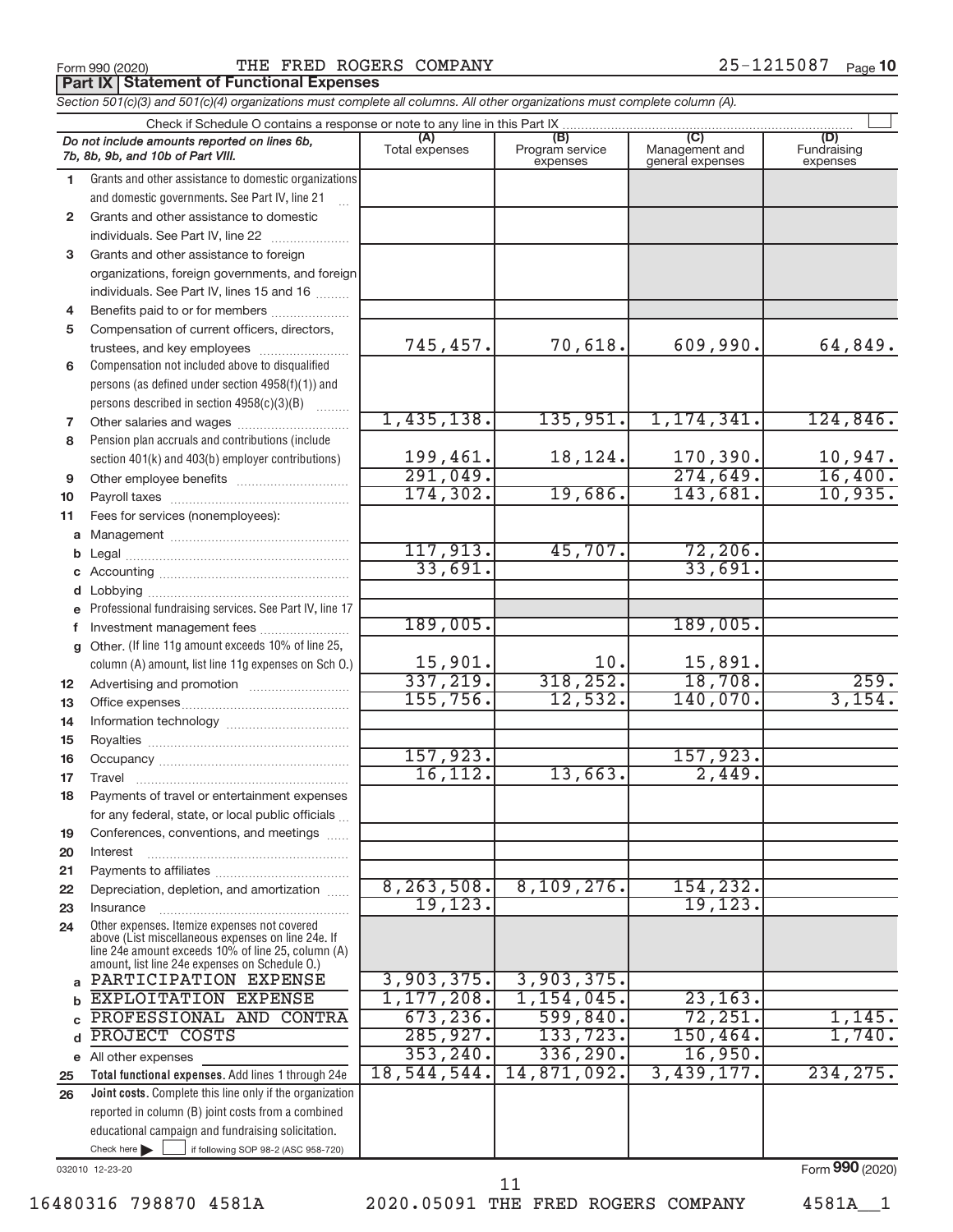| 25-1215087 | Page 11 |
|------------|---------|
|            |         |

| Part X                      |          | <b>Balance Sheet</b>                                                                              |                 |                         |                             |                         |                             |
|-----------------------------|----------|---------------------------------------------------------------------------------------------------|-----------------|-------------------------|-----------------------------|-------------------------|-----------------------------|
|                             |          |                                                                                                   |                 |                         |                             |                         |                             |
|                             |          |                                                                                                   |                 |                         | (A)<br>Beginning of year    |                         | (B)<br>End of year          |
|                             | 1        |                                                                                                   | 2,627,119.      | $\mathbf{1}$            | 2,511,318.                  |                         |                             |
|                             | 2        |                                                                                                   | 3,714,045.      | $\overline{\mathbf{2}}$ | 714,665.                    |                         |                             |
|                             | 3        |                                                                                                   | 1,619,000.      | 3                       | 1,410,000.                  |                         |                             |
|                             | 4        |                                                                                                   |                 |                         | 4, 208, 328.                | $\overline{\mathbf{4}}$ | 5,347,273.                  |
|                             | 5        | Loans and other receivables from any current or former officer, director,                         |                 |                         |                             |                         |                             |
|                             |          | trustee, key employee, creator or founder, substantial contributor, or 35%                        |                 |                         |                             |                         |                             |
|                             |          | controlled entity or family member of any of these persons                                        |                 | 5                       |                             |                         |                             |
|                             | 6        | Loans and other receivables from other disqualified persons (as defined                           |                 |                         |                             |                         |                             |
|                             |          | under section $4958(f)(1)$ , and persons described in section $4958(c)(3)(B)$                     |                 | <b>Service</b>          |                             | 6                       |                             |
|                             | 7        |                                                                                                   |                 |                         | 2,079.                      | $\overline{7}$          | 19,672.                     |
| Assets                      | 8        |                                                                                                   |                 |                         |                             | 8                       |                             |
|                             | 9        |                                                                                                   |                 |                         | 52, 262.                    | 9                       | 40,417.                     |
|                             |          | <b>10a</b> Land, buildings, and equipment: cost or other                                          |                 |                         |                             |                         |                             |
|                             |          | basis. Complete Part VI of Schedule D                                                             | 10a             | 773,551.                |                             |                         |                             |
|                             |          |                                                                                                   | 10 <sub>b</sub> | 381, 269.               | 522,013.                    | 10 <sub>c</sub>         | 392,282.                    |
|                             | 11       |                                                                                                   |                 |                         | 41,847,498.<br>1, 175, 158. | 11                      | 49,945,333.<br>2, 215, 599. |
|                             | 12       |                                                                                                   |                 |                         |                             | 12                      |                             |
|                             | 13       |                                                                                                   |                 |                         | 490,000.                    | 13                      | 511,505.                    |
|                             | 14       |                                                                                                   | 11, 373, 039.   | 14<br>15                | 24,676,092.                 |                         |                             |
|                             | 15<br>16 |                                                                                                   |                 |                         | 67,630,541.                 | 16                      | 87,784,156.                 |
|                             | 17       |                                                                                                   |                 |                         | 2,379,374.                  | 17                      | 3,507,116.                  |
|                             | 18       |                                                                                                   |                 |                         |                             | 18                      |                             |
|                             | 19       |                                                                                                   |                 |                         | 3, 242, 690.                | 19                      | 5,803,947.                  |
|                             | 20       |                                                                                                   |                 |                         |                             | 20                      |                             |
|                             | 21       | Escrow or custodial account liability. Complete Part IV of Schedule D                             |                 |                         |                             | 21                      |                             |
|                             | 22       | Loans and other payables to any current or former officer, director,                              |                 |                         |                             |                         |                             |
| Liabilities                 |          | trustee, key employee, creator or founder, substantial contributor, or 35%                        |                 |                         |                             |                         |                             |
|                             |          |                                                                                                   |                 |                         |                             | 22                      |                             |
|                             | 23       | Secured mortgages and notes payable to unrelated third parties <i>manumum</i>                     |                 |                         |                             | 23                      |                             |
|                             | 24       |                                                                                                   |                 |                         |                             | 24                      |                             |
|                             | 25       | Other liabilities (including federal income tax, payables to related third                        |                 |                         |                             |                         |                             |
|                             |          | parties, and other liabilities not included on lines 17-24). Complete Part X                      |                 |                         |                             |                         |                             |
|                             |          | of Schedule D                                                                                     |                 |                         | 10,000.                     | 25                      | 10,000.                     |
|                             | 26       | Total liabilities. Add lines 17 through 25                                                        |                 |                         | 5,632,064.                  | 26                      | 9,321,063.                  |
|                             |          | Organizations that follow FASB ASC 958, check here $\triangleright \lfloor \underline{X} \rfloor$ |                 |                         |                             |                         |                             |
|                             |          | and complete lines 27, 28, 32, and 33.                                                            |                 |                         | 51,747,418.                 |                         | 68,411,925.                 |
|                             | 27       |                                                                                                   |                 |                         | 10, 251, 059.               | 27<br>28                | 10,051,168.                 |
|                             | 28       | Organizations that do not follow FASB ASC 958, check here $\blacktriangleright$                   |                 |                         |                             |                         |                             |
|                             |          | and complete lines 29 through 33.                                                                 |                 |                         |                             |                         |                             |
|                             | 29       |                                                                                                   |                 |                         |                             | 29                      |                             |
| Net Assets or Fund Balances | 30       | Paid-in or capital surplus, or land, building, or equipment fund                                  |                 |                         |                             | 30                      |                             |
|                             |          |                                                                                                   |                 |                         |                             | 31                      |                             |
|                             | 31       |                                                                                                   |                 |                         |                             |                         |                             |
|                             | 32       | Retained earnings, endowment, accumulated income, or other funds                                  |                 |                         | 61,998,477.                 | 32                      | 78,463,093.                 |

Form (2020) **990**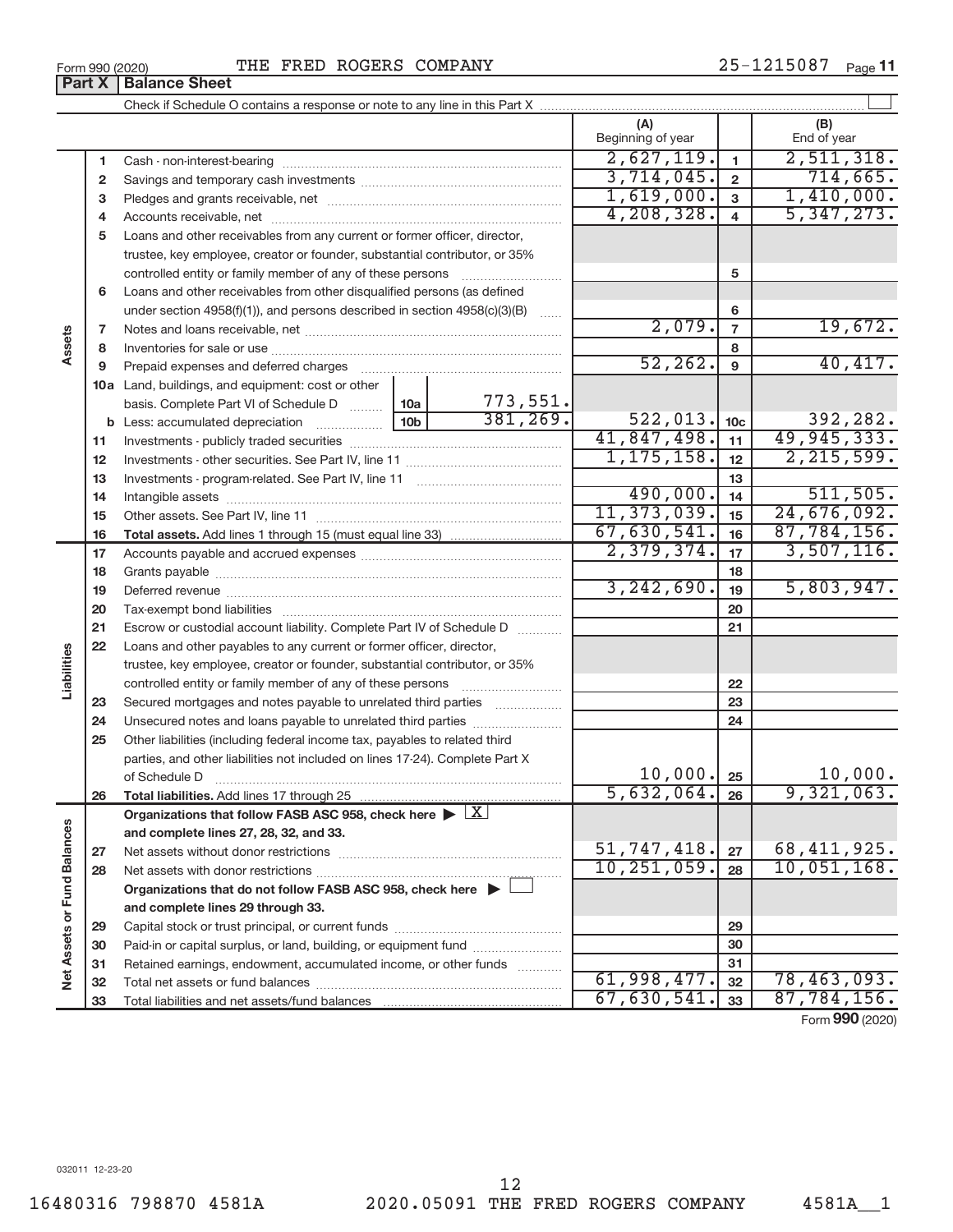|                | THE FRED ROGERS COMPANY<br>Form 990 (2020)                                                                                                                                                                                     |                         | 25-1215087    |                |             | Page 12                 |
|----------------|--------------------------------------------------------------------------------------------------------------------------------------------------------------------------------------------------------------------------------|-------------------------|---------------|----------------|-------------|-------------------------|
|                | Part XI   Reconciliation of Net Assets                                                                                                                                                                                         |                         |               |                |             |                         |
|                |                                                                                                                                                                                                                                |                         |               |                |             |                         |
|                |                                                                                                                                                                                                                                |                         |               |                |             |                         |
| 1              |                                                                                                                                                                                                                                | $\mathbf{1}$            | 27,439,160.   |                |             |                         |
| $\overline{2}$ |                                                                                                                                                                                                                                | $\overline{2}$          | 18, 544, 544. |                |             |                         |
| з              | Revenue less expenses. Subtract line 2 from line 1                                                                                                                                                                             | 3                       |               |                |             | 8,894,616.              |
| 4              |                                                                                                                                                                                                                                | $\overline{\mathbf{4}}$ | 61,998,477.   |                |             |                         |
| 5              | Net unrealized gains (losses) on investments [11] matter than the control of the state of the state of the state of the state of the state of the state of the state of the state of the state of the state of the state of th | 5                       |               |                |             | 7,570,000.              |
| 6              |                                                                                                                                                                                                                                | 6                       |               |                |             |                         |
| 7              | Investment expenses www.communication.com/multiple/expenses/communications/communications/communications/                                                                                                                      | $\overline{7}$          |               |                |             |                         |
| 8              |                                                                                                                                                                                                                                | 8                       |               |                |             |                         |
| 9              |                                                                                                                                                                                                                                | 9                       |               |                |             | $\overline{0}$ .        |
| 10             | Net assets or fund balances at end of year. Combine lines 3 through 9 (must equal Part X, line 32,                                                                                                                             |                         |               |                |             |                         |
|                |                                                                                                                                                                                                                                | 10                      | 78,463,093.   |                |             |                         |
|                | Part XII Financial Statements and Reporting                                                                                                                                                                                    |                         |               |                |             |                         |
|                |                                                                                                                                                                                                                                |                         |               |                |             | $\overline{\mathbf{x}}$ |
|                |                                                                                                                                                                                                                                |                         |               |                | <b>Yes</b>  | <b>No</b>               |
| 1              | Accounting method used to prepare the Form 990: $\Box$ Cash $\Box$ Accrual $\Box$ Other                                                                                                                                        |                         |               |                |             |                         |
|                | If the organization changed its method of accounting from a prior year or checked "Other," explain in Schedule O.                                                                                                              |                         |               |                |             |                         |
|                |                                                                                                                                                                                                                                |                         |               | 2a             |             | X                       |
|                | If "Yes," check a box below to indicate whether the financial statements for the year were compiled or reviewed on a                                                                                                           |                         |               |                |             |                         |
|                | separate basis, consolidated basis, or both:                                                                                                                                                                                   |                         |               |                |             |                         |
|                | Both consolidated and separate basis<br>Separate basis<br>Consolidated basis                                                                                                                                                   |                         |               |                |             |                         |
|                |                                                                                                                                                                                                                                |                         |               | 2 <sub>b</sub> | x           |                         |
|                | If "Yes," check a box below to indicate whether the financial statements for the year were audited on a separate basis,                                                                                                        |                         |               |                |             |                         |
|                | consolidated basis, or both:                                                                                                                                                                                                   |                         |               |                |             |                         |
|                | $\lfloor \mathbf{X} \rfloor$ Consolidated basis<br>Both consolidated and separate basis<br>Separate basis                                                                                                                      |                         |               |                |             |                         |
|                | c If "Yes" to line 2a or 2b, does the organization have a committee that assumes responsibility for oversight of the audit,                                                                                                    |                         |               |                |             |                         |
|                |                                                                                                                                                                                                                                |                         |               | 2c             | X           |                         |
|                | If the organization changed either its oversight process or selection process during the tax year, explain on Schedule O.                                                                                                      |                         |               |                |             |                         |
|                | 3a As a result of a federal award, was the organization required to undergo an audit or audits as set forth in the Single Audit                                                                                                |                         |               |                |             |                         |
|                |                                                                                                                                                                                                                                |                         |               | 3a             | х           |                         |
|                | <b>b</b> If "Yes," did the organization undergo the required audit or audits? If the organization did not undergo the required audit                                                                                           |                         |               |                |             |                         |
|                |                                                                                                                                                                                                                                |                         |               | 3 <sub>b</sub> | X<br>$\sim$ |                         |

Form (2020) **990**

032012 12-23-20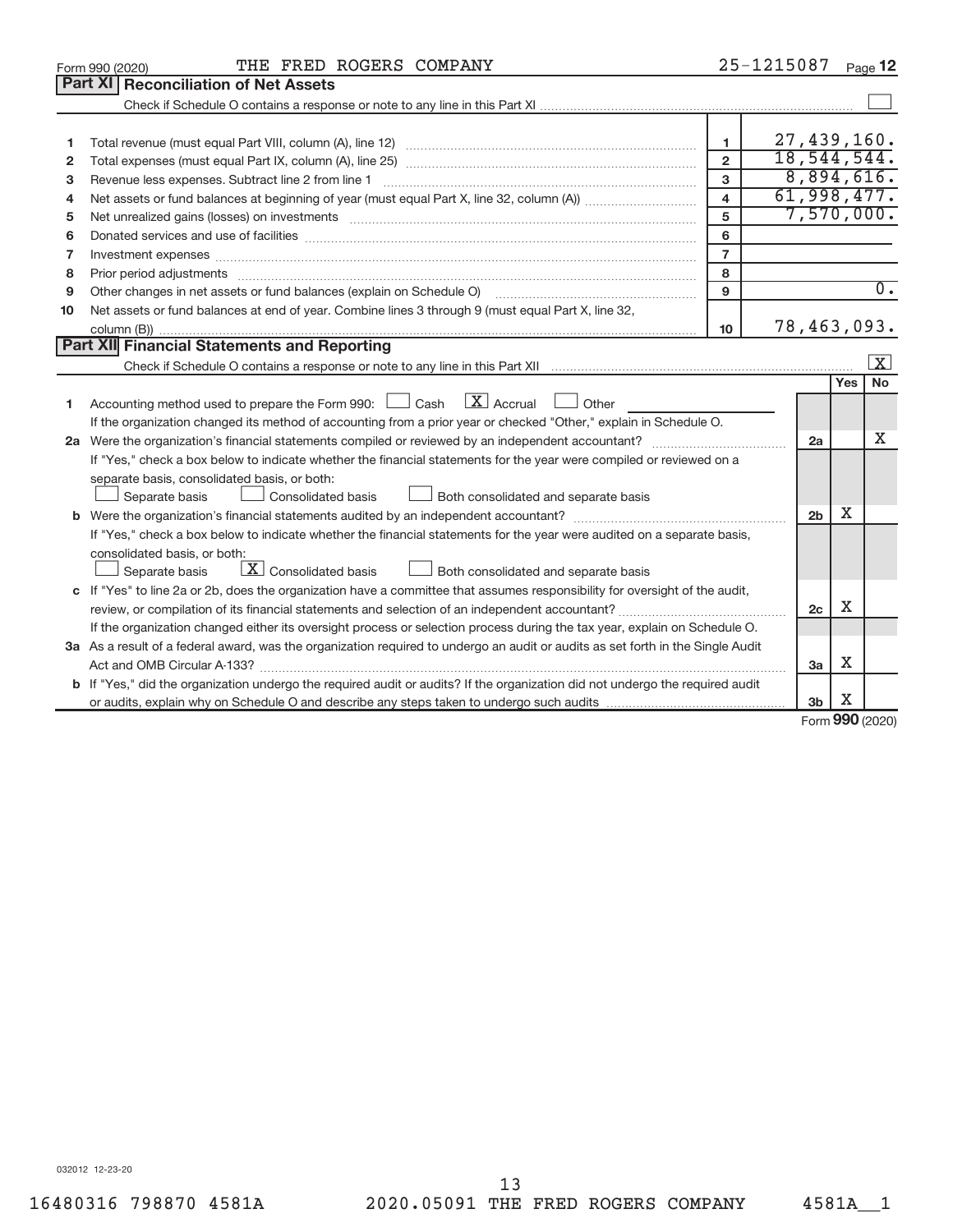**SCHEDULE A**

| (Form 990 or 990-EZ) |  |  |  |  |
|----------------------|--|--|--|--|
|----------------------|--|--|--|--|

Department of the Treasury

# **(Form 990 or 990-EZ) Complete if the organization is a section 501(c)(3) organization or a section Public Charity Status and Public Support 2020**

**4947(a)(1) nonexempt charitable trust. | Attach to Form 990 or Form 990-EZ.** 

| <b>Open to Public</b><br>Inspection |
|-------------------------------------|
| r identification numbe              |

OMB No. 1545-0047

| Internal Revenue Service<br>Inspection<br>Go to www.irs.gov/Form990 for instructions and the latest information. |  |                          |                                               |  |          |                                                                                                                                                                                                                          |     |                                                                |                            |  |                                                                                                                                              |
|------------------------------------------------------------------------------------------------------------------|--|--------------------------|-----------------------------------------------|--|----------|--------------------------------------------------------------------------------------------------------------------------------------------------------------------------------------------------------------------------|-----|----------------------------------------------------------------|----------------------------|--|----------------------------------------------------------------------------------------------------------------------------------------------|
|                                                                                                                  |  | Name of the organization |                                               |  |          |                                                                                                                                                                                                                          |     |                                                                |                            |  | <b>Employer identification number</b>                                                                                                        |
|                                                                                                                  |  |                          |                                               |  |          | THE FRED ROGERS COMPANY                                                                                                                                                                                                  |     |                                                                |                            |  | 25-1215087                                                                                                                                   |
| Part I                                                                                                           |  |                          |                                               |  |          | Reason for Public Charity Status. (All organizations must complete this part.) See instructions.                                                                                                                         |     |                                                                |                            |  |                                                                                                                                              |
|                                                                                                                  |  |                          |                                               |  |          | The organization is not a private foundation because it is: (For lines 1 through 12, check only one box.)                                                                                                                |     |                                                                |                            |  |                                                                                                                                              |
| 1.                                                                                                               |  |                          |                                               |  |          | A church, convention of churches, or association of churches described in section 170(b)(1)(A)(i).                                                                                                                       |     |                                                                |                            |  |                                                                                                                                              |
| $\mathbf{2}$                                                                                                     |  |                          |                                               |  |          | A school described in section 170(b)(1)(A)(ii). (Attach Schedule E (Form 990 or 990-EZ).)                                                                                                                                |     |                                                                |                            |  |                                                                                                                                              |
| 3                                                                                                                |  |                          |                                               |  |          | A hospital or a cooperative hospital service organization described in section 170(b)(1)(A)(iii).                                                                                                                        |     |                                                                |                            |  |                                                                                                                                              |
| 4                                                                                                                |  |                          |                                               |  |          |                                                                                                                                                                                                                          |     |                                                                |                            |  | A medical research organization operated in conjunction with a hospital described in section 170(b)(1)(A)(iii). Enter the hospital's name,   |
|                                                                                                                  |  | city, and state:         |                                               |  |          |                                                                                                                                                                                                                          |     |                                                                |                            |  |                                                                                                                                              |
| 5                                                                                                                |  |                          |                                               |  |          | An organization operated for the benefit of a college or university owned or operated by a governmental unit described in                                                                                                |     |                                                                |                            |  |                                                                                                                                              |
|                                                                                                                  |  |                          | section 170(b)(1)(A)(iv). (Complete Part II.) |  |          |                                                                                                                                                                                                                          |     |                                                                |                            |  |                                                                                                                                              |
| 6<br>$7 \mid X \mid$                                                                                             |  |                          |                                               |  |          | A federal, state, or local government or governmental unit described in section 170(b)(1)(A)(v).                                                                                                                         |     |                                                                |                            |  |                                                                                                                                              |
|                                                                                                                  |  |                          |                                               |  |          | An organization that normally receives a substantial part of its support from a governmental unit or from the general public described in                                                                                |     |                                                                |                            |  |                                                                                                                                              |
| 8                                                                                                                |  |                          | section 170(b)(1)(A)(vi). (Complete Part II.) |  |          |                                                                                                                                                                                                                          |     |                                                                |                            |  |                                                                                                                                              |
| 9                                                                                                                |  |                          |                                               |  |          | A community trust described in section 170(b)(1)(A)(vi). (Complete Part II.)<br>An agricultural research organization described in section 170(b)(1)(A)(ix) operated in conjunction with a land-grant college            |     |                                                                |                            |  |                                                                                                                                              |
|                                                                                                                  |  |                          |                                               |  |          | or university or a non-land-grant college of agriculture (see instructions). Enter the name, city, and state of the college or                                                                                           |     |                                                                |                            |  |                                                                                                                                              |
|                                                                                                                  |  | university:              |                                               |  |          |                                                                                                                                                                                                                          |     |                                                                |                            |  |                                                                                                                                              |
| 10                                                                                                               |  |                          |                                               |  |          |                                                                                                                                                                                                                          |     |                                                                |                            |  | An organization that normally receives (1) more than 33 1/3% of its support from contributions, membership fees, and gross receipts from     |
|                                                                                                                  |  |                          |                                               |  |          |                                                                                                                                                                                                                          |     |                                                                |                            |  | activities related to its exempt functions, subject to certain exceptions; and (2) no more than 33 1/3% of its support from gross investment |
|                                                                                                                  |  |                          |                                               |  |          |                                                                                                                                                                                                                          |     |                                                                |                            |  | income and unrelated business taxable income (less section 511 tax) from businesses acquired by the organization after June 30, 1975.        |
|                                                                                                                  |  |                          | See section 509(a)(2). (Complete Part III.)   |  |          |                                                                                                                                                                                                                          |     |                                                                |                            |  |                                                                                                                                              |
| 11                                                                                                               |  |                          |                                               |  |          | An organization organized and operated exclusively to test for public safety. See section 509(a)(4).                                                                                                                     |     |                                                                |                            |  |                                                                                                                                              |
| 12 <sup>12</sup>                                                                                                 |  |                          |                                               |  |          |                                                                                                                                                                                                                          |     |                                                                |                            |  | An organization organized and operated exclusively for the benefit of, to perform the functions of, or to carry out the purposes of one or   |
|                                                                                                                  |  |                          |                                               |  |          | more publicly supported organizations described in section 509(a)(1) or section 509(a)(2). See section 509(a)(3). Check the box in                                                                                       |     |                                                                |                            |  |                                                                                                                                              |
|                                                                                                                  |  |                          |                                               |  |          | lines 12a through 12d that describes the type of supporting organization and complete lines 12e, 12f, and 12g.                                                                                                           |     |                                                                |                            |  |                                                                                                                                              |
| a                                                                                                                |  |                          |                                               |  |          | Type I. A supporting organization operated, supervised, or controlled by its supported organization(s), typically by giving                                                                                              |     |                                                                |                            |  |                                                                                                                                              |
|                                                                                                                  |  |                          |                                               |  |          | the supported organization(s) the power to regularly appoint or elect a majority of the directors or trustees of the supporting                                                                                          |     |                                                                |                            |  |                                                                                                                                              |
|                                                                                                                  |  |                          |                                               |  |          | organization. You must complete Part IV, Sections A and B.                                                                                                                                                               |     |                                                                |                            |  |                                                                                                                                              |
| b                                                                                                                |  |                          |                                               |  |          | Type II. A supporting organization supervised or controlled in connection with its supported organization(s), by having                                                                                                  |     |                                                                |                            |  |                                                                                                                                              |
|                                                                                                                  |  |                          |                                               |  |          | control or management of the supporting organization vested in the same persons that control or manage the supported                                                                                                     |     |                                                                |                            |  |                                                                                                                                              |
|                                                                                                                  |  |                          |                                               |  |          | organization(s). You must complete Part IV, Sections A and C.                                                                                                                                                            |     |                                                                |                            |  |                                                                                                                                              |
| с                                                                                                                |  |                          |                                               |  |          | Type III functionally integrated. A supporting organization operated in connection with, and functionally integrated with,                                                                                               |     |                                                                |                            |  |                                                                                                                                              |
|                                                                                                                  |  |                          |                                               |  |          | its supported organization(s) (see instructions). You must complete Part IV, Sections A, D, and E.                                                                                                                       |     |                                                                |                            |  |                                                                                                                                              |
| d                                                                                                                |  |                          |                                               |  |          | Type III non-functionally integrated. A supporting organization operated in connection with its supported organization(s)                                                                                                |     |                                                                |                            |  |                                                                                                                                              |
|                                                                                                                  |  |                          |                                               |  |          | that is not functionally integrated. The organization generally must satisfy a distribution requirement and an attentiveness<br>requirement (see instructions). You must complete Part IV, Sections A and D, and Part V. |     |                                                                |                            |  |                                                                                                                                              |
| e                                                                                                                |  |                          |                                               |  |          | Check this box if the organization received a written determination from the IRS that it is a Type I, Type II, Type III                                                                                                  |     |                                                                |                            |  |                                                                                                                                              |
|                                                                                                                  |  |                          |                                               |  |          | functionally integrated, or Type III non-functionally integrated supporting organization.                                                                                                                                |     |                                                                |                            |  |                                                                                                                                              |
|                                                                                                                  |  |                          |                                               |  |          |                                                                                                                                                                                                                          |     |                                                                |                            |  |                                                                                                                                              |
|                                                                                                                  |  |                          |                                               |  |          | Provide the following information about the supported organization(s).                                                                                                                                                   |     |                                                                |                            |  |                                                                                                                                              |
|                                                                                                                  |  | (i) Name of supported    |                                               |  | (ii) EIN | (iii) Type of organization                                                                                                                                                                                               |     | (iv) Is the organization listed<br>in your governing document? | (v) Amount of monetary     |  | (vi) Amount of other                                                                                                                         |
|                                                                                                                  |  | organization             |                                               |  |          | (described on lines 1-10<br>above (see instructions))                                                                                                                                                                    | Yes | No                                                             | support (see instructions) |  | support (see instructions)                                                                                                                   |
|                                                                                                                  |  |                          |                                               |  |          |                                                                                                                                                                                                                          |     |                                                                |                            |  |                                                                                                                                              |
|                                                                                                                  |  |                          |                                               |  |          |                                                                                                                                                                                                                          |     |                                                                |                            |  |                                                                                                                                              |
|                                                                                                                  |  |                          |                                               |  |          |                                                                                                                                                                                                                          |     |                                                                |                            |  |                                                                                                                                              |
|                                                                                                                  |  |                          |                                               |  |          |                                                                                                                                                                                                                          |     |                                                                |                            |  |                                                                                                                                              |
|                                                                                                                  |  |                          |                                               |  |          |                                                                                                                                                                                                                          |     |                                                                |                            |  |                                                                                                                                              |
|                                                                                                                  |  |                          |                                               |  |          |                                                                                                                                                                                                                          |     |                                                                |                            |  |                                                                                                                                              |
|                                                                                                                  |  |                          |                                               |  |          |                                                                                                                                                                                                                          |     |                                                                |                            |  |                                                                                                                                              |
|                                                                                                                  |  |                          |                                               |  |          |                                                                                                                                                                                                                          |     |                                                                |                            |  |                                                                                                                                              |
|                                                                                                                  |  |                          |                                               |  |          |                                                                                                                                                                                                                          |     |                                                                |                            |  |                                                                                                                                              |
|                                                                                                                  |  |                          |                                               |  |          |                                                                                                                                                                                                                          |     |                                                                |                            |  |                                                                                                                                              |

**Total**

14

LHA For Paperwork Reduction Act Notice, see the Instructions for Form 990 or 990-EZ. 032021 01-25-21 Schedule A (Form 990 or 990-EZ) 2020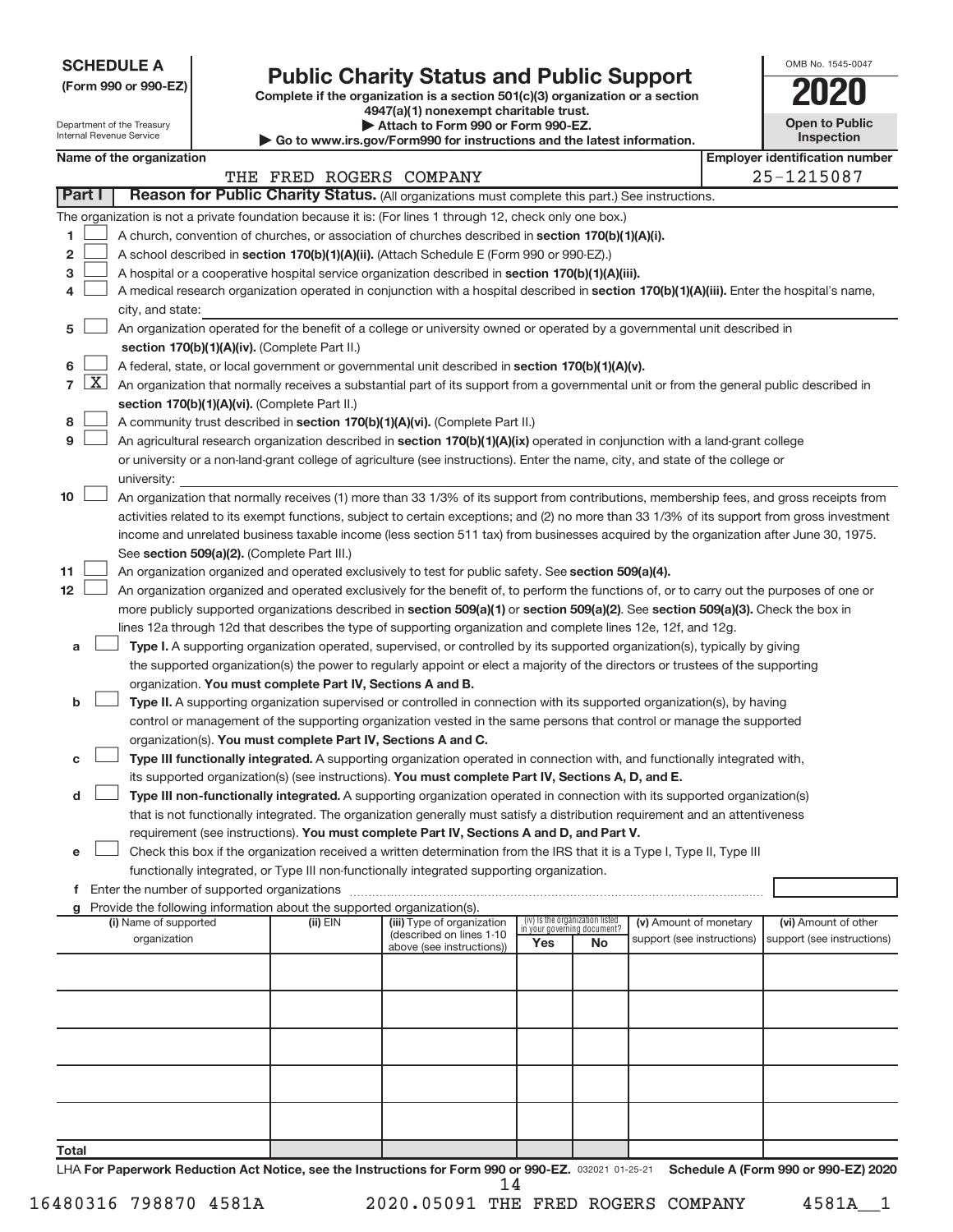# Schedule A (Form 990 or 990-EZ) 2020 THE FRED ROGERS COMPANY  $25-1215087$  Page

25-1215087 Page 2

9,171,376. 7,730,587. 1,294,906. 1,097,476. 1,244,722. 20,539,067.

9,171,376. 7,730,587. 1,294,906. 1,097,476. 1,244,722. 20,539,067.

13,029,457. 7,509,610.

# (Complete only if you checked the box on line 5, 7, or 8 of Part I or if the organization failed to qualify under Part III. If the organization **Part II** Support Schedule for Organizations Described in Sections 170(b)(1)(A)(iv) and 170(b)(1)(A)(vi)

| (COMPRETE ONLY IF YOU CHECKED THE DOX OFFITIE O, 7 , OF O OFFAILT OF IFTHE ORGHIZATION TANEO TO QUANTY UNION FAILTIN. IT THE ORGHIZATION |              |            |              |            |              |           |
|------------------------------------------------------------------------------------------------------------------------------------------|--------------|------------|--------------|------------|--------------|-----------|
| fails to qualify under the tests listed below, please complete Part III.)                                                                |              |            |              |            |              |           |
| <b>Section A. Public Support</b>                                                                                                         |              |            |              |            |              |           |
| Calendar year (or fiscal year beginning in) $\blacktriangleright$                                                                        | (a) 2016     | (b) 2017   | $(c)$ 2018   | $(d)$ 2019 | (e) 2020     | (f) Total |
| Gifts, grants, contributions, and<br>1.                                                                                                  |              |            |              |            |              |           |
| membership fees received. (Do not                                                                                                        |              |            |              |            |              |           |
| include any "unusual grants.")                                                                                                           | 9, 171, 376. | 7,730,587. | 1, 294, 906. | 1,097,476. | 1,244,722.   | 20,539,   |
| Tax revenues levied for the organ-<br>$\mathbf{2}$                                                                                       |              |            |              |            |              |           |
| ization's benefit and either paid to                                                                                                     |              |            |              |            |              |           |
| or expended on its behalf<br>.                                                                                                           |              |            |              |            |              |           |
| The value of services or facilities<br>3                                                                                                 |              |            |              |            |              |           |
| furnished by a governmental unit to                                                                                                      |              |            |              |            |              |           |
| the organization without charge                                                                                                          |              |            |              |            |              |           |
| Total. Add lines 1 through 3                                                                                                             | 9, 171, 376. | 7,730,587. | 1,294,906.   | 1,097,476. | 1, 244, 722. | 20,539,   |
| The portion of total contributions<br>5                                                                                                  |              |            |              |            |              |           |
| by each person (other than a                                                                                                             |              |            |              |            |              |           |
| governmental unit or publicly                                                                                                            |              |            |              |            |              |           |
| supported organization) included                                                                                                         |              |            |              |            |              |           |
| on line 1 that exceeds 2% of the                                                                                                         |              |            |              |            |              |           |
| amount shown on line 11,                                                                                                                 |              |            |              |            |              |           |
| column (f)                                                                                                                               |              |            |              |            |              | 13,029,   |

## 6 Public support. Subtract line 5 from line 4. **Section B. Total Support**

|    | υσνιινπ μ. πυιαι σαρροπι                                                                                                                                                                                                       |              |                       |              |              |                  |                                          |  |
|----|--------------------------------------------------------------------------------------------------------------------------------------------------------------------------------------------------------------------------------|--------------|-----------------------|--------------|--------------|------------------|------------------------------------------|--|
|    | Calendar year (or fiscal year beginning in) $\blacktriangleright$                                                                                                                                                              | (a) 2016     | (b) 2017              | $(c)$ 2018   | $(d)$ 2019   | (e) 2020         | (f) Total                                |  |
|    | 7 Amounts from line 4                                                                                                                                                                                                          | 9, 171, 376. | 7,730,587.            | 1,294,906.   | 1,097,476.   | 1, 244, 722.     | 20,539,067.                              |  |
|    | 8 Gross income from interest,                                                                                                                                                                                                  |              |                       |              |              |                  |                                          |  |
|    | dividends, payments received on                                                                                                                                                                                                |              |                       |              |              |                  |                                          |  |
|    | securities loans, rents, royalties,                                                                                                                                                                                            |              |                       |              |              |                  |                                          |  |
|    | and income from similar sources                                                                                                                                                                                                |              | $379, 754.$ 709, 755. | 1, 115, 768. | 1, 235, 075. | 1, 183, 606.     | 4,623,958.                               |  |
| 9  | Net income from unrelated business                                                                                                                                                                                             |              |                       |              |              |                  |                                          |  |
|    | activities, whether or not the                                                                                                                                                                                                 |              |                       |              |              |                  |                                          |  |
|    | business is regularly carried on                                                                                                                                                                                               |              |                       |              |              |                  |                                          |  |
|    | <b>10</b> Other income. Do not include gain                                                                                                                                                                                    |              |                       |              |              |                  |                                          |  |
|    | or loss from the sale of capital                                                                                                                                                                                               |              |                       |              |              |                  |                                          |  |
|    | assets (Explain in Part VI.)                                                                                                                                                                                                   |              |                       |              | 14,332.      | 24, 345.         | 38,677.                                  |  |
|    | <b>11 Total support.</b> Add lines 7 through 10                                                                                                                                                                                |              |                       |              |              |                  | 25, 201, 702.                            |  |
| 12 | Gross receipts from related activities, etc. (see instructions)                                                                                                                                                                |              |                       |              |              | 12 <sup>12</sup> | 115, 180, 368.                           |  |
|    | 13 First 5 years. If the Form 990 is for the organization's first, second, third, fourth, or fifth tax year as a section 501(c)(3)                                                                                             |              |                       |              |              |                  |                                          |  |
|    |                                                                                                                                                                                                                                |              |                       |              |              |                  |                                          |  |
|    | <b>Section C. Computation of Public Support Percentage</b>                                                                                                                                                                     |              |                       |              |              |                  |                                          |  |
|    |                                                                                                                                                                                                                                |              |                       |              |              | $\vert$ 14       | 29.80<br>$\frac{0}{0}$                   |  |
|    |                                                                                                                                                                                                                                |              |                       |              |              | 15               | 34.05<br>%                               |  |
|    | 16a 33 1/3% support test - 2020. If the organization did not check the box on line 13, and line 14 is 33 1/3% or more, check this box and                                                                                      |              |                       |              |              |                  |                                          |  |
|    |                                                                                                                                                                                                                                |              |                       |              |              |                  |                                          |  |
|    | b 33 1/3% support test - 2019. If the organization did not check a box on line 13 or 16a, and line 15 is 33 1/3% or more, check this box                                                                                       |              |                       |              |              |                  |                                          |  |
|    | and stop here. The organization qualifies as a publicly supported organization [11] content to the content of the content of the content of the content of the content of the content of the content of the content of the con |              |                       |              |              |                  | $\blacktriangleright$ $\boxed{\text{X}}$ |  |
|    | 17a 10% -facts-and-circumstances test - 2020. If the organization did not check a box on line 13, 16a, or 16b, and line 14 is 10% or more,                                                                                     |              |                       |              |              |                  |                                          |  |
|    | and if the organization meets the facts-and-circumstances test, check this box and stop here. Explain in Part VI how the organization                                                                                          |              |                       |              |              |                  |                                          |  |
|    | meets the facts-and-circumstances test. The organization qualifies as a publicly supported organization                                                                                                                        |              |                       |              |              |                  |                                          |  |
|    | <b>b 10% -facts-and-circumstances test - 2019.</b> If the organization did not check a box on line 13, 16a, 16b, or 17a, and line 15 is 10% or                                                                                 |              |                       |              |              |                  |                                          |  |
|    | more, and if the organization meets the facts-and-circumstances test, check this box and stop here. Explain in Part VI how the                                                                                                 |              |                       |              |              |                  |                                          |  |
|    | organization meets the facts-and-circumstances test. The organization qualifies as a publicly supported organization<br>.                                                                                                      |              |                       |              |              |                  |                                          |  |

18 Private foundation. If the organization did not check a box on line 13, 16a, 16b, 17a, or 17b, check this box and see instructions .........

**Schedule A (Form 990 or 990-EZ) 2020**

032022 01-25-21

 $\vdash$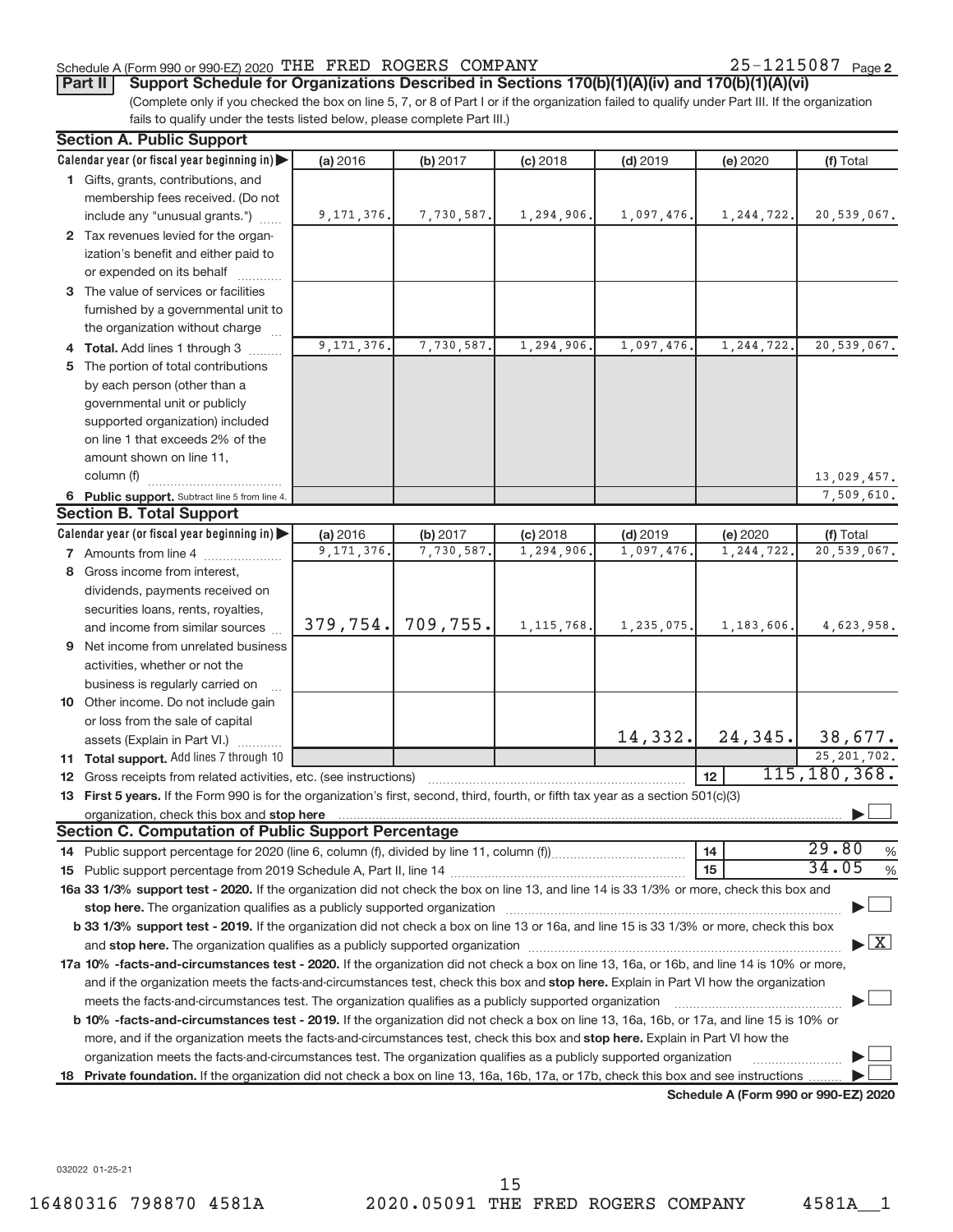# Schedule A (Form 990 or 990-EZ) 2020 THE FRED ROGERS COMPANY  $25-1215087$  Page

**Part III | Support Schedule for Organizations Described in Section 509(a)(2)** 

(Complete only if you checked the box on line 10 of Part I or if the organization failed to qualify under Part II. If the organization fails to qualify under the tests listed below, please complete Part II.)

|              | Calendar year (or fiscal year beginning in)                                                                                                                                                                                    | (a) 2016 | (b) 2017 | $(c)$ 2018                         | $(d)$ 2019 |    | (e) 2020 | (f) Total                            |   |
|--------------|--------------------------------------------------------------------------------------------------------------------------------------------------------------------------------------------------------------------------------|----------|----------|------------------------------------|------------|----|----------|--------------------------------------|---|
|              | 1 Gifts, grants, contributions, and                                                                                                                                                                                            |          |          |                                    |            |    |          |                                      |   |
|              | membership fees received. (Do not                                                                                                                                                                                              |          |          |                                    |            |    |          |                                      |   |
|              | include any "unusual grants.")                                                                                                                                                                                                 |          |          |                                    |            |    |          |                                      |   |
| $\mathbf{2}$ | Gross receipts from admissions,                                                                                                                                                                                                |          |          |                                    |            |    |          |                                      |   |
|              | merchandise sold or services per-                                                                                                                                                                                              |          |          |                                    |            |    |          |                                      |   |
|              | formed, or facilities furnished in                                                                                                                                                                                             |          |          |                                    |            |    |          |                                      |   |
|              | any activity that is related to the<br>organization's tax-exempt purpose                                                                                                                                                       |          |          |                                    |            |    |          |                                      |   |
| 3            | Gross receipts from activities that                                                                                                                                                                                            |          |          |                                    |            |    |          |                                      |   |
|              | are not an unrelated trade or bus-                                                                                                                                                                                             |          |          |                                    |            |    |          |                                      |   |
|              | iness under section 513                                                                                                                                                                                                        |          |          |                                    |            |    |          |                                      |   |
| 4            | Tax revenues levied for the organ-                                                                                                                                                                                             |          |          |                                    |            |    |          |                                      |   |
|              | ization's benefit and either paid to                                                                                                                                                                                           |          |          |                                    |            |    |          |                                      |   |
|              | or expended on its behalf                                                                                                                                                                                                      |          |          |                                    |            |    |          |                                      |   |
| 5            | The value of services or facilities                                                                                                                                                                                            |          |          |                                    |            |    |          |                                      |   |
|              | furnished by a governmental unit to                                                                                                                                                                                            |          |          |                                    |            |    |          |                                      |   |
|              | the organization without charge                                                                                                                                                                                                |          |          |                                    |            |    |          |                                      |   |
|              | Total. Add lines 1 through 5                                                                                                                                                                                                   |          |          |                                    |            |    |          |                                      |   |
| 6            |                                                                                                                                                                                                                                |          |          |                                    |            |    |          |                                      |   |
|              | 7a Amounts included on lines 1, 2, and                                                                                                                                                                                         |          |          |                                    |            |    |          |                                      |   |
|              | 3 received from disqualified persons<br><b>b</b> Amounts included on lines 2 and 3 received                                                                                                                                    |          |          |                                    |            |    |          |                                      |   |
|              | from other than disqualified persons that                                                                                                                                                                                      |          |          |                                    |            |    |          |                                      |   |
|              | exceed the greater of \$5,000 or 1% of the                                                                                                                                                                                     |          |          |                                    |            |    |          |                                      |   |
|              | amount on line 13 for the year                                                                                                                                                                                                 |          |          |                                    |            |    |          |                                      |   |
|              | c Add lines 7a and 7b                                                                                                                                                                                                          |          |          |                                    |            |    |          |                                      |   |
|              | 8 Public support. (Subtract line 7c from line 6.)<br><b>Section B. Total Support</b>                                                                                                                                           |          |          |                                    |            |    |          |                                      |   |
|              | Calendar year (or fiscal year beginning in)                                                                                                                                                                                    |          |          |                                    |            |    |          |                                      |   |
|              | 9 Amounts from line 6                                                                                                                                                                                                          | (a) 2016 | (b) 2017 | $(c)$ 2018                         | $(d)$ 2019 |    | (e) 2020 | (f) Total                            |   |
|              | <b>10a</b> Gross income from interest,<br>dividends, payments received on<br>securities loans, rents, royalties,<br>and income from similar sources                                                                            |          |          |                                    |            |    |          |                                      |   |
|              | <b>b</b> Unrelated business taxable income                                                                                                                                                                                     |          |          |                                    |            |    |          |                                      |   |
|              | (less section 511 taxes) from businesses                                                                                                                                                                                       |          |          |                                    |            |    |          |                                      |   |
|              | acquired after June 30, 1975                                                                                                                                                                                                   |          |          |                                    |            |    |          |                                      |   |
|              | c Add lines 10a and 10b                                                                                                                                                                                                        |          |          |                                    |            |    |          |                                      |   |
|              | <b>11</b> Net income from unrelated business<br>activities not included in line 10b.<br>whether or not the business is<br>regularly carried on<br>.                                                                            |          |          |                                    |            |    |          |                                      |   |
|              | 12 Other income. Do not include gain                                                                                                                                                                                           |          |          |                                    |            |    |          |                                      |   |
|              | or loss from the sale of capital<br>assets (Explain in Part VI.)                                                                                                                                                               |          |          |                                    |            |    |          |                                      |   |
|              | 13 Total support. (Add lines 9, 10c, 11, and 12.)                                                                                                                                                                              |          |          |                                    |            |    |          |                                      |   |
|              | 14 First 5 years. If the Form 990 is for the organization's first, second, third, fourth, or fifth tax year as a section 501(c)(3) organization,                                                                               |          |          |                                    |            |    |          |                                      |   |
|              | check this box and stop here measurements and contain the state of the state of the state of the state of the state of the state of the state of the state of the state of the state of the state of the state of the state of |          |          |                                    |            |    |          |                                      |   |
|              | <b>Section C. Computation of Public Support Percentage</b>                                                                                                                                                                     |          |          |                                    |            |    |          |                                      |   |
|              |                                                                                                                                                                                                                                |          |          |                                    |            | 15 |          |                                      | % |
| 16           |                                                                                                                                                                                                                                |          |          |                                    |            | 16 |          |                                      | % |
|              | <b>Section D. Computation of Investment Income Percentage</b>                                                                                                                                                                  |          |          |                                    |            |    |          |                                      |   |
|              |                                                                                                                                                                                                                                |          |          |                                    |            | 17 |          |                                      | % |
| 18           |                                                                                                                                                                                                                                |          |          |                                    |            | 18 |          |                                      | % |
|              | 19a 33 1/3% support tests - 2020. If the organization did not check the box on line 14, and line 15 is more than 33 1/3%, and line 17 is not                                                                                   |          |          |                                    |            |    |          |                                      |   |
|              | more than 33 1/3%, check this box and stop here. The organization qualifies as a publicly supported organization                                                                                                               |          |          |                                    |            |    |          |                                      |   |
|              | b 33 1/3% support tests - 2019. If the organization did not check a box on line 14 or line 19a, and line 16 is more than 33 1/3%, and                                                                                          |          |          |                                    |            |    |          |                                      |   |
|              | line 18 is not more than 33 1/3%, check this box and stop here. The organization qualifies as a publicly supported organization                                                                                                |          |          |                                    |            |    |          |                                      |   |
|              |                                                                                                                                                                                                                                |          |          |                                    |            |    |          |                                      |   |
|              |                                                                                                                                                                                                                                |          |          |                                    |            |    |          |                                      |   |
|              | 032023 01-25-21                                                                                                                                                                                                                |          |          | 16                                 |            |    |          | Schedule A (Form 990 or 990-EZ) 2020 |   |
|              | 16480316 798870 4581A                                                                                                                                                                                                          |          |          | 2020.05091 THE FRED ROGERS COMPANY |            |    |          | 4581A 1                              |   |
|              |                                                                                                                                                                                                                                |          |          |                                    |            |    |          |                                      |   |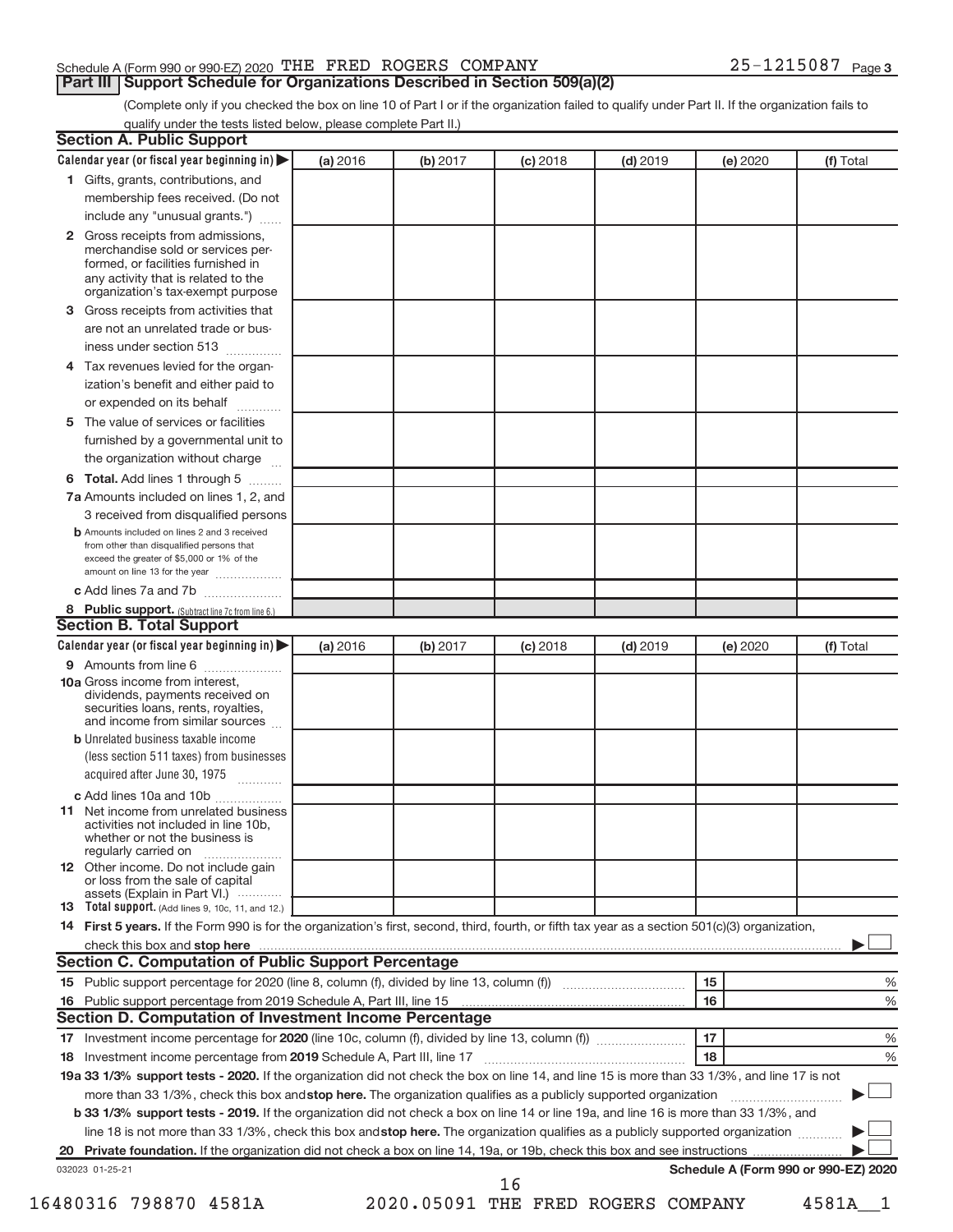**1**

**2**

**3a**

**3b**

**3c**

**4a**

**4b**

**4c**

**5a**

**5b 5c**

**6**

**7**

**8**

**9a**

**9b**

**9c**

**10a**

**10b**

**Yes No**

# **Part IV Supporting Organizations**

(Complete only if you checked a box in line 12 on Part I. If you checked box 12a, Part I, complete Sections A and B. If you checked box 12b, Part I, complete Sections A and C. If you checked box 12c, Part I, complete Sections A, D, and E. If you checked box 12d, Part I, complete Sections A and D, and complete Part V.)

# **Section A. All Supporting Organizations**

- **1** Are all of the organization's supported organizations listed by name in the organization's governing documents? If "No," describe in Part VI how the supported organizations are designated. If designated by *class or purpose, describe the designation. If historic and continuing relationship, explain.*
- **2** Did the organization have any supported organization that does not have an IRS determination of status under section 509(a)(1) or (2)? If "Yes," explain in Part **VI** how the organization determined that the supported *organization was described in section 509(a)(1) or (2).*
- **3a** Did the organization have a supported organization described in section 501(c)(4), (5), or (6)? If "Yes," answer *lines 3b and 3c below.*
- **b** Did the organization confirm that each supported organization qualified under section 501(c)(4), (5), or (6) and satisfied the public support tests under section 509(a)(2)? If "Yes," describe in Part VI when and how the *organization made the determination.*
- **c** Did the organization ensure that all support to such organizations was used exclusively for section 170(c)(2)(B) purposes? If "Yes," explain in Part VI what controls the organization put in place to ensure such use.
- **4 a** *If* Was any supported organization not organized in the United States ("foreign supported organization")? *"Yes," and if you checked box 12a or 12b in Part I, answer lines 4b and 4c below.*
- **b** Did the organization have ultimate control and discretion in deciding whether to make grants to the foreign supported organization? If "Yes," describe in Part VI how the organization had such control and discretion *despite being controlled or supervised by or in connection with its supported organizations.*
- **c** Did the organization support any foreign supported organization that does not have an IRS determination under sections 501(c)(3) and 509(a)(1) or (2)? If "Yes," explain in Part VI what controls the organization used *to ensure that all support to the foreign supported organization was used exclusively for section 170(c)(2)(B) purposes.*
- **5a** Did the organization add, substitute, or remove any supported organizations during the tax year? If "Yes," answer lines 5b and 5c below (if applicable). Also, provide detail in **Part VI,** including (i) the names and EIN *numbers of the supported organizations added, substituted, or removed; (ii) the reasons for each such action; (iii) the authority under the organization's organizing document authorizing such action; and (iv) how the action was accomplished (such as by amendment to the organizing document).*
- **b** Type I or Type II only. Was any added or substituted supported organization part of a class already designated in the organization's organizing document?
- **c Substitutions only.**  Was the substitution the result of an event beyond the organization's control?
- **6** Did the organization provide support (whether in the form of grants or the provision of services or facilities) to **Part VI.** support or benefit one or more of the filing organization's supported organizations? If "Yes," provide detail in anyone other than (i) its supported organizations, (ii) individuals that are part of the charitable class benefited by one or more of its supported organizations, or (iii) other supporting organizations that also
- **7** Did the organization provide a grant, loan, compensation, or other similar payment to a substantial contributor regard to a substantial contributor? If "Yes," complete Part I of Schedule L (Form 990 or 990-EZ). (as defined in section 4958(c)(3)(C)), a family member of a substantial contributor, or a 35% controlled entity with
- **8** Did the organization make a loan to a disqualified person (as defined in section 4958) not described in line 7? *If "Yes," complete Part I of Schedule L (Form 990 or 990-EZ).*
- **9 a** Was the organization controlled directly or indirectly at any time during the tax year by one or more in section 509(a)(1) or (2))? If "Yes," provide detail in **Part VI.** disqualified persons, as defined in section 4946 (other than foundation managers and organizations described
- **b** Did one or more disqualified persons (as defined in line 9a) hold a controlling interest in any entity in which the supporting organization had an interest? If "Yes," provide detail in Part VI.
- **c** Did a disqualified person (as defined in line 9a) have an ownership interest in, or derive any personal benefit from, assets in which the supporting organization also had an interest? If "Yes," provide detail in Part VI.
- **10 a** Was the organization subject to the excess business holdings rules of section 4943 because of section supporting organizations)? If "Yes," answer line 10b below. 4943(f) (regarding certain Type II supporting organizations, and all Type III non-functionally integrated
	- **b** Did the organization have any excess business holdings in the tax year? (Use Schedule C, Form 4720, to *determine whether the organization had excess business holdings.)*

032024 01-25-21

16480316 798870 4581A 2020.05091 THE FRED ROGERS COMPANY 4581A\_\_1 17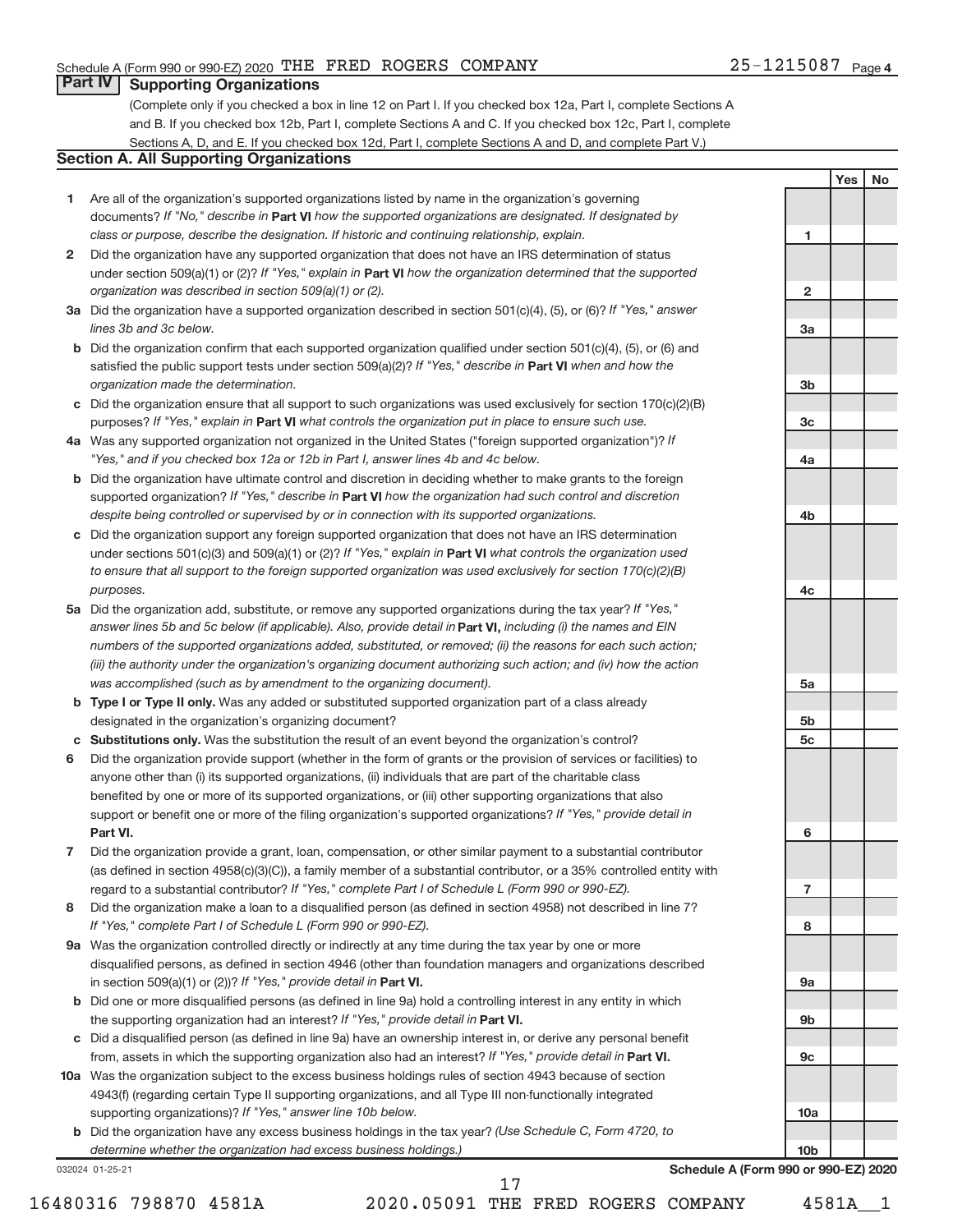# Schedule A (Form 990 or 990-EZ) 2020 THE FRED ROGERS COMPANY  $25-1215087$  Page **Part IV | Supporting Organizations** (continued)

|              |                                                                                                                                                                                                                                                            |                 | Yes        | <b>No</b> |
|--------------|------------------------------------------------------------------------------------------------------------------------------------------------------------------------------------------------------------------------------------------------------------|-----------------|------------|-----------|
| 11           | Has the organization accepted a gift or contribution from any of the following persons?                                                                                                                                                                    |                 |            |           |
|              | a A person who directly or indirectly controls, either alone or together with persons described in lines 11b and                                                                                                                                           |                 |            |           |
|              | 11c below, the governing body of a supported organization?                                                                                                                                                                                                 | 11a             |            |           |
|              | <b>b</b> A family member of a person described in line 11a above?                                                                                                                                                                                          | 11 <sub>b</sub> |            |           |
|              | c A 35% controlled entity of a person described in line 11a or 11b above? If "Yes" to line 11a, 11b, or 11c, provide                                                                                                                                       |                 |            |           |
|              | detail in Part VI.                                                                                                                                                                                                                                         | 11c             |            |           |
|              | <b>Section B. Type I Supporting Organizations</b>                                                                                                                                                                                                          |                 |            |           |
|              |                                                                                                                                                                                                                                                            |                 | Yes        | <b>No</b> |
| 1            | Did the governing body, members of the governing body, officers acting in their official capacity, or membership of one or                                                                                                                                 |                 |            |           |
|              | more supported organizations have the power to regularly appoint or elect at least a majority of the organization's officers,                                                                                                                              |                 |            |           |
|              | directors, or trustees at all times during the tax year? If "No," describe in Part VI how the supported organization(s)                                                                                                                                    |                 |            |           |
|              | effectively operated, supervised, or controlled the organization's activities. If the organization had more than one supported<br>organization, describe how the powers to appoint and/or remove officers, directors, or trustees were allocated among the |                 |            |           |
|              | supported organizations and what conditions or restrictions, if any, applied to such powers during the tax year.                                                                                                                                           | 1               |            |           |
| $\mathbf{2}$ | Did the organization operate for the benefit of any supported organization other than the supported                                                                                                                                                        |                 |            |           |
|              | organization(s) that operated, supervised, or controlled the supporting organization? If "Yes," explain in                                                                                                                                                 |                 |            |           |
|              | Part VI how providing such benefit carried out the purposes of the supported organization(s) that operated,                                                                                                                                                |                 |            |           |
|              | supervised, or controlled the supporting organization.                                                                                                                                                                                                     | $\mathbf{2}$    |            |           |
|              | <b>Section C. Type II Supporting Organizations</b>                                                                                                                                                                                                         |                 |            |           |
|              |                                                                                                                                                                                                                                                            |                 | <b>Yes</b> | <b>No</b> |
| 1.           | Were a majority of the organization's directors or trustees during the tax year also a majority of the directors                                                                                                                                           |                 |            |           |
|              | or trustees of each of the organization's supported organization(s)? If "No," describe in Part VI how control                                                                                                                                              |                 |            |           |
|              | or management of the supporting organization was vested in the same persons that controlled or managed                                                                                                                                                     |                 |            |           |
|              | the supported organization(s).                                                                                                                                                                                                                             | 1               |            |           |
|              | <b>Section D. All Type III Supporting Organizations</b>                                                                                                                                                                                                    |                 |            |           |
|              |                                                                                                                                                                                                                                                            |                 | Yes        | <b>No</b> |
| 1            | Did the organization provide to each of its supported organizations, by the last day of the fifth month of the                                                                                                                                             |                 |            |           |
|              | organization's tax year, (i) a written notice describing the type and amount of support provided during the prior tax                                                                                                                                      |                 |            |           |
|              | year, (ii) a copy of the Form 990 that was most recently filed as of the date of notification, and (iii) copies of the                                                                                                                                     |                 |            |           |
|              | organization's governing documents in effect on the date of notification, to the extent not previously provided?                                                                                                                                           | 1               |            |           |
| 2            | Were any of the organization's officers, directors, or trustees either (i) appointed or elected by the supported                                                                                                                                           |                 |            |           |
|              | organization(s) or (ii) serving on the governing body of a supported organization? If "No," explain in Part VI how                                                                                                                                         |                 |            |           |
|              | the organization maintained a close and continuous working relationship with the supported organization(s).                                                                                                                                                | $\mathbf{2}$    |            |           |
| 3            | By reason of the relationship described in line 2, above, did the organization's supported organizations have a                                                                                                                                            |                 |            |           |
|              | significant voice in the organization's investment policies and in directing the use of the organization's                                                                                                                                                 |                 |            |           |
|              | income or assets at all times during the tax year? If "Yes," describe in Part VI the role the organization's                                                                                                                                               |                 |            |           |
|              | supported organizations played in this regard.                                                                                                                                                                                                             | з               |            |           |
|              | Section E. Type III Functionally Integrated Supporting Organizations                                                                                                                                                                                       |                 |            |           |
| 1            | Check the box next to the method that the organization used to satisfy the Integral Part Test during the yealsee instructions).                                                                                                                            |                 |            |           |
| a            | The organization satisfied the Activities Test. Complete line 2 below.                                                                                                                                                                                     |                 |            |           |
| b            | The organization is the parent of each of its supported organizations. Complete line 3 below.                                                                                                                                                              |                 |            |           |
| с            | The organization supported a governmental entity. Describe in Part VI how you supported a governmental entity (see instructions).                                                                                                                          |                 |            |           |
| 2            | Activities Test. Answer lines 2a and 2b below.                                                                                                                                                                                                             |                 | Yes        | No        |
| а            | Did substantially all of the organization's activities during the tax year directly further the exempt purposes of                                                                                                                                         |                 |            |           |
|              | the supported organization(s) to which the organization was responsive? If "Yes," then in Part VI identify                                                                                                                                                 |                 |            |           |
|              | those supported organizations and explain how these activities directly furthered their exempt purposes,                                                                                                                                                   |                 |            |           |
|              | how the organization was responsive to those supported organizations, and how the organization determined                                                                                                                                                  |                 |            |           |
|              | that these activities constituted substantially all of its activities.                                                                                                                                                                                     | 2a              |            |           |
| b            | Did the activities described in line 2a, above, constitute activities that, but for the organization's involvement,                                                                                                                                        |                 |            |           |
|              | one or more of the organization's supported organization(s) would have been engaged in? If "Yes," explain in                                                                                                                                               |                 |            |           |
|              | <b>Part VI</b> the reasons for the organization's position that its supported organization(s) would have engaged in                                                                                                                                        |                 |            |           |
|              | these activities but for the organization's involvement.                                                                                                                                                                                                   | 2 <sub>b</sub>  |            |           |
| з            | Parent of Supported Organizations. Answer lines 3a and 3b below.                                                                                                                                                                                           |                 |            |           |
| а            | Did the organization have the power to regularly appoint or elect a majority of the officers, directors, or                                                                                                                                                |                 |            |           |
|              | trustees of each of the supported organizations? If "Yes" or "No" provide details in Part VI.                                                                                                                                                              | 3a              |            |           |
|              | b Did the organization exercise a substantial degree of direction over the policies, programs, and activities of each                                                                                                                                      |                 |            |           |
|              | of its supported organizations? If "Yes," describe in Part VI the role played by the organization in this regard.                                                                                                                                          | 3b              |            |           |
|              | Schedule A (Form 990 or 990-EZ) 2020<br>032025 01-25-21                                                                                                                                                                                                    |                 |            |           |
|              | 18                                                                                                                                                                                                                                                         |                 |            |           |

<sup>16480316 798870 4581</sup>A 2020.05091 THE FRED ROGERS COMPANY 4581A\_\_1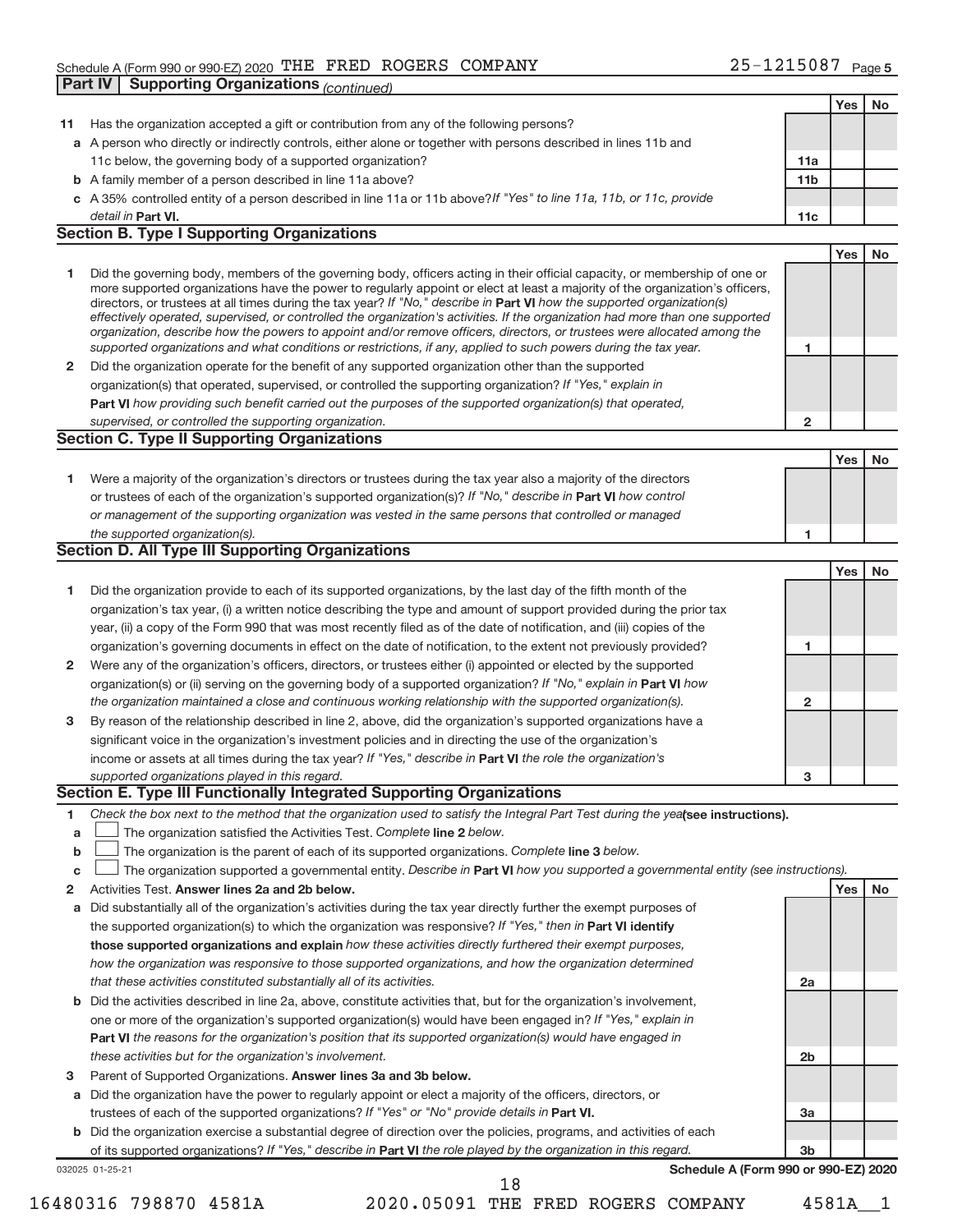# Schedule A (Form 990 or 990-EZ) 2020 THE FRED ROGERS COMPANY  $25-1215087$  Page **Part V** | Type III Non-Functionally Integrated 509(a)(3) Supporting Organizations

1 **Luck Liet also here if the organization satisfied the Integral Part Test as a qualifying trust on Nov. 20, 1970 (***explain in* **Part <b>VI**). See instructions. All other Type III non-functionally integrated supporting organizations must complete Sections A through E.

|                | <b>Section A - Adjusted Net Income</b>                                                                                            | (A) Prior Year          | (B) Current Year<br>(optional) |                                |
|----------------|-----------------------------------------------------------------------------------------------------------------------------------|-------------------------|--------------------------------|--------------------------------|
| 1              | Net short-term capital gain                                                                                                       | 1                       |                                |                                |
| $\mathbf{2}$   | Recoveries of prior-year distributions                                                                                            | $\overline{2}$          |                                |                                |
| з              | Other gross income (see instructions)                                                                                             | з                       |                                |                                |
| 4              | Add lines 1 through 3.                                                                                                            | 4                       |                                |                                |
| 5              | Depreciation and depletion                                                                                                        | 5                       |                                |                                |
| 6              | Portion of operating expenses paid or incurred for production or                                                                  |                         |                                |                                |
|                | collection of gross income or for management, conservation, or                                                                    |                         |                                |                                |
|                | maintenance of property held for production of income (see instructions)                                                          | 6                       |                                |                                |
| 7              | Other expenses (see instructions)                                                                                                 | $\overline{7}$          |                                |                                |
| 8              | Adjusted Net Income (subtract lines 5, 6, and 7 from line 4)                                                                      | 8                       |                                |                                |
|                | <b>Section B - Minimum Asset Amount</b>                                                                                           |                         | (A) Prior Year                 | (B) Current Year<br>(optional) |
| 1              | Aggregate fair market value of all non-exempt-use assets (see                                                                     |                         |                                |                                |
|                | instructions for short tax year or assets held for part of year):                                                                 |                         |                                |                                |
|                | a Average monthly value of securities                                                                                             | 1a                      |                                |                                |
|                | <b>b</b> Average monthly cash balances                                                                                            | 1 <sub>b</sub>          |                                |                                |
|                | c Fair market value of other non-exempt-use assets                                                                                | 1 <sub>c</sub>          |                                |                                |
|                | d Total (add lines 1a, 1b, and 1c)                                                                                                | 1 <sub>d</sub>          |                                |                                |
|                | e Discount claimed for blockage or other factors                                                                                  |                         |                                |                                |
|                | (explain in detail in <b>Part VI</b> ):                                                                                           |                         |                                |                                |
| 2              | Acquisition indebtedness applicable to non-exempt-use assets                                                                      | $\mathbf{2}$            |                                |                                |
| 3              | Subtract line 2 from line 1d.                                                                                                     | 3                       |                                |                                |
| 4              | Cash deemed held for exempt use. Enter 0.015 of line 3 (for greater amount,                                                       |                         |                                |                                |
|                | see instructions).                                                                                                                | 4                       |                                |                                |
| 5              | Net value of non-exempt-use assets (subtract line 4 from line 3)                                                                  | 5                       |                                |                                |
| 6              | Multiply line 5 by 0.035.                                                                                                         | 6                       |                                |                                |
| 7              | Recoveries of prior-year distributions                                                                                            | $\overline{7}$          |                                |                                |
| 8              | Minimum Asset Amount (add line 7 to line 6)                                                                                       | 8                       |                                |                                |
|                | <b>Section C - Distributable Amount</b>                                                                                           |                         |                                | <b>Current Year</b>            |
| 1              | Adjusted net income for prior year (from Section A, line 8, column A)                                                             | 1                       |                                |                                |
| 2              | Enter 0.85 of line 1.                                                                                                             | $\overline{2}$          |                                |                                |
| з              | Minimum asset amount for prior year (from Section B, line 8, column A)                                                            | 3                       |                                |                                |
| 4              | Enter greater of line 2 or line 3.                                                                                                | $\overline{\mathbf{4}}$ |                                |                                |
| 5              | Income tax imposed in prior year                                                                                                  | 5                       |                                |                                |
| 6              | <b>Distributable Amount.</b> Subtract line 5 from line 4, unless subject to                                                       |                         |                                |                                |
|                | emergency temporary reduction (see instructions).                                                                                 | 6                       |                                |                                |
| $\overline{7}$ | Check here if the current year is the organization's first as a non-functionally integrated Type III supporting organization (see |                         |                                |                                |

instructions).

**Schedule A (Form 990 or 990-EZ) 2020**

032026 01-25-21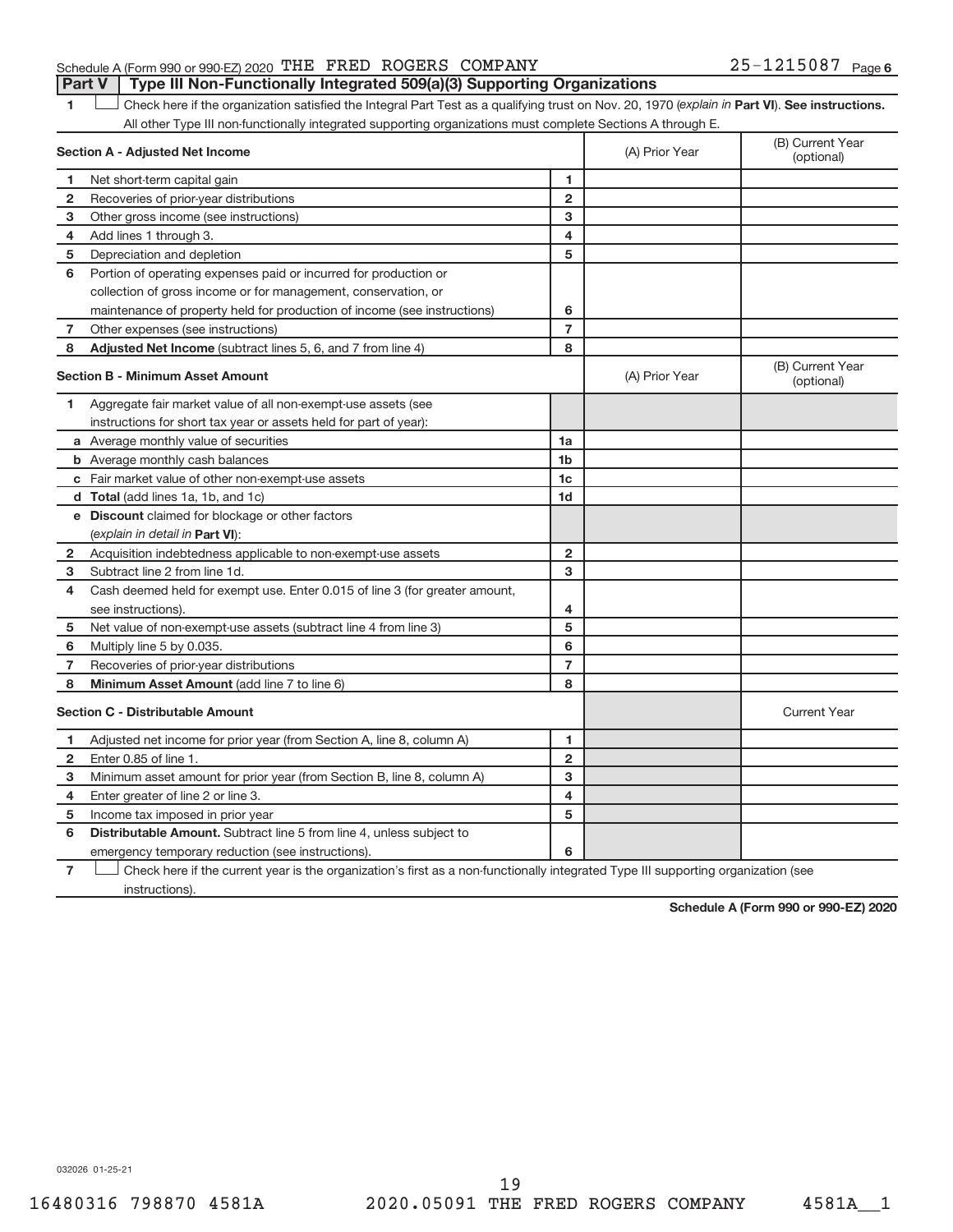## Schedule A (Form 990 or 990-EZ) 2020 'L'HE F'KED ROGERS COMPANY FOR A Manager Manager A Manager Manager Manage THE FRED ROGERS COMPANY 25-1215087

| <b>Part V</b>  | Type III Non-Functionally Integrated 509(a)(3) Supporting Organizations (continued)        |                                    |                                               |                |                                                         |
|----------------|--------------------------------------------------------------------------------------------|------------------------------------|-----------------------------------------------|----------------|---------------------------------------------------------|
|                | <b>Section D - Distributions</b>                                                           |                                    |                                               |                | <b>Current Year</b>                                     |
| 1              | Amounts paid to supported organizations to accomplish exempt purposes                      | 1                                  |                                               |                |                                                         |
| 2              | Amounts paid to perform activity that directly furthers exempt purposes of supported       |                                    |                                               |                |                                                         |
|                | organizations, in excess of income from activity                                           |                                    |                                               | $\mathbf{2}$   |                                                         |
| 3              | Administrative expenses paid to accomplish exempt purposes of supported organizations      |                                    |                                               | 3              |                                                         |
| 4              | Amounts paid to acquire exempt-use assets                                                  |                                    |                                               | 4              |                                                         |
| 5              | Qualified set-aside amounts (prior IRS approval required - provide details in Part VI)     |                                    |                                               | 5              |                                                         |
| 6              | Other distributions (describe in Part VI). See instructions.                               |                                    |                                               | 6              |                                                         |
| 7              | Total annual distributions. Add lines 1 through 6.                                         |                                    |                                               | $\overline{7}$ |                                                         |
| 8              | Distributions to attentive supported organizations to which the organization is responsive |                                    |                                               |                |                                                         |
|                | (provide details in Part VI). See instructions.                                            |                                    |                                               | 8              |                                                         |
| 9              | Distributable amount for 2020 from Section C, line 6                                       |                                    |                                               | 9              |                                                         |
| 10             | Line 8 amount divided by line 9 amount                                                     |                                    |                                               | 10             |                                                         |
|                | <b>Section E - Distribution Allocations (see instructions)</b>                             | (i)<br><b>Excess Distributions</b> | (ii)<br><b>Underdistributions</b><br>Pre-2020 |                | (iii)<br><b>Distributable</b><br><b>Amount for 2020</b> |
| 1              | Distributable amount for 2020 from Section C, line 6                                       |                                    |                                               |                |                                                         |
| 2              | Underdistributions, if any, for years prior to 2020 (reason-                               |                                    |                                               |                |                                                         |
|                | able cause required - explain in Part VI). See instructions.                               |                                    |                                               |                |                                                         |
| 3              | Excess distributions carryover, if any, to 2020                                            |                                    |                                               |                |                                                         |
|                | a From 2015                                                                                |                                    |                                               |                |                                                         |
|                | <b>b</b> From 2016                                                                         |                                    |                                               |                |                                                         |
|                | c From 2017                                                                                |                                    |                                               |                |                                                         |
|                | d From 2018                                                                                |                                    |                                               |                |                                                         |
|                | e From 2019                                                                                |                                    |                                               |                |                                                         |
|                | f Total of lines 3a through 3e                                                             |                                    |                                               |                |                                                         |
|                | g Applied to underdistributions of prior years                                             |                                    |                                               |                |                                                         |
|                | h Applied to 2020 distributable amount                                                     |                                    |                                               |                |                                                         |
| Ť.             | Carryover from 2015 not applied (see instructions)                                         |                                    |                                               |                |                                                         |
|                | Remainder. Subtract lines 3g, 3h, and 3i from line 3f.                                     |                                    |                                               |                |                                                         |
| 4              | Distributions for 2020 from Section D,                                                     |                                    |                                               |                |                                                         |
|                | line $7:$                                                                                  |                                    |                                               |                |                                                         |
|                | a Applied to underdistributions of prior years                                             |                                    |                                               |                |                                                         |
|                | <b>b</b> Applied to 2020 distributable amount                                              |                                    |                                               |                |                                                         |
|                | c Remainder. Subtract lines 4a and 4b from line 4.                                         |                                    |                                               |                |                                                         |
| 5              | Remaining underdistributions for years prior to 2020, if                                   |                                    |                                               |                |                                                         |
|                | any. Subtract lines 3g and 4a from line 2. For result greater                              |                                    |                                               |                |                                                         |
|                | than zero, explain in Part VI. See instructions.                                           |                                    |                                               |                |                                                         |
| 6              | Remaining underdistributions for 2020. Subtract lines 3h                                   |                                    |                                               |                |                                                         |
|                | and 4b from line 1. For result greater than zero, explain in                               |                                    |                                               |                |                                                         |
|                | <b>Part VI.</b> See instructions.                                                          |                                    |                                               |                |                                                         |
| $\overline{7}$ | Excess distributions carryover to 2021. Add lines 3j                                       |                                    |                                               |                |                                                         |
|                | and 4c.                                                                                    |                                    |                                               |                |                                                         |
| 8              | Breakdown of line 7:                                                                       |                                    |                                               |                |                                                         |
|                | a Excess from 2016                                                                         |                                    |                                               |                |                                                         |
|                | <b>b</b> Excess from 2017                                                                  |                                    |                                               |                |                                                         |
|                | c Excess from 2018                                                                         |                                    |                                               |                |                                                         |
|                | d Excess from 2019                                                                         |                                    |                                               |                |                                                         |
|                | e Excess from 2020                                                                         |                                    |                                               |                |                                                         |

**Schedule A (Form 990 or 990-EZ) 2020**

032027 01-25-21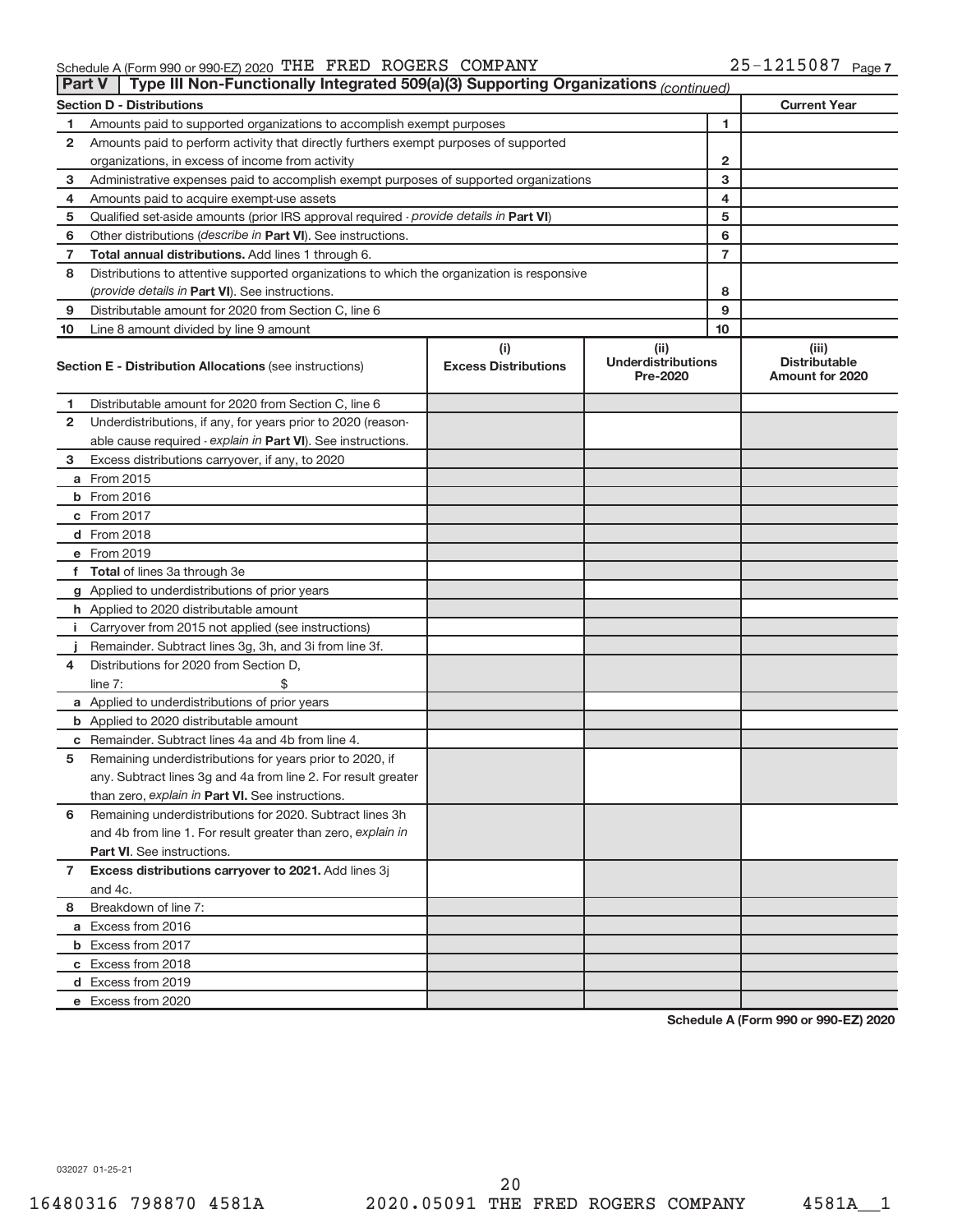Part VI | Supplemental Information. Provide the explanations required by Part II, line 10; Part II, line 17a or 17b; Part III, line 12; Part IV, Section A, lines 1, 2, 3b, 3c, 4b, 4c, 5a, 6, 9a, 9b, 9c, 11a, 11b, and 11c; Part IV, Section B, lines 1 and 2; Part IV, Section C, line 1; Part IV, Section D, lines 2 and 3; Part IV, Section E, lines 1c, 2a, 2b, 3a, and 3b; Part V, line 1; Part V, Section B, line 1e; Part V, Section D, lines 5, 6, and 8; and Part V, Section E, lines 2, 5, and 6. Also complete this part for any additional information. (See instructions.)

# SCHEDULE A, PART II, SECTION B, LINE 10:

THESE RECEIPTS ARE RELATED TO OTHER MISCELLANEOUS INCOME

SCHEDULE A, PART II, SECTION B, LINE 12:

THESE ARE PRIMARILY RELATED TO RECEIPTS AND ROYALTIES FOR THE

BROADCASTING OF ODD SQUAD, PEG + CAT, DANIEL TIGER'S NEIGHBORHOOD,

DONKEY HODIE, AND THROUGH THE WOODS AS WELL AS RECEIPTS FROM VARIOUS

PROGRAM SERVICES RELATED TO THE IMPROVEMENT OF SOCIAL, EMOTIONAL, AND

INTELLECTUAL DEVELOPMENT OF CHILDREN.

**Schedule A (Form 990 or 990-EZ) 2020**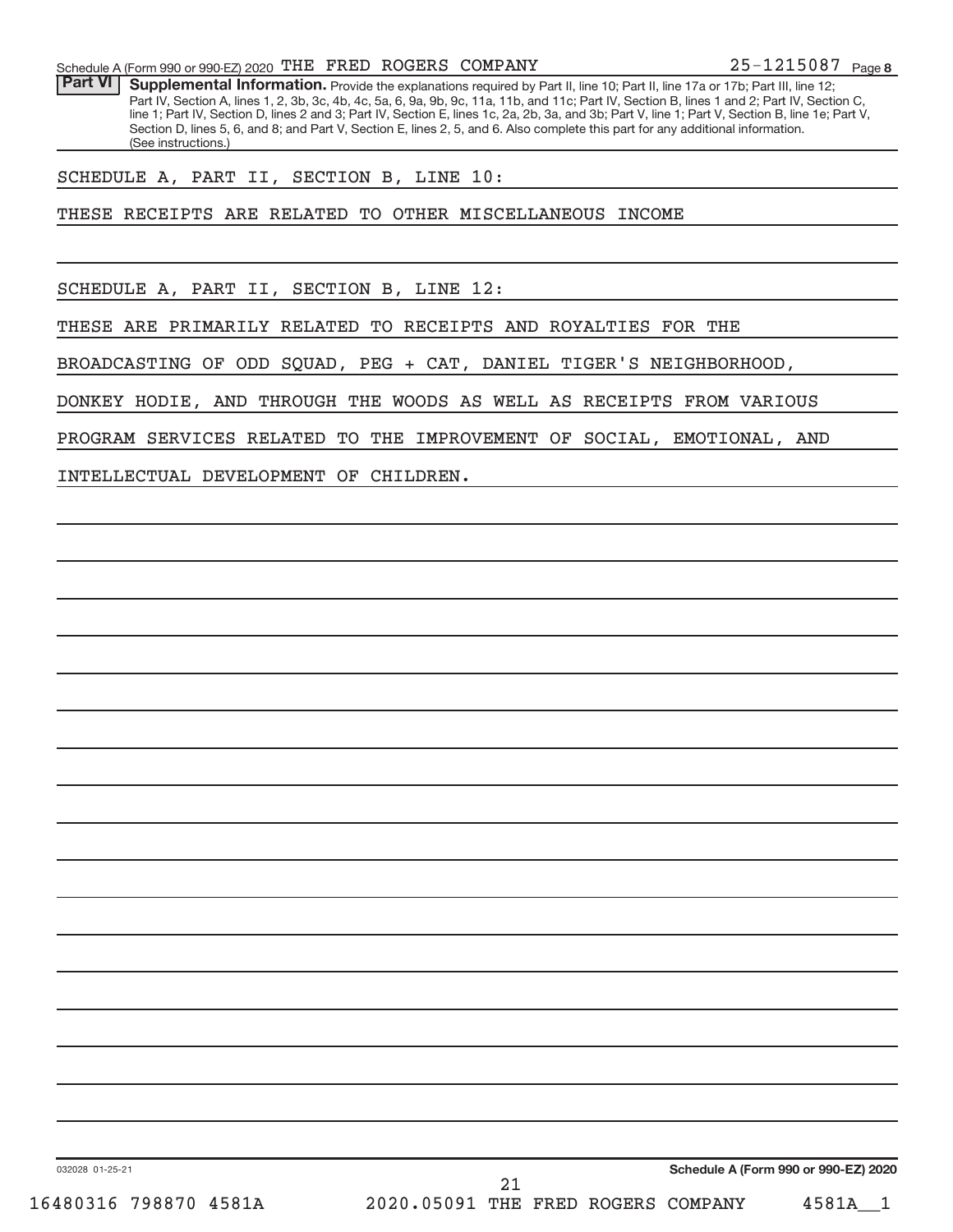Department of the Treasury Internal Revenue Service **(Form 990, 990-EZ,**

Name of the organization

# \*\* PUBLIC DISCLOSURE COPY \*\*

# **Schedule B Schedule of Contributors**

**or 990-PF) | Attach to Form 990, Form 990-EZ, or Form 990-PF. | Go to www.irs.gov/Form990 for the latest information.** OMB No. 1545-0047

**2020**

**Employer identification number**

|--|--|

|  | THE FRED ROGERS COMPANY | 25-1215087 |
|--|-------------------------|------------|
|  |                         |            |

| <b>Organization type (check one):</b> |                                                                           |  |  |  |  |  |
|---------------------------------------|---------------------------------------------------------------------------|--|--|--|--|--|
| Filers of:                            | Section:                                                                  |  |  |  |  |  |
| Form 990 or 990-EZ                    | $\lfloor x \rfloor$ 501(c)( 3) (enter number) organization                |  |  |  |  |  |
|                                       | 4947(a)(1) nonexempt charitable trust not treated as a private foundation |  |  |  |  |  |
|                                       | 527 political organization                                                |  |  |  |  |  |
| Form 990-PF                           | 501(c)(3) exempt private foundation                                       |  |  |  |  |  |
|                                       | 4947(a)(1) nonexempt charitable trust treated as a private foundation     |  |  |  |  |  |
|                                       | 501(c)(3) taxable private foundation                                      |  |  |  |  |  |
|                                       |                                                                           |  |  |  |  |  |

Check if your organization is covered by the General Rule or a Special Rule.

**Note:**  Only a section 501(c)(7), (8), or (10) organization can check boxes for both the General Rule and a Special Rule. See instructions.

# **General Rule**

 $\begin{array}{c} \hline \end{array}$ 

 $\begin{array}{c} \hline \end{array}$ 

For an organization filing Form 990, 990-EZ, or 990-PF that received, during the year, contributions totaling \$5,000 or more (in money or property) from any one contributor. Complete Parts I and II. See instructions for determining a contributor's total contributions.

# **Special Rules**

any one contributor, during the year, total contributions of the greater of (1) \$5,000; or (2) 2% of the amount on (i) Form 990, Part VIII, line 1h;  $\boxed{\text{X}}$  For an organization described in section 501(c)(3) filing Form 990 or 990-EZ that met the 33 1/3% support test of the regulations under sections 509(a)(1) and 170(b)(1)(A)(vi), that checked Schedule A (Form 990 or 990-EZ), Part II, line 13, 16a, or 16b, and that received from or (ii) Form 990-EZ, line 1. Complete Parts I and II.

For an organization described in section 501(c)(7), (8), or (10) filing Form 990 or 990-EZ that received from any one contributor, during the year, total contributions of more than \$1,000 exclusively for religious, charitable, scientific, literary, or educational purposes, or for the prevention of cruelty to children or animals. Complete Parts I (entering "N/A" in column (b) instead of the contributor name and address), II, and III.  $\begin{array}{c} \hline \end{array}$ 

purpose. Don't complete any of the parts unless the General Rule applies to this organization because it received nonexclusively year, contributions exclusively for religious, charitable, etc., purposes, but no such contributions totaled more than \$1,000. If this box is checked, enter here the total contributions that were received during the year for an exclusively religious, charitable, etc., For an organization described in section 501(c)(7), (8), or (10) filing Form 990 or 990-EZ that received from any one contributor, during the religious, charitable, etc., contributions totaling \$5,000 or more during the year  $~\ldots\ldots\ldots\ldots\ldots\ldots\ldots\ldots\blacktriangleright~$ \$

**Caution:**  An organization that isn't covered by the General Rule and/or the Special Rules doesn't file Schedule B (Form 990, 990-EZ, or 990-PF),  **must** but it answer "No" on Part IV, line 2, of its Form 990; or check the box on line H of its Form 990-EZ or on its Form 990-PF, Part I, line 2, to certify that it doesn't meet the filing requirements of Schedule B (Form 990, 990-EZ, or 990-PF).

LHA For Paperwork Reduction Act Notice, see the instructions for Form 990, 990-EZ, or 990-PF. Schedule B (Form 990, 990-EZ, or 990-PF) (2020)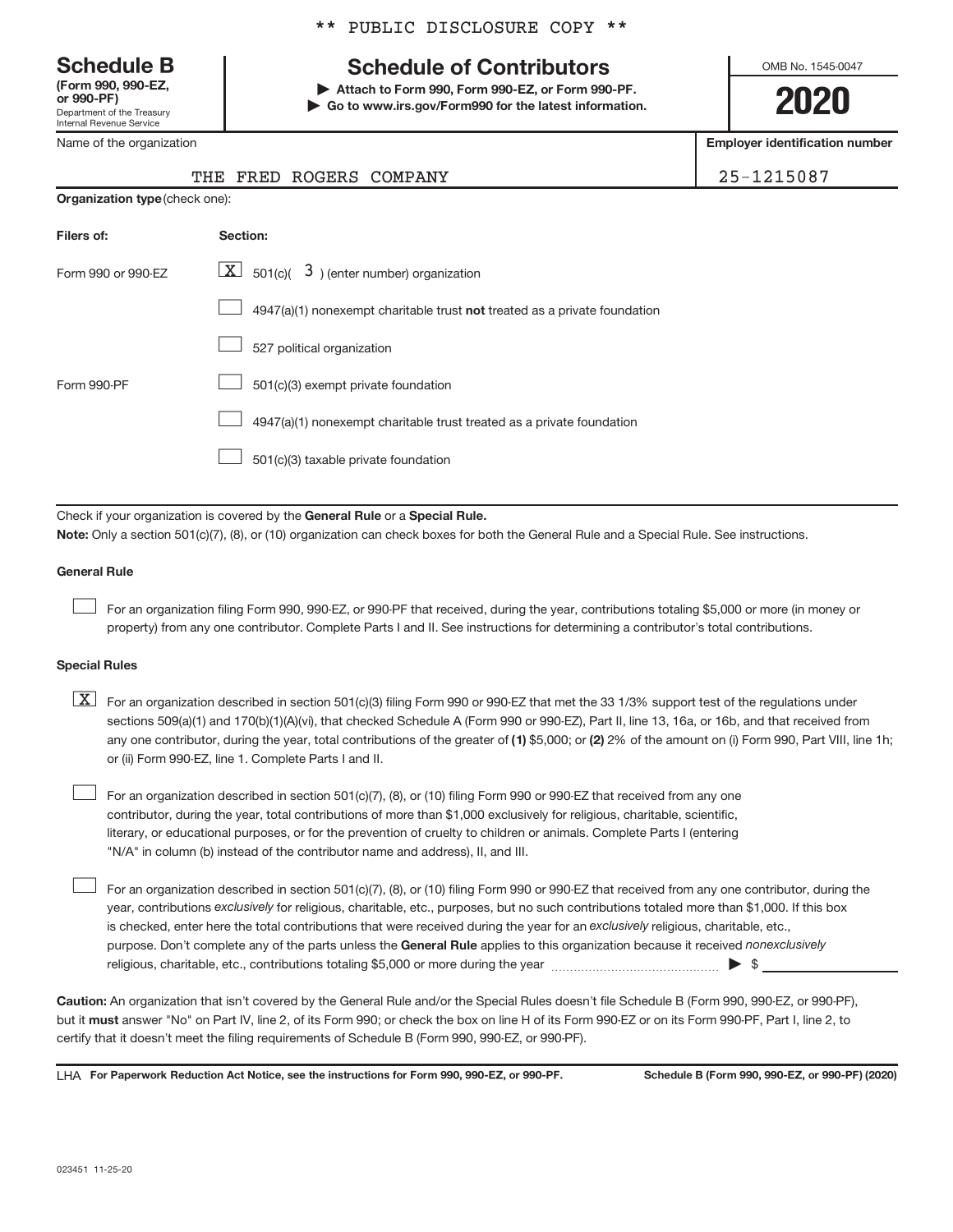# Schedule B (Form 990, 990-EZ, or 990-PF) (2020)

Name of organization

**Employer identification number 2**

# THE FRED ROGERS COMPANY 25-1215087

| Part I               | <b>Contributors</b> (see instructions). Use duplicate copies of Part I if additional space is needed. |                                   |                                                                                                                                                            |
|----------------------|-------------------------------------------------------------------------------------------------------|-----------------------------------|------------------------------------------------------------------------------------------------------------------------------------------------------------|
| (a)<br>No.           | (b)<br>Name, address, and ZIP + 4                                                                     | (c)<br><b>Total contributions</b> | (d)<br>Type of contribution                                                                                                                                |
| 1                    |                                                                                                       | 26,250.<br>\$                     | $\mathbf{X}$<br>Person<br>Payroll<br><b>Noncash</b><br>(Complete Part II for<br>noncash contributions.)                                                    |
| (a)<br>No.           | (b)<br>Name, address, and ZIP + 4                                                                     | (c)<br><b>Total contributions</b> | (d)<br>Type of contribution                                                                                                                                |
| 2                    |                                                                                                       | 150,000.<br>\$                    | $\mathbf{X}$<br>Person<br>Payroll<br><b>Noncash</b><br>(Complete Part II for<br>noncash contributions.)                                                    |
| (a)<br>No.           | (b)<br>Name, address, and ZIP + 4                                                                     | (c)<br><b>Total contributions</b> | (d)<br>Type of contribution                                                                                                                                |
| 3                    |                                                                                                       | 600,000.<br>\$                    | $\overline{\mathbf{X}}$<br>Person<br>Payroll<br><b>Noncash</b><br>(Complete Part II for<br>noncash contributions.)                                         |
| (a)<br>No.           | (b)<br>Name, address, and ZIP + 4                                                                     | (c)<br><b>Total contributions</b> | (d)<br>Type of contribution                                                                                                                                |
| 4                    |                                                                                                       | 134,409.<br>\$                    | $\mathbf{X}$<br>Person<br>Payroll<br><b>Noncash</b><br>(Complete Part II for<br>noncash contributions.)                                                    |
| (a)<br>No.           | (b)<br>Name, address, and ZIP + 4                                                                     | (c)<br><b>Total contributions</b> | (d)<br>Type of contribution                                                                                                                                |
| 5                    |                                                                                                       | 30,000.<br>\$                     | $\overline{\mathbf{X}}$<br>Person<br>Payroll<br><b>Noncash</b><br>(Complete Part II for<br>noncash contributions.)                                         |
| (a)<br>No.           | (b)<br>Name, address, and ZIP + 4                                                                     | (c)<br><b>Total contributions</b> | (d)<br>Type of contribution                                                                                                                                |
| 6<br>023452 11-25-20 |                                                                                                       | 50,000.<br>\$                     | $\mathbf{X}$<br>Person<br>Payroll<br><b>Noncash</b><br>(Complete Part II for<br>noncash contributions.)<br>Schedule B (Form 990, 990-EZ, or 990-PF) (2020) |
|                      |                                                                                                       | 23                                |                                                                                                                                                            |

16480316 798870 4581A 2020.05091 THE FRED ROGERS COMPANY 4581A\_\_1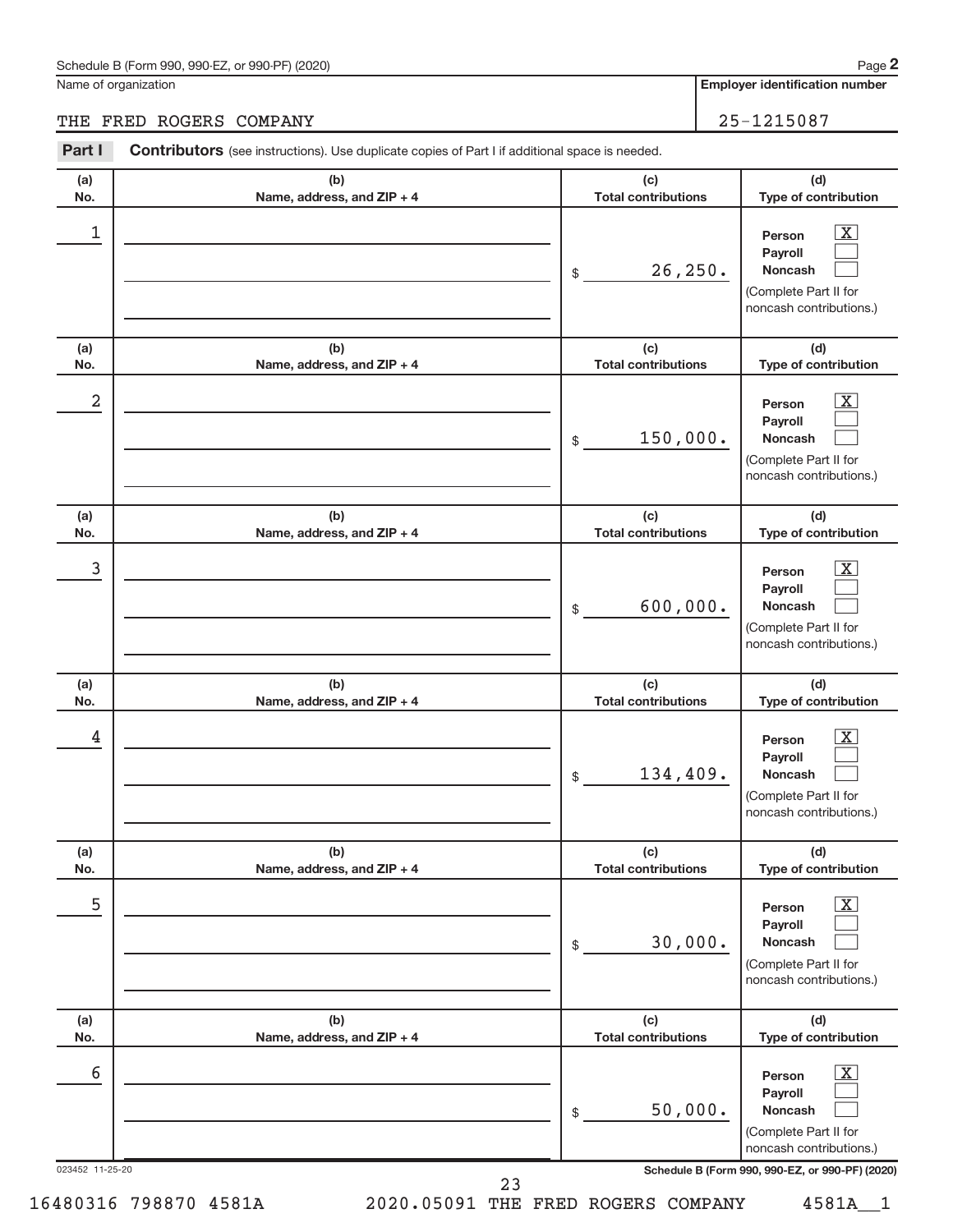# Schedule B (Form 990, 990-EZ, or 990-PF) (2020)

Name of organization

**Employer identification number**

# THE FRED ROGERS COMPANY 25-1215087

| Part I          | <b>Contributors</b> (see instructions). Use duplicate copies of Part I if additional space is needed. |                                   |                                                                                                                 |  |  |  |
|-----------------|-------------------------------------------------------------------------------------------------------|-----------------------------------|-----------------------------------------------------------------------------------------------------------------|--|--|--|
| (a)<br>No.      | (b)<br>Name, address, and ZIP + 4                                                                     | (c)<br><b>Total contributions</b> | (d)<br>Type of contribution                                                                                     |  |  |  |
| $\sqrt{ }$      |                                                                                                       | 100,000.<br>\$                    | $\boxed{\textbf{X}}$<br>Person<br>Payroll<br><b>Noncash</b><br>(Complete Part II for<br>noncash contributions.) |  |  |  |
| (a)<br>No.      | (b)<br>Name, address, and ZIP + 4                                                                     | (c)<br><b>Total contributions</b> | (d)<br>Type of contribution                                                                                     |  |  |  |
| 8               |                                                                                                       | 50,000.<br>\$                     | $\boxed{\textbf{X}}$<br>Person<br>Payroll<br><b>Noncash</b><br>(Complete Part II for<br>noncash contributions.) |  |  |  |
| (a)<br>No.      | (b)<br>Name, address, and ZIP + 4                                                                     | (c)<br><b>Total contributions</b> | (d)<br>Type of contribution                                                                                     |  |  |  |
|                 |                                                                                                       | \$                                | Person<br>Payroll<br><b>Noncash</b><br>(Complete Part II for<br>noncash contributions.)                         |  |  |  |
| (a)<br>No.      | (b)<br>Name, address, and ZIP + 4                                                                     | (c)<br><b>Total contributions</b> | (d)<br>Type of contribution                                                                                     |  |  |  |
|                 |                                                                                                       | \$                                | Person<br>Payroll<br><b>Noncash</b><br>(Complete Part II for<br>noncash contributions.)                         |  |  |  |
| (a)<br>No.      | (b)<br>Name, address, and ZIP + 4                                                                     | (c)<br><b>Total contributions</b> | (d)<br>Type of contribution                                                                                     |  |  |  |
|                 |                                                                                                       | \$                                | Person<br>Payroll<br><b>Noncash</b><br>(Complete Part II for<br>noncash contributions.)                         |  |  |  |
| (a)<br>No.      | (b)<br>Name, address, and ZIP + 4                                                                     | (c)<br><b>Total contributions</b> | (d)<br>Type of contribution                                                                                     |  |  |  |
|                 |                                                                                                       | \$                                | Person<br>Payroll<br><b>Noncash</b><br>(Complete Part II for<br>noncash contributions.)                         |  |  |  |
| 023452 11-25-20 |                                                                                                       | 24                                | Schedule B (Form 990, 990-EZ, or 990-PF) (2020)                                                                 |  |  |  |

16480316 798870 4581A 2020.05091 THE FRED ROGERS COMPANY 4581A\_\_1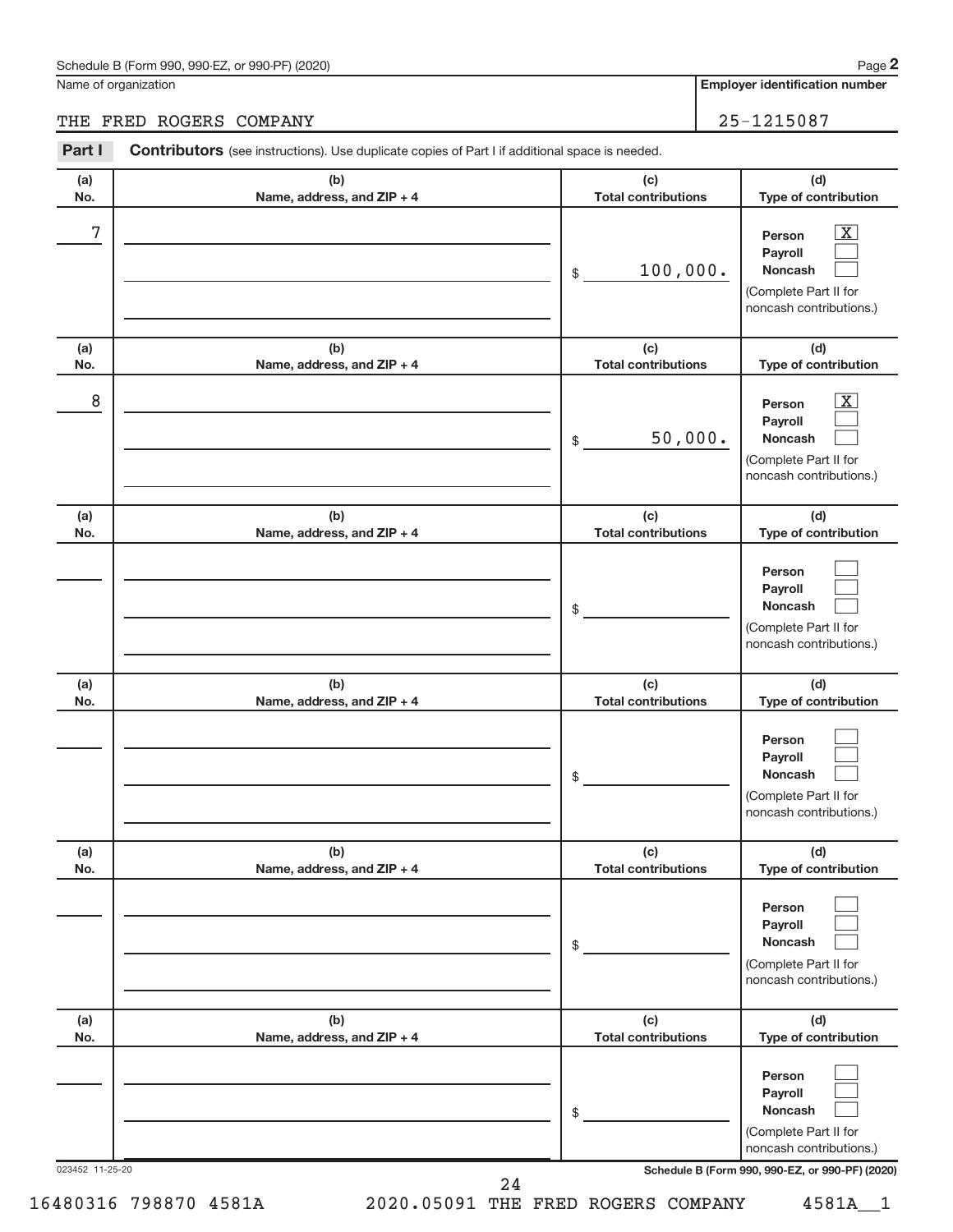Name of organization

**Employer identification number**

# THE FRED ROGERS COMPANY 25-1215087

Part II Noncash Property (see instructions). Use duplicate copies of Part II if additional space is needed.

| No.<br>from<br>Part I        | (b)<br>Description of noncash property given | (c)<br>FMV (or estimate)<br>(See instructions.) | (d)<br>Date received                            |
|------------------------------|----------------------------------------------|-------------------------------------------------|-------------------------------------------------|
|                              |                                              | $\sim$                                          |                                                 |
|                              |                                              |                                                 |                                                 |
| (a)<br>No.<br>from<br>Part I | (b)<br>Description of noncash property given | (c)<br>FMV (or estimate)<br>(See instructions.) | (d)<br>Date received                            |
|                              |                                              | $\frac{1}{2}$                                   |                                                 |
| (a)<br>No.<br>from<br>Part I | (b)<br>Description of noncash property given | (c)<br>FMV (or estimate)<br>(See instructions.) | (d)<br>Date received                            |
|                              |                                              | $\frac{1}{2}$                                   |                                                 |
| (a)<br>No.<br>from<br>Part I | (b)<br>Description of noncash property given | (c)<br>FMV (or estimate)<br>(See instructions.) | (d)<br>Date received                            |
|                              |                                              | $\frac{1}{2}$                                   |                                                 |
| (a)<br>No.<br>from<br>Part I | (b)<br>Description of noncash property given | (c)<br>FMV (or estimate)<br>(See instructions.) | (d)<br>Date received                            |
|                              |                                              | \$                                              |                                                 |
| (a)<br>No.<br>from<br>Part I | (b)<br>Description of noncash property given | (c)<br>FMV (or estimate)<br>(See instructions.) | (d)<br>Date received                            |
|                              |                                              | \$                                              |                                                 |
| 023453 11-25-20              |                                              |                                                 | Schedule B (Form 990, 990-EZ, or 990-PF) (2020) |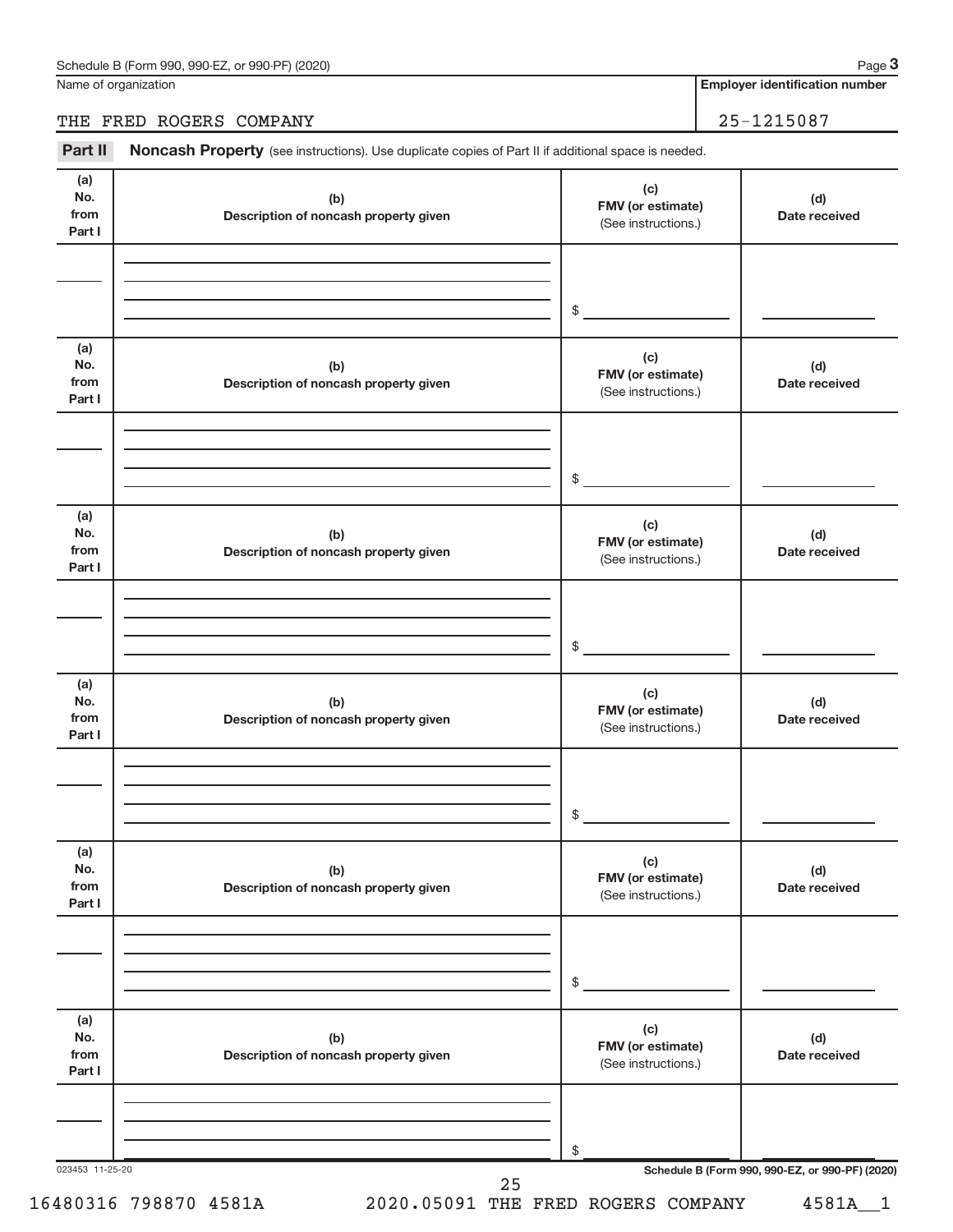**4**

| Name of organization        |                                                                                                                                                                                                                                                                                                                                                                                                                                                                                                                                      |                      | <b>Employer identification number</b>           |
|-----------------------------|--------------------------------------------------------------------------------------------------------------------------------------------------------------------------------------------------------------------------------------------------------------------------------------------------------------------------------------------------------------------------------------------------------------------------------------------------------------------------------------------------------------------------------------|----------------------|-------------------------------------------------|
| THE                         | FRED ROGERS COMPANY                                                                                                                                                                                                                                                                                                                                                                                                                                                                                                                  |                      | 25-1215087                                      |
| Part III                    | Exclusively religious, charitable, etc., contributions to organizations described in section 501(c)(7), (8), or (10) that total more than \$1,000 for the year<br>from any one contributor. Complete columns (a) through (e) and the following line entry. For organizations<br>completing Part III, enter the total of exclusively religious, charitable, etc., contributions of \$1,000 or less for the year. (Enter this info. once.) $\blacktriangleright$ \$<br>Use duplicate copies of Part III if additional space is needed. |                      |                                                 |
| (a) No.<br>from<br>Part I   | (b) Purpose of gift                                                                                                                                                                                                                                                                                                                                                                                                                                                                                                                  | (c) Use of gift      | (d) Description of how gift is held             |
|                             |                                                                                                                                                                                                                                                                                                                                                                                                                                                                                                                                      | (e) Transfer of gift |                                                 |
|                             | Transferee's name, address, and ZIP + 4                                                                                                                                                                                                                                                                                                                                                                                                                                                                                              |                      | Relationship of transferor to transferee        |
| (a) No.<br>from<br>Part I   | (b) Purpose of gift                                                                                                                                                                                                                                                                                                                                                                                                                                                                                                                  | (c) Use of gift      | (d) Description of how gift is held             |
|                             |                                                                                                                                                                                                                                                                                                                                                                                                                                                                                                                                      |                      |                                                 |
|                             | Transferee's name, address, and ZIP + 4                                                                                                                                                                                                                                                                                                                                                                                                                                                                                              | (e) Transfer of gift | Relationship of transferor to transferee        |
| (a) No.<br>from<br>Part I   | (b) Purpose of gift                                                                                                                                                                                                                                                                                                                                                                                                                                                                                                                  | (c) Use of gift      | (d) Description of how gift is held             |
|                             | Transferee's name, address, and ZIP + 4                                                                                                                                                                                                                                                                                                                                                                                                                                                                                              | (e) Transfer of gift | Relationship of transferor to transferee        |
| $(a)$ No.<br>from<br>Part I | (b) Purpose of gift                                                                                                                                                                                                                                                                                                                                                                                                                                                                                                                  | (c) Use of gift      | (d) Description of how gift is held             |
|                             |                                                                                                                                                                                                                                                                                                                                                                                                                                                                                                                                      | (e) Transfer of gift |                                                 |
|                             | Transferee's name, address, and ZIP + 4                                                                                                                                                                                                                                                                                                                                                                                                                                                                                              |                      | Relationship of transferor to transferee        |
| 023454 11-25-20             |                                                                                                                                                                                                                                                                                                                                                                                                                                                                                                                                      | 26                   | Schedule B (Form 990, 990-EZ, or 990-PF) (2020) |

16480316 798870 4581A 2020.05091 THE FRED ROGERS COMPANY 4581A\_\_1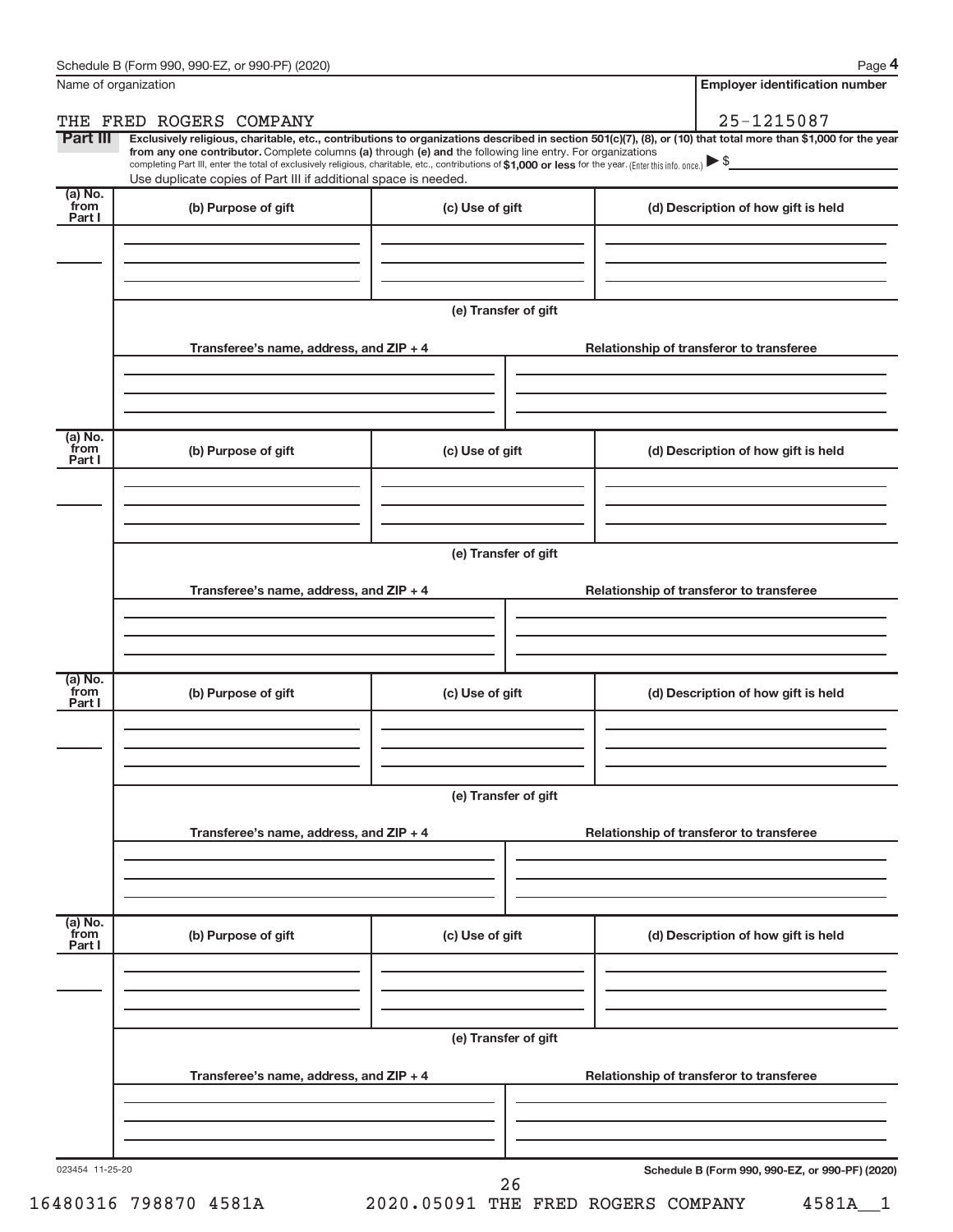| <b>SCHEDULE D</b> |  |
|-------------------|--|
|-------------------|--|

| (Form 990) |  |
|------------|--|
|------------|--|

**(Form 990) | Complete if the organization answered "Yes" on Form 990, Part IV, line 6, 7, 8, 9, 10, 11a, 11b, 11c, 11d, 11e, 11f, 12a, or 12b. SCHEDULE D Supplemental Financial Statements**<br> **Form 990 2020**<br>
Part IV line 6.7.8.9.10, 11a, 11b, 11d, 11d, 11d, 11d, 11d, 20, 07, 12b

**| Attach to Form 990. |Go to www.irs.gov/Form990 for instructions and the latest information.**



Department of the Treasury Internal Revenue Service **Name of the organization** 

| Employer identification number |
|--------------------------------|
| $95 - 1915097$                 |

|         | THE FRED ROGERS COMPANY                                                                                                                               |                                                | 25-1215087                                         |
|---------|-------------------------------------------------------------------------------------------------------------------------------------------------------|------------------------------------------------|----------------------------------------------------|
| Part I  | Organizations Maintaining Donor Advised Funds or Other Similar Funds or Accounts. Complete if the                                                     |                                                |                                                    |
|         | organization answered "Yes" on Form 990, Part IV, line 6.                                                                                             |                                                |                                                    |
|         |                                                                                                                                                       | (a) Donor advised funds                        | (b) Funds and other accounts                       |
| 1       |                                                                                                                                                       |                                                |                                                    |
|         | Aggregate value of contributions to (during year)                                                                                                     |                                                |                                                    |
| 2       |                                                                                                                                                       |                                                |                                                    |
| з       | Aggregate value of grants from (during year)                                                                                                          |                                                |                                                    |
| 4       |                                                                                                                                                       |                                                |                                                    |
| 5       | Did the organization inform all donors and donor advisors in writing that the assets held in donor advised funds                                      |                                                |                                                    |
|         |                                                                                                                                                       |                                                | Yes<br><b>No</b>                                   |
| 6       | Did the organization inform all grantees, donors, and donor advisors in writing that grant funds can be used only                                     |                                                |                                                    |
|         | for charitable purposes and not for the benefit of the donor or donor advisor, or for any other purpose conferring                                    |                                                |                                                    |
| Part II | impermissible private benefit?                                                                                                                        |                                                | Yes<br>No                                          |
|         | Conservation Easements. Complete if the organization answered "Yes" on Form 990, Part IV, line 7.                                                     |                                                |                                                    |
| 1.      | Purpose(s) of conservation easements held by the organization (check all that apply).                                                                 |                                                |                                                    |
|         | Preservation of land for public use (for example, recreation or education)                                                                            |                                                | Preservation of a historically important land area |
|         | Protection of natural habitat                                                                                                                         | Preservation of a certified historic structure |                                                    |
|         | Preservation of open space                                                                                                                            |                                                |                                                    |
| 2       | Complete lines 2a through 2d if the organization held a qualified conservation contribution in the form of a conservation easement on the last        |                                                |                                                    |
|         | day of the tax year.                                                                                                                                  |                                                | Held at the End of the Tax Year                    |
|         |                                                                                                                                                       |                                                | 2a                                                 |
|         | <b>b</b> Total acreage restricted by conservation easements                                                                                           |                                                | 2 <sub>b</sub>                                     |
| C       |                                                                                                                                                       |                                                | 2c                                                 |
|         | d Number of conservation easements included in (c) acquired after 7/25/06, and not on a historic structure                                            |                                                |                                                    |
|         |                                                                                                                                                       |                                                | 2d                                                 |
| 3       | Number of conservation easements modified, transferred, released, extinguished, or terminated by the organization during the tax                      |                                                |                                                    |
|         | $\vee$ ear                                                                                                                                            |                                                |                                                    |
| 4       | Number of states where property subject to conservation easement is located >                                                                         |                                                |                                                    |
| 5       | Does the organization have a written policy regarding the periodic monitoring, inspection, handling of                                                |                                                |                                                    |
|         | violations, and enforcement of the conservation easements it holds?                                                                                   |                                                | Yes<br><b>No</b>                                   |
| 6       | Staff and volunteer hours devoted to monitoring, inspecting, handling of violations, and enforcing conservation easements during the year             |                                                |                                                    |
|         |                                                                                                                                                       |                                                |                                                    |
| 7       | Amount of expenses incurred in monitoring, inspecting, handling of violations, and enforcing conservation easements during the year                   |                                                |                                                    |
|         | $\triangleright$ \$                                                                                                                                   |                                                |                                                    |
| 8       | Does each conservation easement reported on line 2(d) above satisfy the requirements of section 170(h)(4)(B)(i)                                       |                                                |                                                    |
|         |                                                                                                                                                       |                                                | Yes<br><b>No</b>                                   |
| 9       | In Part XIII, describe how the organization reports conservation easements in its revenue and expense statement and                                   |                                                |                                                    |
|         | balance sheet, and include, if applicable, the text of the footnote to the organization's financial statements that describes the                     |                                                |                                                    |
|         | organization's accounting for conservation easements.<br>Organizations Maintaining Collections of Art, Historical Treasures, or Other Similar Assets. |                                                |                                                    |
|         | Part III                                                                                                                                              |                                                |                                                    |
|         | Complete if the organization answered "Yes" on Form 990, Part IV, line 8.                                                                             |                                                |                                                    |
|         | 1a If the organization elected, as permitted under FASB ASC 958, not to report in its revenue statement and balance sheet works                       |                                                |                                                    |
|         | of art, historical treasures, or other similar assets held for public exhibition, education, or research in furtherance of public                     |                                                |                                                    |
|         | service, provide in Part XIII the text of the footnote to its financial statements that describes these items.                                        |                                                |                                                    |
|         | <b>b</b> If the organization elected, as permitted under FASB ASC 958, to report in its revenue statement and balance sheet works of                  |                                                |                                                    |
|         | art, historical treasures, or other similar assets held for public exhibition, education, or research in furtherance of public service,               |                                                |                                                    |
|         | provide the following amounts relating to these items:                                                                                                |                                                |                                                    |
|         |                                                                                                                                                       |                                                |                                                    |
|         |                                                                                                                                                       |                                                | $\triangleright$ s                                 |
| 2       | If the organization received or held works of art, historical treasures, or other similar assets for financial gain, provide                          |                                                |                                                    |
|         | the following amounts required to be reported under FASB ASC 958 relating to these items:                                                             |                                                |                                                    |
|         |                                                                                                                                                       |                                                | \$                                                 |
|         |                                                                                                                                                       |                                                | \$                                                 |
|         | LHA For Paperwork Reduction Act Notice, see the Instructions for Form 990.                                                                            |                                                | Schedule D (Form 990) 2020                         |
|         | 032051 12-01-20                                                                                                                                       |                                                |                                                    |

16480316 798870 4581A 2020.05091 THE FRED ROGERS COMPANY 4581A\_\_1 27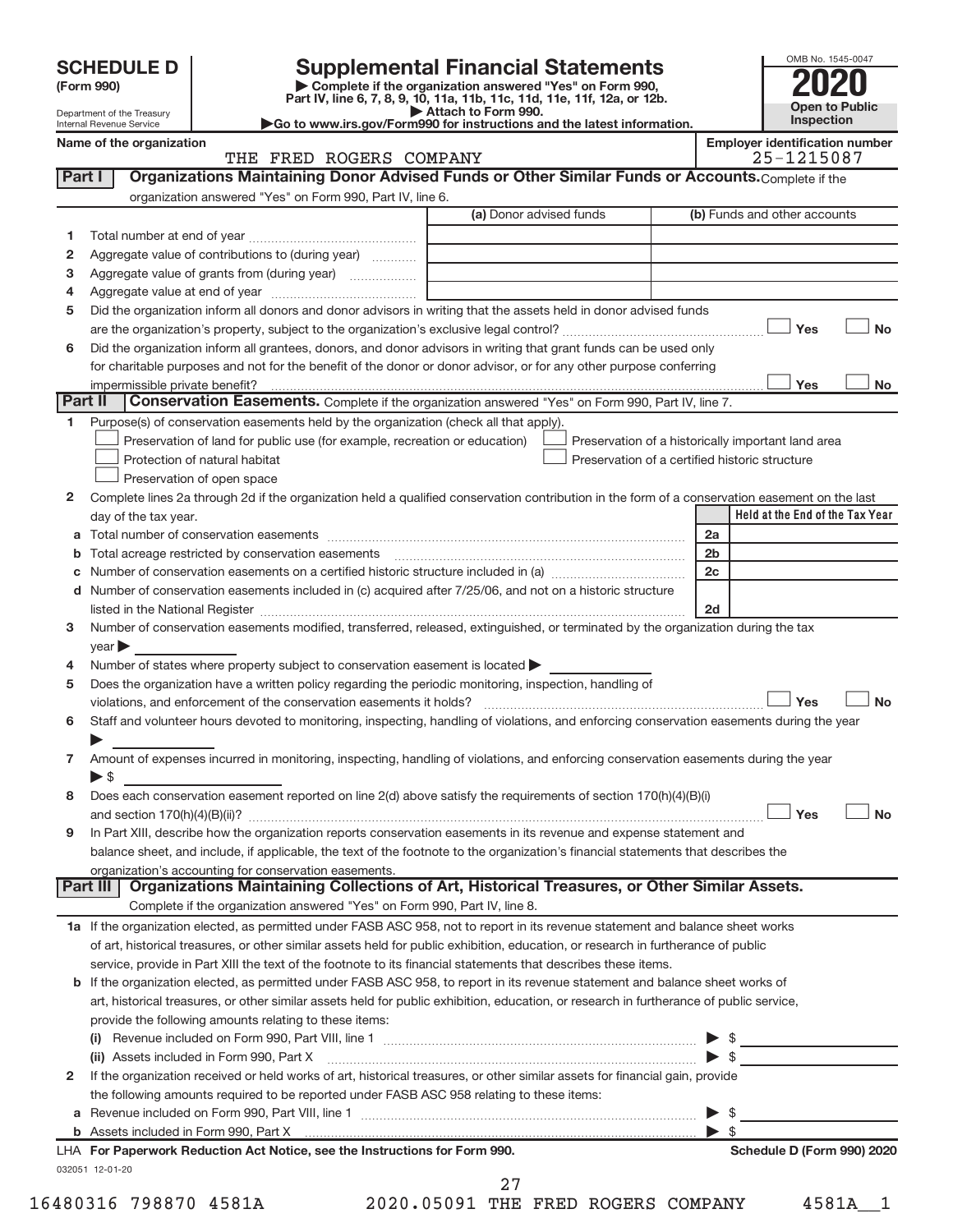|               | Schedule D (Form 990) 2020                                                                                                                                                                                                                                                                                                                                                                                                                                     | THE FRED ROGERS COMPANY |   |                |                                                                                                                                                                                                                               |                 | 25-1215087 Page 2 |                          |           |           |
|---------------|----------------------------------------------------------------------------------------------------------------------------------------------------------------------------------------------------------------------------------------------------------------------------------------------------------------------------------------------------------------------------------------------------------------------------------------------------------------|-------------------------|---|----------------|-------------------------------------------------------------------------------------------------------------------------------------------------------------------------------------------------------------------------------|-----------------|-------------------|--------------------------|-----------|-----------|
|               | Part III  <br>Organizations Maintaining Collections of Art, Historical Treasures, or Other Similar Assets (continued)                                                                                                                                                                                                                                                                                                                                          |                         |   |                |                                                                                                                                                                                                                               |                 |                   |                          |           |           |
| 3             | Using the organization's acquisition, accession, and other records, check any of the following that make significant use of its                                                                                                                                                                                                                                                                                                                                |                         |   |                |                                                                                                                                                                                                                               |                 |                   |                          |           |           |
|               | collection items (check all that apply):                                                                                                                                                                                                                                                                                                                                                                                                                       |                         |   |                |                                                                                                                                                                                                                               |                 |                   |                          |           |           |
| a             | Public exhibition                                                                                                                                                                                                                                                                                                                                                                                                                                              |                         |   |                | Loan or exchange program                                                                                                                                                                                                      |                 |                   |                          |           |           |
| b             | Scholarly research                                                                                                                                                                                                                                                                                                                                                                                                                                             |                         |   |                | Other and the contract of the contract of the contract of the contract of the contract of the contract of the contract of the contract of the contract of the contract of the contract of the contract of the contract of the |                 |                   |                          |           |           |
| c             | Preservation for future generations                                                                                                                                                                                                                                                                                                                                                                                                                            |                         |   |                |                                                                                                                                                                                                                               |                 |                   |                          |           |           |
| 4             | Provide a description of the organization's collections and explain how they further the organization's exempt purpose in Part XIII.                                                                                                                                                                                                                                                                                                                           |                         |   |                |                                                                                                                                                                                                                               |                 |                   |                          |           |           |
| 5             | During the year, did the organization solicit or receive donations of art, historical treasures, or other similar assets                                                                                                                                                                                                                                                                                                                                       |                         |   |                |                                                                                                                                                                                                                               |                 |                   |                          |           |           |
|               |                                                                                                                                                                                                                                                                                                                                                                                                                                                                |                         |   |                |                                                                                                                                                                                                                               |                 |                   | Yes                      |           | No        |
|               | Part IV<br><b>Escrow and Custodial Arrangements.</b> Complete if the organization answered "Yes" on Form 990, Part IV, line 9, or                                                                                                                                                                                                                                                                                                                              |                         |   |                |                                                                                                                                                                                                                               |                 |                   |                          |           |           |
|               | reported an amount on Form 990, Part X, line 21.                                                                                                                                                                                                                                                                                                                                                                                                               |                         |   |                |                                                                                                                                                                                                                               |                 |                   |                          |           |           |
|               | 1a Is the organization an agent, trustee, custodian or other intermediary for contributions or other assets not included                                                                                                                                                                                                                                                                                                                                       |                         |   |                |                                                                                                                                                                                                                               |                 |                   |                          |           |           |
|               |                                                                                                                                                                                                                                                                                                                                                                                                                                                                |                         |   |                |                                                                                                                                                                                                                               |                 |                   | Yes                      |           | <b>No</b> |
|               | b If "Yes," explain the arrangement in Part XIII and complete the following table:                                                                                                                                                                                                                                                                                                                                                                             |                         |   |                |                                                                                                                                                                                                                               |                 |                   |                          |           |           |
|               |                                                                                                                                                                                                                                                                                                                                                                                                                                                                |                         |   |                |                                                                                                                                                                                                                               |                 |                   | Amount                   |           |           |
|               | c Beginning balance measurements and the contract of the contract of the contract of the contract of the contract of the contract of the contract of the contract of the contract of the contract of the contract of the contr                                                                                                                                                                                                                                 |                         |   |                |                                                                                                                                                                                                                               | 1c<br>1d        |                   |                          |           |           |
|               | d Additions during the year manufactured and an annual contract of a distribution of the year manufactured and the year manufactured and a distribution of the year manufactured and a distribution of the state of the state<br>e Distributions during the year manufactured and continuum control of the control of the control of the state of the control of the control of the control of the control of the control of the control of the control of the |                         |   |                |                                                                                                                                                                                                                               | 1e              |                   |                          |           |           |
|               |                                                                                                                                                                                                                                                                                                                                                                                                                                                                |                         |   |                |                                                                                                                                                                                                                               | 1f              |                   |                          |           |           |
|               | 2a Did the organization include an amount on Form 990, Part X, line 21, for escrow or custodial account liability?                                                                                                                                                                                                                                                                                                                                             |                         |   |                |                                                                                                                                                                                                                               |                 |                   | Yes                      |           | <b>No</b> |
|               |                                                                                                                                                                                                                                                                                                                                                                                                                                                                |                         |   |                |                                                                                                                                                                                                                               |                 |                   |                          |           |           |
| <b>Part V</b> | Endowment Funds. Complete if the organization answered "Yes" on Form 990, Part IV, line 10.                                                                                                                                                                                                                                                                                                                                                                    |                         |   |                |                                                                                                                                                                                                                               |                 |                   |                          |           |           |
|               |                                                                                                                                                                                                                                                                                                                                                                                                                                                                | (a) Current year        |   | (b) Prior year | (c) Two years back $\vert$ (d) Three years back $\vert$ (e) Four years back                                                                                                                                                   |                 |                   |                          |           |           |
|               | 1a Beginning of year balance                                                                                                                                                                                                                                                                                                                                                                                                                                   |                         |   |                |                                                                                                                                                                                                                               |                 |                   |                          |           |           |
|               |                                                                                                                                                                                                                                                                                                                                                                                                                                                                |                         |   |                |                                                                                                                                                                                                                               |                 |                   |                          |           |           |
|               | Net investment earnings, gains, and losses                                                                                                                                                                                                                                                                                                                                                                                                                     |                         |   |                |                                                                                                                                                                                                                               |                 |                   |                          |           |           |
|               |                                                                                                                                                                                                                                                                                                                                                                                                                                                                |                         |   |                |                                                                                                                                                                                                                               |                 |                   |                          |           |           |
|               | e Other expenditures for facilities                                                                                                                                                                                                                                                                                                                                                                                                                            |                         |   |                |                                                                                                                                                                                                                               |                 |                   |                          |           |           |
|               |                                                                                                                                                                                                                                                                                                                                                                                                                                                                |                         |   |                |                                                                                                                                                                                                                               |                 |                   |                          |           |           |
|               |                                                                                                                                                                                                                                                                                                                                                                                                                                                                |                         |   |                |                                                                                                                                                                                                                               |                 |                   |                          |           |           |
| g             | End of year balance <i>manually contained</i>                                                                                                                                                                                                                                                                                                                                                                                                                  |                         |   |                |                                                                                                                                                                                                                               |                 |                   |                          |           |           |
| 2             | Provide the estimated percentage of the current year end balance (line 1g, column (a)) held as:                                                                                                                                                                                                                                                                                                                                                                |                         |   |                |                                                                                                                                                                                                                               |                 |                   |                          |           |           |
|               | Board designated or quasi-endowment                                                                                                                                                                                                                                                                                                                                                                                                                            |                         | % |                |                                                                                                                                                                                                                               |                 |                   |                          |           |           |
|               | <b>b</b> Permanent endowment $\blacktriangleright$                                                                                                                                                                                                                                                                                                                                                                                                             | %                       |   |                |                                                                                                                                                                                                                               |                 |                   |                          |           |           |
|               | $\mathbf c$ Term endowment $\blacktriangleright$                                                                                                                                                                                                                                                                                                                                                                                                               | %                       |   |                |                                                                                                                                                                                                                               |                 |                   |                          |           |           |
|               | The percentages on lines 2a, 2b, and 2c should equal 100%.                                                                                                                                                                                                                                                                                                                                                                                                     |                         |   |                |                                                                                                                                                                                                                               |                 |                   |                          |           |           |
|               | 3a Are there endowment funds not in the possession of the organization that are held and administered for the organization                                                                                                                                                                                                                                                                                                                                     |                         |   |                |                                                                                                                                                                                                                               |                 |                   |                          |           |           |
|               | by:                                                                                                                                                                                                                                                                                                                                                                                                                                                            |                         |   |                |                                                                                                                                                                                                                               |                 |                   |                          | Yes       | No        |
|               | (i)                                                                                                                                                                                                                                                                                                                                                                                                                                                            |                         |   |                |                                                                                                                                                                                                                               |                 |                   | 3a(i)                    |           |           |
|               |                                                                                                                                                                                                                                                                                                                                                                                                                                                                |                         |   |                |                                                                                                                                                                                                                               |                 |                   | 3a(ii)<br>3 <sub>b</sub> |           |           |
| 4             | Describe in Part XIII the intended uses of the organization's endowment funds.                                                                                                                                                                                                                                                                                                                                                                                 |                         |   |                |                                                                                                                                                                                                                               |                 |                   |                          |           |           |
|               | Land, Buildings, and Equipment.<br><b>Part VI</b>                                                                                                                                                                                                                                                                                                                                                                                                              |                         |   |                |                                                                                                                                                                                                                               |                 |                   |                          |           |           |
|               | Complete if the organization answered "Yes" on Form 990, Part IV, line 11a. See Form 990, Part X, line 10.                                                                                                                                                                                                                                                                                                                                                     |                         |   |                |                                                                                                                                                                                                                               |                 |                   |                          |           |           |
|               | Description of property                                                                                                                                                                                                                                                                                                                                                                                                                                        | (a) Cost or other       |   |                | (b) Cost or other                                                                                                                                                                                                             | (c) Accumulated |                   | (d) Book value           |           |           |
|               |                                                                                                                                                                                                                                                                                                                                                                                                                                                                | basis (investment)      |   | basis (other)  |                                                                                                                                                                                                                               | depreciation    |                   |                          |           |           |
|               |                                                                                                                                                                                                                                                                                                                                                                                                                                                                |                         |   |                |                                                                                                                                                                                                                               |                 |                   |                          |           |           |
|               |                                                                                                                                                                                                                                                                                                                                                                                                                                                                |                         |   |                |                                                                                                                                                                                                                               |                 |                   |                          |           |           |
|               |                                                                                                                                                                                                                                                                                                                                                                                                                                                                |                         |   |                |                                                                                                                                                                                                                               |                 |                   |                          |           |           |
|               |                                                                                                                                                                                                                                                                                                                                                                                                                                                                |                         |   |                | 722,428.                                                                                                                                                                                                                      | 352, 105.       |                   |                          | 370, 323. |           |
|               |                                                                                                                                                                                                                                                                                                                                                                                                                                                                |                         |   |                | 51, 123.                                                                                                                                                                                                                      | 29, 164.        |                   |                          | 21,959.   |           |
|               | Total. Add lines 1a through 1e. (Column (d) must equal Form 990, Part X, column (B), line 10c.)                                                                                                                                                                                                                                                                                                                                                                |                         |   |                |                                                                                                                                                                                                                               |                 |                   |                          | 392,282.  |           |
|               |                                                                                                                                                                                                                                                                                                                                                                                                                                                                |                         |   |                |                                                                                                                                                                                                                               |                 |                   |                          |           |           |

**Schedule D (Form 990) 2020**

032052 12-01-20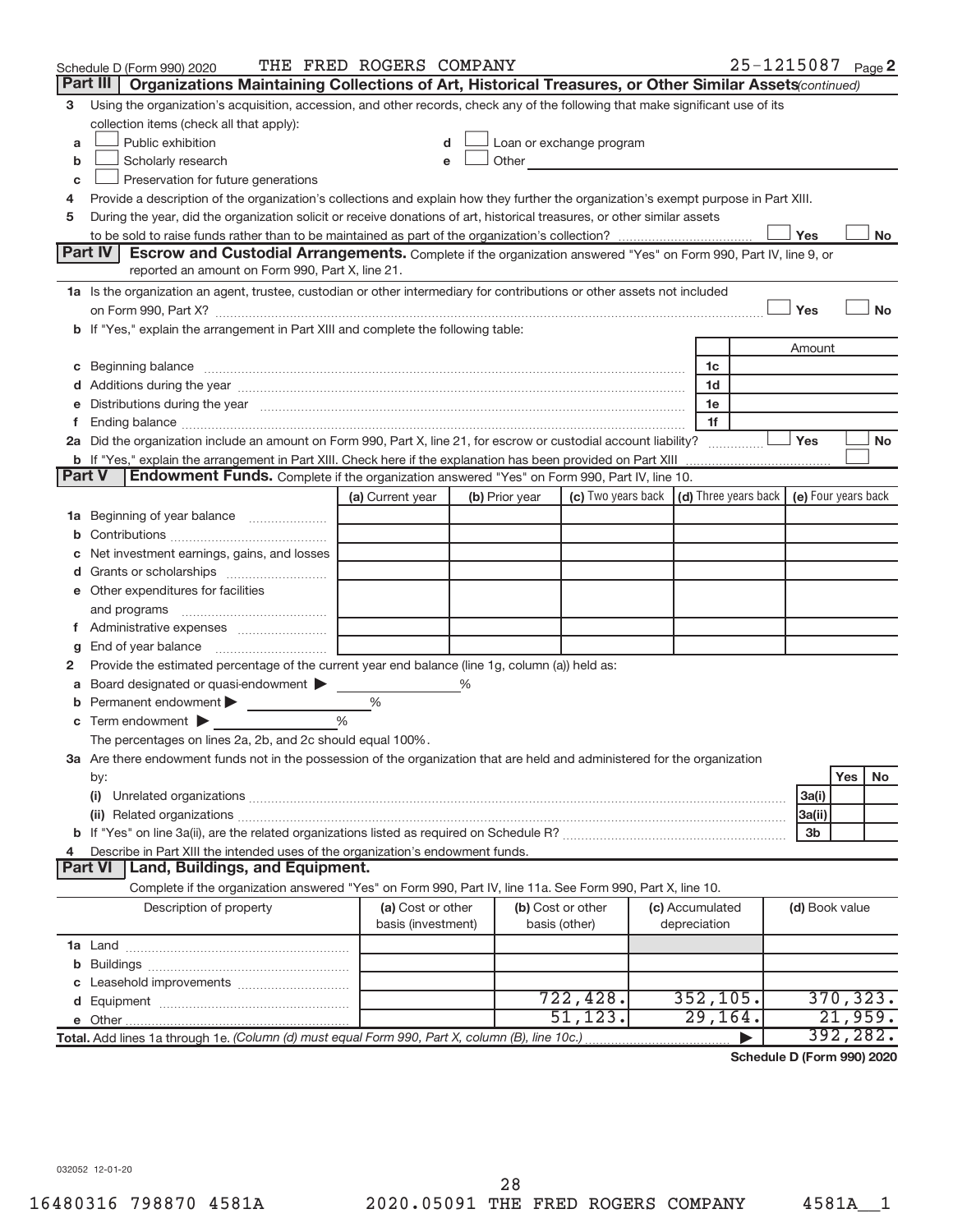| Complete if the organization answered "Yes" on Form 990, Part IV, line 11b. See Form 990, Part X, line 12. |                |                                                           |
|------------------------------------------------------------------------------------------------------------|----------------|-----------------------------------------------------------|
| (a) Description of security or category (including name of security)                                       | (b) Book value | (c) Method of valuation: Cost or end-of-year market value |
| (1) Financial derivatives                                                                                  |                |                                                           |
| (2) Closely held equity interests                                                                          |                |                                                           |
| (3) Other                                                                                                  |                |                                                           |
| (A)                                                                                                        |                |                                                           |
| (B)                                                                                                        |                |                                                           |
| (C)                                                                                                        |                |                                                           |
| (D)                                                                                                        |                |                                                           |
| (E)                                                                                                        |                |                                                           |
| (F)                                                                                                        |                |                                                           |
| (G)                                                                                                        |                |                                                           |
| (H)                                                                                                        |                |                                                           |
| <b>Total.</b> (Col. (b) must equal Form 990, Part X, col. (B) line $12$ .)                                 |                |                                                           |

# **Part VIII Investments - Program Related.**

Complete if the organization answered "Yes" on Form 990, Part IV, line 11c. See Form 990, Part X, line 13.

| (a) Description of investment                                                           | (b) Book value | (c) Method of valuation: Cost or end-of-year market value |
|-----------------------------------------------------------------------------------------|----------------|-----------------------------------------------------------|
| (1)                                                                                     |                |                                                           |
| (2)                                                                                     |                |                                                           |
| (3)                                                                                     |                |                                                           |
| (4)                                                                                     |                |                                                           |
| (5)                                                                                     |                |                                                           |
| (6)                                                                                     |                |                                                           |
| (7)                                                                                     |                |                                                           |
| (8)                                                                                     |                |                                                           |
| (9)                                                                                     |                |                                                           |
| Total. (Col. (b) must equal Form 990, Part X, col. (B) line $13.$ $\blacktriangleright$ |                |                                                           |

# **Part IX Other Assets.**

Complete if the organization answered "Yes" on Form 990, Part IV, line 11d. See Form 990, Part X, line 15.

| (a) Description                                                                                                   | (b) Book value |
|-------------------------------------------------------------------------------------------------------------------|----------------|
| FILM COSTS<br>(1)                                                                                                 | 24,602,817.    |
| ACCRUED INVESTMENT<br>INCOME<br>(2)                                                                               | 73, 275.       |
| (3)                                                                                                               |                |
| (4)                                                                                                               |                |
| (5)                                                                                                               |                |
| (6)                                                                                                               |                |
| (7)                                                                                                               |                |
| (8)                                                                                                               |                |
| (9)                                                                                                               |                |
|                                                                                                                   | 24,676,092.    |
| <b>Part X</b><br><b>Other Liabilities.</b>                                                                        |                |
| Complete if the organization answered "Yes" on Form 990, Part IV, line 11e or 11f. See Form 990, Part X, line 25. |                |

**1. (a)** Description of liability **Book value (b)** Book value **Total.**  *(Column (b) must equal Form 990, Part X, col. (B) line 25.)* (1) (2) (3) (4) (5) (6) (7) (8) (9) Federal income taxes | DUE TO FELINE FEATURES 10,000 10,000.

**2.** Liability for uncertain tax positions. In Part XIII, provide the text of the footnote to the organization's financial statements that reports the organization's liability for uncertain tax positions under FASB ASC 740. Check here if the text of the footnote has been provided in Part XIII ...  $\boxed{\mathrm{X}}$ 

**Schedule D (Form 990) 2020**

032053 12-01-20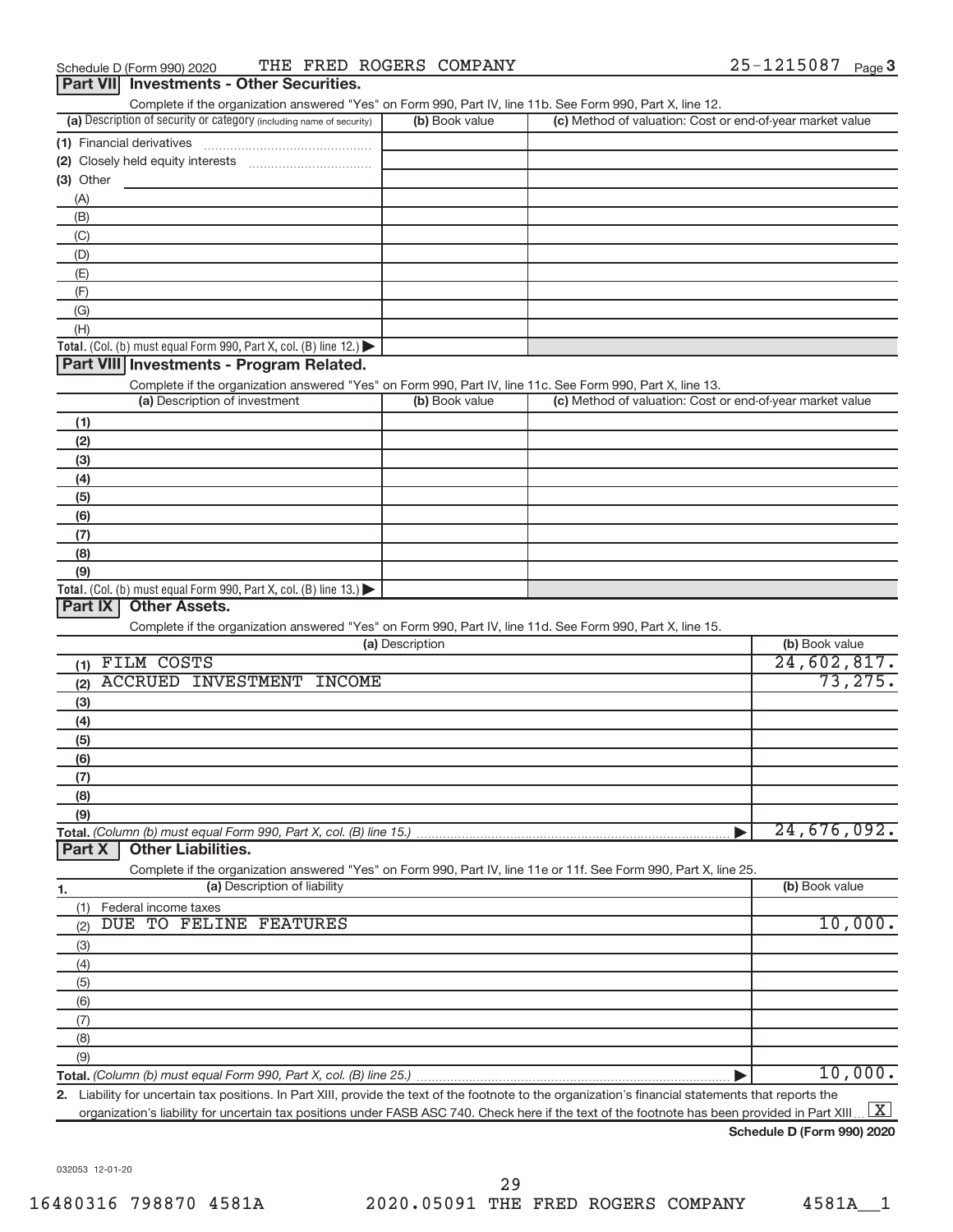|             | THE FRED ROGERS COMPANY<br>Schedule D (Form 990) 2020                                                                                                                                                                               |                |            |                | 25-1215087 Page 4 |
|-------------|-------------------------------------------------------------------------------------------------------------------------------------------------------------------------------------------------------------------------------------|----------------|------------|----------------|-------------------|
|             | Part XI   Reconciliation of Revenue per Audited Financial Statements With Revenue per Return.                                                                                                                                       |                |            |                |                   |
|             | Complete if the organization answered "Yes" on Form 990, Part IV, line 12a.                                                                                                                                                         |                |            |                |                   |
| 1           | Total revenue, gains, and other support per audited financial statements [111] [11] Total revenue, gains, and other support per audited financial statements                                                                        |                |            | $\mathbf{1}$   | 34,820,155.       |
| 2           | Amounts included on line 1 but not on Form 990, Part VIII, line 12:                                                                                                                                                                 |                |            |                |                   |
| a           |                                                                                                                                                                                                                                     | 2a             | 7,570,000. |                |                   |
| $\mathbf b$ |                                                                                                                                                                                                                                     | 2 <sub>b</sub> |            |                |                   |
| c           |                                                                                                                                                                                                                                     | 2c             |            |                |                   |
| d           |                                                                                                                                                                                                                                     | 2d             |            |                |                   |
| e           | Add lines 2a through 2d <b>continuum continuum contract and continuum contract a</b> through 2d continuum contract and continuum contract a term of the contract of the contract and contract a term of the contract of the contrac |                |            | 2e             | 7,570,000.        |
| 3           |                                                                                                                                                                                                                                     |                |            | 3              | 27, 250, 155.     |
|             | Amounts included on Form 990, Part VIII, line 12, but not on line 1:                                                                                                                                                                |                |            |                |                   |
| a           | Investment expenses not included on Form 990, Part VIII, line 7b                                                                                                                                                                    | 4a             | 189,005.   |                |                   |
|             |                                                                                                                                                                                                                                     | 4 <sub>h</sub> |            |                |                   |
|             | Add lines 4a and 4b                                                                                                                                                                                                                 |                |            | 4c             | 189,005.          |
| 5           |                                                                                                                                                                                                                                     |                |            | $\overline{5}$ | 27,439,160.       |
|             | Part XII   Reconciliation of Expenses per Audited Financial Statements With Expenses per Return.                                                                                                                                    |                |            |                |                   |
|             | Complete if the organization answered "Yes" on Form 990, Part IV, line 12a.                                                                                                                                                         |                |            |                |                   |
|             |                                                                                                                                                                                                                                     |                |            |                |                   |
| 1.          |                                                                                                                                                                                                                                     |                |            | $\blacksquare$ | 18, 355, 539.     |
| 2           | Amounts included on line 1 but not on Form 990, Part IX, line 25:                                                                                                                                                                   |                |            |                |                   |
| a           |                                                                                                                                                                                                                                     | 2a             |            |                |                   |
|             |                                                                                                                                                                                                                                     | 2 <sub>b</sub> |            |                |                   |
| C.          |                                                                                                                                                                                                                                     | 2 <sub>c</sub> |            |                |                   |
| d           |                                                                                                                                                                                                                                     | 2d             |            |                |                   |
|             |                                                                                                                                                                                                                                     |                |            | 2e             |                   |
| з.          |                                                                                                                                                                                                                                     |                |            |                | 18, 355, 539.     |
| 4           | Amounts included on Form 990, Part IX, line 25, but not on line 1:                                                                                                                                                                  |                |            |                |                   |
|             |                                                                                                                                                                                                                                     | 4a l           | 189,005.   |                |                   |
|             |                                                                                                                                                                                                                                     | 4h             |            |                |                   |
|             | c Add lines 4a and 4b                                                                                                                                                                                                               |                |            | 4c             | 189,005.          |
|             | Part XIII Supplemental Information.                                                                                                                                                                                                 |                |            | 5              | 18,544,544.       |

Provide the descriptions required for Part II, lines 3, 5, and 9; Part III, lines 1a and 4; Part IV, lines 1b and 2b; Part V, line 4; Part X, line 2; Part XI, lines 2d and 4b; and Part XII, lines 2d and 4b. Also complete this part to provide any additional information.

PART X, LINE 2:

THE FASB ASC ON INCOME TAXES CLARIFIES RECOGNITION, MEASUREMENT,

PRESENTATION, AND DISCLOSURE RELATING TO UNCERTAIN TAX POSITIONS.

MANAGEMENT IS NOT AWARE OF MATTERS THAT PRESENT UNCERTAINTY TO FRC

RELATIVE TO INCOME TAXES; HOWEVER, WERE SUCH MATTERS TO ARISE, THEY WOULD

BE EVALUATED IN ACCORDANCE WITH EXISTING ACCOUNTING PRINCIPLES AND

ACCRUALS AND DISCLOSURES WOULD BE MADE AS REQUIRED.

032054 12-01-20

**Schedule D (Form 990) 2020**

30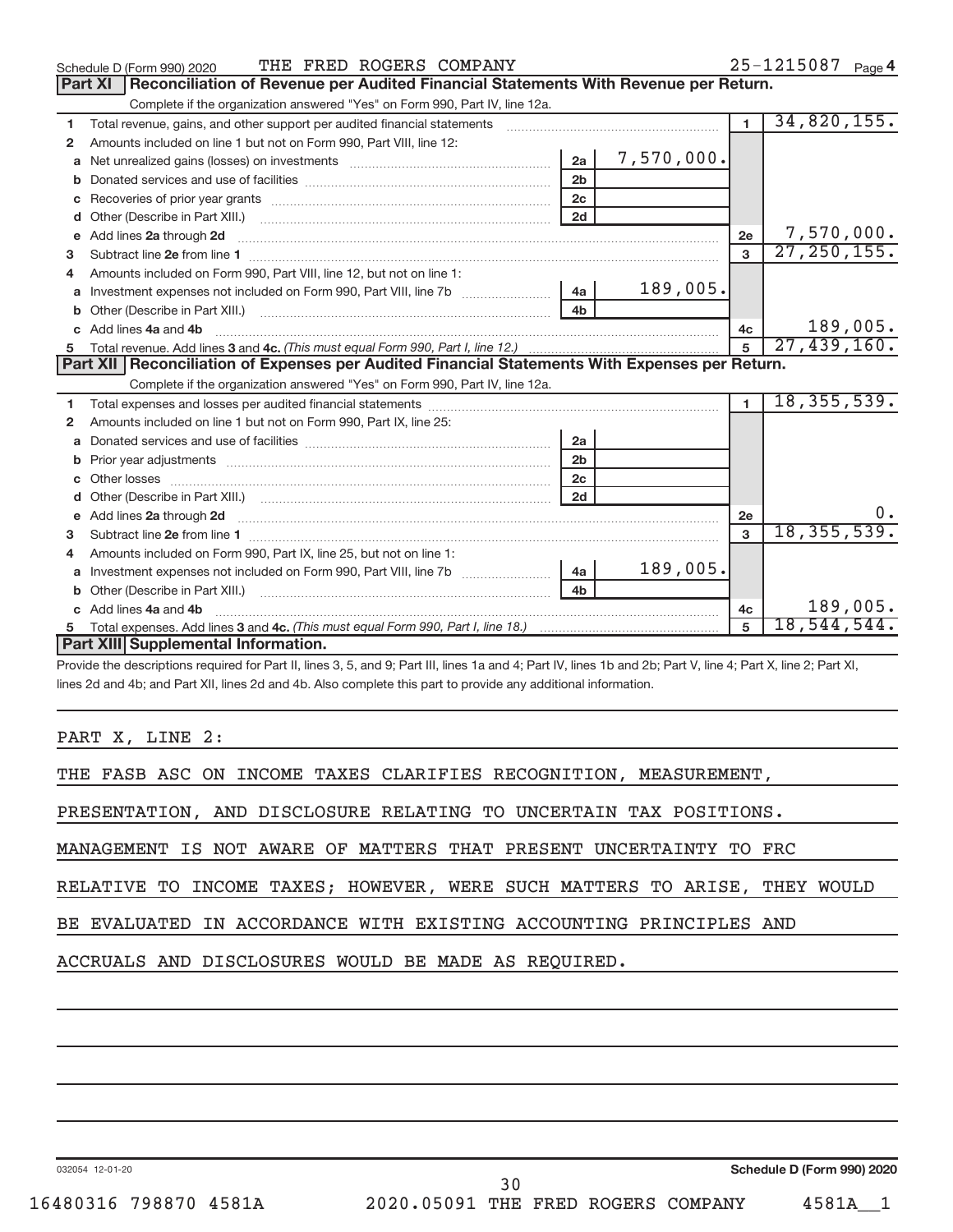| Name of the organization         |                          |                             |                                                                                                                                         |                       | <b>Employer identification number</b>                  |                              |
|----------------------------------|--------------------------|-----------------------------|-----------------------------------------------------------------------------------------------------------------------------------------|-----------------------|--------------------------------------------------------|------------------------------|
| THE FRED ROGERS COMPANY          |                          |                             |                                                                                                                                         |                       | 25-1215087                                             |                              |
| Part I                           |                          |                             | General Information on Activities Outside the United States. Complete if the organization answered "Yes" on                             |                       |                                                        |                              |
| Form 990, Part IV, line 14b.     |                          |                             |                                                                                                                                         |                       |                                                        |                              |
| 1                                |                          |                             | For grantmakers. Does the organization maintain records to substantiate the amount of its grants and other assistance,                  |                       |                                                        |                              |
|                                  |                          |                             | the grantees' eligibility for the grants or assistance, and the selection criteria used to award the grants or assistance?              |                       |                                                        | Yes<br><b>No</b>             |
|                                  |                          |                             |                                                                                                                                         |                       |                                                        |                              |
| $\mathbf{2}$                     |                          |                             | For grantmakers. Describe in Part V the organization's procedures for monitoring the use of its grants and other assistance outside the |                       |                                                        |                              |
| United States.                   |                          |                             |                                                                                                                                         |                       |                                                        |                              |
| 3                                |                          |                             | Activities per Region. (The following Part I, line 3 table can be duplicated if additional space is needed.)                            |                       |                                                        |                              |
| (a) Region                       | (b) Number of<br>offices | (c) Number of<br>employees, | (d) Activities conducted in the region<br>(by type) (such as, fundraising, pro-                                                         |                       | (e) If activity listed in (d)<br>is a program service, | (f) Total<br>expenditures    |
|                                  | in the region            | agents, and<br>independent  | gram services, investments, grants to                                                                                                   |                       | describe specific type                                 | for and                      |
|                                  |                          | contractors                 | recipients located in the region)                                                                                                       |                       | of service(s) in the region                            | investments<br>in the region |
|                                  |                          | in the region               |                                                                                                                                         |                       |                                                        |                              |
|                                  |                          |                             |                                                                                                                                         |                       |                                                        |                              |
|                                  |                          |                             | PROGRAM SERIVICES                                                                                                                       | ANIMATION, ROYALTIES, |                                                        |                              |
| NORTH AMERICA                    | 0                        | 0                           |                                                                                                                                         | LEGAL                 |                                                        | 196,634.                     |
|                                  |                          |                             |                                                                                                                                         |                       |                                                        |                              |
|                                  |                          |                             |                                                                                                                                         | EDUCATIONAL MATERIAL  |                                                        |                              |
|                                  |                          |                             |                                                                                                                                         | DEVELOPMENT, SERVICE  |                                                        |                              |
| EUROPE                           | 0                        | 0                           | PROGRAM SERIVICES                                                                                                                       | CONTRACT LEGAL        |                                                        | 73,927.                      |
|                                  |                          |                             |                                                                                                                                         |                       |                                                        |                              |
|                                  |                          |                             |                                                                                                                                         |                       |                                                        |                              |
|                                  |                          |                             |                                                                                                                                         |                       |                                                        |                              |
|                                  |                          |                             |                                                                                                                                         |                       |                                                        |                              |
|                                  |                          |                             |                                                                                                                                         |                       |                                                        |                              |
|                                  |                          |                             |                                                                                                                                         |                       |                                                        |                              |
|                                  |                          |                             |                                                                                                                                         |                       |                                                        |                              |
|                                  |                          |                             |                                                                                                                                         |                       |                                                        |                              |
|                                  |                          |                             |                                                                                                                                         |                       |                                                        |                              |
|                                  |                          |                             |                                                                                                                                         |                       |                                                        |                              |
|                                  |                          |                             |                                                                                                                                         |                       |                                                        |                              |
|                                  |                          |                             |                                                                                                                                         |                       |                                                        |                              |
|                                  |                          |                             |                                                                                                                                         |                       |                                                        |                              |
|                                  |                          |                             |                                                                                                                                         |                       |                                                        |                              |
|                                  |                          |                             |                                                                                                                                         |                       |                                                        |                              |
|                                  |                          |                             |                                                                                                                                         |                       |                                                        |                              |
|                                  |                          |                             |                                                                                                                                         |                       |                                                        |                              |
|                                  |                          |                             |                                                                                                                                         |                       |                                                        |                              |
|                                  |                          |                             |                                                                                                                                         |                       |                                                        |                              |
|                                  |                          |                             |                                                                                                                                         |                       |                                                        |                              |
|                                  |                          |                             |                                                                                                                                         |                       |                                                        |                              |
|                                  |                          |                             |                                                                                                                                         |                       |                                                        |                              |
|                                  |                          |                             |                                                                                                                                         |                       |                                                        |                              |
| 3 a Subtotal                     | 0                        | 0                           |                                                                                                                                         |                       |                                                        | 270,561.                     |
| <b>b</b> Total from continuation |                          |                             |                                                                                                                                         |                       |                                                        |                              |
| sheets to Part I                 | U                        | 0                           |                                                                                                                                         |                       |                                                        | 0.                           |
| c Totals (add lines 3a           |                          |                             |                                                                                                                                         |                       |                                                        |                              |
| and 3b)                          |                          | 0                           |                                                                                                                                         |                       |                                                        | 270,561.                     |

**SCHEDULE F Statement of Activities Outside the United States 2020**

**| Complete if the organization answered "Yes" on Form 990, Part IV, line 14b, 15, or 16. | Attach to Form 990.**

 $\triangleright$  Go to www.irs.gov/Form990 for instructions and the latest information.

OMB No. 1545-0047 **Open to Public<br>Inspection** 

Department of the Treasury Internal Revenue Service

**(Form 990)**

LHA For Paperwork Reduction Act Notice, see the Instructions for Form 990. **In the case of the Schedule F (Form 990) 2020** 

032071 12-03-20

16480316 798870 4581A 2020.05091 THE FRED ROGERS COMPANY 4581A\_\_1 31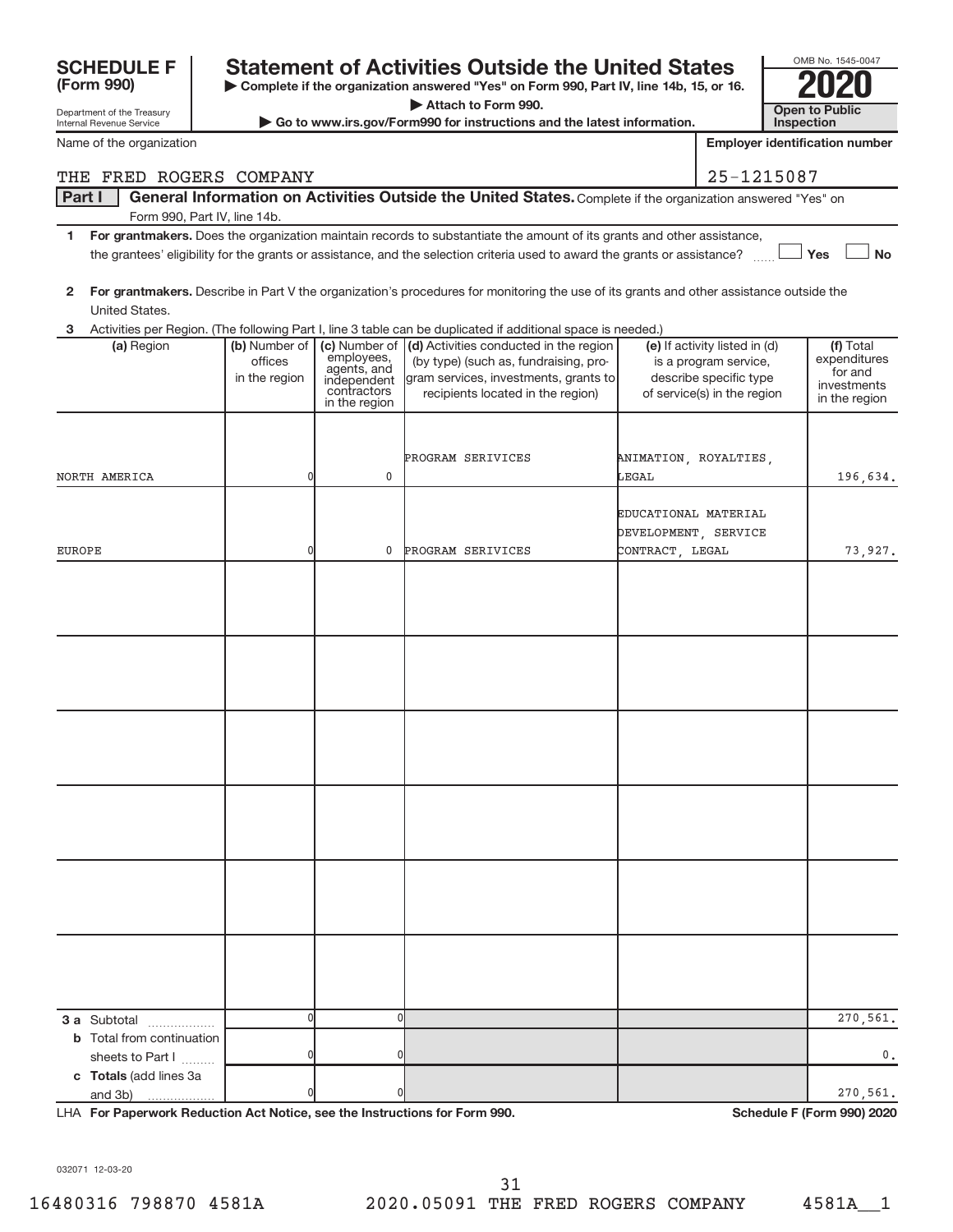| Page 2                     |                                                                                                                                                                                                                                                                              | (i) Method of<br>valuation (book, FMV,<br>appraisal, other) |  |  |  |  |                                                                                                                                                                                                        | Schedule F (Form 990) 2020 |
|----------------------------|------------------------------------------------------------------------------------------------------------------------------------------------------------------------------------------------------------------------------------------------------------------------------|-------------------------------------------------------------|--|--|--|--|--------------------------------------------------------------------------------------------------------------------------------------------------------------------------------------------------------|----------------------------|
|                            |                                                                                                                                                                                                                                                                              | (h) Description<br>of noncash<br>assistance                 |  |  |  |  |                                                                                                                                                                                                        |                            |
| $25 - 1215087$             |                                                                                                                                                                                                                                                                              | (g) Amount of<br>assistance<br>noncash                      |  |  |  |  |                                                                                                                                                                                                        |                            |
|                            |                                                                                                                                                                                                                                                                              | cash disbursement<br>(f) Manner of                          |  |  |  |  |                                                                                                                                                                                                        |                            |
|                            |                                                                                                                                                                                                                                                                              | of cash grant<br>(e) Amount                                 |  |  |  |  |                                                                                                                                                                                                        |                            |
| <b><i>CONFANY</i></b>      | Grants and Other Assistance to Organizations or Entities Outside the United States. Complete if the organization answered "Yes" on Form 990, Part IV, line 15, for any<br>recipient who received more than \$5,000. Part II can be duplicated if additional space is needed. | (d) Purpose of<br>grant                                     |  |  |  |  | Enter total number of recipient organizations listed above that are recognized as charities by the foreign country, recognized as a tax<br>counsel has provided a section 501(c)(3) equivalency letter |                            |
| FRED ROGERS                |                                                                                                                                                                                                                                                                              | (c) Region                                                  |  |  |  |  | exempt 501(c)(3) organization by the IRS, or for which the grantee or                                                                                                                                  |                            |
| THE                        |                                                                                                                                                                                                                                                                              | and EIN (if applicable)<br>(b) IRS code section             |  |  |  |  |                                                                                                                                                                                                        |                            |
| Schedule F (Form 990) 2020 | Part II                                                                                                                                                                                                                                                                      | (a) Name of organization                                    |  |  |  |  | Enter total number of other organizations or entities<br>S<br>$\mathbf{\Omega}$                                                                                                                        |                            |

032072 12-03-20 032072 12-03-20

32

# $25 - 1215087$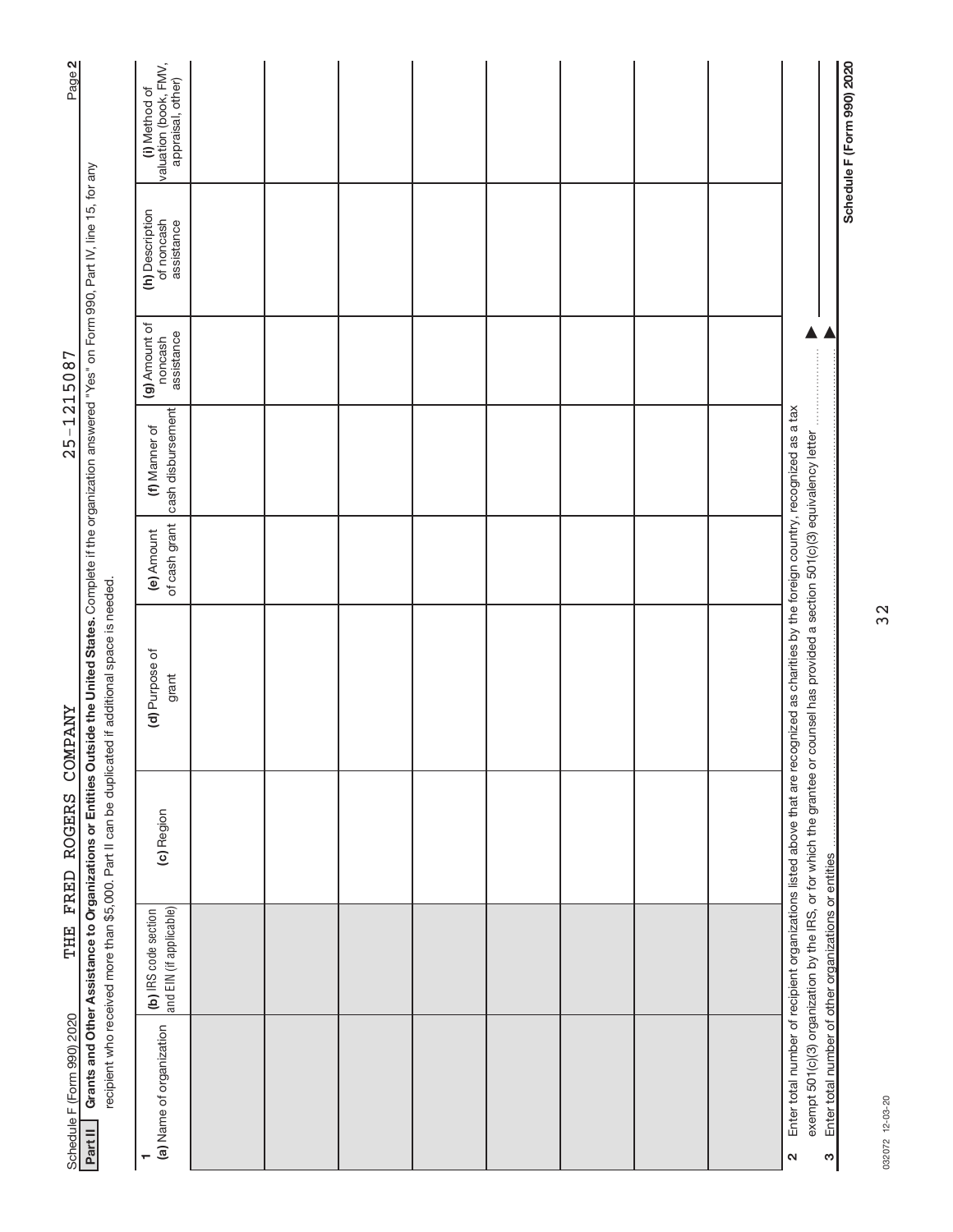| Page <sub>3</sub>          |                                                                                                                                                  | (h) Method of<br>valuation<br>(book, FMV,<br>appraisal, other) |  |  |  |  | Schedule F (Form 990) 2020 |
|----------------------------|--------------------------------------------------------------------------------------------------------------------------------------------------|----------------------------------------------------------------|--|--|--|--|----------------------------|
|                            |                                                                                                                                                  | (g) Description of<br>noncash assistance                       |  |  |  |  |                            |
| $25 - 1215087$             |                                                                                                                                                  | (f) Amount of<br>assistance<br>noncash                         |  |  |  |  |                            |
|                            | Grants and Other Assistance to Individuals Outside the United States. Complete if the organization answered "Yes" on Form 990, Part IV, line 16. | (e) Manner of<br>cash disbursement                             |  |  |  |  |                            |
|                            |                                                                                                                                                  | (d) Amount of<br>cash grant                                    |  |  |  |  |                            |
|                            |                                                                                                                                                  | (c) Number of<br>recipients                                    |  |  |  |  |                            |
| THE FRED ROGERS COMPANY    |                                                                                                                                                  | (b) Region                                                     |  |  |  |  |                            |
| Schedule F (Form 990) 2020 | Part III can be duplicated if additional space is needed.<br>Part III                                                                            | (a) Type of grant or assistance                                |  |  |  |  |                            |

33

032073 12-03-20 032073 12-03-20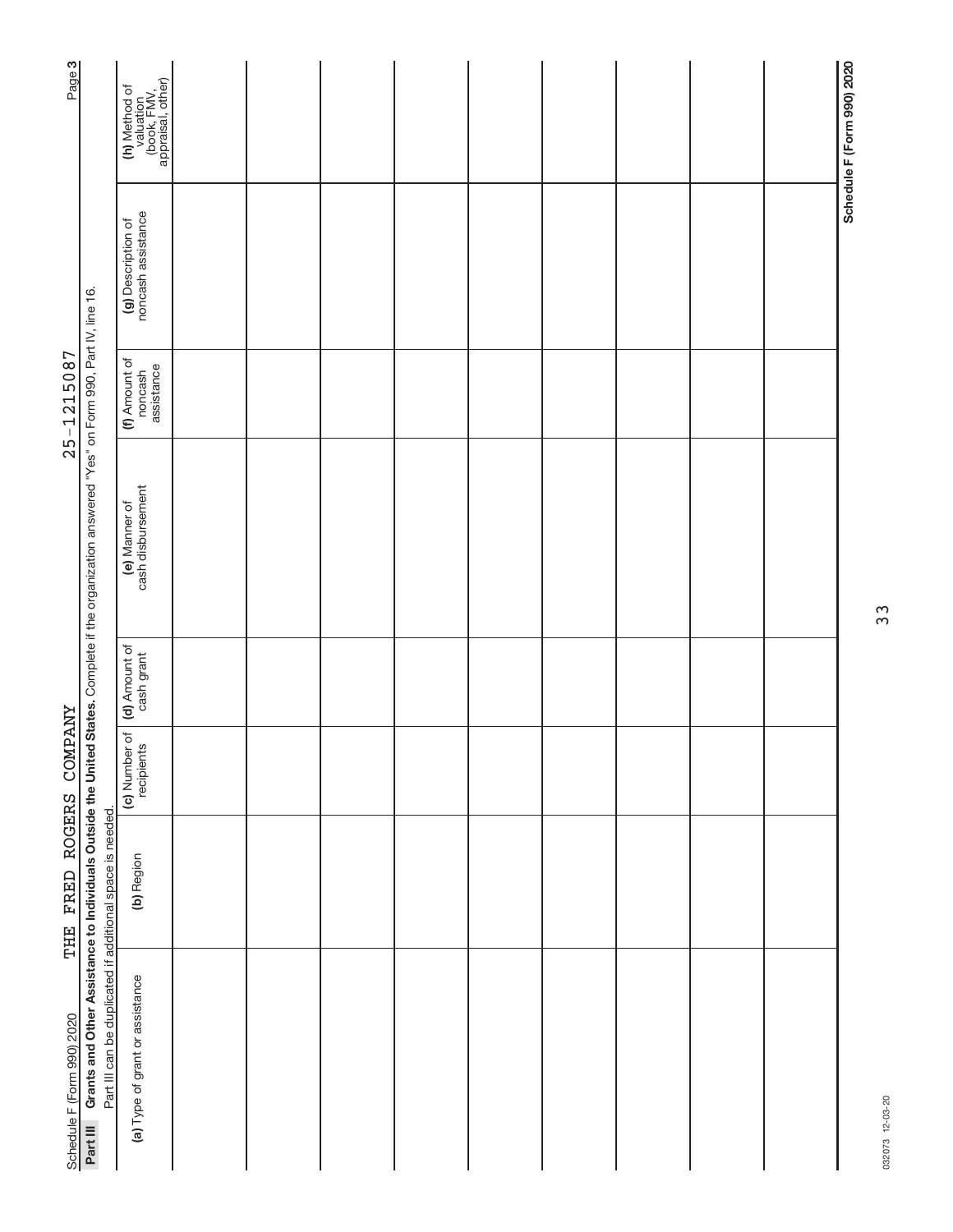|  |                                |  | Schedule F (Form 990) 2020 THE FRED ROGERS COMPANY | 25-1215087 | Page 4 |
|--|--------------------------------|--|----------------------------------------------------|------------|--------|
|  | <b>Part IV   Foreign Forms</b> |  |                                                    |            |        |

| 1              | Was the organization a U.S. transferor of property to a foreign corporation during the tax year? If "Yes,"     |     |                       |
|----------------|----------------------------------------------------------------------------------------------------------------|-----|-----------------------|
|                | the organization may be required to file Form 926, Return by a U.S. Transferor of Property to a Foreign        |     |                       |
|                | Corporation (see Instructions for Form 926) [11] March 1999 [12] March 1999 [13] March 1999 [13] March 1999 [1 | Yes | $X $ No               |
| $\overline{2}$ | Did the organization have an interest in a foreign trust during the tax year? If "Yes," the organization may   |     |                       |
|                | be required to separately file Form 3520, Annual Return To Report Transactions With Foreign Trusts and         |     |                       |
|                | Receipt of Certain Foreign Gifts, and/or Form 3520-A, Annual Information Return of Foreign Trust With a        |     |                       |
|                |                                                                                                                | Yes | $X _{\text{No}}$      |
| 3              | Did the organization have an ownership interest in a foreign corporation during the tax year? If "Yes,"        |     |                       |
|                | the organization may be required to file Form 5471, Information Return of U.S. Persons With Respect to         |     |                       |
|                |                                                                                                                | Yes | X l<br>N <sub>0</sub> |
| 4              | Was the organization a direct or indirect shareholder of a passive foreign investment company or a             |     |                       |
|                | qualified electing fund during the tax year? If "Yes," the organization may be required to file Form 8621,     |     |                       |
|                | Information Return by a Shareholder of a Passive Foreign Investment Company or Qualified Electing              |     |                       |
|                |                                                                                                                | Yes | $X _{\text{No}}$      |
| 5              | Did the organization have an ownership interest in a foreign partnership during the tax year? If "Yes,"        |     |                       |
|                | the organization may be required to file Form 8865, Return of U.S. Persons With Respect to Certain             |     |                       |
|                |                                                                                                                | Yes | $\overline{X}$ No     |
| 6              | Did the organization have any operations in or related to any boycotting countries during the tax year? If     |     |                       |
|                | "Yes," the organization may be required to separately file Form 5713, International Boycott Report (see        |     |                       |
|                |                                                                                                                | Yes |                       |
|                |                                                                                                                |     |                       |

**Schedule F (Form 990) 2020**

032074 12-03-20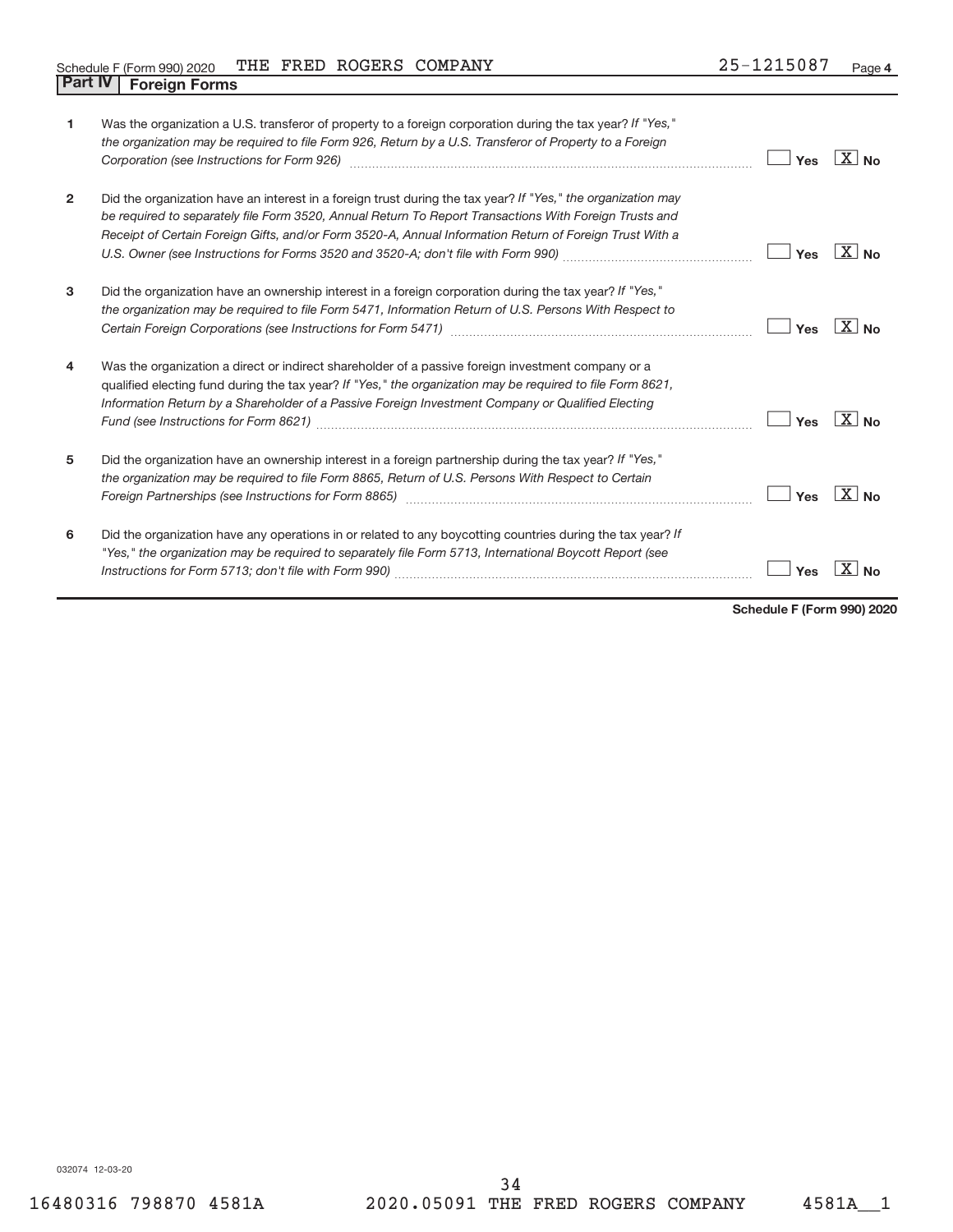# **Part V Supplemental Information**

Provide the information required by Part I, line 2 (monitoring of funds); Part I, line 3, column (f) (accounting method; amounts of investments vs. expenditures per region); Part II, line 1 (accounting method); Part III (accounting method); and Part III, column (c) (estimated number of recipients), as applicable. Also complete this part to provide any additional information. See instructions.

PART I, LINE 3:

THE COMPANY DOES NOT MAINTAIN ANY EMPLOYEES OR OFFICES LOCATED OUTSIDE

OF THE UNITED STATES. THE TOTAL EXPENDITURES REPORTED ON LINE 3, COLUMN

F, ARE REPORTED UNDER THE ACCRUAL METHOD OF ACCOUNTING. THE TOTAL

EXPENDITURES CONSIST OF TRAVEL EXPENSES TO MEET WITH INDEPENDENT

CONTRACTORS REGARDING THE PRODUCTION OF VARIOUS TELEVISION PROGRAMS.

THE REQUIRED INDEPENDENT CONTRACTORS ARE INCLUDED ON FORM 990, PART

VII, SECTION B.

032075 12-03-20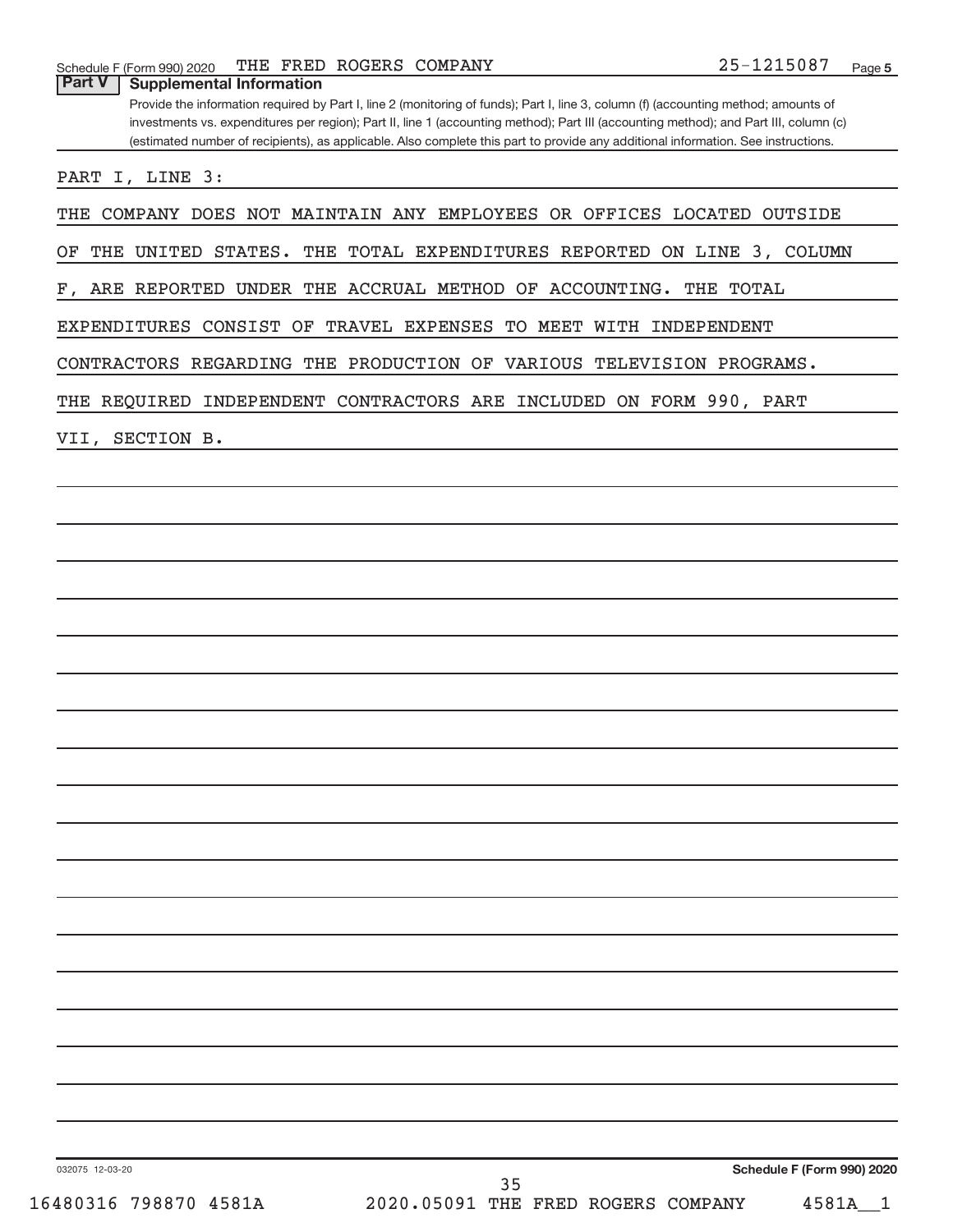| (Form 990)<br>For certain Officers, Directors, Trustees, Key Employees, and Highest<br>2020<br><b>Compensated Employees</b><br>Complete if the organization answered "Yes" on Form 990, Part IV, line 23.<br><b>Open to Public</b><br>Attach to Form 990.<br>Department of the Treasury<br>Inspection<br>Go to www.irs.gov/Form990 for instructions and the latest information.<br>Internal Revenue Service<br><b>Employer identification number</b><br>Name of the organization<br>25-1215087<br>THE FRED ROGERS COMPANY<br><b>Questions Regarding Compensation</b><br>Part I<br>Yes<br><b>No</b><br>Check the appropriate box(es) if the organization provided any of the following to or for a person listed on Form 990,<br>Part VII, Section A, line 1a. Complete Part III to provide any relevant information regarding these items.<br>First-class or charter travel<br>Housing allowance or residence for personal use<br>Travel for companions<br>Payments for business use of personal residence<br>Health or social club dues or initiation fees<br>Tax indemnification and gross-up payments<br>Discretionary spending account<br>Personal services (such as maid, chauffeur, chef)<br><b>b</b> If any of the boxes on line 1a are checked, did the organization follow a written policy regarding payment or<br>1 <sub>b</sub><br>Did the organization require substantiation prior to reimbursing or allowing expenses incurred by all directors,<br>2<br>х<br>$\overline{2}$<br>з<br>Indicate which, if any, of the following the organization used to establish the compensation of the organization's<br>CEO/Executive Director. Check all that apply. Do not check any boxes for methods used by a related organization to<br>establish compensation of the CEO/Executive Director, but explain in Part III.<br>Compensation committee<br>Written employment contract<br>Compensation survey or study<br>Independent compensation consultant<br>$\underline{\mathbf{X}}$ Approval by the board or compensation committee<br>Form 990 of other organizations<br>During the year, did any person listed on Form 990, Part VII, Section A, line 1a, with respect to the filing<br>4<br>organization or a related organization:<br>х<br>Receive a severance payment or change-of-control payment?<br>4a<br>а<br>$\overline{\textbf{X}}$<br>4b<br>b<br>X<br>4c<br>с<br>If "Yes" to any of lines 4a-c, list the persons and provide the applicable amounts for each item in Part III.<br>Only section 501(c)(3), 501(c)(4), and 501(c)(29) organizations must complete lines 5-9.<br>For persons listed on Form 990, Part VII, Section A, line 1a, did the organization pay or accrue any compensation<br>contingent on the revenues of:<br>х<br>5a<br>a<br>$\overline{\text{X}}$<br>5b<br>If "Yes" on line 5a or 5b, describe in Part III.<br>6 For persons listed on Form 990, Part VII, Section A, line 1a, did the organization pay or accrue any compensation<br>contingent on the net earnings of:<br>х<br>6a<br>a<br>$\overline{\text{X}}$<br>6b<br>If "Yes" on line 6a or 6b, describe in Part III.<br>7 For persons listed on Form 990, Part VII, Section A, line 1a, did the organization provide any nonfixed payments<br>x<br>$\overline{7}$<br>Were any amounts reported on Form 990, Part VII, paid or accrued pursuant to a contract that was subject to the<br>8<br>x<br>8<br>If "Yes" on line 8, did the organization also follow the rebuttable presumption procedure described in<br>9<br>LHA For Paperwork Reduction Act Notice, see the Instructions for Form 990.<br>Schedule J (Form 990) 2020 | <b>SCHEDULE J</b> | <b>Compensation Information</b> | OMB No. 1545-0047 |  |
|-----------------------------------------------------------------------------------------------------------------------------------------------------------------------------------------------------------------------------------------------------------------------------------------------------------------------------------------------------------------------------------------------------------------------------------------------------------------------------------------------------------------------------------------------------------------------------------------------------------------------------------------------------------------------------------------------------------------------------------------------------------------------------------------------------------------------------------------------------------------------------------------------------------------------------------------------------------------------------------------------------------------------------------------------------------------------------------------------------------------------------------------------------------------------------------------------------------------------------------------------------------------------------------------------------------------------------------------------------------------------------------------------------------------------------------------------------------------------------------------------------------------------------------------------------------------------------------------------------------------------------------------------------------------------------------------------------------------------------------------------------------------------------------------------------------------------------------------------------------------------------------------------------------------------------------------------------------------------------------------------------------------------------------------------------------------------------------------------------------------------------------------------------------------------------------------------------------------------------------------------------------------------------------------------------------------------------------------------------------------------------------------------------------------------------------------------------------------------------------------------------------------------------------------------------------------------------------------------------------------------------------------------------------------------------------------------------------------------------------------------------------------------------------------------------------------------------------------------------------------------------------------------------------------------------------------------------------------------------------------------------------------------------------------------------------------------------------------------------------------------------------------------------------------------------------------------------------------------------------------------------------------------------------------------------------------------------------------------------------------------------------------------------------------------------------------------------------------------------------------------------------------------------------------------------------------------------------------------------------------------------------|-------------------|---------------------------------|-------------------|--|
|                                                                                                                                                                                                                                                                                                                                                                                                                                                                                                                                                                                                                                                                                                                                                                                                                                                                                                                                                                                                                                                                                                                                                                                                                                                                                                                                                                                                                                                                                                                                                                                                                                                                                                                                                                                                                                                                                                                                                                                                                                                                                                                                                                                                                                                                                                                                                                                                                                                                                                                                                                                                                                                                                                                                                                                                                                                                                                                                                                                                                                                                                                                                                                                                                                                                                                                                                                                                                                                                                                                                                                                                                                   |                   |                                 |                   |  |
|                                                                                                                                                                                                                                                                                                                                                                                                                                                                                                                                                                                                                                                                                                                                                                                                                                                                                                                                                                                                                                                                                                                                                                                                                                                                                                                                                                                                                                                                                                                                                                                                                                                                                                                                                                                                                                                                                                                                                                                                                                                                                                                                                                                                                                                                                                                                                                                                                                                                                                                                                                                                                                                                                                                                                                                                                                                                                                                                                                                                                                                                                                                                                                                                                                                                                                                                                                                                                                                                                                                                                                                                                                   |                   |                                 |                   |  |
|                                                                                                                                                                                                                                                                                                                                                                                                                                                                                                                                                                                                                                                                                                                                                                                                                                                                                                                                                                                                                                                                                                                                                                                                                                                                                                                                                                                                                                                                                                                                                                                                                                                                                                                                                                                                                                                                                                                                                                                                                                                                                                                                                                                                                                                                                                                                                                                                                                                                                                                                                                                                                                                                                                                                                                                                                                                                                                                                                                                                                                                                                                                                                                                                                                                                                                                                                                                                                                                                                                                                                                                                                                   |                   |                                 |                   |  |
|                                                                                                                                                                                                                                                                                                                                                                                                                                                                                                                                                                                                                                                                                                                                                                                                                                                                                                                                                                                                                                                                                                                                                                                                                                                                                                                                                                                                                                                                                                                                                                                                                                                                                                                                                                                                                                                                                                                                                                                                                                                                                                                                                                                                                                                                                                                                                                                                                                                                                                                                                                                                                                                                                                                                                                                                                                                                                                                                                                                                                                                                                                                                                                                                                                                                                                                                                                                                                                                                                                                                                                                                                                   |                   |                                 |                   |  |
|                                                                                                                                                                                                                                                                                                                                                                                                                                                                                                                                                                                                                                                                                                                                                                                                                                                                                                                                                                                                                                                                                                                                                                                                                                                                                                                                                                                                                                                                                                                                                                                                                                                                                                                                                                                                                                                                                                                                                                                                                                                                                                                                                                                                                                                                                                                                                                                                                                                                                                                                                                                                                                                                                                                                                                                                                                                                                                                                                                                                                                                                                                                                                                                                                                                                                                                                                                                                                                                                                                                                                                                                                                   |                   |                                 |                   |  |
|                                                                                                                                                                                                                                                                                                                                                                                                                                                                                                                                                                                                                                                                                                                                                                                                                                                                                                                                                                                                                                                                                                                                                                                                                                                                                                                                                                                                                                                                                                                                                                                                                                                                                                                                                                                                                                                                                                                                                                                                                                                                                                                                                                                                                                                                                                                                                                                                                                                                                                                                                                                                                                                                                                                                                                                                                                                                                                                                                                                                                                                                                                                                                                                                                                                                                                                                                                                                                                                                                                                                                                                                                                   |                   |                                 |                   |  |
|                                                                                                                                                                                                                                                                                                                                                                                                                                                                                                                                                                                                                                                                                                                                                                                                                                                                                                                                                                                                                                                                                                                                                                                                                                                                                                                                                                                                                                                                                                                                                                                                                                                                                                                                                                                                                                                                                                                                                                                                                                                                                                                                                                                                                                                                                                                                                                                                                                                                                                                                                                                                                                                                                                                                                                                                                                                                                                                                                                                                                                                                                                                                                                                                                                                                                                                                                                                                                                                                                                                                                                                                                                   |                   |                                 |                   |  |
|                                                                                                                                                                                                                                                                                                                                                                                                                                                                                                                                                                                                                                                                                                                                                                                                                                                                                                                                                                                                                                                                                                                                                                                                                                                                                                                                                                                                                                                                                                                                                                                                                                                                                                                                                                                                                                                                                                                                                                                                                                                                                                                                                                                                                                                                                                                                                                                                                                                                                                                                                                                                                                                                                                                                                                                                                                                                                                                                                                                                                                                                                                                                                                                                                                                                                                                                                                                                                                                                                                                                                                                                                                   |                   |                                 |                   |  |
|                                                                                                                                                                                                                                                                                                                                                                                                                                                                                                                                                                                                                                                                                                                                                                                                                                                                                                                                                                                                                                                                                                                                                                                                                                                                                                                                                                                                                                                                                                                                                                                                                                                                                                                                                                                                                                                                                                                                                                                                                                                                                                                                                                                                                                                                                                                                                                                                                                                                                                                                                                                                                                                                                                                                                                                                                                                                                                                                                                                                                                                                                                                                                                                                                                                                                                                                                                                                                                                                                                                                                                                                                                   |                   |                                 |                   |  |
|                                                                                                                                                                                                                                                                                                                                                                                                                                                                                                                                                                                                                                                                                                                                                                                                                                                                                                                                                                                                                                                                                                                                                                                                                                                                                                                                                                                                                                                                                                                                                                                                                                                                                                                                                                                                                                                                                                                                                                                                                                                                                                                                                                                                                                                                                                                                                                                                                                                                                                                                                                                                                                                                                                                                                                                                                                                                                                                                                                                                                                                                                                                                                                                                                                                                                                                                                                                                                                                                                                                                                                                                                                   |                   |                                 |                   |  |
|                                                                                                                                                                                                                                                                                                                                                                                                                                                                                                                                                                                                                                                                                                                                                                                                                                                                                                                                                                                                                                                                                                                                                                                                                                                                                                                                                                                                                                                                                                                                                                                                                                                                                                                                                                                                                                                                                                                                                                                                                                                                                                                                                                                                                                                                                                                                                                                                                                                                                                                                                                                                                                                                                                                                                                                                                                                                                                                                                                                                                                                                                                                                                                                                                                                                                                                                                                                                                                                                                                                                                                                                                                   |                   |                                 |                   |  |
|                                                                                                                                                                                                                                                                                                                                                                                                                                                                                                                                                                                                                                                                                                                                                                                                                                                                                                                                                                                                                                                                                                                                                                                                                                                                                                                                                                                                                                                                                                                                                                                                                                                                                                                                                                                                                                                                                                                                                                                                                                                                                                                                                                                                                                                                                                                                                                                                                                                                                                                                                                                                                                                                                                                                                                                                                                                                                                                                                                                                                                                                                                                                                                                                                                                                                                                                                                                                                                                                                                                                                                                                                                   |                   |                                 |                   |  |
|                                                                                                                                                                                                                                                                                                                                                                                                                                                                                                                                                                                                                                                                                                                                                                                                                                                                                                                                                                                                                                                                                                                                                                                                                                                                                                                                                                                                                                                                                                                                                                                                                                                                                                                                                                                                                                                                                                                                                                                                                                                                                                                                                                                                                                                                                                                                                                                                                                                                                                                                                                                                                                                                                                                                                                                                                                                                                                                                                                                                                                                                                                                                                                                                                                                                                                                                                                                                                                                                                                                                                                                                                                   |                   |                                 |                   |  |
|                                                                                                                                                                                                                                                                                                                                                                                                                                                                                                                                                                                                                                                                                                                                                                                                                                                                                                                                                                                                                                                                                                                                                                                                                                                                                                                                                                                                                                                                                                                                                                                                                                                                                                                                                                                                                                                                                                                                                                                                                                                                                                                                                                                                                                                                                                                                                                                                                                                                                                                                                                                                                                                                                                                                                                                                                                                                                                                                                                                                                                                                                                                                                                                                                                                                                                                                                                                                                                                                                                                                                                                                                                   |                   |                                 |                   |  |
|                                                                                                                                                                                                                                                                                                                                                                                                                                                                                                                                                                                                                                                                                                                                                                                                                                                                                                                                                                                                                                                                                                                                                                                                                                                                                                                                                                                                                                                                                                                                                                                                                                                                                                                                                                                                                                                                                                                                                                                                                                                                                                                                                                                                                                                                                                                                                                                                                                                                                                                                                                                                                                                                                                                                                                                                                                                                                                                                                                                                                                                                                                                                                                                                                                                                                                                                                                                                                                                                                                                                                                                                                                   |                   |                                 |                   |  |
|                                                                                                                                                                                                                                                                                                                                                                                                                                                                                                                                                                                                                                                                                                                                                                                                                                                                                                                                                                                                                                                                                                                                                                                                                                                                                                                                                                                                                                                                                                                                                                                                                                                                                                                                                                                                                                                                                                                                                                                                                                                                                                                                                                                                                                                                                                                                                                                                                                                                                                                                                                                                                                                                                                                                                                                                                                                                                                                                                                                                                                                                                                                                                                                                                                                                                                                                                                                                                                                                                                                                                                                                                                   |                   |                                 |                   |  |
|                                                                                                                                                                                                                                                                                                                                                                                                                                                                                                                                                                                                                                                                                                                                                                                                                                                                                                                                                                                                                                                                                                                                                                                                                                                                                                                                                                                                                                                                                                                                                                                                                                                                                                                                                                                                                                                                                                                                                                                                                                                                                                                                                                                                                                                                                                                                                                                                                                                                                                                                                                                                                                                                                                                                                                                                                                                                                                                                                                                                                                                                                                                                                                                                                                                                                                                                                                                                                                                                                                                                                                                                                                   |                   |                                 |                   |  |
|                                                                                                                                                                                                                                                                                                                                                                                                                                                                                                                                                                                                                                                                                                                                                                                                                                                                                                                                                                                                                                                                                                                                                                                                                                                                                                                                                                                                                                                                                                                                                                                                                                                                                                                                                                                                                                                                                                                                                                                                                                                                                                                                                                                                                                                                                                                                                                                                                                                                                                                                                                                                                                                                                                                                                                                                                                                                                                                                                                                                                                                                                                                                                                                                                                                                                                                                                                                                                                                                                                                                                                                                                                   |                   |                                 |                   |  |
|                                                                                                                                                                                                                                                                                                                                                                                                                                                                                                                                                                                                                                                                                                                                                                                                                                                                                                                                                                                                                                                                                                                                                                                                                                                                                                                                                                                                                                                                                                                                                                                                                                                                                                                                                                                                                                                                                                                                                                                                                                                                                                                                                                                                                                                                                                                                                                                                                                                                                                                                                                                                                                                                                                                                                                                                                                                                                                                                                                                                                                                                                                                                                                                                                                                                                                                                                                                                                                                                                                                                                                                                                                   |                   |                                 |                   |  |
|                                                                                                                                                                                                                                                                                                                                                                                                                                                                                                                                                                                                                                                                                                                                                                                                                                                                                                                                                                                                                                                                                                                                                                                                                                                                                                                                                                                                                                                                                                                                                                                                                                                                                                                                                                                                                                                                                                                                                                                                                                                                                                                                                                                                                                                                                                                                                                                                                                                                                                                                                                                                                                                                                                                                                                                                                                                                                                                                                                                                                                                                                                                                                                                                                                                                                                                                                                                                                                                                                                                                                                                                                                   |                   |                                 |                   |  |
|                                                                                                                                                                                                                                                                                                                                                                                                                                                                                                                                                                                                                                                                                                                                                                                                                                                                                                                                                                                                                                                                                                                                                                                                                                                                                                                                                                                                                                                                                                                                                                                                                                                                                                                                                                                                                                                                                                                                                                                                                                                                                                                                                                                                                                                                                                                                                                                                                                                                                                                                                                                                                                                                                                                                                                                                                                                                                                                                                                                                                                                                                                                                                                                                                                                                                                                                                                                                                                                                                                                                                                                                                                   |                   |                                 |                   |  |
|                                                                                                                                                                                                                                                                                                                                                                                                                                                                                                                                                                                                                                                                                                                                                                                                                                                                                                                                                                                                                                                                                                                                                                                                                                                                                                                                                                                                                                                                                                                                                                                                                                                                                                                                                                                                                                                                                                                                                                                                                                                                                                                                                                                                                                                                                                                                                                                                                                                                                                                                                                                                                                                                                                                                                                                                                                                                                                                                                                                                                                                                                                                                                                                                                                                                                                                                                                                                                                                                                                                                                                                                                                   |                   |                                 |                   |  |
|                                                                                                                                                                                                                                                                                                                                                                                                                                                                                                                                                                                                                                                                                                                                                                                                                                                                                                                                                                                                                                                                                                                                                                                                                                                                                                                                                                                                                                                                                                                                                                                                                                                                                                                                                                                                                                                                                                                                                                                                                                                                                                                                                                                                                                                                                                                                                                                                                                                                                                                                                                                                                                                                                                                                                                                                                                                                                                                                                                                                                                                                                                                                                                                                                                                                                                                                                                                                                                                                                                                                                                                                                                   |                   |                                 |                   |  |
|                                                                                                                                                                                                                                                                                                                                                                                                                                                                                                                                                                                                                                                                                                                                                                                                                                                                                                                                                                                                                                                                                                                                                                                                                                                                                                                                                                                                                                                                                                                                                                                                                                                                                                                                                                                                                                                                                                                                                                                                                                                                                                                                                                                                                                                                                                                                                                                                                                                                                                                                                                                                                                                                                                                                                                                                                                                                                                                                                                                                                                                                                                                                                                                                                                                                                                                                                                                                                                                                                                                                                                                                                                   |                   |                                 |                   |  |
|                                                                                                                                                                                                                                                                                                                                                                                                                                                                                                                                                                                                                                                                                                                                                                                                                                                                                                                                                                                                                                                                                                                                                                                                                                                                                                                                                                                                                                                                                                                                                                                                                                                                                                                                                                                                                                                                                                                                                                                                                                                                                                                                                                                                                                                                                                                                                                                                                                                                                                                                                                                                                                                                                                                                                                                                                                                                                                                                                                                                                                                                                                                                                                                                                                                                                                                                                                                                                                                                                                                                                                                                                                   |                   |                                 |                   |  |
|                                                                                                                                                                                                                                                                                                                                                                                                                                                                                                                                                                                                                                                                                                                                                                                                                                                                                                                                                                                                                                                                                                                                                                                                                                                                                                                                                                                                                                                                                                                                                                                                                                                                                                                                                                                                                                                                                                                                                                                                                                                                                                                                                                                                                                                                                                                                                                                                                                                                                                                                                                                                                                                                                                                                                                                                                                                                                                                                                                                                                                                                                                                                                                                                                                                                                                                                                                                                                                                                                                                                                                                                                                   |                   |                                 |                   |  |
|                                                                                                                                                                                                                                                                                                                                                                                                                                                                                                                                                                                                                                                                                                                                                                                                                                                                                                                                                                                                                                                                                                                                                                                                                                                                                                                                                                                                                                                                                                                                                                                                                                                                                                                                                                                                                                                                                                                                                                                                                                                                                                                                                                                                                                                                                                                                                                                                                                                                                                                                                                                                                                                                                                                                                                                                                                                                                                                                                                                                                                                                                                                                                                                                                                                                                                                                                                                                                                                                                                                                                                                                                                   |                   |                                 |                   |  |
|                                                                                                                                                                                                                                                                                                                                                                                                                                                                                                                                                                                                                                                                                                                                                                                                                                                                                                                                                                                                                                                                                                                                                                                                                                                                                                                                                                                                                                                                                                                                                                                                                                                                                                                                                                                                                                                                                                                                                                                                                                                                                                                                                                                                                                                                                                                                                                                                                                                                                                                                                                                                                                                                                                                                                                                                                                                                                                                                                                                                                                                                                                                                                                                                                                                                                                                                                                                                                                                                                                                                                                                                                                   |                   |                                 |                   |  |
|                                                                                                                                                                                                                                                                                                                                                                                                                                                                                                                                                                                                                                                                                                                                                                                                                                                                                                                                                                                                                                                                                                                                                                                                                                                                                                                                                                                                                                                                                                                                                                                                                                                                                                                                                                                                                                                                                                                                                                                                                                                                                                                                                                                                                                                                                                                                                                                                                                                                                                                                                                                                                                                                                                                                                                                                                                                                                                                                                                                                                                                                                                                                                                                                                                                                                                                                                                                                                                                                                                                                                                                                                                   |                   |                                 |                   |  |
|                                                                                                                                                                                                                                                                                                                                                                                                                                                                                                                                                                                                                                                                                                                                                                                                                                                                                                                                                                                                                                                                                                                                                                                                                                                                                                                                                                                                                                                                                                                                                                                                                                                                                                                                                                                                                                                                                                                                                                                                                                                                                                                                                                                                                                                                                                                                                                                                                                                                                                                                                                                                                                                                                                                                                                                                                                                                                                                                                                                                                                                                                                                                                                                                                                                                                                                                                                                                                                                                                                                                                                                                                                   |                   |                                 |                   |  |
|                                                                                                                                                                                                                                                                                                                                                                                                                                                                                                                                                                                                                                                                                                                                                                                                                                                                                                                                                                                                                                                                                                                                                                                                                                                                                                                                                                                                                                                                                                                                                                                                                                                                                                                                                                                                                                                                                                                                                                                                                                                                                                                                                                                                                                                                                                                                                                                                                                                                                                                                                                                                                                                                                                                                                                                                                                                                                                                                                                                                                                                                                                                                                                                                                                                                                                                                                                                                                                                                                                                                                                                                                                   |                   |                                 |                   |  |
|                                                                                                                                                                                                                                                                                                                                                                                                                                                                                                                                                                                                                                                                                                                                                                                                                                                                                                                                                                                                                                                                                                                                                                                                                                                                                                                                                                                                                                                                                                                                                                                                                                                                                                                                                                                                                                                                                                                                                                                                                                                                                                                                                                                                                                                                                                                                                                                                                                                                                                                                                                                                                                                                                                                                                                                                                                                                                                                                                                                                                                                                                                                                                                                                                                                                                                                                                                                                                                                                                                                                                                                                                                   |                   |                                 |                   |  |
|                                                                                                                                                                                                                                                                                                                                                                                                                                                                                                                                                                                                                                                                                                                                                                                                                                                                                                                                                                                                                                                                                                                                                                                                                                                                                                                                                                                                                                                                                                                                                                                                                                                                                                                                                                                                                                                                                                                                                                                                                                                                                                                                                                                                                                                                                                                                                                                                                                                                                                                                                                                                                                                                                                                                                                                                                                                                                                                                                                                                                                                                                                                                                                                                                                                                                                                                                                                                                                                                                                                                                                                                                                   |                   |                                 |                   |  |
|                                                                                                                                                                                                                                                                                                                                                                                                                                                                                                                                                                                                                                                                                                                                                                                                                                                                                                                                                                                                                                                                                                                                                                                                                                                                                                                                                                                                                                                                                                                                                                                                                                                                                                                                                                                                                                                                                                                                                                                                                                                                                                                                                                                                                                                                                                                                                                                                                                                                                                                                                                                                                                                                                                                                                                                                                                                                                                                                                                                                                                                                                                                                                                                                                                                                                                                                                                                                                                                                                                                                                                                                                                   |                   |                                 |                   |  |
|                                                                                                                                                                                                                                                                                                                                                                                                                                                                                                                                                                                                                                                                                                                                                                                                                                                                                                                                                                                                                                                                                                                                                                                                                                                                                                                                                                                                                                                                                                                                                                                                                                                                                                                                                                                                                                                                                                                                                                                                                                                                                                                                                                                                                                                                                                                                                                                                                                                                                                                                                                                                                                                                                                                                                                                                                                                                                                                                                                                                                                                                                                                                                                                                                                                                                                                                                                                                                                                                                                                                                                                                                                   |                   |                                 |                   |  |
|                                                                                                                                                                                                                                                                                                                                                                                                                                                                                                                                                                                                                                                                                                                                                                                                                                                                                                                                                                                                                                                                                                                                                                                                                                                                                                                                                                                                                                                                                                                                                                                                                                                                                                                                                                                                                                                                                                                                                                                                                                                                                                                                                                                                                                                                                                                                                                                                                                                                                                                                                                                                                                                                                                                                                                                                                                                                                                                                                                                                                                                                                                                                                                                                                                                                                                                                                                                                                                                                                                                                                                                                                                   |                   |                                 |                   |  |
|                                                                                                                                                                                                                                                                                                                                                                                                                                                                                                                                                                                                                                                                                                                                                                                                                                                                                                                                                                                                                                                                                                                                                                                                                                                                                                                                                                                                                                                                                                                                                                                                                                                                                                                                                                                                                                                                                                                                                                                                                                                                                                                                                                                                                                                                                                                                                                                                                                                                                                                                                                                                                                                                                                                                                                                                                                                                                                                                                                                                                                                                                                                                                                                                                                                                                                                                                                                                                                                                                                                                                                                                                                   |                   |                                 |                   |  |
|                                                                                                                                                                                                                                                                                                                                                                                                                                                                                                                                                                                                                                                                                                                                                                                                                                                                                                                                                                                                                                                                                                                                                                                                                                                                                                                                                                                                                                                                                                                                                                                                                                                                                                                                                                                                                                                                                                                                                                                                                                                                                                                                                                                                                                                                                                                                                                                                                                                                                                                                                                                                                                                                                                                                                                                                                                                                                                                                                                                                                                                                                                                                                                                                                                                                                                                                                                                                                                                                                                                                                                                                                                   |                   |                                 |                   |  |
|                                                                                                                                                                                                                                                                                                                                                                                                                                                                                                                                                                                                                                                                                                                                                                                                                                                                                                                                                                                                                                                                                                                                                                                                                                                                                                                                                                                                                                                                                                                                                                                                                                                                                                                                                                                                                                                                                                                                                                                                                                                                                                                                                                                                                                                                                                                                                                                                                                                                                                                                                                                                                                                                                                                                                                                                                                                                                                                                                                                                                                                                                                                                                                                                                                                                                                                                                                                                                                                                                                                                                                                                                                   |                   |                                 |                   |  |
|                                                                                                                                                                                                                                                                                                                                                                                                                                                                                                                                                                                                                                                                                                                                                                                                                                                                                                                                                                                                                                                                                                                                                                                                                                                                                                                                                                                                                                                                                                                                                                                                                                                                                                                                                                                                                                                                                                                                                                                                                                                                                                                                                                                                                                                                                                                                                                                                                                                                                                                                                                                                                                                                                                                                                                                                                                                                                                                                                                                                                                                                                                                                                                                                                                                                                                                                                                                                                                                                                                                                                                                                                                   |                   |                                 |                   |  |
|                                                                                                                                                                                                                                                                                                                                                                                                                                                                                                                                                                                                                                                                                                                                                                                                                                                                                                                                                                                                                                                                                                                                                                                                                                                                                                                                                                                                                                                                                                                                                                                                                                                                                                                                                                                                                                                                                                                                                                                                                                                                                                                                                                                                                                                                                                                                                                                                                                                                                                                                                                                                                                                                                                                                                                                                                                                                                                                                                                                                                                                                                                                                                                                                                                                                                                                                                                                                                                                                                                                                                                                                                                   |                   |                                 |                   |  |
|                                                                                                                                                                                                                                                                                                                                                                                                                                                                                                                                                                                                                                                                                                                                                                                                                                                                                                                                                                                                                                                                                                                                                                                                                                                                                                                                                                                                                                                                                                                                                                                                                                                                                                                                                                                                                                                                                                                                                                                                                                                                                                                                                                                                                                                                                                                                                                                                                                                                                                                                                                                                                                                                                                                                                                                                                                                                                                                                                                                                                                                                                                                                                                                                                                                                                                                                                                                                                                                                                                                                                                                                                                   |                   |                                 |                   |  |
|                                                                                                                                                                                                                                                                                                                                                                                                                                                                                                                                                                                                                                                                                                                                                                                                                                                                                                                                                                                                                                                                                                                                                                                                                                                                                                                                                                                                                                                                                                                                                                                                                                                                                                                                                                                                                                                                                                                                                                                                                                                                                                                                                                                                                                                                                                                                                                                                                                                                                                                                                                                                                                                                                                                                                                                                                                                                                                                                                                                                                                                                                                                                                                                                                                                                                                                                                                                                                                                                                                                                                                                                                                   |                   |                                 |                   |  |
|                                                                                                                                                                                                                                                                                                                                                                                                                                                                                                                                                                                                                                                                                                                                                                                                                                                                                                                                                                                                                                                                                                                                                                                                                                                                                                                                                                                                                                                                                                                                                                                                                                                                                                                                                                                                                                                                                                                                                                                                                                                                                                                                                                                                                                                                                                                                                                                                                                                                                                                                                                                                                                                                                                                                                                                                                                                                                                                                                                                                                                                                                                                                                                                                                                                                                                                                                                                                                                                                                                                                                                                                                                   |                   |                                 |                   |  |
|                                                                                                                                                                                                                                                                                                                                                                                                                                                                                                                                                                                                                                                                                                                                                                                                                                                                                                                                                                                                                                                                                                                                                                                                                                                                                                                                                                                                                                                                                                                                                                                                                                                                                                                                                                                                                                                                                                                                                                                                                                                                                                                                                                                                                                                                                                                                                                                                                                                                                                                                                                                                                                                                                                                                                                                                                                                                                                                                                                                                                                                                                                                                                                                                                                                                                                                                                                                                                                                                                                                                                                                                                                   |                   |                                 |                   |  |
|                                                                                                                                                                                                                                                                                                                                                                                                                                                                                                                                                                                                                                                                                                                                                                                                                                                                                                                                                                                                                                                                                                                                                                                                                                                                                                                                                                                                                                                                                                                                                                                                                                                                                                                                                                                                                                                                                                                                                                                                                                                                                                                                                                                                                                                                                                                                                                                                                                                                                                                                                                                                                                                                                                                                                                                                                                                                                                                                                                                                                                                                                                                                                                                                                                                                                                                                                                                                                                                                                                                                                                                                                                   |                   |                                 |                   |  |
|                                                                                                                                                                                                                                                                                                                                                                                                                                                                                                                                                                                                                                                                                                                                                                                                                                                                                                                                                                                                                                                                                                                                                                                                                                                                                                                                                                                                                                                                                                                                                                                                                                                                                                                                                                                                                                                                                                                                                                                                                                                                                                                                                                                                                                                                                                                                                                                                                                                                                                                                                                                                                                                                                                                                                                                                                                                                                                                                                                                                                                                                                                                                                                                                                                                                                                                                                                                                                                                                                                                                                                                                                                   |                   |                                 |                   |  |
|                                                                                                                                                                                                                                                                                                                                                                                                                                                                                                                                                                                                                                                                                                                                                                                                                                                                                                                                                                                                                                                                                                                                                                                                                                                                                                                                                                                                                                                                                                                                                                                                                                                                                                                                                                                                                                                                                                                                                                                                                                                                                                                                                                                                                                                                                                                                                                                                                                                                                                                                                                                                                                                                                                                                                                                                                                                                                                                                                                                                                                                                                                                                                                                                                                                                                                                                                                                                                                                                                                                                                                                                                                   |                   |                                 |                   |  |
|                                                                                                                                                                                                                                                                                                                                                                                                                                                                                                                                                                                                                                                                                                                                                                                                                                                                                                                                                                                                                                                                                                                                                                                                                                                                                                                                                                                                                                                                                                                                                                                                                                                                                                                                                                                                                                                                                                                                                                                                                                                                                                                                                                                                                                                                                                                                                                                                                                                                                                                                                                                                                                                                                                                                                                                                                                                                                                                                                                                                                                                                                                                                                                                                                                                                                                                                                                                                                                                                                                                                                                                                                                   |                   |                                 |                   |  |
|                                                                                                                                                                                                                                                                                                                                                                                                                                                                                                                                                                                                                                                                                                                                                                                                                                                                                                                                                                                                                                                                                                                                                                                                                                                                                                                                                                                                                                                                                                                                                                                                                                                                                                                                                                                                                                                                                                                                                                                                                                                                                                                                                                                                                                                                                                                                                                                                                                                                                                                                                                                                                                                                                                                                                                                                                                                                                                                                                                                                                                                                                                                                                                                                                                                                                                                                                                                                                                                                                                                                                                                                                                   |                   |                                 |                   |  |
|                                                                                                                                                                                                                                                                                                                                                                                                                                                                                                                                                                                                                                                                                                                                                                                                                                                                                                                                                                                                                                                                                                                                                                                                                                                                                                                                                                                                                                                                                                                                                                                                                                                                                                                                                                                                                                                                                                                                                                                                                                                                                                                                                                                                                                                                                                                                                                                                                                                                                                                                                                                                                                                                                                                                                                                                                                                                                                                                                                                                                                                                                                                                                                                                                                                                                                                                                                                                                                                                                                                                                                                                                                   |                   |                                 |                   |  |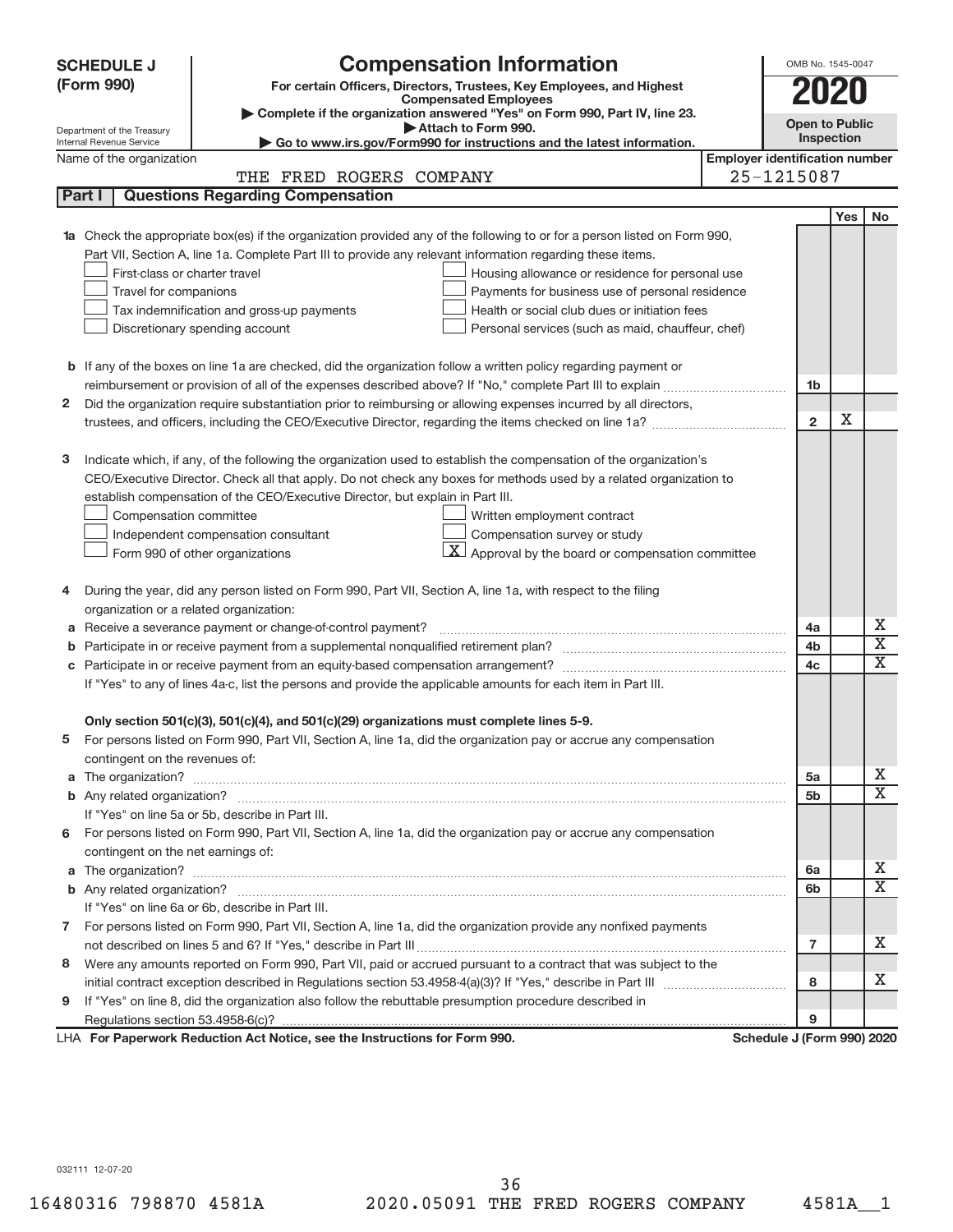| Schedule J (Form 990) 2020                                                                                                                                                                       |                    | THE FRED ROGERS COMPANY                                                           |                                           |                                           | $25 - 1215087$                                                                                                                   |                          |                                                                          | Page 2                                                     |
|--------------------------------------------------------------------------------------------------------------------------------------------------------------------------------------------------|--------------------|-----------------------------------------------------------------------------------|-------------------------------------------|-------------------------------------------|----------------------------------------------------------------------------------------------------------------------------------|--------------------------|--------------------------------------------------------------------------|------------------------------------------------------------|
| Part II   Officers, Directors, Trustees, Key Employees, and Highest Compensated Employees. Use duplicate copies if additional space is needed                                                    |                    |                                                                                   |                                           |                                           |                                                                                                                                  |                          |                                                                          |                                                            |
| For each individual whose compensation must be reported on Schedule J,<br>Do not list any individuals that aren't listed on Form 990, Part VII.                                                  |                    |                                                                                   |                                           |                                           | report compensation from the organization on row (i) and from related organizations, described in the instructions, on row (ii). |                          |                                                                          |                                                            |
| Note: The sum of columns (B)(i)-(ii) for each listed individual must equal the total anount of Form 990, Part VII, Section A, line 1a, applicable column (D) and (E) amounts for that individual |                    |                                                                                   |                                           |                                           |                                                                                                                                  |                          |                                                                          |                                                            |
|                                                                                                                                                                                                  |                    | (B) Breakdown of W                                                                |                                           | 2 and/or 1099-MISC compensation           | Retirement and<br>$\overline{c}$                                                                                                 | (D) Nontaxable           | Total of columns<br>(B)(i)-(D)<br>$\mathbf{E}$                           | (F) Compensation                                           |
| (A) Name and Title                                                                                                                                                                               |                    | compensation<br>(i) Base                                                          | compensation<br>(ii) Bonus &<br>incentive | compensation<br>reportable<br>(iii) Other | other deferred<br>compensation                                                                                                   | benefits                 |                                                                          | reported as deferred<br>on prior Form 990<br>in column (B) |
| PAUL SIEFKEN<br>(1)                                                                                                                                                                              | Ξ                  | $\bullet$<br>130<br>$\sqrt{254}$ ,                                                | $\circ$                                   | $\circ$                                   | 546<br> 5<br> 25                                                                                                                 | $\overline{301}$         | $\bullet$<br>77<br>ഐ<br>296                                              | $\dot{\circ}$                                              |
| PRESIDENT/CEO                                                                                                                                                                                    | ε                  | $\bullet$<br>⊃                                                                    | ွ.                                        | <br> <br>                                 | $\dot{\circ}$                                                                                                                    | $\overline{\phantom{0}}$ | ٠<br>⊃                                                                   | $\dot{\bar{\circ}}^!$                                      |
| LISA MOSS<br>(2)                                                                                                                                                                                 | $\widehat{=}$      | 106.<br>156                                                                       | $\circ$                                   | $\circ$                                   | 546.<br>$\frac{15}{1}$                                                                                                           | 184<br>k                 | $-96$<br>$\overline{ }$<br>173                                           | $\dot{\circ}$                                              |
| TREASURER/CFO                                                                                                                                                                                    | $\widehat{\equiv}$ | ٠<br>b                                                                            | ွ.                                        | ွ.                                        | $\bullet$<br>10                                                                                                                  | 10                       | $\dot{\circ}$                                                            | $\overline{0}$                                             |
| CHRISTOPHER ARNOLD<br>(3)                                                                                                                                                                        | $\widehat{=}$      | $\bullet$<br>$\overline{\phantom{0}}$<br>$\mathbf{\mathbf{I}}$<br>$\frac{15}{21}$ | $\dot{\circ}$                             | $\overline{\circ}$                        | 728.<br>$\frac{1}{6}$                                                                                                            | 731<br>lw                | $-0.7$<br>246                                                            | $\overline{6}$                                             |
| SECRETARY/COO                                                                                                                                                                                    | ⊜                  | $\bullet$<br>$\circ$                                                              | ٠<br>$\circ$                              | $\circ$                                   | $\circ$                                                                                                                          | $\circ$                  | $\overline{\cdot}$                                                       | $\dot{\circ}$                                              |
| ELLEN DOHERTY<br>(4)                                                                                                                                                                             | $\widehat{=}$      | $\bullet$<br>$\overline{27}$<br>$\bullet$<br>$\frac{8}{1}$                        | 0                                         | lo                                        | $\frac{1}{98}$<br>M                                                                                                              | 856                      | $\bullet$<br>$\frac{1}{81}$<br>206                                       | $ \cdot $                                                  |
| <b>EMPLOYEE</b>                                                                                                                                                                                  | $\widehat{\equiv}$ | $\dot{\circ}$                                                                     | ွ.                                        | ွ.                                        | $\overline{\varepsilon}$                                                                                                         | $\dot{\circ}$            | $\overline{\circ}$                                                       | ွ.                                                         |
| MATTHEW SHIELS<br>(5)                                                                                                                                                                            | $\widehat{=}$      | .680<br>061                                                                       | $\overline{\bullet}$                      | $\circ$                                   | $\bullet$<br>991<br>$\frac{8}{11}$                                                                                               | 531                      | $\bullet$<br>$\overline{\phantom{a}}$<br>$\frac{1}{6}$<br>$\frac{0}{10}$ | $  \text{.}$                                               |
| <b>EMPLOYEE</b>                                                                                                                                                                                  | $\widehat{\equiv}$ | $\bullet$<br>$\overline{\bullet}$                                                 | 0                                         | 0                                         | ٠<br>0                                                                                                                           | b                        | ٠<br>$\circ$                                                             | $\overline{5}$                                             |
| SUZANNE MASRI<br>(6)                                                                                                                                                                             | $\widehat{=}$      | 655.<br>$\sqrt{133}$                                                              | $\overline{\circ}$                        | ွ.                                        | 366.<br>$\Xi$                                                                                                                    | <b>701</b><br> <br>က     | 722.<br>$\frac{155}{5}$                                                  | ွ.                                                         |
| <b>EMPLOYEE</b>                                                                                                                                                                                  | ⊜                  | 0                                                                                 | $\circ$                                   | $\circ$                                   | 0                                                                                                                                | 0                        | 0                                                                        | 0                                                          |
|                                                                                                                                                                                                  | $\widehat{=}$      |                                                                                   |                                           |                                           |                                                                                                                                  |                          |                                                                          |                                                            |
|                                                                                                                                                                                                  | $\widehat{\equiv}$ |                                                                                   |                                           |                                           |                                                                                                                                  |                          |                                                                          |                                                            |
|                                                                                                                                                                                                  | $\widehat{=}$      |                                                                                   |                                           |                                           |                                                                                                                                  |                          |                                                                          |                                                            |
|                                                                                                                                                                                                  | (ii)               |                                                                                   |                                           |                                           |                                                                                                                                  |                          |                                                                          |                                                            |
|                                                                                                                                                                                                  | $\widehat{=}$      |                                                                                   |                                           |                                           |                                                                                                                                  |                          |                                                                          |                                                            |
|                                                                                                                                                                                                  | $\widehat{\equiv}$ |                                                                                   |                                           |                                           |                                                                                                                                  |                          |                                                                          |                                                            |
|                                                                                                                                                                                                  | $\widehat{=}$      |                                                                                   |                                           |                                           |                                                                                                                                  |                          |                                                                          |                                                            |
|                                                                                                                                                                                                  | $\widehat{\equiv}$ |                                                                                   |                                           |                                           |                                                                                                                                  |                          |                                                                          |                                                            |
|                                                                                                                                                                                                  | $\widehat{=}$      |                                                                                   |                                           |                                           |                                                                                                                                  |                          |                                                                          |                                                            |
|                                                                                                                                                                                                  | $\widehat{\equiv}$ |                                                                                   |                                           |                                           |                                                                                                                                  |                          |                                                                          |                                                            |
|                                                                                                                                                                                                  | $\widehat{=}$      |                                                                                   |                                           |                                           |                                                                                                                                  |                          |                                                                          |                                                            |
|                                                                                                                                                                                                  | $\widehat{\equiv}$ |                                                                                   |                                           |                                           |                                                                                                                                  |                          |                                                                          |                                                            |
|                                                                                                                                                                                                  | $\widehat{=}$      |                                                                                   |                                           |                                           |                                                                                                                                  |                          |                                                                          |                                                            |
|                                                                                                                                                                                                  | $\widehat{\equiv}$ |                                                                                   |                                           |                                           |                                                                                                                                  |                          |                                                                          |                                                            |
|                                                                                                                                                                                                  | $\widehat{=}$      |                                                                                   |                                           |                                           |                                                                                                                                  |                          |                                                                          |                                                            |
|                                                                                                                                                                                                  | $\widehat{\equiv}$ |                                                                                   |                                           |                                           |                                                                                                                                  |                          |                                                                          |                                                            |
|                                                                                                                                                                                                  | $\widehat{=}$      |                                                                                   |                                           |                                           |                                                                                                                                  |                          |                                                                          |                                                            |
|                                                                                                                                                                                                  | $\widehat{=}$      |                                                                                   |                                           |                                           |                                                                                                                                  |                          |                                                                          |                                                            |
|                                                                                                                                                                                                  | $\widehat{=}$      |                                                                                   |                                           |                                           |                                                                                                                                  |                          |                                                                          |                                                            |
|                                                                                                                                                                                                  | ε                  |                                                                                   |                                           |                                           |                                                                                                                                  |                          |                                                                          |                                                            |
|                                                                                                                                                                                                  |                    |                                                                                   |                                           |                                           |                                                                                                                                  |                          |                                                                          | Schedule J (Form 990) 2020                                 |

 $25 - 1215087$ 

THE FRED ROGERS COMPANY

37

032112 12-07-20 032112 12-07-20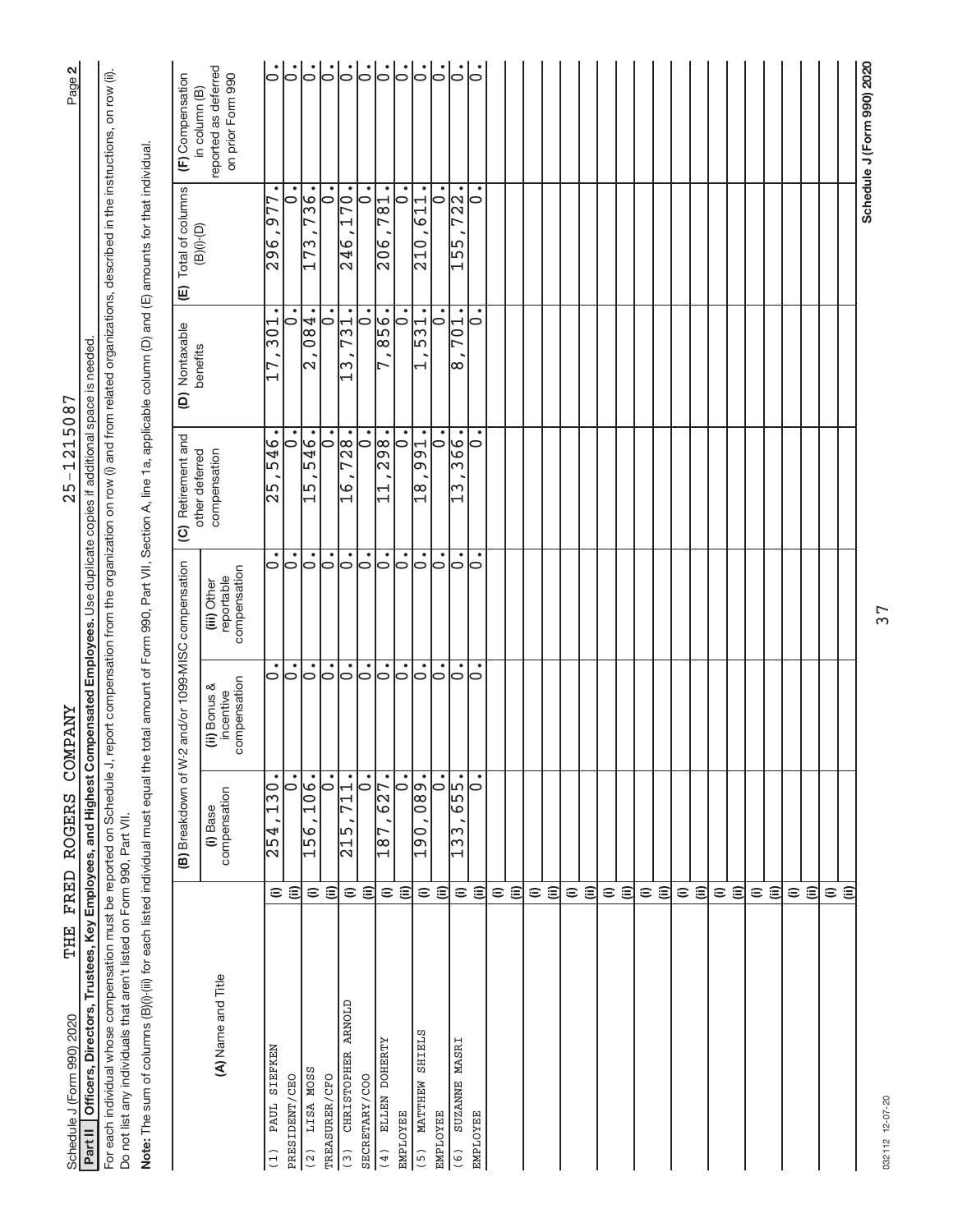| Provide the information, explanation, or descriptions required for Part I, lines 1a, 1b, 3, 4a, 4b, 4c, 5a, 5b, 6a, 6b, 7, and 8, and for Part II. Also complete this part for any additional information.<br>$25 - 1215087$<br><b>COMPANY</b><br>FRED ROGERS<br>THE | Page 3                            |  |  |  |  |  |  |  |  |  |  |
|----------------------------------------------------------------------------------------------------------------------------------------------------------------------------------------------------------------------------------------------------------------------|-----------------------------------|--|--|--|--|--|--|--|--|--|--|
|                                                                                                                                                                                                                                                                      |                                   |  |  |  |  |  |  |  |  |  |  |
| Schedule J (Form 990) 2020                                                                                                                                                                                                                                           | Part III Supplemental Information |  |  |  |  |  |  |  |  |  |  |

032113 12-07-20 032113 12-07-20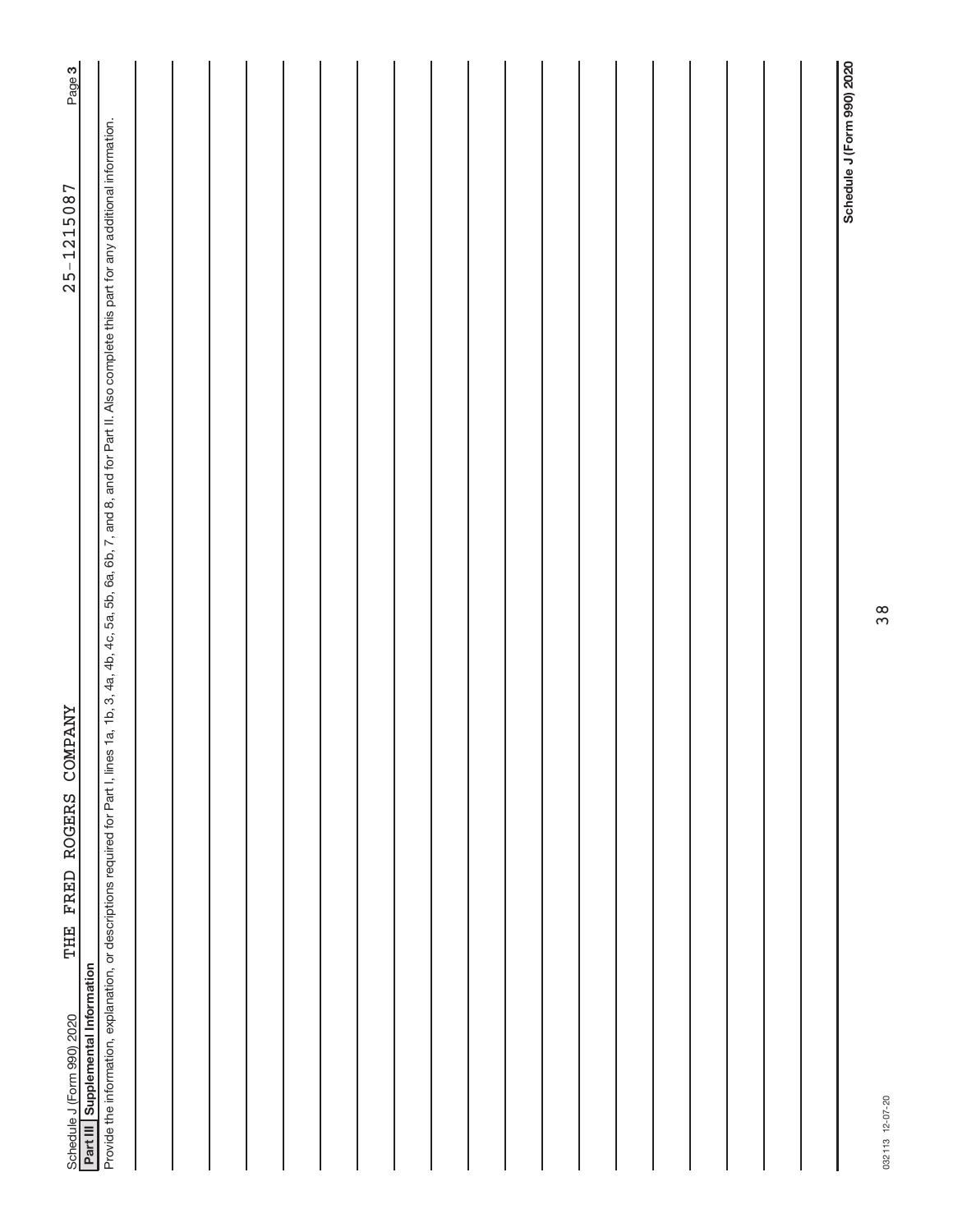Department of the Treasury **(Form 990 or 990-EZ)**

Name of the organization

Internal Revenue Service

**SCHEDULE O Supplemental Information to Form 990 or 990-EZ 2020** 

**Complete to provide information for responses to specific questions on Form 990 or 990-EZ or to provide any additional information. | Attach to Form 990 or 990-EZ. | Go to www.irs.gov/Form990 for the latest information.**

OMB No. 1545-0047 **Open to Public Inspection**

THE FRED ROGERS COMPANY THE 25-1215087

**Employer identification number**

FORM 990, PART I, LINE 1, DESCRIPTION OF ORGANIZATION MISSION:

AND CAREGIVERS CAN TRUST TO ENTERTAIN AND ENGAGE THEIR CHILDREN AND

INSPIRE AN ENTHUSIASM FOR LEARNING.

FORM 990, PART III, LINE 1, DESCRIPTION OF ORGANIZATION MISSION:

WITH SIX SERIES REGULARLY BROADCASTED. ITS SIGNATURE PROPERTY, DANIEL

TIGER'S NEIGHBORHOOD, SUPPORTS HEALTHY EMOTIONAL, SOCIAL, AND

INTELLECTUAL GROWTH FOR THE VERY YOUNGEST VIEWERS, AND EMBODIES THE

PHILOSOPHY AND VALUES OF FRED RODGERS. THE FRED ROGERS COMPANY WORKS IN TWO BROAD AREAS:

1. CREATING ENGAGING, EDUCATIONAL CONTENT FOR YOUNG CHILDREN IN

BROADCAST AND DIGITAL MEDIA, INCLUDING TELEVISION, WEBSITES, AND APPS.

EXTENDING THE IMPACT OF THIS CONTENT BY PARTNERING WITH OTHERS

INCLUDING NONPROFITS, REASEARCH ORGANIZATIONS, AND PBS MEMBER STATIONS,

TO PROVIDE RESOURCES TO ACCOMPANY ITS PROGRAMS FOR PARENTS, TEACHERS,

AND OTHER PEOPLE WHO WORK WITH CHILDREN.

FORM 990, PART III, LINE 2, NEW PROGRAM SERVICES:

DONKEY HODIE AND THROUGH THE WOODS ARE NEW PROGRAMS THIS YEAR.

FORM 990, PART III, LINE 4D, OTHER PROGRAM SERVICES:

PEG + CAT IS AN ANIMATED MATH-BASED SERIES FOR CHILDREN 3-5 YEARS OLD,

WHICH PREMIERED IN THE FALL OF 2013. EACH EPISODE FOLLOWS THE ADORABLE,

SPIRITED PEG AND HER SIDEKICK CAT AS THEY EMBARK ON ADVENTURES, SOLVE

PROBLEMS TOGETHER, AND LEARN FOUNDATIONAL MATH CONCEPTS AND SKILLS. PEG

CAT INSPIRES PRESCHOOLERS' NATURAL CURIOSITY ABOUT MATH AND HELPS

032211 11-20-20 **For Paperwork Reduction Act Notice, see the Instructions for Form 990 or 990-EZ. Schedule O (Form 990 or 990-EZ) 2020** LHA 39

16480316 798870 4581A 2020.05091 THE FRED ROGERS COMPANY 4581A\_\_1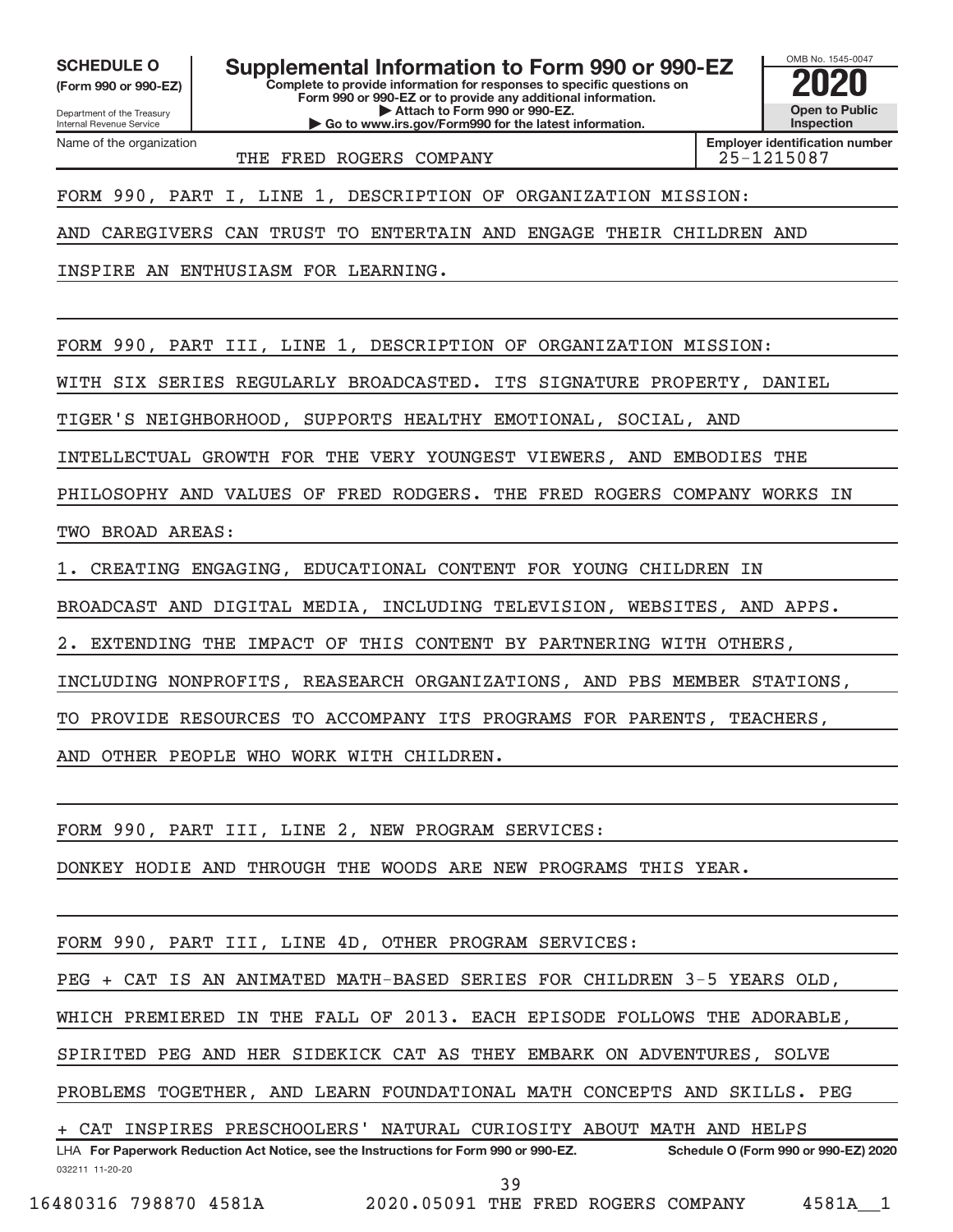| Schedule O (Form 990 or 990-EZ) 2020                                         | Page 2                                              |
|------------------------------------------------------------------------------|-----------------------------------------------------|
| Name of the organization<br>FRED ROGERS COMPANY<br>THE                       | <b>Employer identification number</b><br>25-1215087 |
| SKILLS AND STRATEGIES FOR SOLVING PROBLEMS CREATIVELY<br>DEVELOP NEW<br>THEM |                                                     |
| THEIR DAILY LIVES. THROUGH ENGAGING CHARACTERS,<br>WHIMSICAL<br>ΤN           | STORIES                                             |
| SHOW CELEBRATES THE WAYS IN WHICH MATH PLAYS A<br>SONGS, THE<br>AND          | ΙN<br>ROLE                                          |
| THEIR WORLD.                                                                 |                                                     |
| \$247,470.<br>REVENUE \$ 0.<br>EXPENSES<br>INCLUDING<br>GRANTS OF<br>\$ 0.   |                                                     |
| THE WOODS IS AN EMMY AWARD WINNING ANIMATED<br>THROUGH<br>PRESCHOOL          | <b>SERIES</b>                                       |
| WOLFIE AS<br>FOLLOWS RIDER AND HIS DOG<br>EXPLORE<br>THAT<br>THE<br>THEY     | "NEARBY                                             |

NATURE" THAT MANY PRESCHOOLERS CAN RELATE TO. IN EACH 3-MINUTE STORY,

RIDER WONDERS ABOUT SOMETHING HE SAW OR HEARD IN THE SMALL WOODS BEHIND

HIS HOUSE, OBSERVES AN ANIMAL OR PLANT TO LEARN MORE AND THEN SHARES

HIS DISCOVERIES WITH HIS GRAMMIE.

EXPENSES \$ 0. INCLUDING GRANTS OF \$ 0. REVENUE \$ 0.

OTHER PROGRAM SERVICES INCLUDE SUPPORTING OUR BROADCAST SERIES BY

PROVIDING RESOURCES FOR PBS MEMBER STATIONS, PARTNERING WITH

ORGANIZATIONS CONDUCTING RESEARCH INTO CHILDREN'S EDUCATIONAL MEDIA,

AND PROVIDING EXTRA CONTENT FOR PARENTS AND TEACHERS AT PBSKIDS.ORG. WE

ALSO MAINTAIN OUR OWN WEBSITE, WWW.FREDROGERS.ORG, WHICH PROVIDES A

RICH RESOURCE ON PARENTING AND OFFERS SEPARATE NEWSLETTERS DESIGNED

BOTH FOR PARENTS AND PROFESSIONALS. IN CONJUNCTION WITH THE WEBSITE,

THE COMPANY OFFERS EDUCATIONAL TRAINING MANUALS, BOOKS, DVD'S, VIDEOS,

AND OTHER LICENSED PRODUCTS.

EXPENSES \$ 368,115. INCLUDING GRANTS OF \$ 0. REVENUE \$ 1,523,403.

|  |                 |  |                       | FORM 990, PART VI, SECTION B, LINE 11B:                                   |  |  |    |  |                                    |                                      |  |
|--|-----------------|--|-----------------------|---------------------------------------------------------------------------|--|--|----|--|------------------------------------|--------------------------------------|--|
|  |                 |  |                       | FOLLOWING THE PREPARATION OF THE 990 BY THE EXTERNAL CPA FIRM, THE RETURN |  |  |    |  |                                    |                                      |  |
|  |                 |  |                       | IS GIVEN TO THE CHIEF FINANCIAL OFFICER FOR REVIEW BY THE GOVERNING BODY  |  |  |    |  |                                    |                                      |  |
|  | 032212 11-20-20 |  |                       |                                                                           |  |  |    |  |                                    | Schedule O (Form 990 or 990-EZ) 2020 |  |
|  |                 |  | 16480316 798870 4581A |                                                                           |  |  | 40 |  | 2020.05091 THE FRED ROGERS COMPANY | 4581A 1                              |  |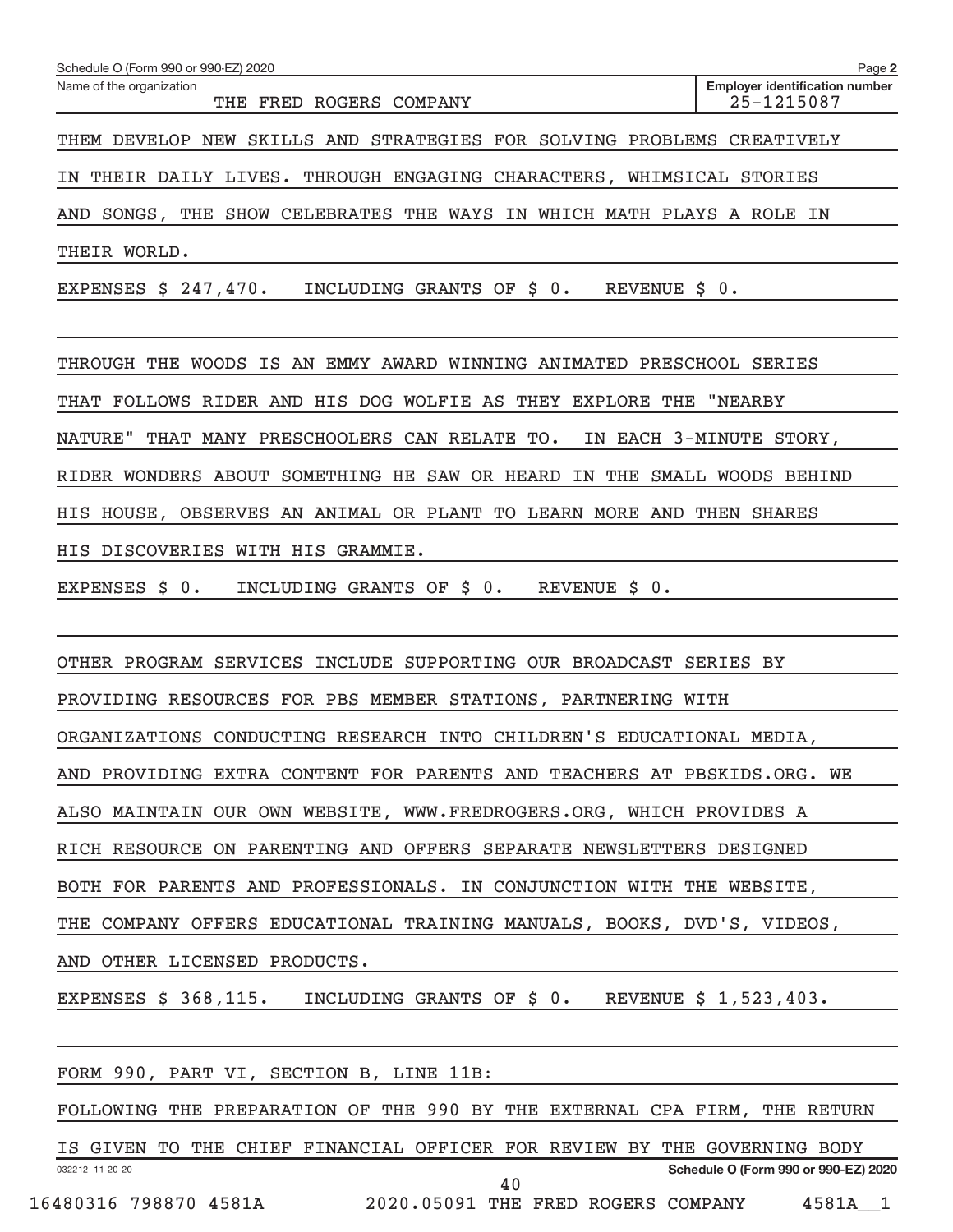| FORM 990, PART VI, SECTION C, LINE 19:<br>AVAILABLE UPON REQUEST.<br>PART XII, LINE 2C<br><u> 1989 - Johann Stoff, amerikansk politiker (d. 1989)</u><br>CONSISTENT WITH PRIOR YEARS, THE AUDIT COMMITTEE IS RESPONSIBLE FOR THE<br>SELECTION OF THE ORGANIZATION'S AUDITORS AS WELL AS THE FINAL REVIEW<br>AND APPROVAL OF THE FINANCIAL STATEMENTS AND AUDIT REPORT.<br>the control of the control of the control of<br><u> 1989 - Andrea Santana, amerikana amerikana amerikana amerikana amerikana amerikana amerikana amerikana amerika</u><br>Schedule O (Form 990 or 990-EZ) 2020<br>032212 11-20-20<br>41<br>16480316 798870 4581A 2020.05091 THE FRED ROGERS COMPANY 4581A_1 |  |
|---------------------------------------------------------------------------------------------------------------------------------------------------------------------------------------------------------------------------------------------------------------------------------------------------------------------------------------------------------------------------------------------------------------------------------------------------------------------------------------------------------------------------------------------------------------------------------------------------------------------------------------------------------------------------------------|--|
|                                                                                                                                                                                                                                                                                                                                                                                                                                                                                                                                                                                                                                                                                       |  |
|                                                                                                                                                                                                                                                                                                                                                                                                                                                                                                                                                                                                                                                                                       |  |
|                                                                                                                                                                                                                                                                                                                                                                                                                                                                                                                                                                                                                                                                                       |  |
|                                                                                                                                                                                                                                                                                                                                                                                                                                                                                                                                                                                                                                                                                       |  |
|                                                                                                                                                                                                                                                                                                                                                                                                                                                                                                                                                                                                                                                                                       |  |
|                                                                                                                                                                                                                                                                                                                                                                                                                                                                                                                                                                                                                                                                                       |  |
|                                                                                                                                                                                                                                                                                                                                                                                                                                                                                                                                                                                                                                                                                       |  |
|                                                                                                                                                                                                                                                                                                                                                                                                                                                                                                                                                                                                                                                                                       |  |
|                                                                                                                                                                                                                                                                                                                                                                                                                                                                                                                                                                                                                                                                                       |  |
|                                                                                                                                                                                                                                                                                                                                                                                                                                                                                                                                                                                                                                                                                       |  |
|                                                                                                                                                                                                                                                                                                                                                                                                                                                                                                                                                                                                                                                                                       |  |
|                                                                                                                                                                                                                                                                                                                                                                                                                                                                                                                                                                                                                                                                                       |  |
|                                                                                                                                                                                                                                                                                                                                                                                                                                                                                                                                                                                                                                                                                       |  |
|                                                                                                                                                                                                                                                                                                                                                                                                                                                                                                                                                                                                                                                                                       |  |
|                                                                                                                                                                                                                                                                                                                                                                                                                                                                                                                                                                                                                                                                                       |  |
|                                                                                                                                                                                                                                                                                                                                                                                                                                                                                                                                                                                                                                                                                       |  |
|                                                                                                                                                                                                                                                                                                                                                                                                                                                                                                                                                                                                                                                                                       |  |
|                                                                                                                                                                                                                                                                                                                                                                                                                                                                                                                                                                                                                                                                                       |  |
|                                                                                                                                                                                                                                                                                                                                                                                                                                                                                                                                                                                                                                                                                       |  |
|                                                                                                                                                                                                                                                                                                                                                                                                                                                                                                                                                                                                                                                                                       |  |

Schedule O (Form 990 or 990-EZ) 2020

Name of the organization

THE FRED ROGERS COMPANY **1999 125-1215087** 

**2 Employer identification number**

BEFORE THE RETURN IS FILED WITH THE INTERNAL REVENUE SERVICE.

FORM 990, PART VI, SECTION B, LINE 12C:

THE FRED ROGERS COMPANY REVIEWS WITH BOARD MEMBERS AND EMPLOYEES BEFORE A

NEW PROJECT BEGINS TO ENSURE THAT NO CONFLICT OF INTEREST EXISTS.

FORM 990, PART VI, SECTION B, LINE 15:

THE BOARD OR ITS DESIGNATED COMPENSATION COMMITTEE MUST VOTE AND APPROVE

ALL CHANGES TO COMPENSATION RELATED TO THE OFFICERS AND TOP MANAGEMENT

OFFICIALS. NORMAL STAFF RAISES ARE BASED ON PERFORMANCE AND APPROVED BY

THE CHIEF OPERATING OFFICER AND PRESIDENT.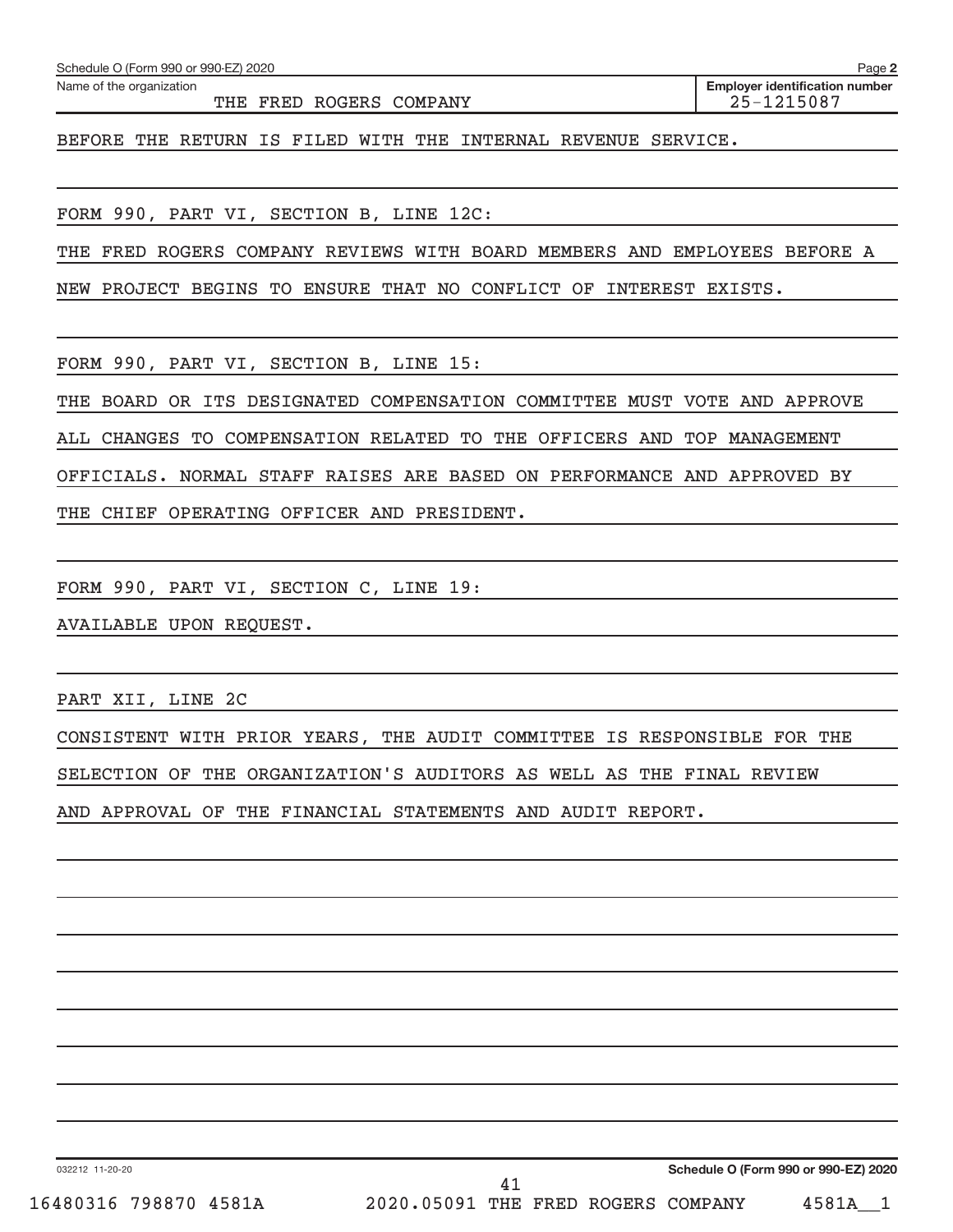| <b>SCHEDULER</b><br>(Form 990)                                                                                              |                       | ▶ Complete if the organization answered "Yes" on Form 990, Part IV, line 33, 34, 35b, 36, or 37.<br>Related O      | rganizations and Unrelated Partnerships                                                                         |                                                  |                                                                             |                                                      | OMB No. 1545-0047<br><b>2020</b>                                    |
|-----------------------------------------------------------------------------------------------------------------------------|-----------------------|--------------------------------------------------------------------------------------------------------------------|-----------------------------------------------------------------------------------------------------------------|--------------------------------------------------|-----------------------------------------------------------------------------|------------------------------------------------------|---------------------------------------------------------------------|
| Department of the Treasury<br>Internal Revenue Service                                                                      |                       | ▶ Go to www.irs.gov/Form990 for instructions and the latest information.                                           | Attach to Form 990.                                                                                             |                                                  |                                                                             |                                                      | Open to Public<br>Inspection                                        |
| THE<br>Name of the organization                                                                                             | <b>ROGERS</b><br>FRED | ≻<br><b>COMPAN</b>                                                                                                 |                                                                                                                 |                                                  |                                                                             | Employer identification number<br>25-1215087         |                                                                     |
| Part I                                                                                                                      |                       | Identification of Disregarded Entities. Complete if the organization answered "Yes" on Form 990, Part IV, line 33. |                                                                                                                 |                                                  |                                                                             |                                                      |                                                                     |
| Name, address, and EIN (if applicable)<br>of disregarded entity<br>@                                                        |                       | Primary activity<br>$\widehat{e}$                                                                                  | Legal domicile (state or<br>foreign country)<br>$\widehat{\mathbf{c}}$                                          | Total income<br>$\widehat{\mathbf{c}}$           | End-of-year assets<br>$\widehat{\mathbf{e}}$                                |                                                      | Direct controlling<br>entity<br>$\mathbf{\widehat{\Xi}}$            |
| $25 - 1215087$<br>700<br><b>SUITE</b><br>15203<br>2100 WHARTON STREET,<br><b>LLC</b><br>PA<br>STRIPED TIGER,<br>PITTSBURGH, |                       | PROPERTY<br>INTELLECTUAL                                                                                           | PENNSYLVANIA                                                                                                    |                                                  | $\circ$                                                                     | 0. THE FRED ROGERS                                   | <b>COMPANY</b>                                                      |
| $25 - 1215087$<br>700<br><b>SUITE</b><br>15203<br>2100 WHARTON STREET,<br><b>LLC</b><br>ODD PRODUTIONS,<br>PA<br>PITTSBURGH |                       | PROPERTY<br>INTELLECTUAL                                                                                           | <b>PENNSYLVANIA</b>                                                                                             |                                                  | $\circ$                                                                     | 0. THE FRED ROGERS COMPANY                           |                                                                     |
|                                                                                                                             |                       |                                                                                                                    |                                                                                                                 |                                                  |                                                                             |                                                      |                                                                     |
| Identification of Related Tax-Exempt Organizations. Complete<br>organizations during the tax year.<br>Part II               |                       |                                                                                                                    | if the organization answered "Yes" on Form 990, Part IV, line 34, because it had one or more related tax-exempt |                                                  |                                                                             |                                                      |                                                                     |
| Name, address, and EIN<br>of related organization<br>$\widehat{a}$                                                          |                       | Primary activity<br>Э)                                                                                             | Legal domicile (state or<br>foreign country)<br>$\widehat{c}$                                                   | Exempt Code<br>section<br>$\widehat{\mathbf{c}}$ | status (if section<br>Public charity<br>501(c)(3)<br>$\widehat{\mathbf{e}}$ | Direct controlling<br>entity<br>$\widehat{\epsilon}$ | Section 512(b)(13)<br>controlled<br>$\frac{1}{2}$<br>entity?<br>Yes |
|                                                                                                                             |                       |                                                                                                                    |                                                                                                                 |                                                  |                                                                             |                                                      |                                                                     |
|                                                                                                                             |                       |                                                                                                                    |                                                                                                                 |                                                  |                                                                             |                                                      |                                                                     |
|                                                                                                                             |                       |                                                                                                                    |                                                                                                                 |                                                  |                                                                             |                                                      |                                                                     |
|                                                                                                                             |                       |                                                                                                                    |                                                                                                                 |                                                  |                                                                             |                                                      |                                                                     |
| For Paperwork Reduction Act Notice, see the Instructions for Form 990.                                                      |                       |                                                                                                                    |                                                                                                                 |                                                  |                                                                             |                                                      | Schedule R (Form 990) 2020                                          |

032161 10-28-20 032161 10-28-20 LHA

42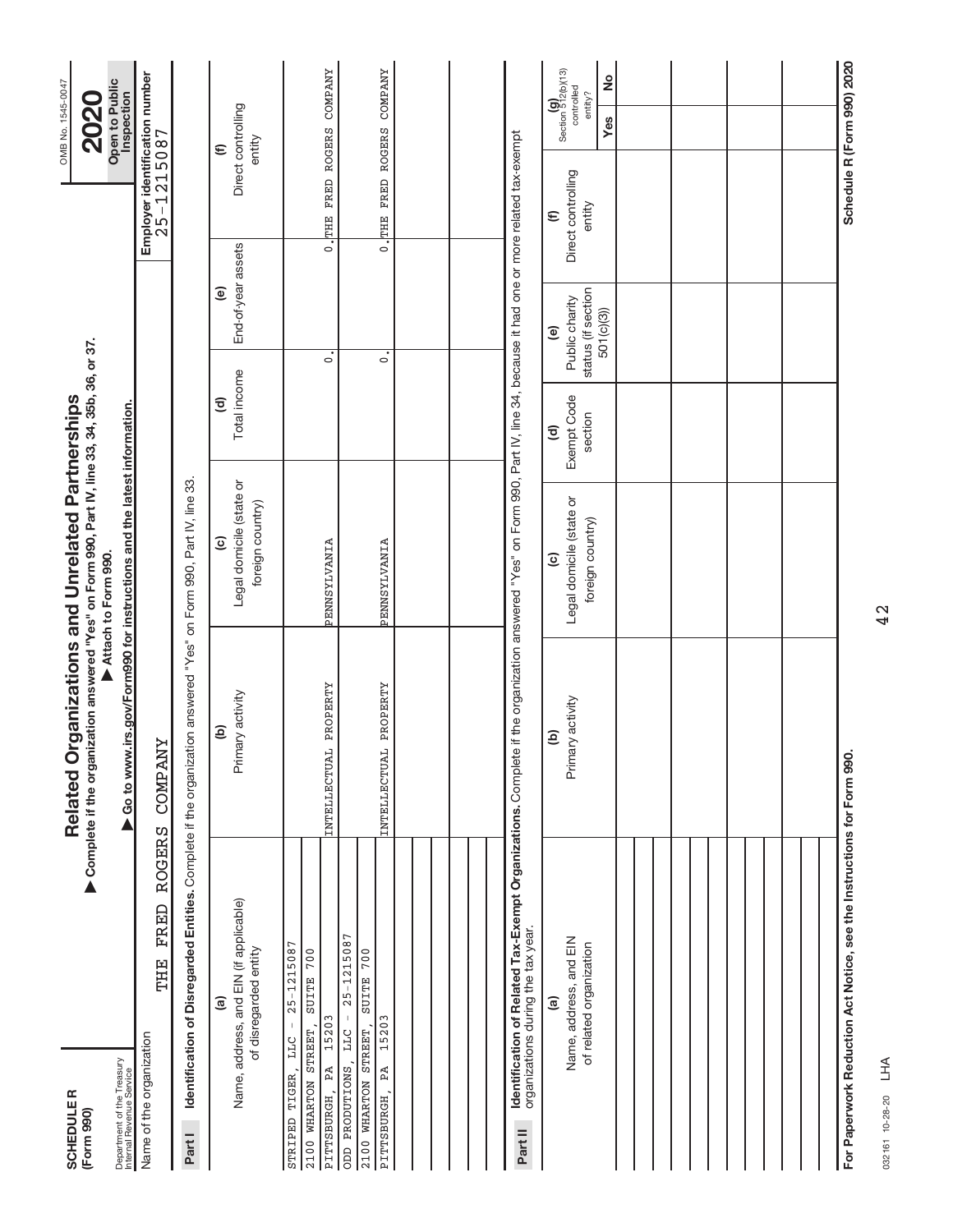| $\mathbf{N}$<br>Page?                                                                                                                                                                                                             |                                                                         | General or <b>Percentage</b><br>managing <b>ownership</b><br>partner?<br>E                      | 50.00%                                                                                                                 |  |  |                                                                                                                                                                                                                                                                             | $\frac{1}{2}$<br>Section<br>512(b)(13)<br>controlled<br>entity?<br>Ξ<br>Yes  |  |  |  |
|-----------------------------------------------------------------------------------------------------------------------------------------------------------------------------------------------------------------------------------|-------------------------------------------------------------------------|-------------------------------------------------------------------------------------------------|------------------------------------------------------------------------------------------------------------------------|--|--|-----------------------------------------------------------------------------------------------------------------------------------------------------------------------------------------------------------------------------------------------------------------------------|------------------------------------------------------------------------------|--|--|--|
| 215087<br>$\overline{\phantom{0}}$<br>$\mathbf I$<br>25                                                                                                                                                                           |                                                                         | <b>Yes</b> No<br>⊜                                                                              | ੇ                                                                                                                      |  |  |                                                                                                                                                                                                                                                                             | Percentage<br>Ξ                                                              |  |  |  |
|                                                                                                                                                                                                                                   |                                                                         | amount in box<br>20 of Schedule<br>K-1 (Form 1065)<br>Code V-UBI<br>$\widehat{=}$               | N/A                                                                                                                    |  |  |                                                                                                                                                                                                                                                                             | end-of-year<br>Share of<br>assets<br>ම                                       |  |  |  |
|                                                                                                                                                                                                                                   |                                                                         | Disproportionate<br>2<br>allocations?<br>Ξ<br>Yes                                               | X                                                                                                                      |  |  |                                                                                                                                                                                                                                                                             |                                                                              |  |  |  |
|                                                                                                                                                                                                                                   |                                                                         | end-of-year<br>Share of<br>assets<br>ම                                                          | 10,000                                                                                                                 |  |  |                                                                                                                                                                                                                                                                             | Share of total<br>income<br>$\epsilon$                                       |  |  |  |
|                                                                                                                                                                                                                                   |                                                                         |                                                                                                 |                                                                                                                        |  |  |                                                                                                                                                                                                                                                                             | Type of entity<br>(C corp, S corp,<br>or trust)<br>ම                         |  |  |  |
|                                                                                                                                                                                                                                   |                                                                         | Share of total<br>income<br>$\widehat{\epsilon}$                                                | 64,066                                                                                                                 |  |  |                                                                                                                                                                                                                                                                             |                                                                              |  |  |  |
| Identification of Related Organizations Taxable as a Partnership. Complete if the organization answered "Yes" on Form 990, Part IV, line 34, because it had one or more related<br><b><i>COMPANY</i></b><br><b>ROGERS</b><br>FRED |                                                                         |                                                                                                 |                                                                                                                        |  |  |                                                                                                                                                                                                                                                                             | Direct controlling<br>entity<br>$\mathbf{E}$                                 |  |  |  |
|                                                                                                                                                                                                                                   |                                                                         | Predominant income<br>(related, unrelated,<br>excluded from tax under<br>sections 512-514)<br>ම | RELATED                                                                                                                |  |  |                                                                                                                                                                                                                                                                             | Legal domicile<br>(state or<br>foreign<br>country)<br>$\widehat{\mathbf{c}}$ |  |  |  |
|                                                                                                                                                                                                                                   |                                                                         | Direct controlling<br>entity<br>$\widehat{\mathbf{c}}$                                          | ROGERS COMPANY<br>THE FRED                                                                                             |  |  | activity<br>ê                                                                                                                                                                                                                                                               |                                                                              |  |  |  |
|                                                                                                                                                                                                                                   |                                                                         | Legal<br>domicile<br>(state or<br>foreign<br>country)<br>$\widehat{\mathbf{c}}$                 | 呂                                                                                                                      |  |  |                                                                                                                                                                                                                                                                             | Primary                                                                      |  |  |  |
|                                                                                                                                                                                                                                   |                                                                         | Primary activity<br>$\widehat{e}$                                                               | INTELLECTUAL<br>PROPERTY                                                                                               |  |  |                                                                                                                                                                                                                                                                             |                                                                              |  |  |  |
| THE<br>Schedule R (Form 990) 2020                                                                                                                                                                                                 | organizations treated as a partnership during the tax year.<br>Part III | Name, address, and EIN<br>of related organization<br>ම                                          | 2100 WHARTON<br>15203<br>FELINE FEATURES LLC<br>700<br>PĀ<br><b>SUITE</b><br>$46 - 3862089$ ,<br>PITTSBURGH<br>STREET, |  |  | Identification of Related Organizations Taxable as a Corporation or Trust. Complete if the organization answered "Yes" on Form 990, Part IV, line 34, because it had one or more related<br>organizations treated as a corporation or trust during the tax year.<br>Part IV | Name, address, and EIN<br>of related organization<br>ම                       |  |  |  |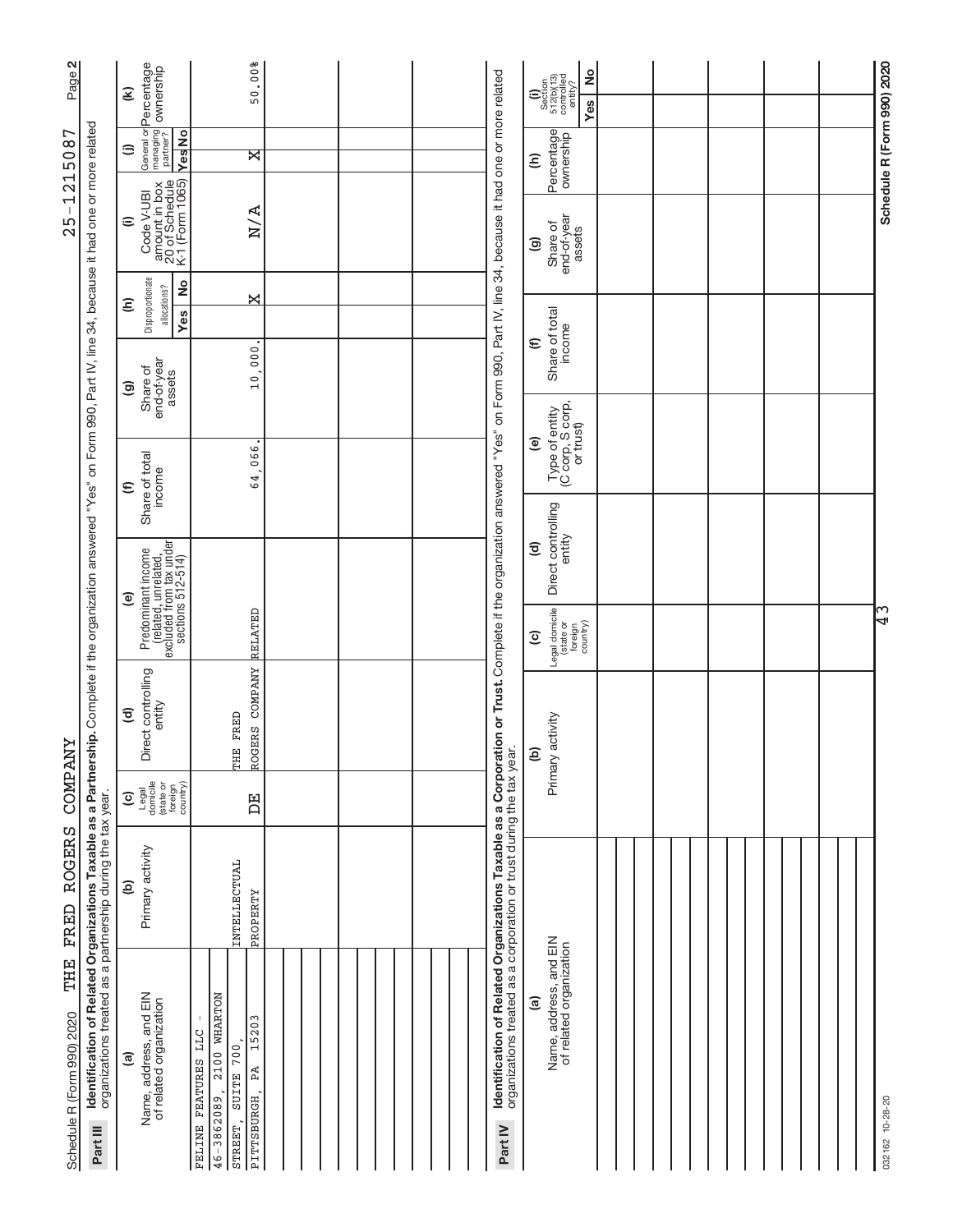က|

Part V Transactions With Related Organizations. Complete if the organization answered "Yes" on Form 990, Part IV, line 34, 35b, or 36. Complete if the organization answered "Yes" on Form 990, Part IV, line 34, 35b, or 36. **Part V Transactions With Related Organizations.** 

| Note: Complete line 1 if any entity is listed in Parts II, III, or IV of this schedule.                                                                                           |                                |                       |                                            |                                 | Yes | 2                     |
|-----------------------------------------------------------------------------------------------------------------------------------------------------------------------------------|--------------------------------|-----------------------|--------------------------------------------|---------------------------------|-----|-----------------------|
| During the tax year, did the organization engage in any of the following transactions with one or more related organizations listed in Parts II-IV?                               |                                |                       |                                            |                                 |     |                       |
| Receipt of (i) interest, (ii) annuities, (iii) royalties, or (iv) rent from a controlled entity<br>Ø                                                                              |                                |                       |                                            | $\frac{1}{\omega}$              | ×   |                       |
| Gift, grant, or capital contribution to related organization(s)<br>$\Omega$                                                                                                       |                                |                       |                                            | ₽                               |     | $\bowtie$             |
| Gift, grant, or capital contribution from related organization(s)<br>$\circ$                                                                                                      |                                |                       |                                            | $\frac{1}{2}$                   |     | X                     |
| Loans or loan guarantees to or for related organization(s)<br>Ō                                                                                                                   |                                |                       |                                            | 卫                               |     | ×                     |
| Loans or loan guarantees by related organization(s)<br>$\bullet$                                                                                                                  |                                |                       |                                            | $\frac{\Theta}{\Gamma}$         | ×   |                       |
|                                                                                                                                                                                   |                                |                       |                                            |                                 |     |                       |
| Dividends from related organization(s)                                                                                                                                            |                                |                       |                                            | <b>÷</b>                        |     | ×∣×                   |
| Sale of assets to related organization(s)<br>ō                                                                                                                                    |                                |                       |                                            | $\overline{9}$                  |     |                       |
| Purchase of assets from related organization(s)<br>$\mathbf{r}$                                                                                                                   |                                |                       |                                            | ≑                               |     | $ \Join  \Join$       |
| Exchange of assets with related organization(s)<br>$\overline{a}$                                                                                                                 |                                |                       |                                            | Ŧ                               |     |                       |
| Lease of facilities, equipment, or other assets to related organization(s)<br>$\overline{\phantom{a}}$                                                                            |                                |                       |                                            | Ξ                               |     | ∣≍                    |
| Lease of facilities, equipment, or other assets from related organization(s)<br>×                                                                                                 |                                |                       |                                            | ≚                               |     |                       |
| related organization(s)<br>Performance of services or membership or fundraising solicitations for                                                                                 |                                |                       |                                            | $\equiv$                        |     |                       |
| related organization(s)<br>Performance of services or membership or fundraising solicitations by<br>E                                                                             |                                |                       |                                            | $\mathbf{m}$                    |     |                       |
| Sharing of facilities, equipment, mailing lists, or other assets with related organization(s)<br>$\mathbf{r}$                                                                     |                                |                       |                                            | $\frac{c}{1}$                   |     | $x \times x \times x$ |
| Sharing of paid employees with related organization(s)<br>$\circ$                                                                                                                 |                                |                       |                                            | $\overline{10}$                 |     |                       |
| Reimbursement paid to related organization(s) for expenses                                                                                                                        |                                |                       |                                            | $\frac{\mathsf{o}}{\mathsf{r}}$ |     | X                     |
| Reimbursement paid by related organization(s) for expenses<br>$\Omega$<br>$\sigma$                                                                                                |                                |                       |                                            | $\frac{1}{2}$                   |     | l×                    |
|                                                                                                                                                                                   |                                |                       |                                            |                                 |     |                       |
| Other transfer of cash or property to related organization(s)<br>L,                                                                                                               |                                |                       |                                            | $\doteq$                        | ×   |                       |
| Other transfer of cash or property from related organization(s)<br>S                                                                                                              |                                |                       |                                            | $\frac{6}{10}$                  |     | ⊠                     |
| If the answer to any of the above is "Yes," see the instructions for information on who must complete this line, including covered relationships and transaction thresholds.<br>N |                                |                       |                                            |                                 |     |                       |
| Name of related organization<br>@                                                                                                                                                 | Transaction<br>type (a-s)<br>ê | Amount involved<br>ၜႍ | Method of determining amount involved<br>₹ |                                 |     |                       |
| Ξ                                                                                                                                                                                 |                                |                       |                                            |                                 |     |                       |
| ତ୍ର                                                                                                                                                                               |                                |                       |                                            |                                 |     |                       |
| ඔ                                                                                                                                                                                 |                                |                       |                                            |                                 |     |                       |
| E                                                                                                                                                                                 |                                |                       |                                            |                                 |     |                       |
| <u>ම</u>                                                                                                                                                                          |                                |                       |                                            |                                 |     |                       |
| <u>ම</u>                                                                                                                                                                          |                                |                       |                                            |                                 |     |                       |
| 032163 10-28-20                                                                                                                                                                   | 4                              |                       |                                            | Schedule R (Form 990) 2020      |     |                       |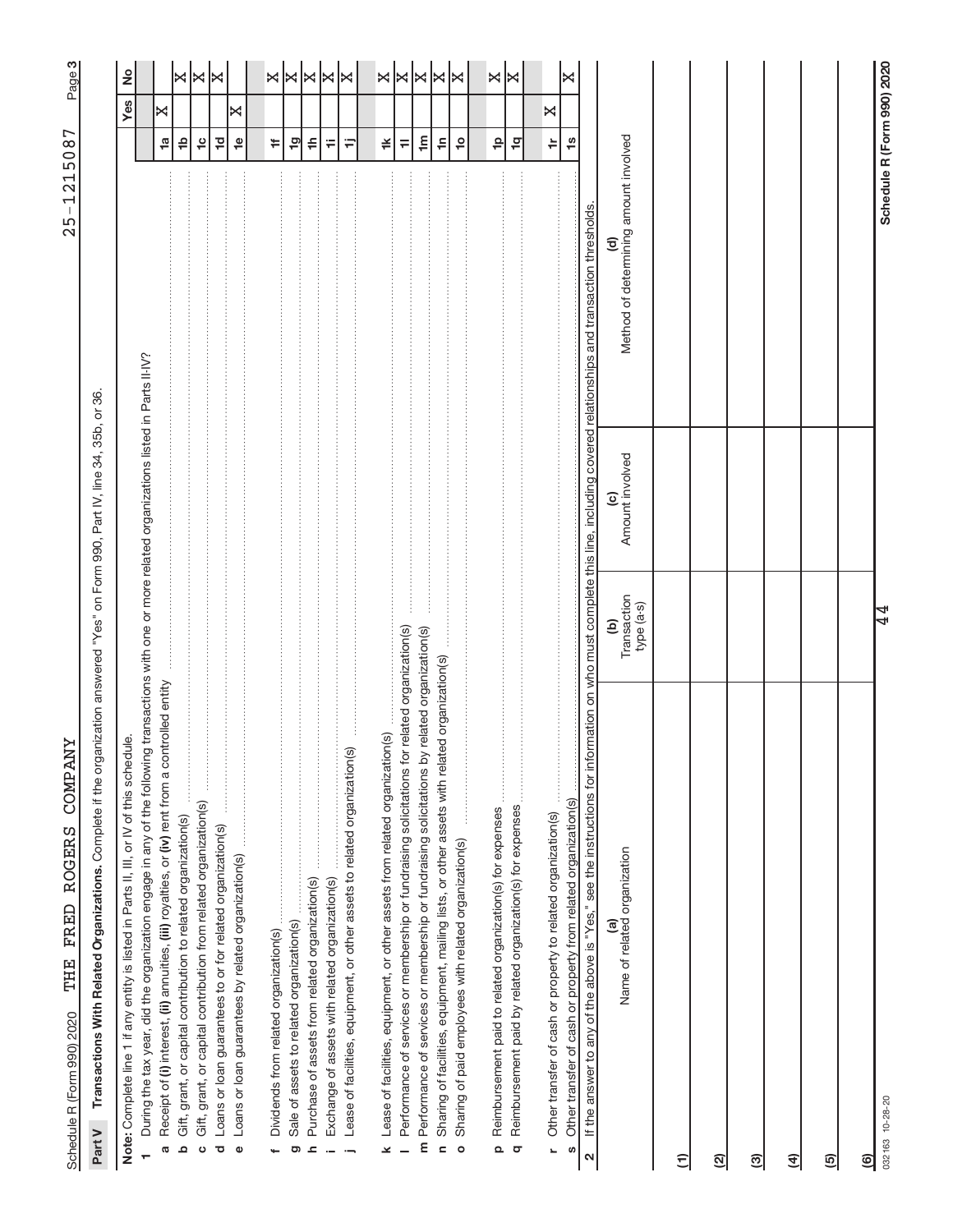| Page 4                                                                                                   |                                                                       |                                                                                                                                                                                                                                                                                                                          | $\mathbf{\widehat{\epsilon}}$                                                                                                                                                                                                                                                                                                                                                                                                                                                                                                                                                                         | General or <b>Percentage</b><br>managing<br>partner? <b>OWNership</b>                                             |               |  |  |  |  |  |  |  |  |  |  |  |  |                            |  |
|----------------------------------------------------------------------------------------------------------|-----------------------------------------------------------------------|--------------------------------------------------------------------------------------------------------------------------------------------------------------------------------------------------------------------------------------------------------------------------------------------------------------------------|-------------------------------------------------------------------------------------------------------------------------------------------------------------------------------------------------------------------------------------------------------------------------------------------------------------------------------------------------------------------------------------------------------------------------------------------------------------------------------------------------------------------------------------------------------------------------------------------------------|-------------------------------------------------------------------------------------------------------------------|---------------|--|--|--|--|--|--|--|--|--|--|--|--|----------------------------|--|
| 5087                                                                                                     |                                                                       |                                                                                                                                                                                                                                                                                                                          | $\widehat{=}$                                                                                                                                                                                                                                                                                                                                                                                                                                                                                                                                                                                         |                                                                                                                   | <b>Yes</b> No |  |  |  |  |  |  |  |  |  |  |  |  |                            |  |
| $-121$<br>25                                                                                             |                                                                       | $\widehat{=}$                                                                                                                                                                                                                                                                                                            | $\frac{1}{2}$ Code V-UBI<br>amount in box 20 m<br>$\frac{2}{1}$ of Schedule K-1 $\frac{1}{N}$                                                                                                                                                                                                                                                                                                                                                                                                                                                                                                         |                                                                                                                   |               |  |  |  |  |  |  |  |  |  |  |  |  | Schedule R (Form 990) 2020 |  |
|                                                                                                          |                                                                       |                                                                                                                                                                                                                                                                                                                          | ê                                                                                                                                                                                                                                                                                                                                                                                                                                                                                                                                                                                                     | Dispropor-<br>tionate<br>allocations?                                                                             | <b>Yes</b> No |  |  |  |  |  |  |  |  |  |  |  |  |                            |  |
| if the organization answered "Yes" on Form 990, Part IV, line 37<br><b><i>COMPANY</i></b><br>FRED ROGERS |                                                                       | $\widehat{\mathbf{e}}$                                                                                                                                                                                                                                                                                                   | end-of-year<br>Share of<br>assets                                                                                                                                                                                                                                                                                                                                                                                                                                                                                                                                                                     |                                                                                                                   |               |  |  |  |  |  |  |  |  |  |  |  |  |                            |  |
|                                                                                                          |                                                                       | $\widehat{\epsilon}$                                                                                                                                                                                                                                                                                                     | Share of<br>income<br>total                                                                                                                                                                                                                                                                                                                                                                                                                                                                                                                                                                           |                                                                                                                   |               |  |  |  |  |  |  |  |  |  |  |  |  |                            |  |
|                                                                                                          |                                                                       |                                                                                                                                                                                                                                                                                                                          |                                                                                                                                                                                                                                                                                                                                                                                                                                                                                                                                                                                                       | $\begin{pmatrix}\n\mathbf{e} \\ \mathbf{h} \\ \mathbf{h}\n\end{pmatrix}$<br>Are all<br>partners sec.<br>501(c)(3) | <b>Yes</b> No |  |  |  |  |  |  |  |  |  |  |  |  |                            |  |
|                                                                                                          |                                                                       | ਰ                                                                                                                                                                                                                                                                                                                        | $\begin{tabular}{ p_{\footnotesize \it redominant income} } \hline \textcolor{red}{\textcolor{black}{\mathit{Predominant income}}}\textcolor{red}{\textcolor{black}{\mathit{pe}}} \textcolor{red}{\textcolor{red}{\mathit{reated}}}, \textcolor{red}{\textcolor{red}{\mathit{unrelated}}}\textcolor{red}{\textcolor{red}{\mathit{undeated}}}, \textcolor{red}{\textcolor{red}{\mathit{undeated}}}\textcolor{red}{\textcolor{red}{\mathit{undeib}}}\textcolor{red}{\textcolor{red}{\mathit{rebold}}}\textcolor{red}{\textcolor{red}{\mathit{rebold}}}\textcolor{red}{\textcolor{red}{\mathit{rebold}}$ |                                                                                                                   |               |  |  |  |  |  |  |  |  |  |  |  |  |                            |  |
|                                                                                                          |                                                                       | $\widehat{\mathbf{c}}$                                                                                                                                                                                                                                                                                                   | or foreign<br>Legal domicile<br>country)<br>(state                                                                                                                                                                                                                                                                                                                                                                                                                                                                                                                                                    |                                                                                                                   |               |  |  |  |  |  |  |  |  |  |  |  |  |                            |  |
|                                                                                                          |                                                                       | ê                                                                                                                                                                                                                                                                                                                        | Primary activity                                                                                                                                                                                                                                                                                                                                                                                                                                                                                                                                                                                      |                                                                                                                   |               |  |  |  |  |  |  |  |  |  |  |  |  |                            |  |
| THE<br>Schedule R (Form 990) 2020                                                                        | Unrelated Organizations Taxable as a Partnership. Complete<br>Part VI | Provide the following information for each entity taxed as a partnership through which the organization conducted more than five percent of its activities (measured by total assets or gross revenue)<br>that was not a related organization. See instructions regarding exclusion for certain investment partnerships. | <u>ි</u>                                                                                                                                                                                                                                                                                                                                                                                                                                                                                                                                                                                              | Name, address, and EIN<br>of entity                                                                               |               |  |  |  |  |  |  |  |  |  |  |  |  |                            |  |

45

032164 10-28-20 032164 10-28-20